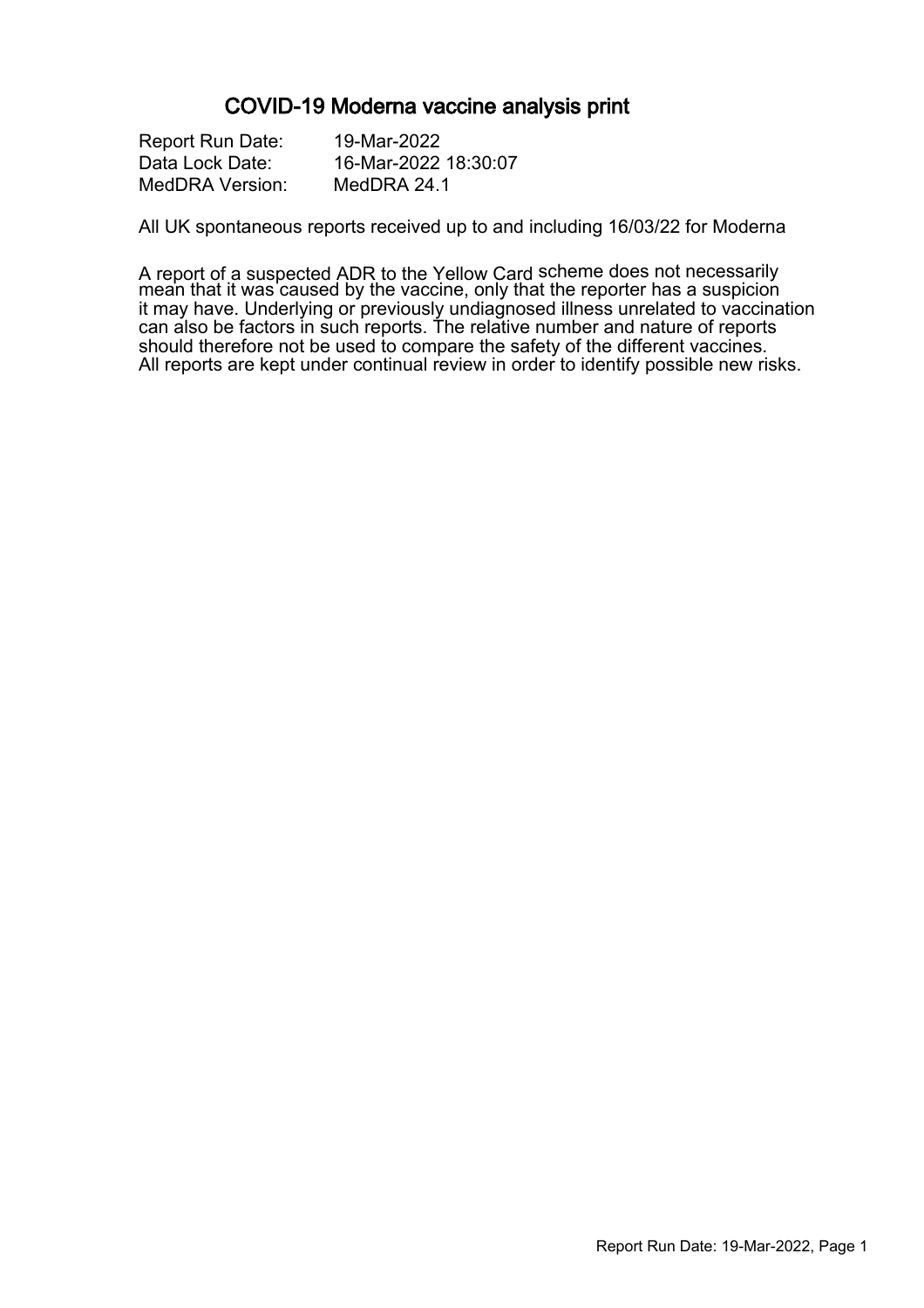#### Name: COVID-19 Moderna vaccine analysis print

Report Run Date: 19-Mar-2022 Data Lock Date: 16-Mar-2022 18:30:07

| <b>Reaction Name</b>             | <u>Total</u>   | <b>Fatal</b>                     |
|----------------------------------|----------------|----------------------------------|
| <b>Blood disorders</b>           |                |                                  |
| Anaemia deficiencies             |                |                                  |
| Iron deficiency anaemia          | 1              | $\mathbf 0$                      |
| <b>Anaemias NEC</b>              |                |                                  |
| Anaemia                          | 11             | $\mathbf 0$                      |
| Microcytic anaemia               | 1              | $\mathbf 0$                      |
| Anaemias haemolytic NEC          |                |                                  |
| Haemolytic anaemia               | 1              | $\mathbf 0$                      |
| <b>Bleeding tendencies</b>       |                |                                  |
| Increased tendency to bruise     | 7              | $\overline{0}$                   |
| Spontaneous haematoma            | 1              | $\overline{0}$                   |
| Coagulopathies                   |                |                                  |
| Abnormal clotting factor         | 1              | $\boldsymbol{0}$                 |
| Antiphospholipid syndrome        |                |                                  |
| Coagulopathy                     | $\frac{3}{3}$  | $\begin{matrix}0\\0\end{matrix}$ |
| Hypercoagulation                 | $\overline{2}$ | 0                                |
| <b>Eosinophilic disorders</b>    |                |                                  |
| Eosinophilia                     | $\overline{2}$ | $\boldsymbol{0}$                 |
| <b>Haematological disorders</b>  |                |                                  |
| <b>Blood disorder</b>            | 1              | $\mathbf 0$                      |
| Mast cell activation syndrome    | $\overline{2}$ | $\overline{0}$                   |
| Mastocytosis                     | 1              | 0                                |
| Lymphatic system disorders NEC   |                |                                  |
| Lymph node pain                  | 342            | $\overline{0}$                   |
| Lymph node ulcer                 |                | $\overline{0}$                   |
| Lymphadenitis                    | 26             | $\mathbf{0}$                     |
| Lymphadenopathy                  | 2024           | $\overline{0}$                   |
| Lymphatic disorder               | 1              | $\mathbf 0$                      |
| Neutropenias                     |                |                                  |
| Autoimmune neutropenia           | 1              | $\mathbf 0$                      |
| Neutropenia                      | $\overline{3}$ | $\overline{0}$                   |
| Polycythaemia (excl rubra vera)  |                |                                  |
| Stress polycythaemia             | 1              | $\mathbf 0$                      |
| Sickle cell trait and disorders  |                |                                  |
| Sickle cell anaemia with crisis  | 1              | $\mathbf 0$                      |
| Spleen disorders                 |                |                                  |
| Splenic infarction               | 1              | 0                                |
| Splenic vein thrombosis          |                | $\overline{0}$                   |
| Thrombocytopenias                |                |                                  |
| Immune thrombocytopenia          | 8              | $\mathbf 0$                      |
| Thrombocytopenia                 | 29             | $\boldsymbol{0}$                 |
| Thrombocytopenic purpura         | $\overline{2}$ | $\overline{0}$                   |
| <b>Blood disorders SOC TOTAL</b> | 2478           | $\mathsf{O}$                     |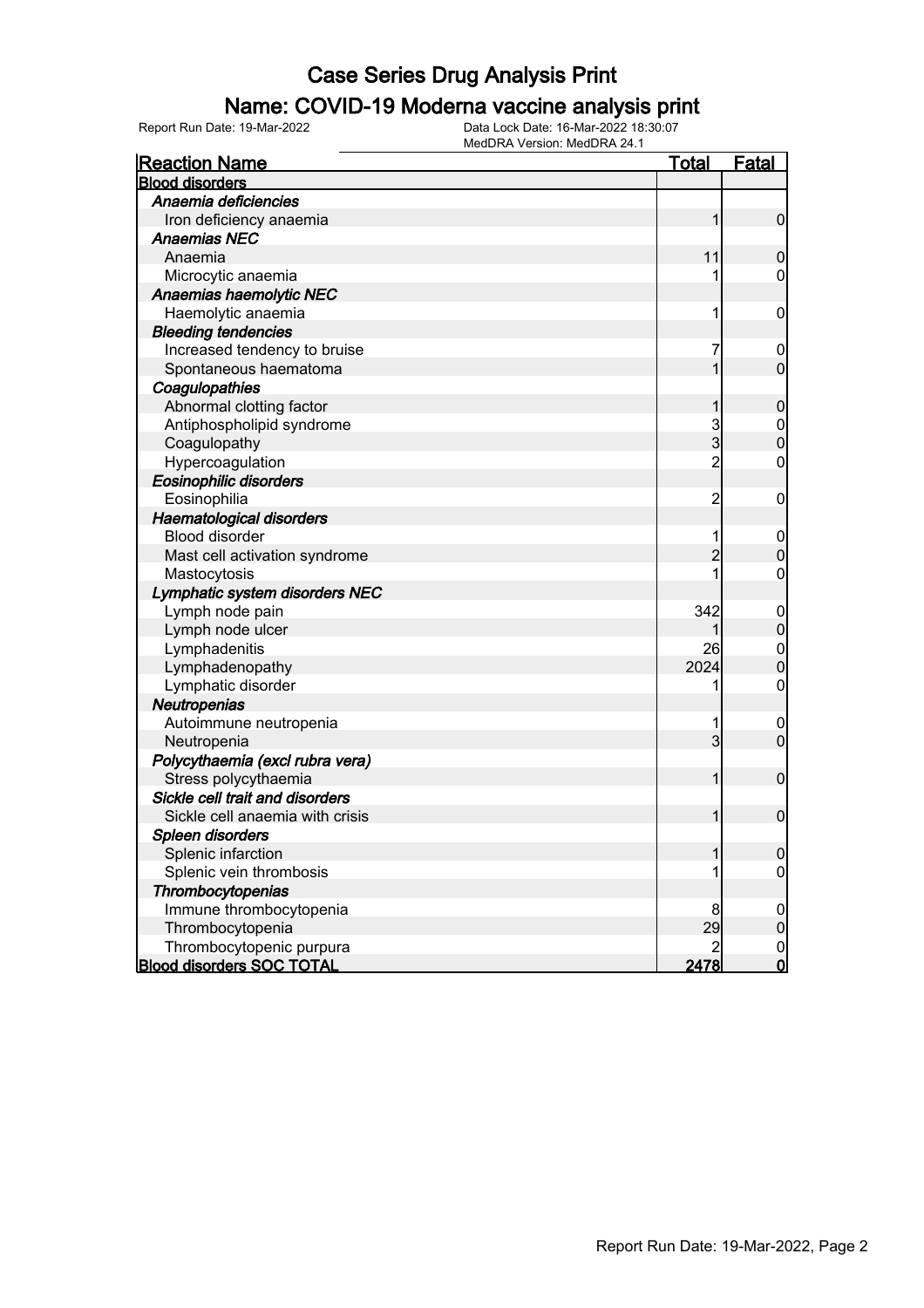#### Name: COVID-19 Moderna vaccine analysis print

Report Run Date: 19-Mar-2022 Data Lock Date: 16-Mar-2022 18:30:07

| <b>Reaction Name</b>                     | Total          | <b>Fatal</b>     |
|------------------------------------------|----------------|------------------|
| Cardiac disorders                        |                |                  |
| Cardiac conduction disorders             |                |                  |
| Atrioventricular block                   | 3              | $\boldsymbol{0}$ |
| Bundle branch block left                 | 1              | $\boldsymbol{0}$ |
| Bundle branch block right                | $\overline{2}$ | $\overline{0}$   |
| Sinoatrial block                         |                | 0                |
| Cardiac disorders NEC                    |                |                  |
| Cardiac disorder                         | 15             | $\mathbf 0$      |
| Cardiac infections and inflammations NEC |                |                  |
| Carditis                                 | 2              | $\mathbf 0$      |
| Cardiac signs and symptoms NEC           |                |                  |
| Cardiac discomfort                       |                | $\overline{0}$   |
| Palpitations                             | 1623           | $\overline{0}$   |
| Cardiomyopathies                         |                |                  |
| Cardiomyopathy                           | 1              | $\boldsymbol{0}$ |
| Congestive cardiomyopathy                |                | $\boldsymbol{0}$ |
| Stress cardiomyopathy                    |                | $\mathbf 0$      |
| Toxic cardiomyopathy                     |                | 0                |
| Coronary artery disorders NEC            |                |                  |
| Arteriosclerosis coronary artery         |                |                  |
| Coronary artery disease                  |                | $\mathbf 0$      |
| Coronary artery occlusion                |                | $\mathbf{0}$     |
| Coronary artery stenosis                 |                | $\mathbf 0$      |
| Coronary artery thrombosis               |                | 0                |
| <b>Heart failures NEC</b>                |                |                  |
| Cardiac failure                          | 5              | $\mathbf 0$      |
| Cardiac failure congestive               |                | $\mathbf 0$      |
| Cardiogenic shock                        |                | $\mathbf 0$      |
| Ischaemic coronary artery disorders      |                |                  |
| Acute coronary syndrome                  |                | $\boldsymbol{0}$ |
| Acute myocardial infarction              | $\overline{2}$ | $\mathbf 0$      |
| Angina pectoris                          | 61             | $\mathbf{0}$     |
| Angina unstable                          |                | $\mathbf 0$      |
| Myocardial infarction                    | 34             | $\overline{c}$   |
| Left ventricular failures                |                |                  |
| Left ventricular failure                 | 1              | $\boldsymbol{0}$ |
| Mitral valvular disorders                |                |                  |
| Mitral valve incompetence                | 1              | $\overline{0}$   |
| Mitral valve prolapse                    | 1              | $\overline{0}$   |
| <b>Myocardial disorders NEC</b>          |                |                  |
| Cardiomegaly                             | 7              | $\mathbf 0$      |
| Left ventricular dysfunction             |                | $\mathbf 0$      |
| Left ventricular hypertrophy             | 3<br>2         | $\mathbf 0$      |
| Myocardial fibrosis                      |                | $\mathbf{0}$     |
| Myocardial injury                        |                | $\overline{0}$   |
| Myocardial oedema                        |                | $\boldsymbol{0}$ |
| Noninfectious myocarditis                |                |                  |
| Hypersensitivity myocarditis             |                | $\mathbf 0$      |
| Myocarditis                              | 211            | $\mathbf 0$      |
| Noninfectious pericarditis               |                |                  |
| Pericarditis                             | 122            | $\boldsymbol{0}$ |
| Pleuropericarditis                       |                | $\boldsymbol{0}$ |
| <b>Pericardial disorders NEC</b>         |                |                  |
| Pericardial effusion                     | $\overline{3}$ | $\bf{0}$         |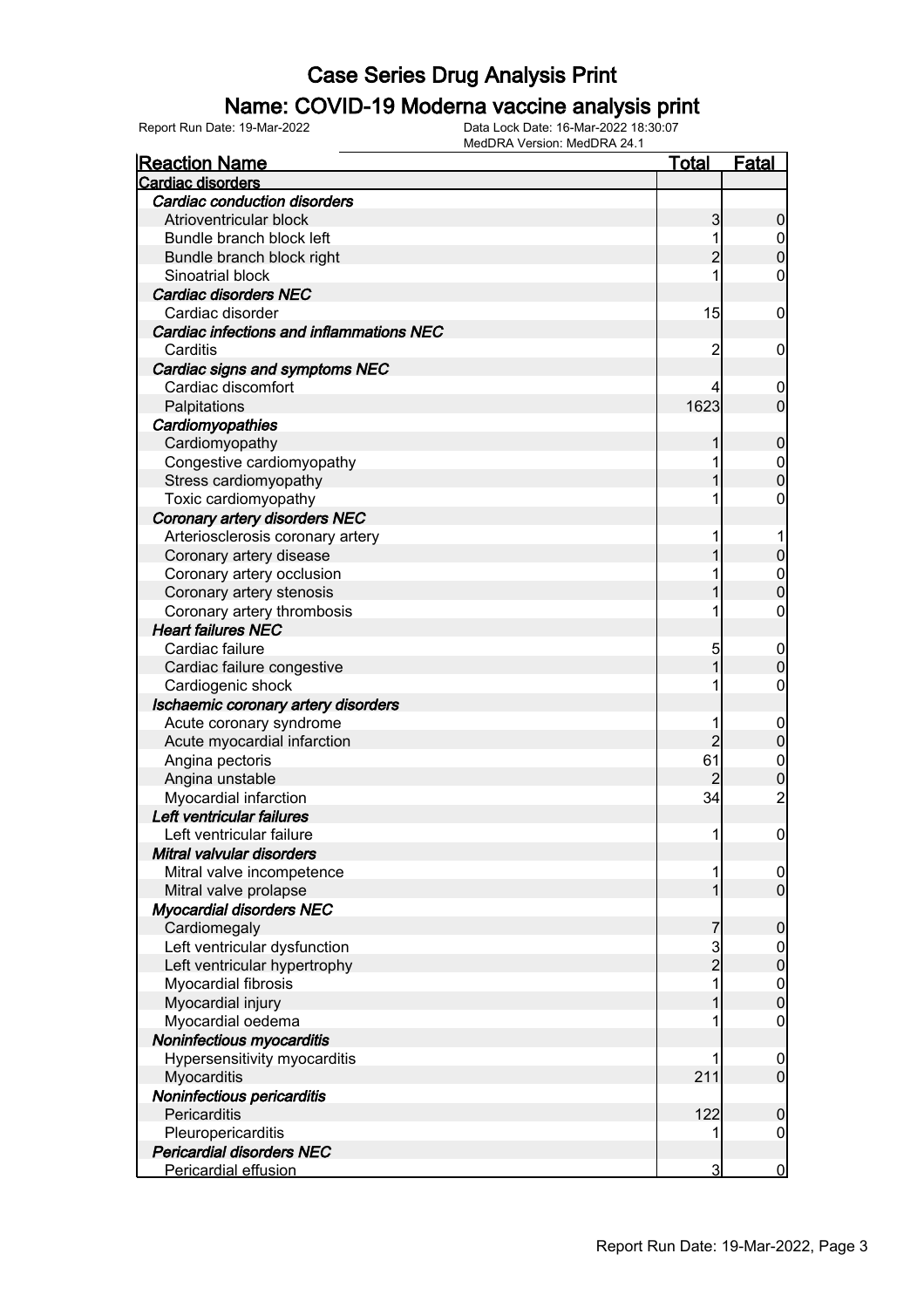### Name: COVID-19 Moderna vaccine analysis print

Report Run Date: 19-Mar-2022 Data Lock Date: 16-Mar-2022 18:30:07

| <b>Reaction Name</b>                          | <u>Total</u> | <u>Fatal</u>   |
|-----------------------------------------------|--------------|----------------|
| Cardiac disorders cont'd<br>Cardiac disorders |              |                |
| Pericardial rub                               |              | 0              |
| Rate and rhythm disorders NEC                 |              |                |
| Arrhythmia                                    | 29           | 0              |
| Bradycardia                                   | 13           |                |
| Cardiac fibrillation                          |              | 0              |
| Cardiac flutter                               | 133          |                |
| Extrasystoles                                 | 47           | 0              |
| Paroxysmal arrhythmia                         |              | 0              |
| Postural orthostatic tachycardia syndrome     |              | 0              |
| Tachyarrhythmia                               | 3            |                |
| Tachycardia                                   | 718          |                |
| Tachycardia foetal                            |              | 0              |
| Supraventricular arrhythmias                  |              |                |
| <b>Atrial fibrillation</b>                    | 32           | 0              |
| <b>Atrial flutter</b>                         | 11           | 0              |
| Atrial tachycardia                            |              | 0              |
| Sinus arrhythmia                              |              | 0              |
| Sinus tachycardia                             | 10           | 0              |
| Supraventricular extrasystoles                |              | $\overline{0}$ |
| Supraventricular tachycardia                  | 6            | 0              |
| Ventricular arrhythmias and cardiac arrest    |              |                |
| Cardiac arrest                                | 15           |                |
| Ventricular extrasystoles                     |              | 0              |
| Ventricular tachycardia                       | 6            |                |
| Cardiac disorders SOC TOTAL                   | 3158         | 8              |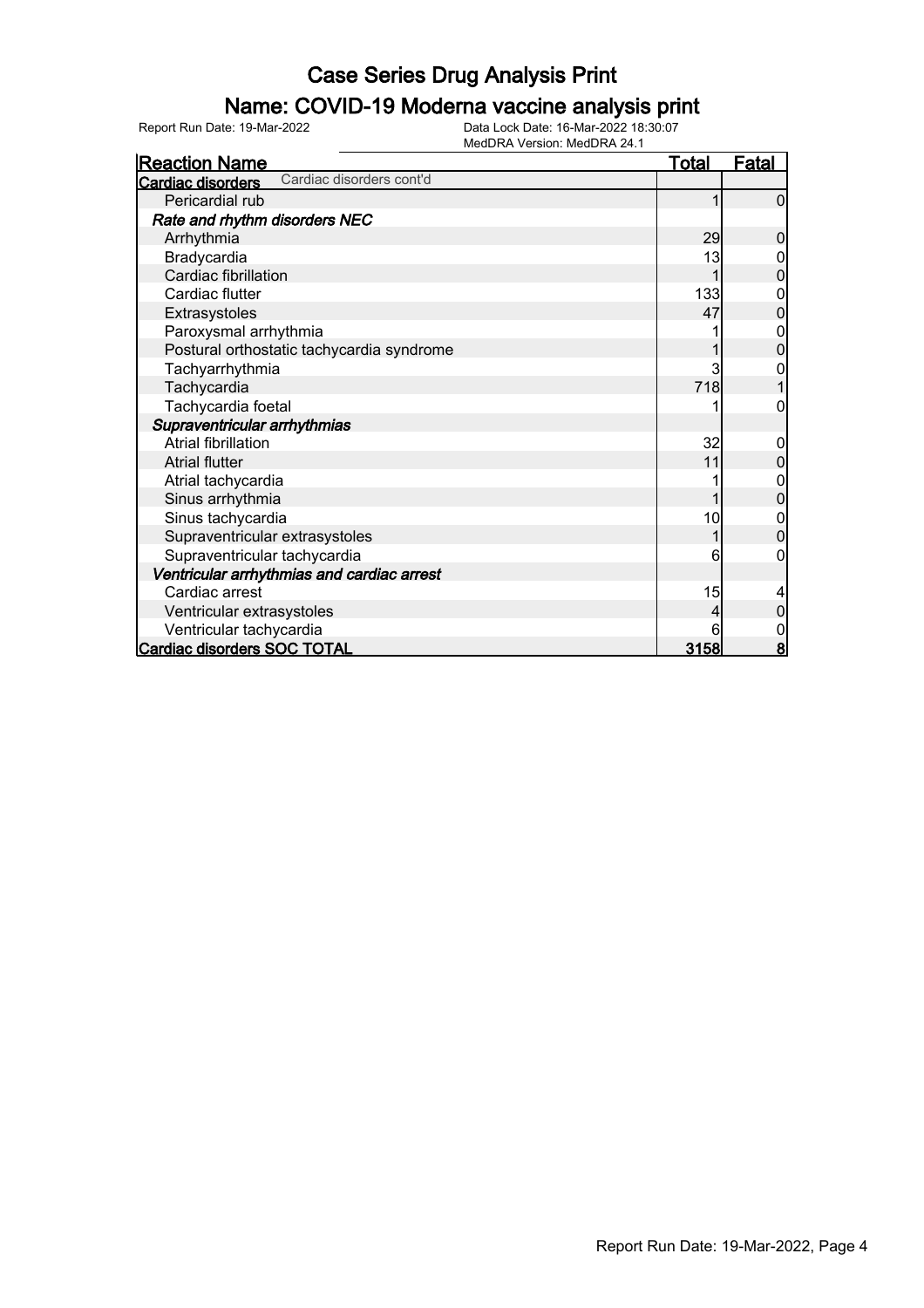#### Name: COVID-19 Moderna vaccine analysis print

Report Run Date: 19-Mar-2022 Data Lock Date: 16-Mar-2022 18:30:07

| <b>Reaction Name</b>                         | Total | ⊦ata |
|----------------------------------------------|-------|------|
| <b>Congenital disorders</b>                  |       |      |
| Cardiac disorders congenital NEC             |       |      |
| Heart disease congenital                     |       |      |
| Cerebellar disorders congenital              |       |      |
| Hereditary ataxia                            |       |      |
| Connective tissue disorders congenital       |       |      |
| Ehlers-Danlos syndrome                       | າ     |      |
| Gene mutations and other alterations NEC     |       |      |
| Hereditary angioedema                        |       |      |
| Male reproductive tract disorders congenital |       |      |
| Micropenis                                   |       |      |
| Musculoskeletal disorders congenital NEC     |       |      |
| Dysmorphism                                  |       |      |
| Neurological disorders congenital NEC        |       |      |
| Familial hemiplegic migraine                 |       |      |
| Congenital disorders SOC TOTAL               |       |      |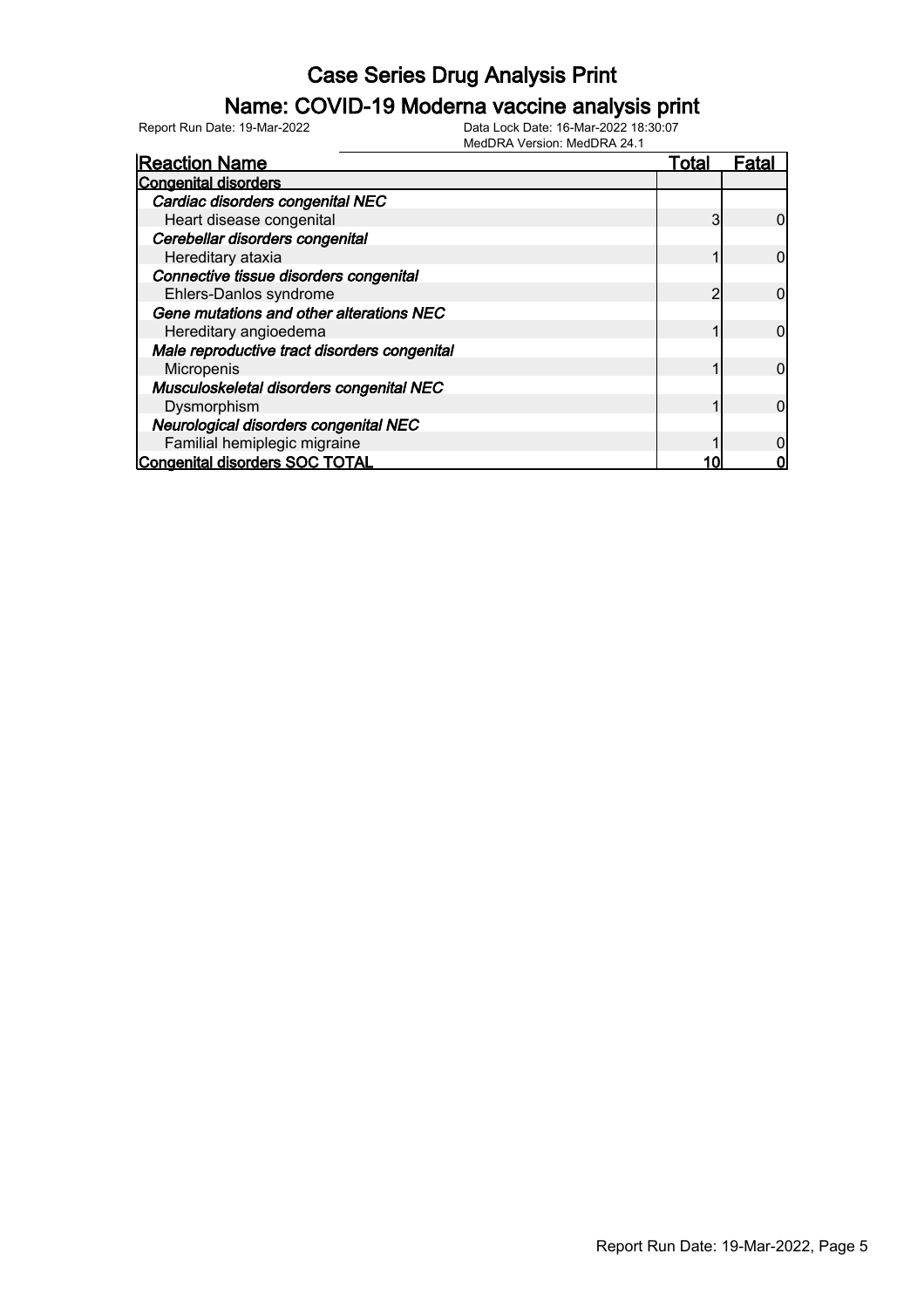#### Name: COVID-19 Moderna vaccine analysis print

Report Run Date: 19-Mar-2022 Data Lock Date: 16-Mar-2022 18:30:07

| <b>Reaction Name</b>                             | <u>Total</u> | Fatal          |
|--------------------------------------------------|--------------|----------------|
| Ear disorders                                    |              |                |
| Ear disorders NEC                                |              |                |
| Ear canal erythema                               |              | $\overline{0}$ |
| Ear congestion                                   |              |                |
| Ear discomfort                                   | 9            | $\mathbf 0$    |
| Ear disorder                                     |              | $\mathbf{0}$   |
| Ear inflammation                                 |              | $\mathbf 0$    |
| Ear pain                                         | 292          | $\mathbf{0}$   |
| Ear swelling                                     | 6            | $\mathbf 0$    |
| Eustachian tube disorders                        |              |                |
| Eustachian tube obstruction                      |              | $\mathbf 0$    |
| <b>External ear disorders NEC</b>                |              |                |
| Excessive cerumen production                     | 3            | $\mathbf 0$    |
| Red ear syndrome                                 |              | 0              |
| <b>External ear infections and inflammations</b> |              |                |
| External ear inflammation                        |              | 0              |
| <b>Hearing losses</b>                            |              |                |
| Deafness                                         | 51           | 0              |
| Deafness neurosensory                            |              | 0              |
| Deafness transitory                              |              | $\mathbf{0}$   |
| Deafness unilateral                              |              | $\overline{0}$ |
| Hypoacusis                                       | 41           | $\mathbf{0}$   |
| Sudden hearing loss                              | 12           | $\overline{0}$ |
| Hyperacusia                                      |              |                |
| Hyperacusis                                      | 9            | $\mathbf 0$    |
| <b>Inner ear disorders NEC</b>                   |              |                |
| Meniere's disease                                | 1            | $\mathbf 0$    |
| Inner ear infections and inflammations           |              |                |
| Inner ear inflammation                           | 3            | $\mathbf 0$    |
| Inner ear signs and symptoms                     |              |                |
| <b>Motion sickness</b>                           | 19           | 0              |
| <b>Tinnitus</b>                                  | 406          | $\mathbf 0$    |
| Vertigo                                          | 287          | $\overline{0}$ |
| Vertigo labyrinthine                             |              | $\mathbf 0$    |
| Vertigo positional                               | 13           | $\overline{0}$ |
| Middle ear infections and inflammations          |              |                |
| Middle ear inflammation                          |              | 0              |
| <b>Ear disorders SOC TOTAL</b>                   | 1182         | $\overline{0}$ |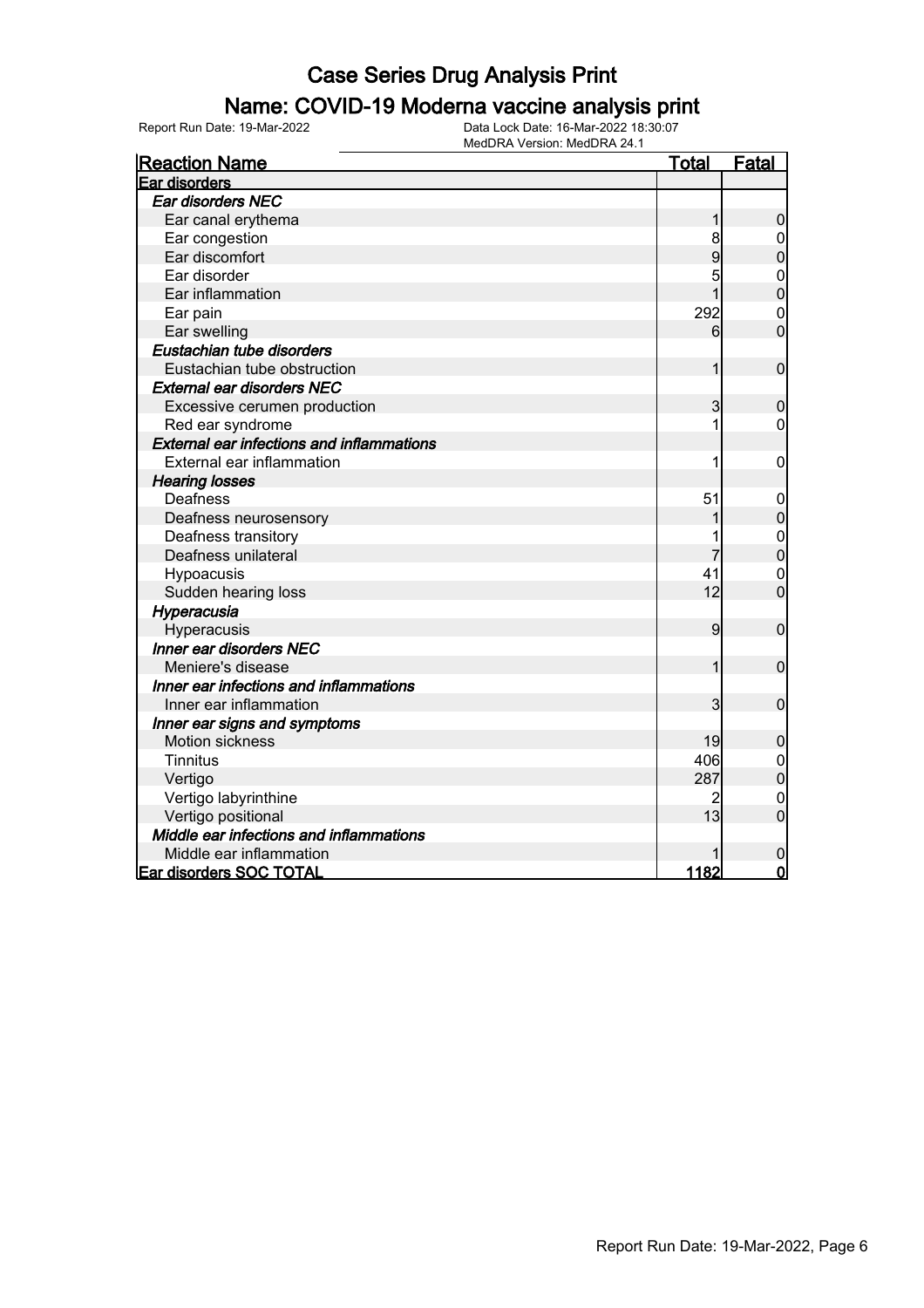#### Name: COVID-19 Moderna vaccine analysis print

Report Run Date: 19-Mar-2022 Data Lock Date: 16-Mar-2022 18:30:07

| <b>Reaction Name</b>                     | Total        | <b>Fatal</b>     |
|------------------------------------------|--------------|------------------|
| <b>Endocrine disorders</b>               |              |                  |
| Acute and chronic thyroiditis            |              |                  |
| Autoimmune thyroiditis                   | 1            | $\boldsymbol{0}$ |
| Thyroiditis                              |              | 0                |
| Thyroiditis subacute                     | 2            | 0                |
| <b>Adrenal cortical hypofunctions</b>    |              |                  |
| Adrenocortical insufficiency acute       |              | $\mathbf 0$      |
| Endocrine abnormalities of puberty       |              |                  |
| Delayed menarche                         | 2            | 0                |
| Premature menarche                       | $\mathsf{3}$ | 0                |
| Female gonadal function disorders        |              |                  |
| Anovulatory cycle                        |              | 0                |
| Ovulation delayed                        | 11           | $\overline{0}$   |
| <b>Hyperparathyroid disorders</b>        |              |                  |
| Hyperparathyroidism                      |              | 0                |
| <b>Hypoparathyroid disorders</b>         |              |                  |
| Hypoparathyroidism                       | 1            | $\overline{0}$   |
| Hypothalamic and pituitary disorders NEC |              |                  |
| Pituitary haemorrhage                    | 1            | 0                |
| Polyglandular endocrine disorders        |              |                  |
| Polyglandular disorder                   |              | 0                |
| <b>Thyroid disorders NEC</b>             |              |                  |
| Goitre                                   | 6            | $\mathbf 0$      |
| Thyroid disorder                         |              |                  |
| Thyroid pain                             |              | 0                |
| <b>Thyroid hyperfunction disorders</b>   |              |                  |
| Basedow's disease                        | 2            | 0                |
| Hyperthyroidism                          | 4            | 0                |
| <b>Thyroid hypofunction disorders</b>    |              |                  |
| Hypothyroidism                           | 5            | 0                |
| <b>Endocrine disorders SOC TOTAL</b>     | 52           | $\mathbf 0$      |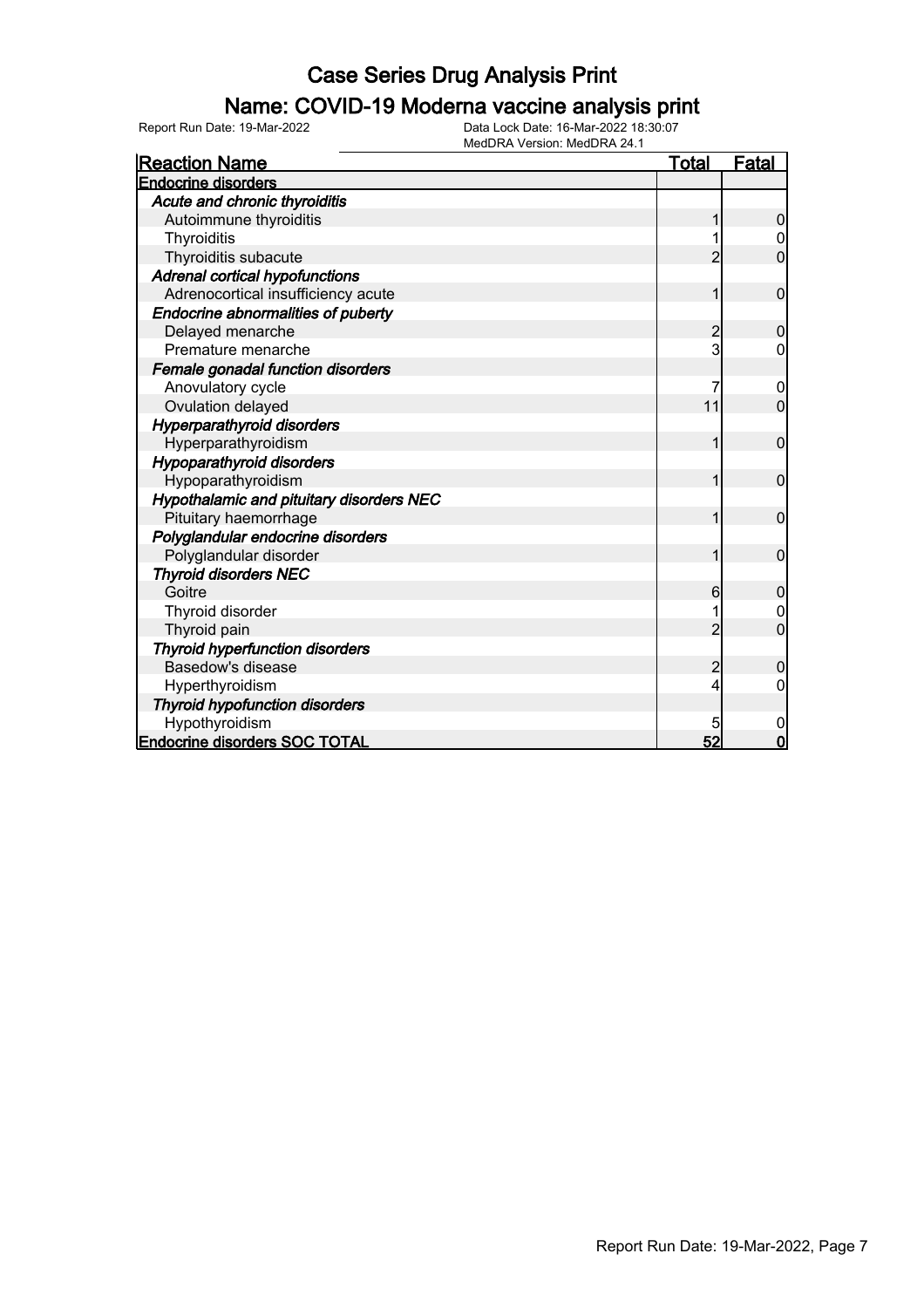#### Name: COVID-19 Moderna vaccine analysis print

| <b>Reaction Name</b>                                             | <u>Total</u>                               | <b>Fatal</b>                  |
|------------------------------------------------------------------|--------------------------------------------|-------------------------------|
| Eve disorders                                                    |                                            |                               |
| Amblyopic vision impairment                                      |                                            |                               |
| Amblyopia                                                        | 3                                          | $\overline{0}$                |
| <b>Cataract conditions</b>                                       |                                            |                               |
| Cataract                                                         | 1                                          | $\mathbf 0$                   |
| Choroid and vitreous structural change, deposit and degeneration |                                            |                               |
| Chorioretinopathy                                                | 4                                          | $\mathbf 0$                   |
| Vitreous detachment                                              | $\overline{2}$                             | $\mathbf 0$                   |
| Vitreous floaters                                                | 17                                         | $\overline{0}$                |
| Colour blindness (incl acquired)                                 |                                            |                               |
| Dyschromatopsia                                                  | 1                                          | $\mathbf 0$                   |
| Conjunctival and corneal bleeding and vascular disorders         |                                            |                               |
| Conjunctival haemorrhage                                         | 8                                          | $\mathbf 0$                   |
| <b>Eyelid movement disorders</b>                                 |                                            |                               |
| Blepharospasm                                                    | 35                                         | $\mathbf 0$                   |
| Eyelid ptosis                                                    | 3                                          | $\overline{0}$                |
| Iris and uveal tract infections, irritations and inflammations   |                                            |                               |
| Iridocyclitis                                                    | 2                                          | $\mathbf 0$                   |
| Iritis                                                           | $\overline{2}$                             | $\mathbf 0$                   |
| <b>Uveitis</b>                                                   | 11                                         | $\mathbf 0$                   |
| <b>Lacrimation disorders</b>                                     |                                            |                               |
|                                                                  | 33                                         | 0                             |
| Dry eye<br>Lacrimation increased                                 | 15                                         | $\overline{0}$                |
| Lid, lash and lacrimal infections, irritations and inflammations |                                            |                               |
|                                                                  |                                            |                               |
| <b>Blepharitis</b>                                               | 2<br>$\overline{2}$                        | $\mathbf 0$                   |
| Erythema of eyelid                                               | $\overline{1}$                             | $\mathbf 0$<br>$\overline{0}$ |
| Eyelid cyst                                                      |                                            |                               |
| Eyelid irritation                                                | 1                                          | $\mathbf 0$                   |
| Eyelid oedema                                                    | $\overline{2}$                             | $\overline{0}$                |
| Eyelid rash                                                      | $\overline{2}$                             | $\boldsymbol{0}$              |
| Swelling of eyelid                                               | 33                                         | $\overline{0}$                |
| Lid, lash and lacrimal structural disorders                      |                                            |                               |
| Lagophthalmos                                                    | 1                                          | $\mathbf 0$                   |
| Ocular bleeding and vascular disorders NEC                       |                                            |                               |
| Eye haematoma                                                    | 1                                          | 0                             |
| Eye haemorrhage                                                  | $\vert 4 \vert$                            | $\overline{0}$                |
| <b>Ocular disorders NEC</b>                                      |                                            |                               |
| Eye disorder                                                     | 3                                          | $\overline{0}$                |
| Eye oedema                                                       | 1                                          | $\boldsymbol{0}$              |
| Eye pain                                                         | 335                                        | $0$<br>0                      |
| Eye swelling                                                     | 129                                        |                               |
| Eyelid disorder                                                  | $\overline{c}$                             | $\boldsymbol{0}$              |
| Eyelids pruritus                                                 | $\overline{2}$                             | $\pmb{0}$                     |
| Ocular discomfort                                                | 12                                         | $\boldsymbol{0}$              |
| Periorbital oedema                                               | $\overline{3}$                             | $\overline{0}$                |
| Periorbital swelling                                             | 19                                         | $\boldsymbol{0}$              |
| Ocular infections, inflammations and associated manifestations   |                                            |                               |
| Eye allergy                                                      |                                            | $\mathbf 0$                   |
| Eye discharge                                                    | $\begin{array}{c} 3 \\ 2 \\ 8 \end{array}$ | $\pmb{0}$                     |
| Eye inflammation                                                 |                                            | $\boldsymbol{0}$              |
| Eye irritation                                                   | 19                                         | $\pmb{0}$                     |
| Eye pruritus                                                     | 38                                         | $\mathbf 0$                   |
| Limbal swelling                                                  | 1                                          | $\pmb{0}$                     |
| Ocular hyperaemia                                                | 43                                         | $\overline{0}$                |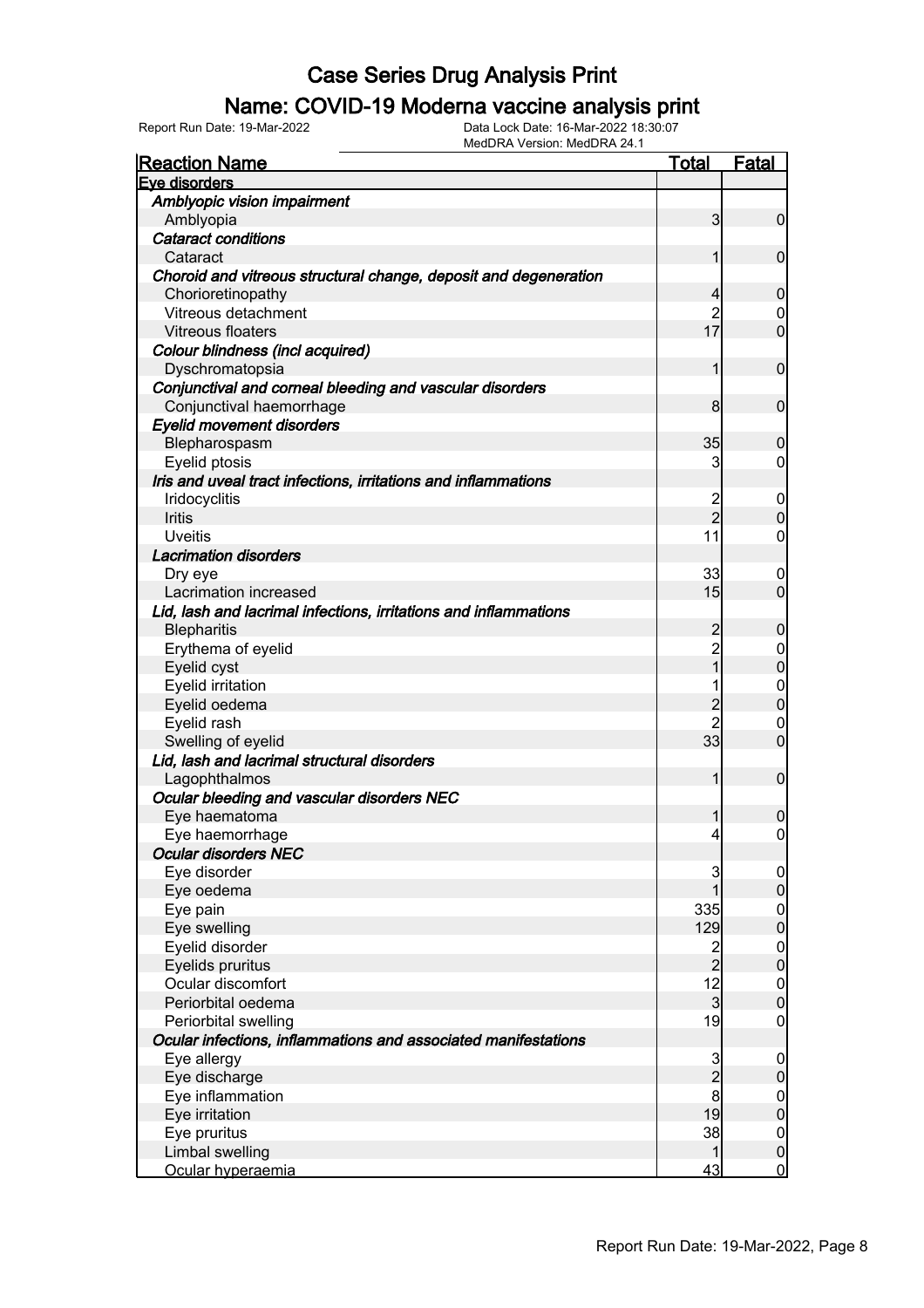#### Name: COVID-19 Moderna vaccine analysis print

| <b>Reaction Name</b>                                       | <b>Total</b>    | <b>Fatal</b>     |
|------------------------------------------------------------|-----------------|------------------|
| Eye disorders cont'd<br>Eve disorders                      |                 |                  |
| Ocular nerve and muscle disorders                          |                 |                  |
| Extraocular muscle paresis                                 |                 | $\overline{0}$   |
| Eye movement disorder                                      |                 | $\overline{0}$   |
| Gaze palsy                                                 | 1               | $\overline{0}$   |
| <b>Ocular sensation disorders</b>                          |                 |                  |
| Abnormal sensation in eye                                  | 2               | $\mathbf 0$      |
| Asthenopia                                                 | 28              | $\pmb{0}$        |
| Foreign body sensation in eyes                             | 7               | $\boldsymbol{0}$ |
| Hypoaesthesia eye                                          | 6               | $\overline{0}$   |
| Photophobia                                                | 131             | $\mathbf 0$      |
| <b>Optic disc abnormalities NEC</b>                        |                 |                  |
| Optic discs blurred                                        | 1               | $\boldsymbol{0}$ |
| Papilloedema                                               | 1               | $\overline{0}$   |
| Optic nerve bleeding and vascular disorders                |                 |                  |
| Optic ischaemic neuropathy                                 | 1               | $\mathbf 0$      |
| Orbital infections, inflammations and irritations          |                 |                  |
| Orbital myositis                                           | 1               | $\mathbf 0$      |
| Orbital structural change, deposit and degeneration        |                 |                  |
| Lid sulcus deepened                                        | 2               | $\mathbf 0$      |
| <b>Pupil disorders</b>                                     |                 |                  |
| <b>Mydriasis</b>                                           | $\overline{4}$  | $\mathbf 0$      |
| Refractive and accommodative disorders                     |                 |                  |
| Accommodation disorder                                     | 1               | $\mathbf 0$      |
| Astigmatism                                                | 3               | $\overline{0}$   |
| Retinal bleeding and vascular disorders (excl retinopathy) |                 |                  |
| Papillophlebitis                                           | 1               | $\mathbf 0$      |
| Retinal haemorrhage                                        | 1               | $\boldsymbol{0}$ |
| Retinal vein occlusion                                     | 10              | $\mathbf 0$      |
| Retinal structural change, deposit and degeneration        |                 |                  |
| Retinal detachment                                         | 1               | $\mathbf 0$      |
| Retinal, choroid and vitreous infections and inflammations |                 |                  |
| Retinal oedema                                             | 1               | $\mathbf 0$      |
| <b>Retinopathies NEC</b>                                   |                 |                  |
| Acute macular neuroretinopathy                             | 1               | $\boldsymbol{0}$ |
| Serous retinopathy                                         | 1               | $\overline{0}$   |
| Scleral infections, irritations and inflammations          |                 |                  |
| Episcleritis                                               | 5 <sub>5</sub>  | $\mathbf 0$      |
| Scleral structural change, deposit and degeneration        |                 |                  |
| Scleral disorder                                           | 1               | $\mathbf 0$      |
| Structural change, deposit and degeneration of eye NEC     |                 |                  |
| Exophthalmos                                               | $\overline{2}$  | $\boldsymbol{0}$ |
| <b>Visual colour distortions</b>                           |                 |                  |
| Cyanopsia                                                  | 1               | $\mathbf 0$      |
| Xanthopsia                                                 | $\overline{2}$  | $\overline{0}$   |
| <b>Visual disorders NEC</b>                                |                 |                  |
| Diplopia                                                   | 30              | $\mathbf 0$      |
| Halo vision                                                | $\overline{4}$  | $\pmb{0}$        |
| Metamorphopsia                                             | 5               | $\boldsymbol{0}$ |
| Photopsia                                                  | 31              | $\pmb{0}$        |
| Scintillating scotoma                                      |                 | $\mathbf 0$      |
| Vision blurred                                             | 295             | $\boldsymbol{0}$ |
| <b>Visual field disorders</b>                              |                 |                  |
| Visual field defect                                        | $5\overline{)}$ | $\mathbf 0$      |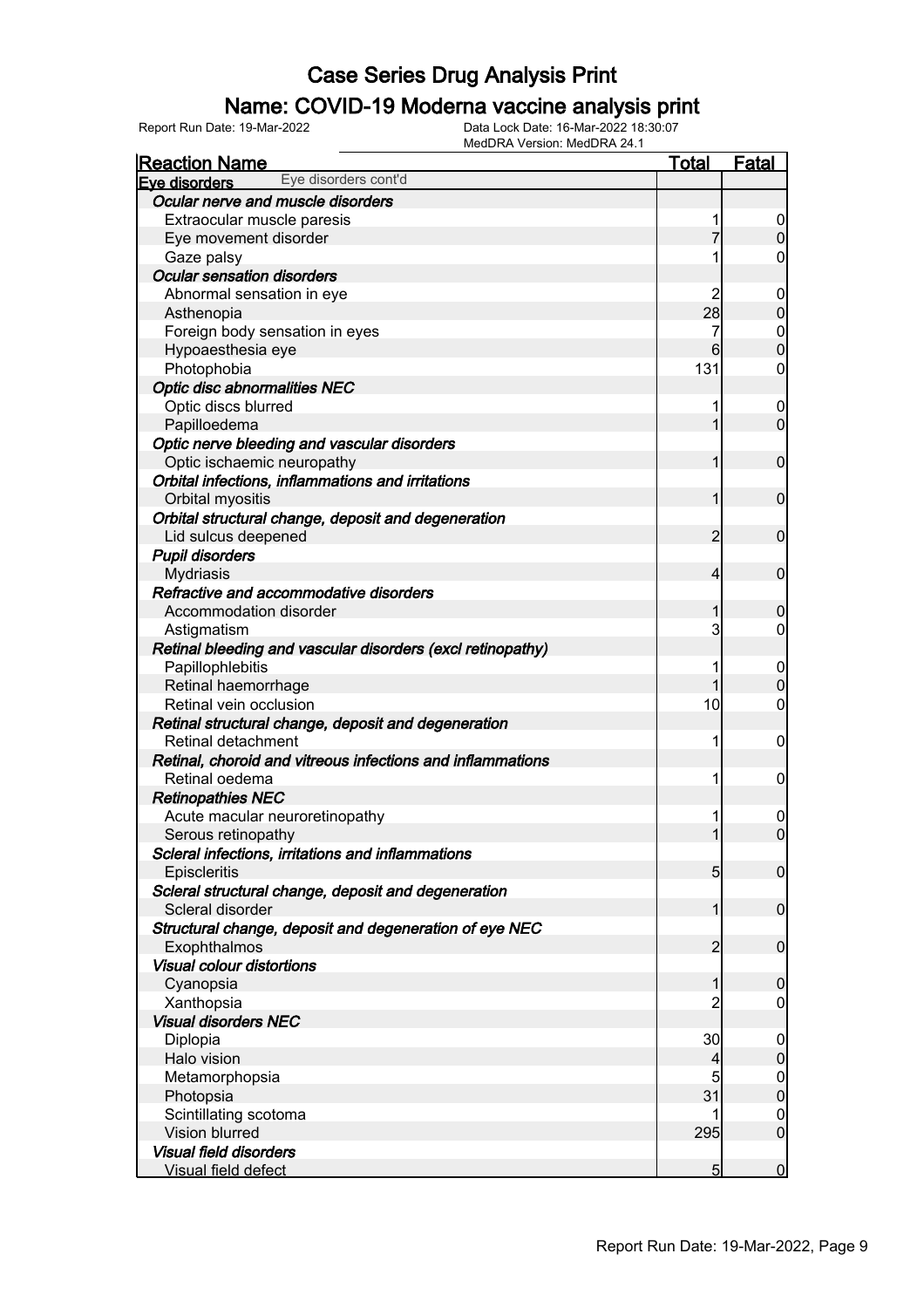#### Name: COVID-19 Moderna vaccine analysis print

Report Run Date: 19-Mar-2022 Data Lock Date: 16-Mar-2022 18:30:07

| <b>Reaction Name</b>                                    | <u>Total</u> | ⊦atal |
|---------------------------------------------------------|--------------|-------|
| Eye disorders cont'd<br>Eve disorders                   |              |       |
| Visual impairment and blindness (excl colour blindness) |              |       |
| <b>Blindness</b>                                        | 32           |       |
| <b>Blindness transient</b>                              |              |       |
| <b>Blindness unilateral</b>                             |              |       |
| Night blindness                                         |              |       |
| Visual acuity reduced                                   |              |       |
| Visual impairment                                       | 55           |       |
| Eve disorders SOC TOTAL                                 | 1400         |       |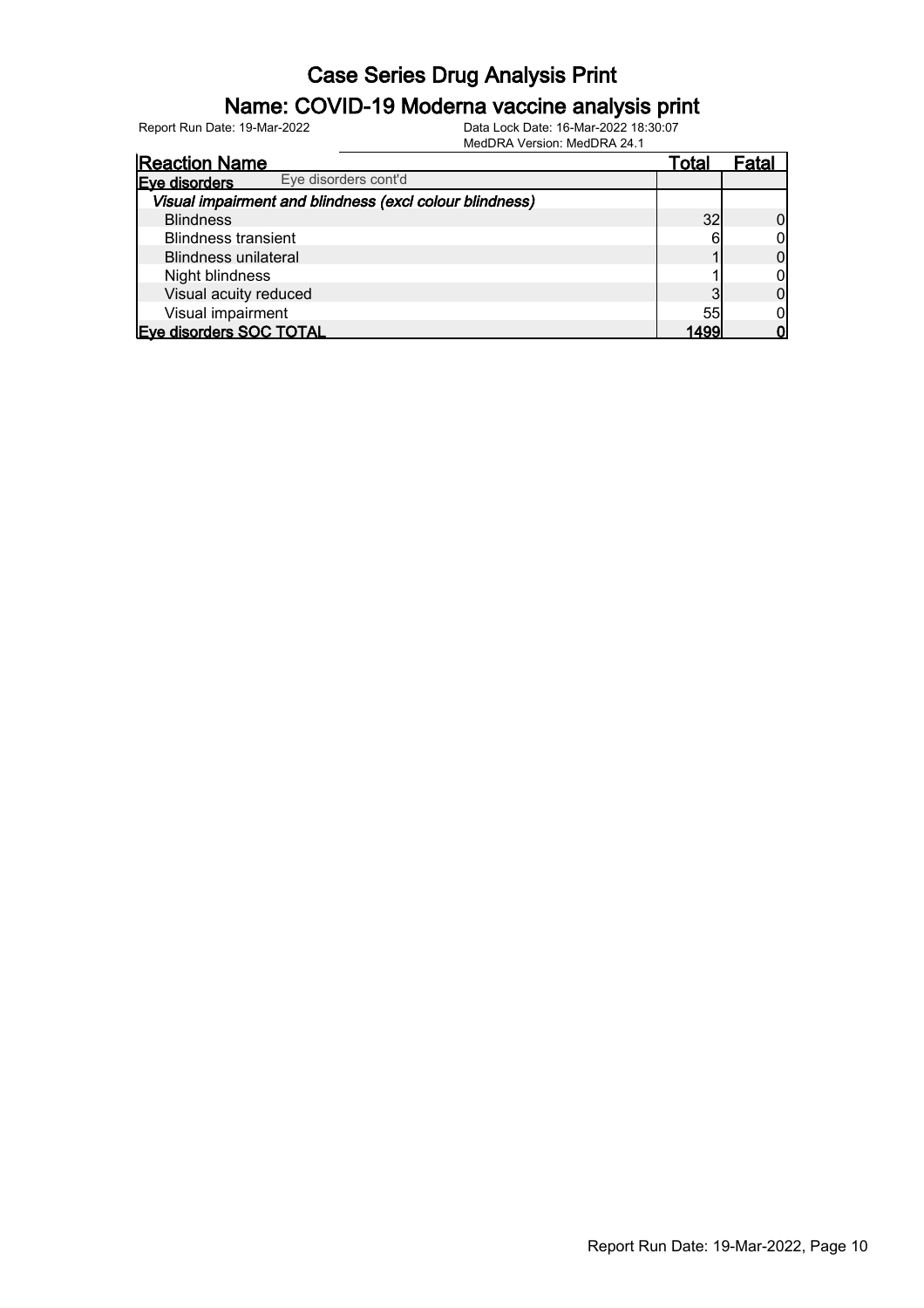#### Name: COVID-19 Moderna vaccine analysis print

| <b>Reaction Name</b>                                | <b>Total</b>            | <b>Fatal</b>     |
|-----------------------------------------------------|-------------------------|------------------|
| <b>Gastrointestinal disorders</b>                   |                         |                  |
| Abdominal findings abnormal                         |                         |                  |
| Gastrointestinal sounds abnormal                    | 1                       | $\overline{0}$   |
| Acute and chronic pancreatitis                      |                         |                  |
| Pancreatitis                                        | $\overline{\mathbf{3}}$ | $\overline{0}$   |
| Anal and rectal disorders NEC                       |                         |                  |
| Anal sphincter atony                                | 1                       | $\mathbf 0$      |
| Anal and rectal pains                               |                         |                  |
| Proctalgia                                          | 7                       | $\mathbf 0$      |
| Anal and rectal signs and symptoms                  |                         |                  |
| Anal pruritus                                       |                         | $\mathbf 0$      |
| Anal rash                                           |                         | 0                |
| Anorectal discomfort                                |                         | $\overline{0}$   |
| Colitis (excl infective)                            |                         |                  |
| Colitis                                             | 6                       | $\mathbf 0$      |
| Colitis ischaemic                                   |                         | 0                |
| Colitis ulcerative                                  | 8                       | $\mathbf 0$      |
| Crohn's disease                                     | 8                       | 0                |
| Inflammatory bowel disease                          | 4                       | $\overline{0}$   |
| Dental and periodontal infections and inflammations |                         |                  |
| Dental caries                                       |                         | $\mathbf 0$      |
| <b>Dental disorders NEC</b>                         |                         |                  |
| Loose tooth                                         |                         | $\mathbf 0$      |
| Teething                                            |                         | $\mathbf 0$      |
| Tooth disorder                                      |                         | $\overline{0}$   |
| Dental pain and sensation disorders                 |                         |                  |
| Dental discomfort                                   |                         | $\mathbf 0$      |
| Dental paraesthesia                                 | 5                       | $\mathbf 0$      |
| Hyperaesthesia teeth                                | 6                       | $\overline{0}$   |
| Toothache                                           | 35                      | 0                |
| Dental pulp disorders                               |                         |                  |
| Dental pulp disorder                                |                         | $\mathbf 0$      |
| Diaphragmatic hernias                               |                         |                  |
| Hiatus hernia                                       |                         | 0                |
| Diarrhoea (excl infective)                          |                         |                  |
| Diarrhoea                                           | 1122                    | $\overline{0}$   |
| Diarrhoea haemorrhagic                              | 5 <sub>5</sub>          | 0                |
| <b>Duodenal ulcers and perforation</b>              |                         |                  |
| Duodenal ulcer                                      |                         | $\overline{0}$   |
| Dyspeptic signs and symptoms                        |                         |                  |
| Dyspepsia                                           | 148                     | $\mathbf 0$      |
| Epigastric discomfort                               | 4                       | $\overline{0}$   |
| Eructation                                          | 19                      | $\overline{0}$   |
| <b>Faecal abnormalities NEC</b>                     |                         |                  |
| Faeces discoloured                                  | 10                      | $\mathbf 0$      |
| Faeces soft                                         |                         | $\overline{0}$   |
| Mucous stools                                       | $\overline{2}$          | $\overline{0}$   |
| Flatulence, bloating and distension                 |                         |                  |
| Abdominal distension                                | 75                      | $\boldsymbol{0}$ |
| Flatulence                                          | 39                      | 0                |
| Gastric ulcers and perforation                      |                         |                  |
| Gastric ulcer                                       | $\overline{c}$          | $\mathbf 0$      |
| Gastritis erosive                                   | $\mathbf{1}$            | $\overline{0}$   |
| <b>Gastritis (excl infective)</b>                   |                         |                  |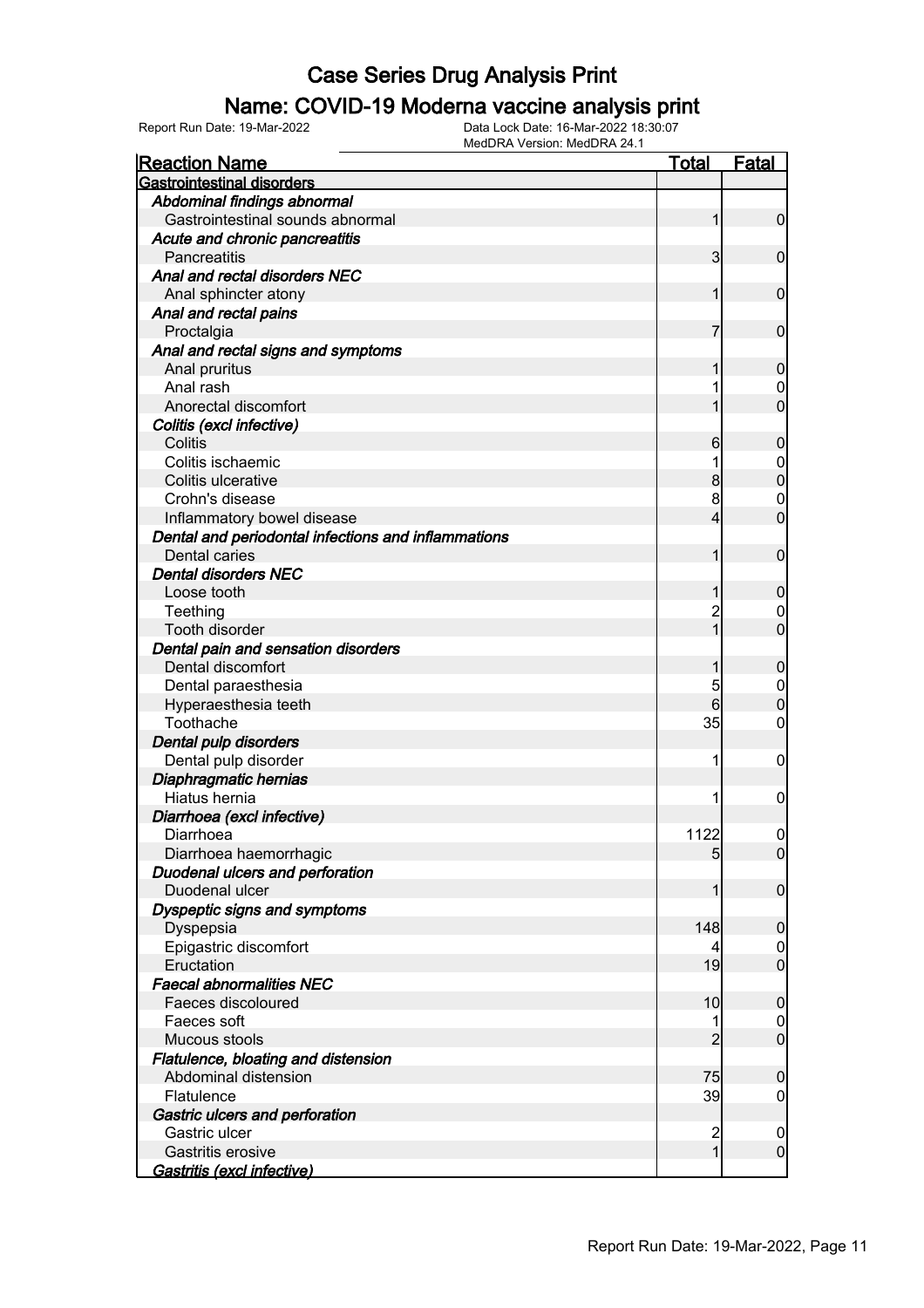### Name: COVID-19 Moderna vaccine analysis print

Report Run Date: 19-Mar-2022 Data Lock Date: 16-Mar-2022 18:30:07

| <b>Reaction Name</b>                                         | <b>Total</b>            | <b>Fatal</b>                         |
|--------------------------------------------------------------|-------------------------|--------------------------------------|
| Gastrointestinal disordersointestinal disorders cont'd       |                         |                                      |
| Gastritis                                                    | 10                      | $\overline{0}$                       |
| Gastrointestinal and abdominal pains (excl oral and throat)  |                         |                                      |
| Abdominal pain                                               | 331                     | $\boldsymbol{0}$                     |
| Abdominal pain lower                                         | 24                      |                                      |
| Abdominal pain upper                                         | 847                     | $\begin{matrix} 0 \\ 0 \end{matrix}$ |
| Abdominal rigidity                                           | 3                       |                                      |
| Abdominal tenderness                                         | $5\overline{)}$         | $\begin{matrix}0\\0\end{matrix}$     |
| Gastrointestinal pain                                        | 35                      | $\boldsymbol{0}$                     |
| Oesophageal pain                                             |                         | $\overline{0}$                       |
| Gastrointestinal atonic and hypomotility disorders NEC       |                         |                                      |
| Constipation                                                 | 41                      | $\boldsymbol{0}$                     |
| Gastric dilatation                                           |                         | $\mathbf 0$                          |
| Gastrooesophageal reflux disease                             | 38                      | $\mathbf 0$                          |
| Gastrointestinal disorders NEC                               |                         |                                      |
| Food poisoning                                               | $\overline{c}$          | $\boldsymbol{0}$                     |
| Functional gastrointestinal disorder                         | 3                       |                                      |
| Gastric disorder                                             | $\overline{1}$          | $\begin{matrix}0\\0\end{matrix}$     |
| Gastrointestinal disorder                                    | 3                       | $\begin{matrix} 0 \\ 0 \end{matrix}$ |
| Lymphoid hyperplasia of intestine                            | $\overline{1}$          |                                      |
| Stomach mass                                                 | 1                       | $\boldsymbol{0}$                     |
| Gastrointestinal dyskinetic disorders                        |                         |                                      |
| Bowel movement irregularity                                  | 1                       |                                      |
| Change of bowel habit                                        | $\overline{2}$          | $0\atop 0$                           |
| Gastrointestinal motility disorder                           | 1                       | $\begin{matrix} 0 \\ 0 \end{matrix}$ |
| Oesophageal achalasia                                        | 1                       |                                      |
| Gastrointestinal inflammatory disorders NEC                  |                         |                                      |
| Gastrointestinal inflammation                                | 1                       | $\boldsymbol{0}$                     |
| Gastrointestinal mucosal dystrophies and secretion disorders |                         |                                      |
| Hyperchlorhydria                                             | $\overline{2}$          | $\boldsymbol{0}$                     |
| Gastrointestinal signs and symptoms NEC                      |                         |                                      |
| Abdominal discomfort                                         | 166                     | $\pmb{0}$                            |
| Acute abdomen                                                | 1                       | $0$<br>0                             |
| Anal incontinence                                            | 3                       |                                      |
| Breath odour                                                 |                         | $\begin{matrix}0\\0\end{matrix}$     |
| Dysphagia                                                    | 34                      |                                      |
| Odynophagia                                                  | 8                       | 0                                    |
| Gastrointestinal spastic and hypermotility disorders         |                         |                                      |
| Defaecation urgency                                          | 1                       | $\overline{0}$                       |
| Frequent bowel movements                                     | $\overline{9}$          | $\pmb{0}$                            |
| Irritable bowel syndrome                                     | 19                      | $\boldsymbol{0}$                     |
| Gastrointestinal stenosis and obstruction NEC                |                         |                                      |
| Intestinal obstruction                                       | 1                       | $\mathbf 0$                          |
| Gastrointestinal vascular malformations                      |                         |                                      |
| Gastric antral vascular ectasia                              | $\overline{c}$          | $\overline{0}$                       |
| Gastrointestinal vascular occlusion and infarction           |                         |                                      |
| Intestinal ischaemia                                         | $\overline{\mathbf{c}}$ | $\mathbf 0$                          |
| Mesenteric vein thrombosis                                   | $\overline{1}$          | $\boldsymbol{0}$                     |
| Gingival disorders, signs and symptoms NEC                   |                         |                                      |
| Gingival discomfort                                          | $\overline{c}$          | $\boldsymbol{0}$                     |
| Gingival disorder                                            | $\overline{2}$          | $\boldsymbol{0}$                     |
| Gingival pain                                                | 19                      | $\mathbf 0$                          |
| Gingival swelling                                            | 8                       | $\mathbf 0$                          |
| Noninfective gingivitis                                      | $\overline{2}$          | $\overline{0}$                       |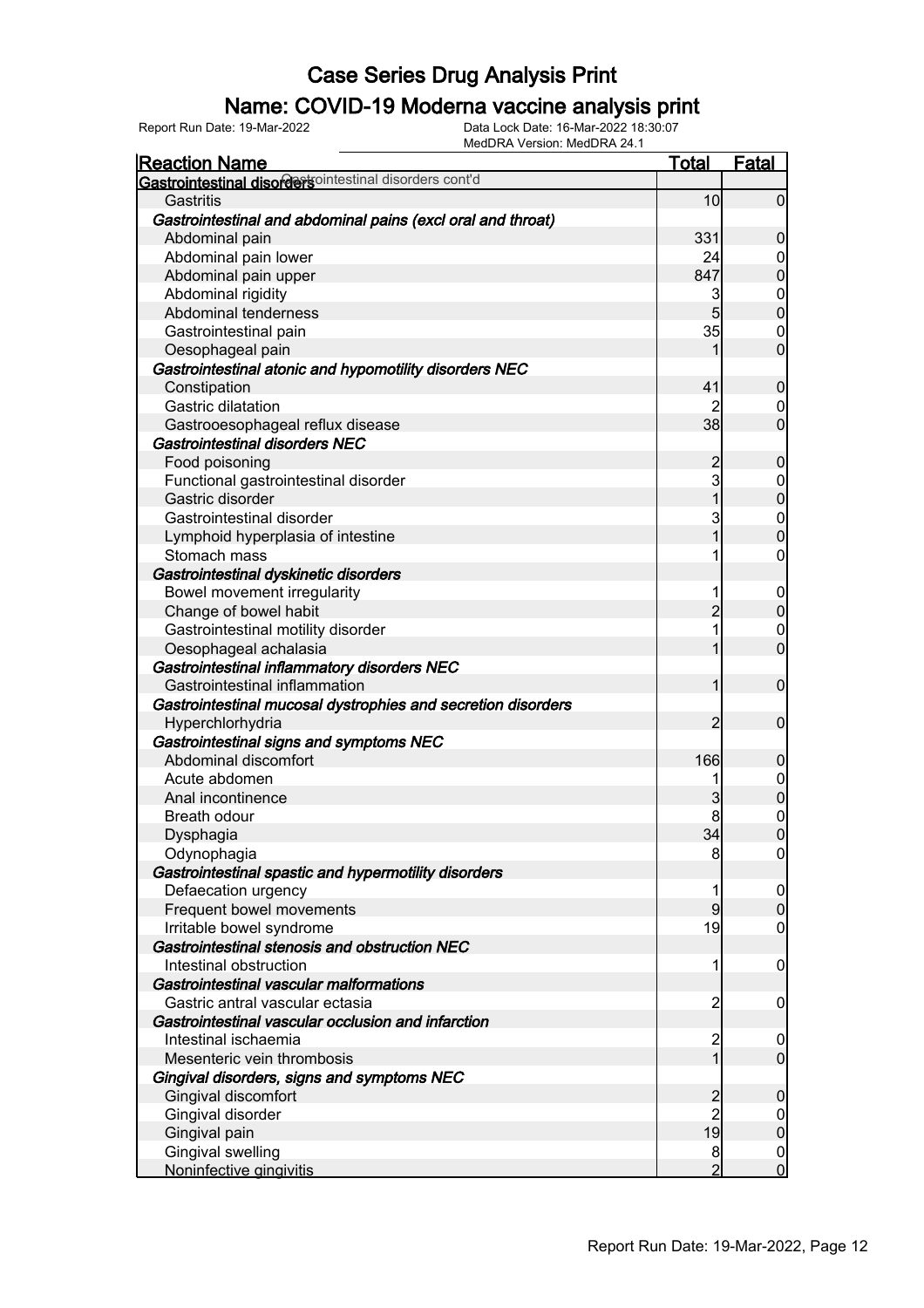#### Name: COVID-19 Moderna vaccine analysis print

Report Run Date: 19-Mar-2022 Data Lock Date: 16-Mar-2022 18:30:07

| <b>Reaction Name</b>                                         | Total          | <b>Fatal</b>               |
|--------------------------------------------------------------|----------------|----------------------------|
| Gastrointestinal disordersointestinal disorders cont'd       |                |                            |
| Gingival haemorrhages                                        |                |                            |
| Gingival bleeding                                            | 14             | $\mathbf 0$                |
| Haemorrhoids and gastrointestinal varices (excl oesophageal) |                |                            |
| Haemorrhoids                                                 | 6              | 0                          |
| Intestinal haemorrhages                                      |                |                            |
| Anal haemorrhage                                             |                | 0                          |
| Rectal haemorrhage                                           | 18             | 0                          |
| <b>Malabsorption syndromes</b>                               |                |                            |
| Coeliac disease                                              | 1              | 0                          |
| Nausea and vomiting symptoms                                 |                |                            |
| Discoloured vomit                                            |                | 0                          |
| Nausea                                                       | 4590           | 0                          |
| Regurgitation                                                |                | $\mathbf 0$                |
| Retching                                                     | 30             | 0                          |
| Vomiting                                                     | 1738           | $\mathbf 0$                |
| Vomiting projectile                                          | 21             | 0                          |
| Non-site specific gastrointestinal haemorrhages              |                |                            |
| Gastrointestinal haemorrhage                                 | 3              | 0                          |
| Haematemesis                                                 | 8              | $\mathbf 0$                |
| Haematochezia                                                | 15             | 0                          |
| Melaena                                                      | 1              | $\mathbf{0}$               |
| Upper gastrointestinal haemorrhage                           | 4              | $\overline{0}$             |
| Oesophagitis (excl infective)                                |                |                            |
| Oesophagitis                                                 |                | $\mathbf 0$                |
| Oral dryness and saliva altered                              |                |                            |
|                                                              |                | 0                          |
| Aptyalism                                                    | 104            |                            |
| Dry mouth                                                    |                | $\mathbf 0$<br>0           |
| Lip dry                                                      | 9              |                            |
| Saliva altered                                               | 2<br>12        | $\mathbf 0$<br>0           |
| Salivary hypersecretion<br>Oral soft tissue disorders NEC    |                |                            |
|                                                              |                |                            |
| Chapped lips                                                 | 2              | 0                          |
| <b>Cheilitis</b>                                             | 4              | 0<br>$\overline{0}$        |
| Enlarged uvula                                               |                |                            |
| Lip blister                                                  | 3              | $\mathbf{0}$               |
| Lip disorder<br>Oral disorder                                | 1              | $\Omega$                   |
|                                                              |                | 0                          |
| Oral soft tissue haemorrhages                                |                |                            |
| Mouth haemorrhage<br>Oral blood blister                      | 4              | $\mathbf 0$<br>$\mathbf 0$ |
|                                                              | 4              |                            |
| Oral soft tissue signs and symptoms                          |                |                            |
| Coating in mouth                                             | 2              | 0                          |
| Hypoaesthesia oral                                           | 89             | 0                          |
| Lip discolouration                                           |                | 0                          |
| Lip exfoliation                                              |                | 0                          |
| Lip pain                                                     | 11             | 0                          |
| Lip pruritus                                                 | 3              | $\boldsymbol{0}$           |
| Oral discomfort                                              | 11             | 0                          |
| Oral mucosal blistering                                      | 2<br>3         | 0                          |
| Oral mucosal eruption                                        |                | 0                          |
| Oral mucosal erythema                                        | 1              | $\boldsymbol{0}$           |
| Oral mucosal exfoliation                                     | $\overline{c}$ | $\pmb{0}$                  |
| Oral mucosal roughening                                      | 1              | $\overline{0}$             |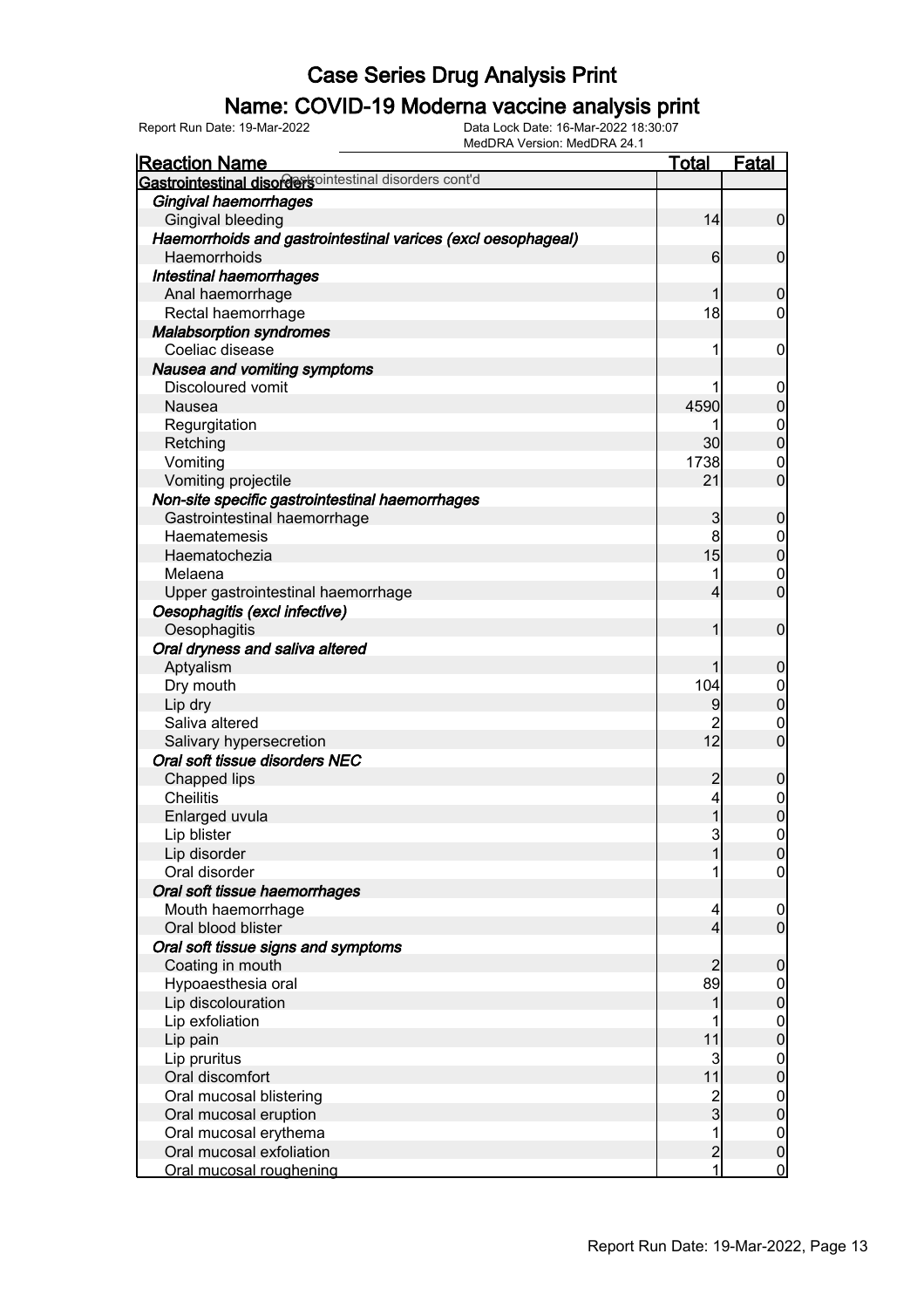# **Name: COVID-19 Moderna vaccine analysis print**<br>Data Lock Date: 16-Mar-2022 18:30:07<br>Data Lock Date: 16-Mar-2022 18:30:07

Report Run Date: 19-Mar-2022 Data Lock Date: 16-Mar-2022 18:30:07

MedDRA Version: MedDRA 24.1 Reaction Name Total Fatal **Gastrointestinal disorders**ointestinal disorders cont'd Oral pain 33 0 Oral pruritus 2 0 Paraesthesia oral Oral soft tissue swelling and oedema Lip oedema 1 0 Lip swelling  $\begin{array}{|c|c|c|c|c|}\n\hline\n\text{Mouth swelling} & & & 210 & 0 \\
\hline\n\text{Mouth swelling} & & & 24 & 0\n\end{array}$ Mouth swelling 24 Peptic ulcers and perforation Peptic ulcer 1 0<br>Peptic ulcer haemorrhage 1 0<br>Peptic ulcer haemorrhage 1 0 Peptic ulcer haemorrhage Peritoneal and retroperitoneal disorders Ascites  $\begin{bmatrix} 1 & 0 \end{bmatrix}$  Rectal inflammations NEC Proctitis **1** 0 Salivary gland disorders NEC Salivary gland mass 1 0 Salivary gland pain 3 0 Salivary gland enlargements Parotid gland enlargement and the state of the state of the state of the state of the state of the state of the state of the state of the state of the state of the state of the state of the state of the state of the state Submaxillary gland enlargement Stomatitis and ulceration Aphthous ulcer  $\begin{array}{|c|c|c|c|c|}\n\hline\n\text{Lip ulceration} & & & 4 & 0 \\
\hline\n\end{array}$ Lip ulceration and the set of the set of the set of the set of the set of the set of the set of the set of the set of the set of the set of the set of the set of the set of the set of the set of the set of the set of the s Mouth ulceration 0<br>Stomatitis 0<br>95 0<br>95 0 Stomatitis  $\begin{bmatrix} 6 \\ 0 \end{bmatrix}$  0 Tongue disorders Glossitis 7 0 Tongue disorder and the set of the set of the set of the set of the set of the set of the set of the set of the set of the set of the set of the set of the set of the set of the set of the set of the set of the set of the Tongue haemorrhage 1 0 Tongue ulceration and the set of the set of the set of the set of the set of the set of the set of the set of the set of the set of the set of the set of the set of the set of the set of the set of the set of the set of th Tongue signs and symptoms Glossodynia and Clossodynia and Clossodynia and Clossodynia and Clossodynia and Clossodynia and Clossodynia and C Stiff tongue 1 0 Swollen tongue 93 0 Tongue blistering 3 0 Tongue coated 5 0 Tongue discolouration and a new state of the state of the state of the state of the state of the state of the state of the state of the state of the state of the state of the state of the state of the state of the state of Tongue discomfort and the set of the set of the set of the set of the set of the set of the set of the set of the set of the set of the set of the set of the set of the set of the set of the set of the set of the set of th Tongue dry  $\begin{array}{ccc} 3 & 0 \\ 1 & 0 \end{array}$ Tongue eruption and the control of the control of the control of the control of the control of the control of the control of the control of the control of the control of the control of the control of the control of the con Tongue exfoliation and the structure of the structure of the structure of the structure of the structure of the structure of the structure of the structure of the structure of the structure of the structure of the structur Tongue movement disturbance 1 0 Tongue oedema 3 0 Tongue pruritus and the contract of the contract of the contract of the contract of the contract of the contract of the contract of the contract of the contract of the contract of the contract of the contract of the contra Tongue spasm and the contract of the contract of the contract of the contract of the contract of the contract of the contract of the contract of the contract of the contract of the contract of the contract of the contract Tooth missing Tooth loss 2 0<br>strointestinal disorders SOC TOTAL 10591 0 Gastrointestinal disorders SOC TOTAL **10591** 10591 0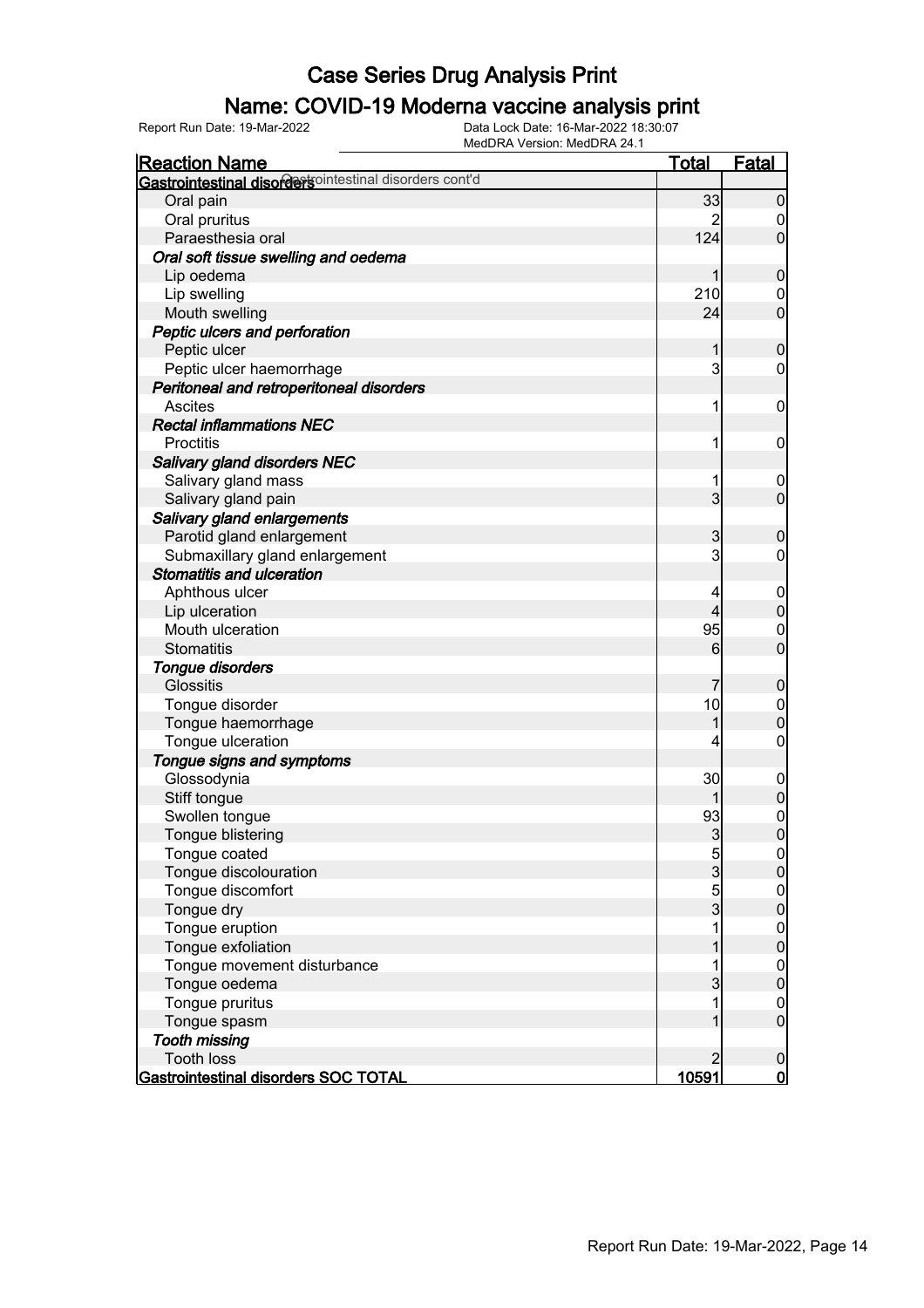#### Name: COVID-19 Moderna vaccine analysis print

| <b>Reaction Name</b>                        | <u>Total</u>   | <b>Fatal</b>                     |
|---------------------------------------------|----------------|----------------------------------|
| General disorders                           |                |                                  |
| <b>Administration site reactions NEC</b>    |                |                                  |
| Administration site bruise                  | 1              | $\boldsymbol{0}$                 |
| Administration site erythema                | 1              | $\boldsymbol{0}$                 |
| Administration site extravasation           |                | $\mathbf 0$                      |
| Administration site lymphadenopathy         | 1              | $\mathbf{0}$                     |
| Administration site pain                    |                | $\overline{0}$                   |
| Administration site reaction                | $\frac{2}{2}$  |                                  |
| Administration site warmth                  | $\overline{1}$ | $\begin{matrix}0\\0\end{matrix}$ |
| Puncture site bruise                        | 6              |                                  |
| Puncture site pain                          | 4              | $\begin{matrix}0\\0\end{matrix}$ |
| Vessel puncture site bruise                 | $\overline{2}$ | 0                                |
| Adverse effect absent                       |                |                                  |
| No adverse event                            | 1              | $\boldsymbol{0}$                 |
| Application and instillation site reactions |                |                                  |
| Application site bruise                     | 1              | $\mathbf 0$                      |
| Application site burn                       | 1              | $\mathbf 0$                      |
| Application site erythema                   | 11             | $\mathbf{0}$                     |
| Application site inflammation               | 1              | $\overline{0}$                   |
| Application site joint erythema             | 1              |                                  |
| Application site pain                       | 4              | $\begin{matrix}0\\0\end{matrix}$ |
| Application site pruritus                   | 10             |                                  |
| Application site rash                       | 1              | $0\atop 0$                       |
| Application site reaction                   |                |                                  |
| Application site swelling                   | 3              | $0\atop 0$                       |
| Application site vesicles                   |                |                                  |
| Application site warmth                     | 5<br>2         | $0\atop 0$                       |
| Instillation site erythema                  | 1              | $\mathbf{0}$                     |
| Instillation site warmth                    | 4              | $\overline{0}$                   |
| <b>Asthenic conditions</b>                  |                |                                  |
| Asthenia                                    | 572            |                                  |
|                                             | 9              | $\mathbf 0$                      |
| Chronic fatigue syndrome                    |                | $0\atop 0$                       |
| Decreased activity                          |                |                                  |
| Fatigue                                     | 6394           | $\mathbf{0}$                     |
| Malaise                                     | 1099           | $\overline{0}$                   |
| Sluggishness                                | $\overline{2}$ | $\mathbf 0$                      |
| <b>Body temperature altered</b>             |                |                                  |
| Hyperthermia                                | $\frac{2}{5}$  | $\overline{0}$                   |
| Hypothermia                                 |                | $\boldsymbol{0}$                 |
| Temperature regulation disorder             | $\overline{3}$ | $\overline{0}$                   |
| Complications associated with device NEC    |                |                                  |
| Injury associated with device               | 1              | $\mathbf 0$                      |
| Death and sudden death                      |                |                                  |
| Death                                       | 18             | 18                               |
| Sudden death                                | 2              | $\overline{2}$                   |
| Febrile disorders                           |                |                                  |
| Pyrexia                                     | 6718           | 1                                |
| <b>Feelings and sensations NEC</b>          |                |                                  |
| Chills                                      | 4014           | $\boldsymbol{0}$                 |
| Feeling abnormal                            | 444            | $\boldsymbol{0}$                 |
| Feeling cold                                | 392            | $\pmb{0}$                        |
| Feeling drunk                               | 17             | $\mathbf 0$                      |
| Feeling hot                                 | 365            | $\pmb{0}$                        |
| Feeling jittery                             | 11             | $\overline{0}$                   |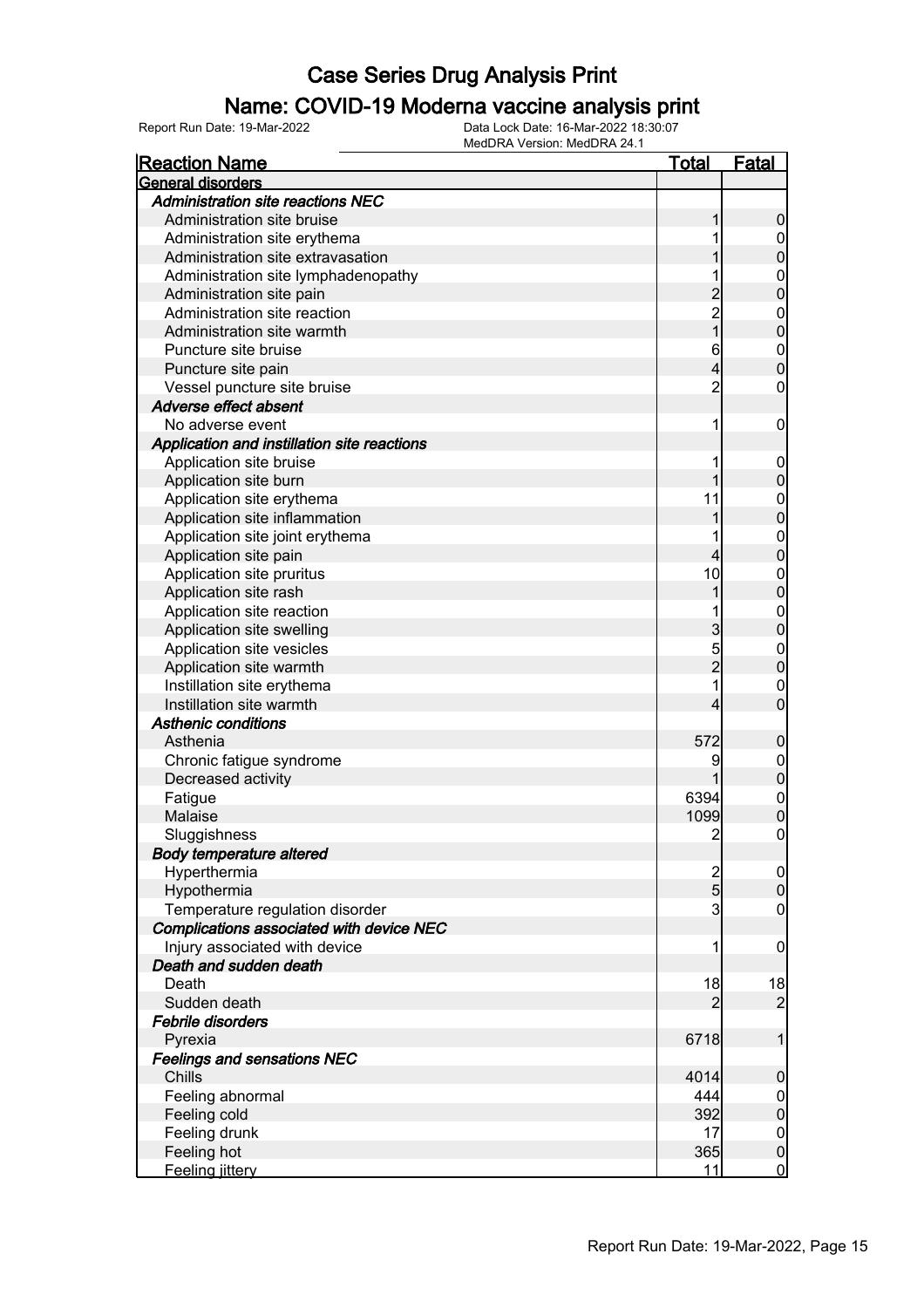### Name: COVID-19 Moderna vaccine analysis print

| <b>Reaction Name</b>                          | <u>Total</u>            | <b>Fatal</b>                         |
|-----------------------------------------------|-------------------------|--------------------------------------|
| General disorders cont'd<br>General disorders |                         |                                      |
| Feeling of body temperature change            | 125                     | $\mathbf 0$                          |
| Hangover                                      | 21                      | $\boldsymbol{0}$                     |
| Hunger                                        | 18                      | $\pmb{0}$                            |
| Sensation of blood flow                       | 1                       | $\mathbf{0}$                         |
| Sensation of foreign body                     | 8                       | $\mathbf 0$                          |
| Temperature intolerance                       | 22                      | $\boldsymbol{0}$                     |
| <b>Thirst</b>                                 | 119                     | $\mathbf 0$                          |
| Thirst decreased                              |                         | 0                                    |
| <b>Fibrosis NEC</b>                           |                         |                                      |
| Fibrosis                                      | 1                       | $\mathbf 0$                          |
| Gait disturbances                             |                         |                                      |
| Gait disturbance                              | 34                      | $\mathbf 0$                          |
| Gait inability                                | 19                      | $\mathbf 0$                          |
| Loss of control of legs                       | 4                       | 0                                    |
| General signs and symptoms NEC                |                         |                                      |
| Condition aggravated                          | 40                      | $\mathbf 0$                          |
| Crepitations                                  |                         | $\pmb{0}$                            |
| Crying                                        | 37                      | $\boldsymbol{0}$                     |
| Discharge                                     | 4                       | $\mathbf 0$                          |
| Effusion                                      |                         |                                      |
| Energy increased                              |                         | $0\atop 0$                           |
| Exercise tolerance decreased                  | 8                       | $\boldsymbol{0}$                     |
| Foaming at mouth                              | $\overline{2}$          | $\overline{0}$                       |
| General physical health deterioration         | $\overline{2}$          | $\boldsymbol{0}$                     |
| Glassy eyes                                   | 1                       | $\overline{0}$                       |
| High-pitched crying                           |                         | $\boldsymbol{0}$                     |
| <b>Illness</b>                                | 655                     | $\mathbf 0$                          |
| Induration                                    | 10                      | $\boldsymbol{0}$                     |
| Influenza like illness                        | 789                     | $\pmb{0}$                            |
| Irritability postvaccinal                     |                         | $\boldsymbol{0}$                     |
| Local reaction                                | 27                      | $\pmb{0}$                            |
| Moaning                                       |                         | $\mathbf{0}$                         |
| Multiple organ dysfunction syndrome           |                         | $\mathbf{1}$                         |
| Perforation                                   |                         | $\mathbf{0}$                         |
| Peripheral swelling                           | 2182                    | $\overline{0}$                       |
| Screaming                                     | 8                       | 0                                    |
| Secretion discharge                           | $\overline{2}$          | $\overline{0}$                       |
| Swelling                                      | 1232                    | $\overline{0}$                       |
| Swelling face                                 | 207                     | $\overline{0}$                       |
| Implant and catheter site reactions           |                         |                                      |
| Catheter site related reaction                | 1                       | $\boldsymbol{0}$                     |
| Implant site warmth                           | 3                       | 0                                    |
| <b>Inflammations</b>                          |                         |                                      |
| Granuloma                                     |                         | $\mathbf 0$                          |
| Inflammation                                  | 200                     | $\pmb{0}$                            |
| Scar inflammation                             |                         | $\begin{matrix} 0 \\ 0 \end{matrix}$ |
| Soft tissue inflammation                      |                         |                                      |
| Systemic inflammatory response syndrome       | 2                       | $\boldsymbol{0}$                     |
| Infusion site reactions                       |                         |                                      |
| Infusion site erythema                        | $\overline{\mathbf{c}}$ | $\mathbf 0$                          |
| Infusion site mass                            | $\overline{1}$          | $\pmb{0}$                            |
| Infusion site pain                            | 5                       | $\mathbf 0$                          |
| Infusion site pruritus                        | $\overline{2}$          | $\overline{0}$                       |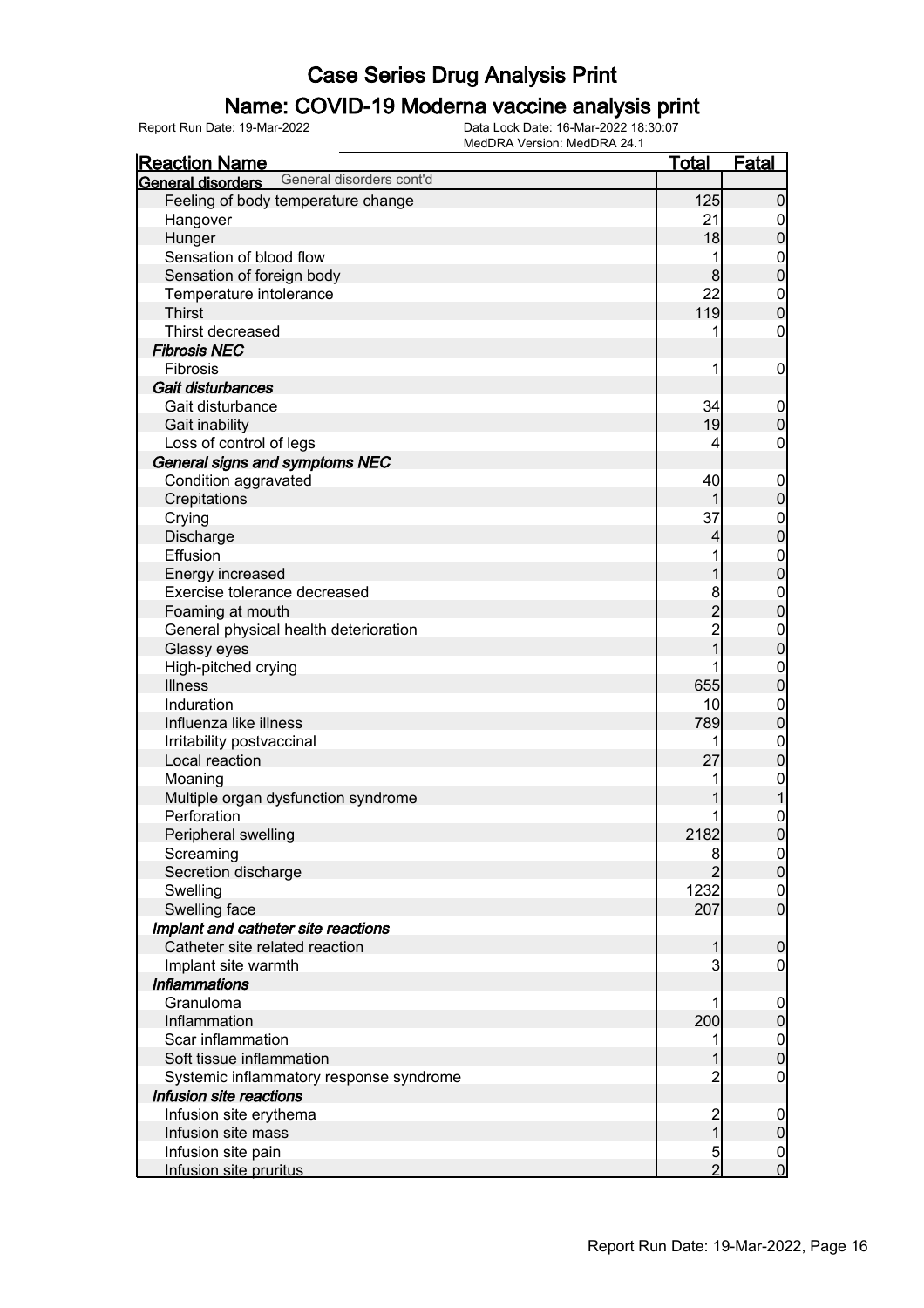### Name: COVID-19 Moderna vaccine analysis print

| <u>MCGDTV-VCISION. MCGDTV-C-F.I</u><br><b>Reaction Name</b> | <u>Total</u>            | <b>Fatal</b>     |
|-------------------------------------------------------------|-------------------------|------------------|
| General disorders cont'd<br>General disorders               |                         |                  |
| Infusion site urticaria                                     | 5                       | $\boldsymbol{0}$ |
| Infusion site warmth                                        | 1                       | $\overline{0}$   |
| Injection site reactions                                    |                         |                  |
| Injected limb mobility decreased                            | 9                       | $\mathbf 0$      |
| Injection site bruising                                     | 14                      | $\boldsymbol{0}$ |
| Injection site cyst                                         | 1                       | $\overline{0}$   |
| Injection site dermatitis                                   |                         | $\boldsymbol{0}$ |
| Injection site discolouration                               | 1                       | $\overline{0}$   |
| Injection site erythema                                     | 211                     | $\boldsymbol{0}$ |
| Injection site haemorrhage                                  | 3                       | $\overline{0}$   |
| Injection site hypersensitivity                             | 6                       | $\boldsymbol{0}$ |
| Injection site hypoaesthesia                                | $6\overline{6}$         | $\overline{0}$   |
| Injection site indentation                                  | $\overline{2}$          | $\boldsymbol{0}$ |
| Injection site inflammation                                 | 16                      | $\overline{0}$   |
| Injection site irritation                                   | $\overline{3}$          | $\boldsymbol{0}$ |
| Injection site joint erythema                               | $\overline{5}$          | $\overline{0}$   |
| Injection site joint pain                                   | $\overline{2}$          | $\boldsymbol{0}$ |
| Injection site mass                                         | 209                     | $\overline{0}$   |
| Injection site movement impairment                          | 1                       | $\boldsymbol{0}$ |
| Injection site nodule                                       |                         | $\overline{0}$   |
| Injection site oedema                                       | 6                       | $\mathbf{0}$     |
| Injection site pain                                         | 856                     | $\overline{0}$   |
| Injection site paraesthesia                                 | $\overline{c}$          | $\boldsymbol{0}$ |
| Injection site plaque                                       | $\overline{1}$          | $\overline{0}$   |
| Injection site pruritus                                     | 135                     | $\boldsymbol{0}$ |
| Injection site rash                                         | 211                     | $\overline{0}$   |
| Injection site reaction                                     | 25                      | $\boldsymbol{0}$ |
| Injection site swelling                                     | 110                     | $\overline{0}$   |
| Injection site urticaria                                    | 58                      | $\boldsymbol{0}$ |
| Injection site vesicles                                     | $\mathbf{3}$            | $\mathbf 0$      |
| Injection site warmth                                       | 103                     | $\mathbf 0$      |
| <b>Interactions</b>                                         |                         |                  |
| Alcohol interaction                                         | $\overline{\mathbf{c}}$ | $\boldsymbol{0}$ |
| Drug interaction                                            | $\overline{2}$          | $\overline{0}$   |
| <b>Mass conditions NEC</b>                                  |                         |                  |
| Cyst                                                        | 8                       | 0                |
| Mass                                                        | 29                      | $\overline{0}$   |
| Nodule                                                      | $6 \mid$                | $\overline{0}$   |
| Mucosal findings abnormal                                   |                         |                  |
| Enanthema                                                   | 1                       | $\boldsymbol{0}$ |
| Mucosal discolouration                                      |                         | $\overline{0}$   |
| Mucosal pain                                                |                         | $\mathbf 0$      |
| Oedema mucosal                                              |                         | $\mathbf 0$      |
| Polyp                                                       |                         | $\overline{0}$   |
| <b>Necrosis NEC</b>                                         |                         |                  |
| <b>Necrosis</b>                                             | 1                       | $\boldsymbol{0}$ |
| Oedema NEC                                                  |                         |                  |
| Face oedema                                                 | 8                       | $\mathbf 0$      |
| Localised oedema                                            | 7                       | $\overline{0}$   |
| Oedema                                                      | 18                      | $\pmb{0}$        |
| Oedema peripheral                                           | 15                      | $\boldsymbol{0}$ |
| Pain and discomfort NEC                                     |                         |                  |
| <b>Axillary pain</b>                                        | 904                     | <u>0</u>         |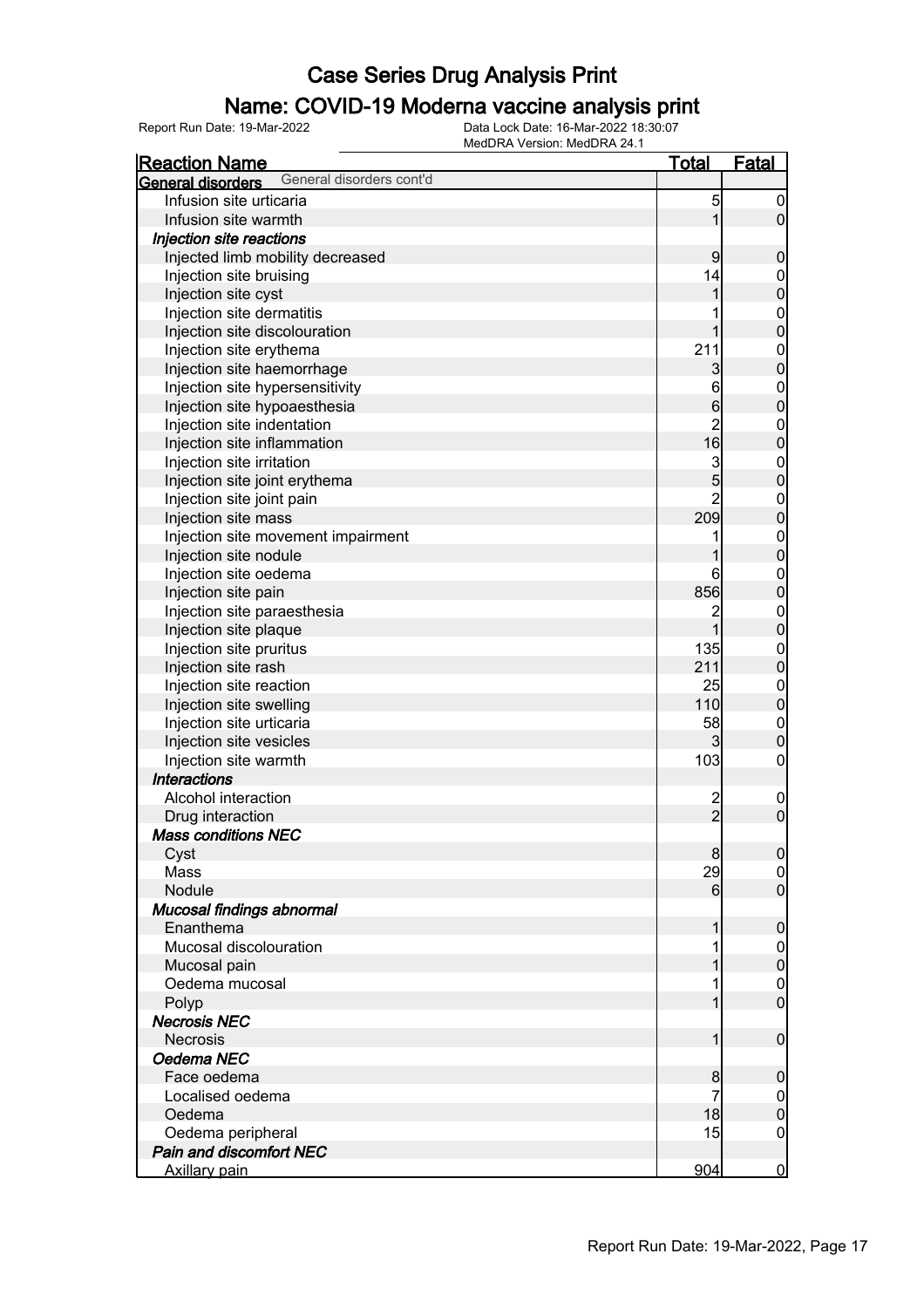#### Name: COVID-19 Moderna vaccine analysis print

| <b>Reaction Name</b>                                         | <b>Total</b>    | Fatal                                |
|--------------------------------------------------------------|-----------------|--------------------------------------|
| General disorders cont'd<br>General disorders                |                 |                                      |
| Chest discomfort                                             | 452             | $\mathbf 0$                          |
| Chest pain                                                   | 1730            | 0                                    |
| <b>Discomfort</b>                                            | 129             | $\overline{0}$                       |
| Facial discomfort                                            |                 | $\mathbf 0$                          |
| Facial pain                                                  | 42              | $\overline{0}$                       |
| Hernia pain                                                  |                 | $\mathbf{0}$                         |
| Inflammatory pain                                            | 6               | $\mathbf 0$                          |
| Non-cardiac chest pain                                       | 2               | $\mathbf{0}$                         |
| Pain                                                         | 2676            | $\overline{0}$                       |
| Tenderness                                                   | 203             | 0                                    |
| Visceral pain                                                |                 | $\mathbf 0$                          |
| Therapeutic and nontherapeutic responses                     |                 |                                      |
| Adverse drug reaction                                        | 16              | $\boldsymbol{0}$                     |
| Adverse reaction                                             | 6               | $\mathbf 0$                          |
| Drug ineffective                                             | 17              | $\mathbf 0$                          |
| Drug intolerance                                             |                 |                                      |
| Immediate post-injection reaction                            |                 | $0\atop 0$                           |
| Inadequate analgesia                                         | 3               |                                      |
| Therapeutic product effect decreased                         |                 | $0\atop 0$                           |
| Therapeutic response changed                                 |                 | $\mathbf{0}$                         |
| Therapeutic response unexpected                              | $\overline{2}$  | $\overline{0}$                       |
| <b>Treatment failure</b>                                     | 1               | $\boldsymbol{0}$                     |
| Vaccination failure                                          | 6               | $\overline{0}$                       |
| <b>Ulcers NEC</b>                                            |                 |                                      |
| Ulcer                                                        | $5\overline{)}$ | $\mathbf 0$                          |
| Vaccination site reactions                                   |                 |                                      |
|                                                              | 1               |                                      |
| Extensive swelling of vaccinated limb                        | 15              | $\mathbf 0$                          |
| Shoulder injury related to vaccine administration            | 27              | $\mathbf{0}$<br>$\mathbf 0$          |
| Vaccination site bruising<br>Vaccination site discolouration |                 |                                      |
| Vaccination site discomfort                                  | 2<br>9          | $\mathbf{0}$                         |
|                                                              |                 | $\pmb{0}$                            |
| Vaccination site eczema                                      |                 | $\mathbf{0}$                         |
| Vaccination site erythema                                    | 304             | $\mathbf 0$                          |
| Vaccination site haemorrhage                                 | 6               | $\mathbf{0}$                         |
| Vaccination site hypoaesthesia                               | 5               | $\overline{0}$                       |
| Vaccination site induration                                  | 22              | 0                                    |
| Vaccination site inflammation                                | 17              | $\overline{0}$                       |
| Vaccination site irritation                                  | 3<br>3          | $0\atop 0$                           |
| Vaccination site joint erythema                              |                 |                                      |
| Vaccination site joint movement impairment                   | 2<br>4          | $0\atop 0$                           |
| Vaccination site joint pain                                  |                 |                                      |
| Vaccination site joint warmth                                |                 | $0$<br>0                             |
| Vaccination site lymphadenopathy                             | 3               |                                      |
| Vaccination site macule                                      |                 | $\begin{matrix} 0 \\ 0 \end{matrix}$ |
| Vaccination site mass                                        | 84              |                                      |
| Vaccination site movement impairment                         | 20              | $0\atop 0$                           |
| Vaccination site oedema                                      | 1               |                                      |
| Vaccination site pain                                        | 390             | $0\atop 0$                           |
| Vaccination site papule                                      | $\overline{c}$  |                                      |
| Vaccination site paraesthesia                                | $\overline{2}$  | $\boldsymbol{0}$                     |
| Vaccination site pruritus                                    | 71              | $\pmb{0}$                            |
| Vaccination site rash                                        | 149             | $\mathbf 0$                          |
| Vaccination site reaction                                    | 8               | $\overline{0}$                       |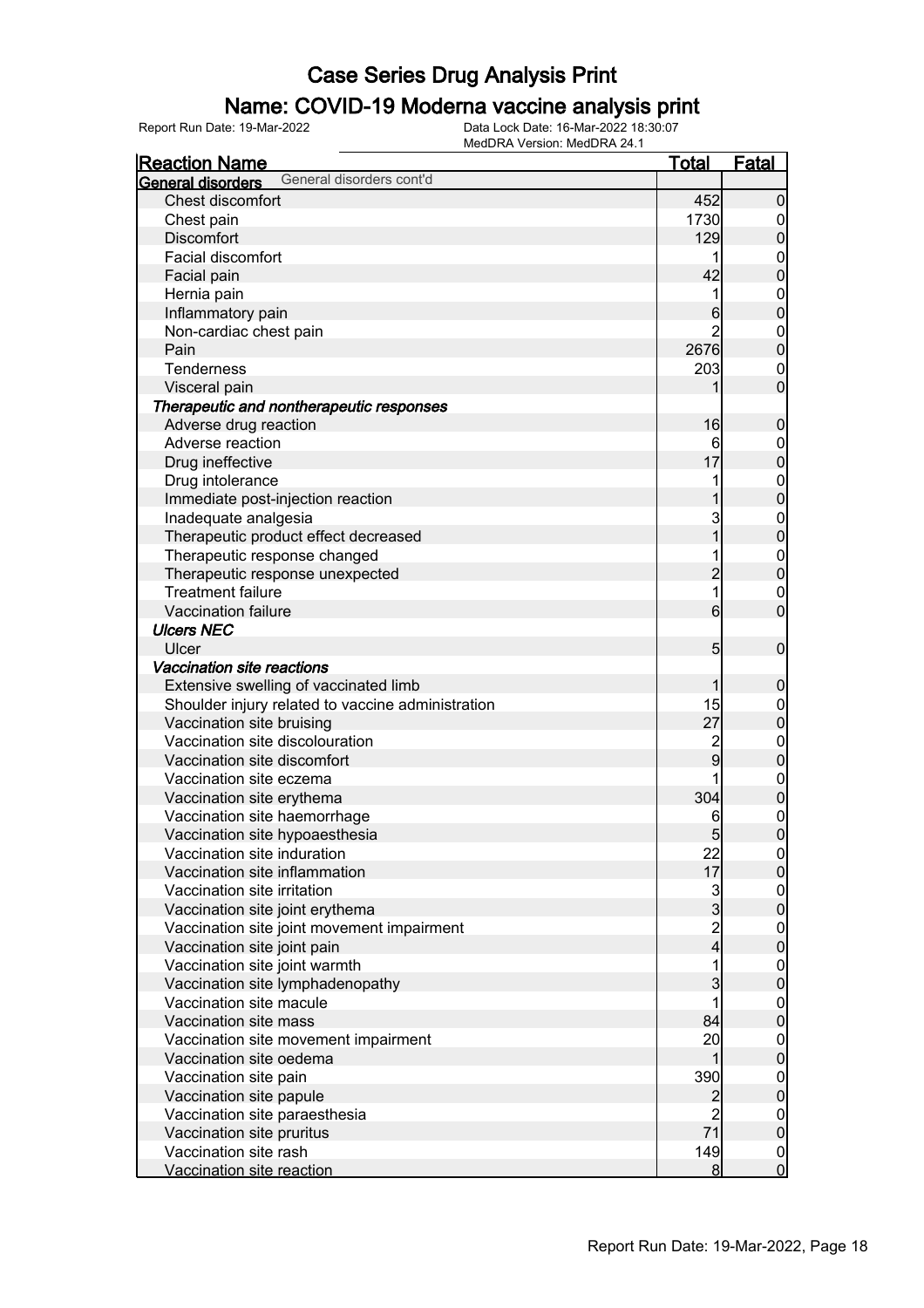### Name: COVID-19 Moderna vaccine analysis print

Report Run Date: 19-Mar-2022 Data Lock Date: 16-Mar-2022 18:30:07

|                                | 1810 G D I V I V O I OIO II. 1810 G D I V I L-T. 1 |       |       |
|--------------------------------|----------------------------------------------------|-------|-------|
| <b>Reaction Name</b>           |                                                    | Total | Fatal |
| General disorders              | General disorders cont'd                           |       |       |
| Vaccination site scar          |                                                    |       |       |
| Vaccination site swelling      |                                                    | 205   |       |
| Vaccination site urticaria     |                                                    | 13    |       |
| Vaccination site vesicles      |                                                    |       |       |
| Vaccination site warmth        |                                                    | 141   |       |
| Withdrawal and rebound effects |                                                    |       |       |
| Drug withdrawal syndrome       |                                                    |       |       |
| Withdrawal syndrome            |                                                    |       |       |
| General disorders SOC TOTAL    |                                                    | 35782 | າາ    |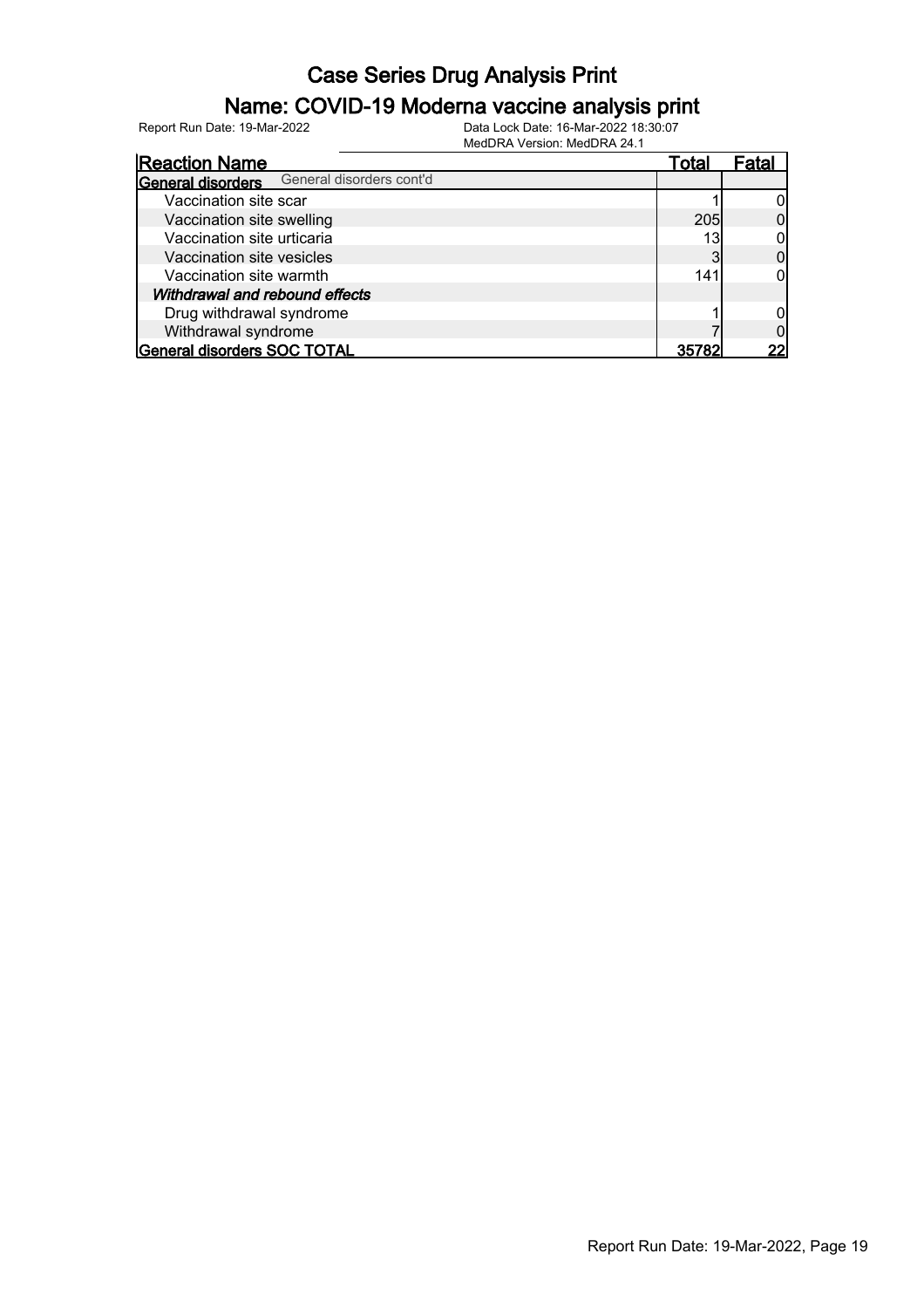#### Name: COVID-19 Moderna vaccine analysis print

Report Run Date: 19-Mar-2022 Data Lock Date: 16-Mar-2022 18:30:07

| <b>Reaction Name</b>                          | <b>Total</b> | <b>Fatal</b>   |
|-----------------------------------------------|--------------|----------------|
| <b>Hepatic disorders</b>                      |              |                |
| <b>Bile duct infections and inflammations</b> |              |                |
| <b>Biliary colic</b>                          | 5            | 0              |
| <b>Cholecystitis and cholelithiasis</b>       |              |                |
| Cholelithiasis                                | 1            | 0              |
| <b>Cholestasis and jaundice</b>               |              |                |
| Cholestasis                                   |              | 0              |
| Jaundice                                      | 5            |                |
| Jaundice cholestatic                          | 2            | $\overline{0}$ |
| Hepatic and hepatobiliary disorders NEC       |              |                |
| Hepatic cyst                                  | 1            | $\mathbf 0$    |
| Hepatic enzymes and function abnormalities    |              |                |
| Hepatic function abnormal                     |              | 0              |
| Hepatic failure and associated disorders      |              |                |
| Acute hepatic failure                         |              | 0              |
| Hepatic vascular disorders                    |              |                |
| Portal vein thrombosis                        | 2            | $\overline{0}$ |
| <b>Hepatobiliary signs and symptoms</b>       |              |                |
| Hepatic pain                                  | 13           | $\mathbf{0}$   |
| Liver tenderness                              |              | 0              |
| Hepatocellular damage and hepatitis NEC       |              |                |
| Autoimmune hepatitis                          |              |                |
| Hepatic steatosis                             |              |                |
| Hepatitis                                     |              |                |
| Immune-mediated hepatitis                     |              | 0              |
| Liver injury                                  |              |                |
| <b>Hepatic disorders SOC TOTAL</b>            | 43           | $\Omega$       |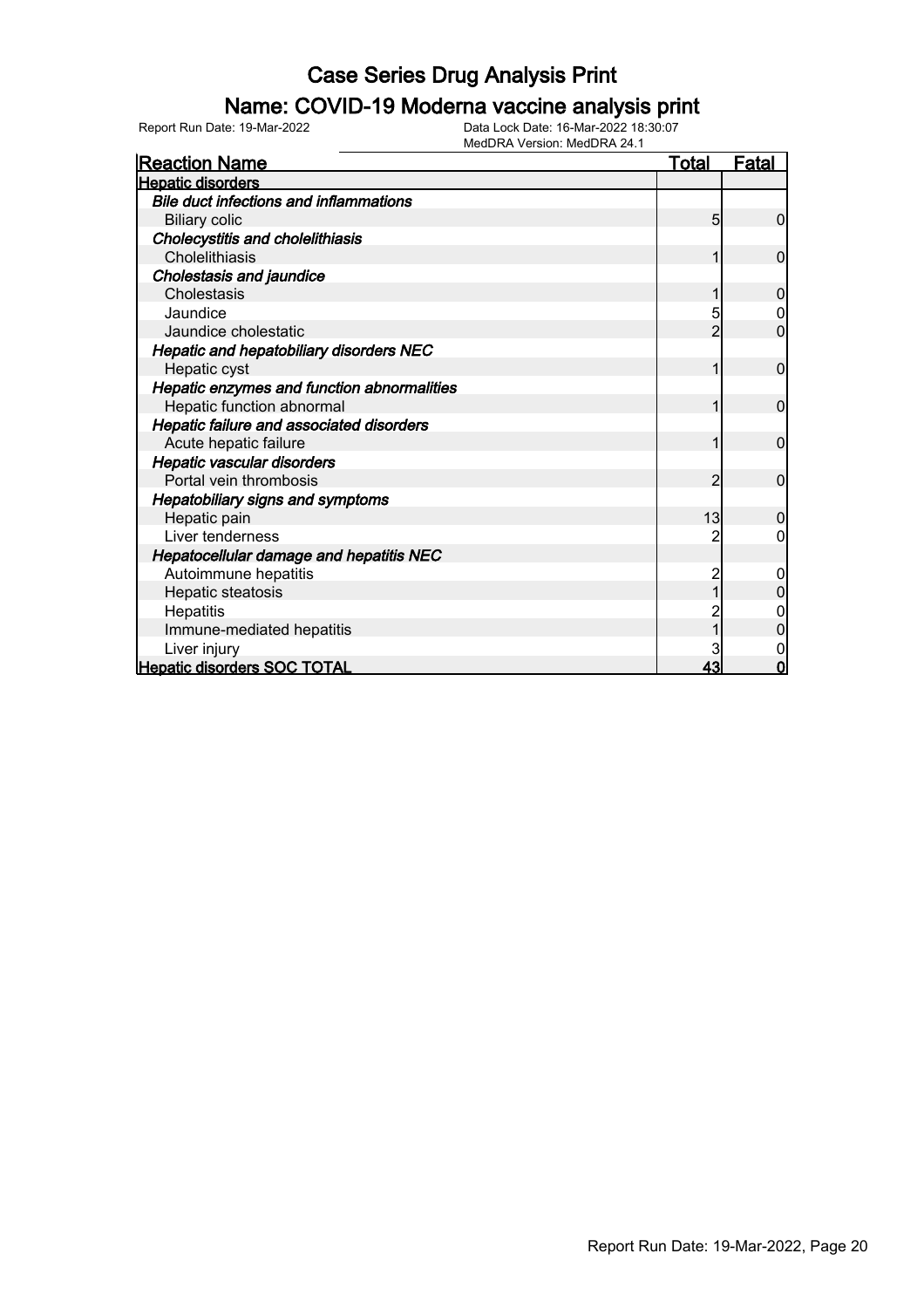#### Name: COVID-19 Moderna vaccine analysis print

| <b>Reaction Name</b>                                          | <u>Total</u>   | Fatal            |
|---------------------------------------------------------------|----------------|------------------|
| Immune system disorders                                       |                |                  |
| Acute and chronic sarcoidosis                                 |                |                  |
| Sarcoidosis                                                   | $\overline{2}$ | $\mathbf 0$      |
| <b>Allergic conditions NEC</b>                                |                |                  |
| Allergic oedema                                               | 4              | $\overline{0}$   |
| Allergy to animal                                             |                | $\mathbf 0$      |
| Allergy to metals                                             |                | $\mathbf 0$      |
| Hypersensitivity                                              | 353            | $\mathbf 0$      |
| Infusion related hypersensitivity reaction                    | 13             | $\overline{0}$   |
| Multiple allergies                                            | 4              | $\mathbf{0}$     |
| Serum sickness                                                | 3              | $\overline{0}$   |
| Serum sickness-like reaction                                  | 1              | $\mathbf{0}$     |
| Type I hypersensitivity                                       | 1              | $\overline{0}$   |
| Type IV hypersensitivity reaction                             | 13             | $\mathbf 0$      |
| Allergies to foods, food additives, drugs and other chemicals |                |                  |
| Allergy to chemicals                                          |                | 0                |
| Allergy to vaccine                                            | 12             | $\mathbf 0$      |
| Drug hypersensitivity                                         | 14             | $\mathbf{0}$     |
| Food allergy                                                  | 3              | $\overline{0}$   |
| Milk allergy                                                  | 1              | $\mathbf 0$      |
| Reaction to excipient                                         | $\overline{2}$ | $\overline{0}$   |
| Anaphylactic and anaphylactoid responses                      |                |                  |
| Anaphylactic reaction                                         | 70             | $\boldsymbol{0}$ |
| Anaphylactic shock                                            | 7              | $\boldsymbol{0}$ |
| Anaphylactoid reaction                                        | 10             | $\mathbf 0$      |
| <b>Atopic disorders</b>                                       |                |                  |
| Seasonal allergy                                              | 16             | $\mathbf 0$      |
| Autoimmune disorders NEC                                      |                |                  |
| Autoimmune disorder                                           | 3              | $\mathbf 0$      |
| Immune and associated conditions NEC                          |                |                  |
| Bacille Calmette-Guerin scar reactivation                     | 52             | $\boldsymbol{0}$ |
| Immune system disorder                                        | 4              | $\mathbf 0$      |
| Immune-mediated adverse reaction                              | 1              | $\overline{0}$   |
| Sensitisation                                                 | 4              | $\overline{0}$   |
| Systemic immune activation                                    |                | $\overline{0}$   |
| Immunodeficiency disorders NEC                                |                |                  |
| Hypogammaglobulinaemia                                        |                | $\boldsymbol{0}$ |
| Immunodeficiency                                              |                | $\mathbf 0$      |
| Immune system disorders SOC TOTAL                             | 600            | $\overline{0}$   |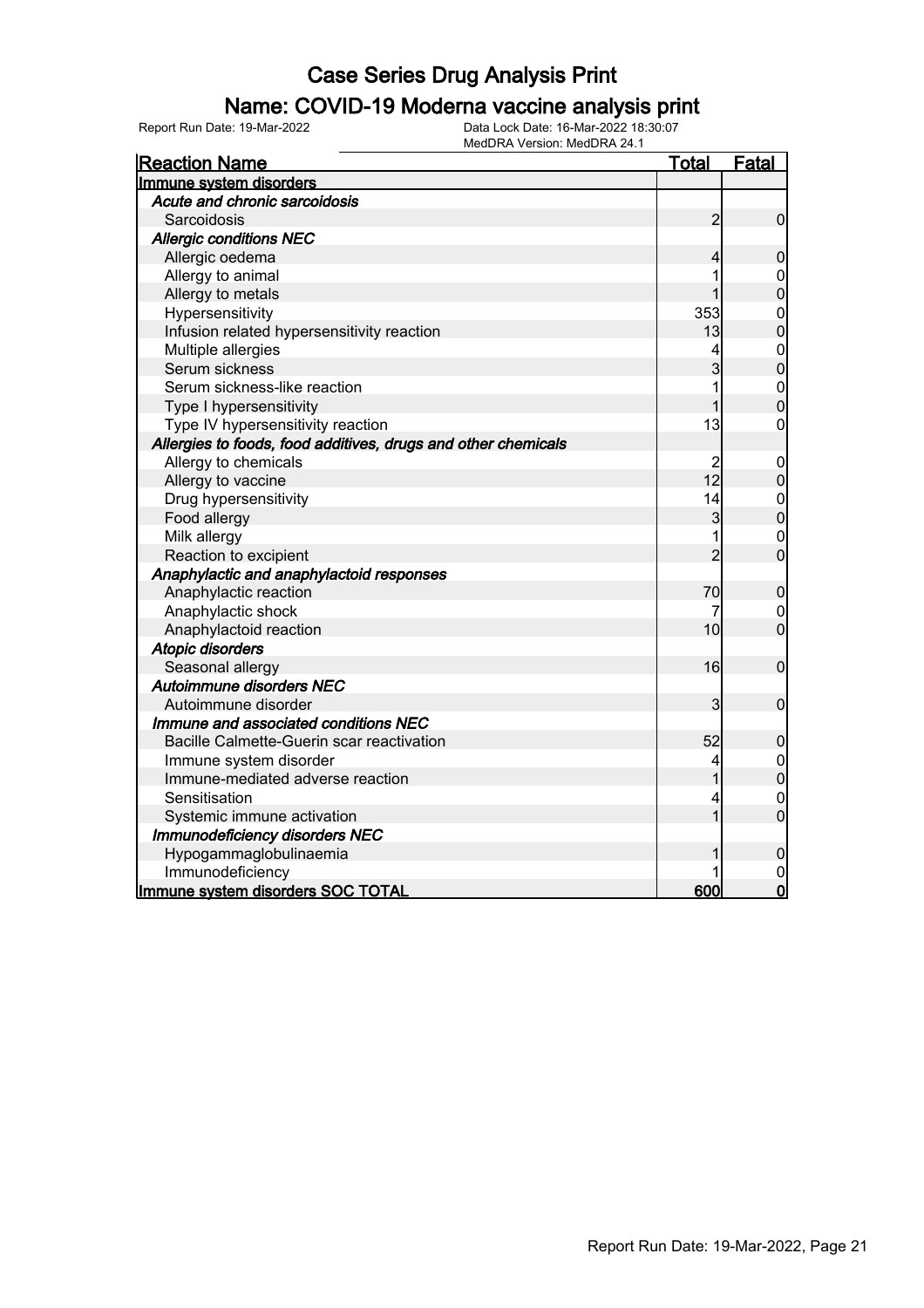#### Name: COVID-19 Moderna vaccine analysis print

| <b>Reaction Name</b>                         | <u>Total</u>            | <b>Fatal</b>     |
|----------------------------------------------|-------------------------|------------------|
| Infections                                   |                         |                  |
| Abdominal and gastrointestinal infections    |                         |                  |
| Appendicitis                                 | 10                      | 0                |
| Appendicitis perforated                      |                         | $\mathbf 0$      |
| <b>Diverticulitis</b>                        | 5                       | 0                |
| <b>Dysentery</b>                             |                         | $\mathbf{0}$     |
| Gastroenteritis                              | 6                       | 0                |
| Peritonitis                                  |                         | 0                |
| <b>Bacterial infections NEC</b>              |                         |                  |
| Administration site cellulitis               |                         | $\overline{0}$   |
| Application site cellulitis                  |                         | 0                |
| <b>Bacterial infection</b>                   | 3                       | $\mathbf 0$      |
| <b>Cellulitis</b>                            | 79                      | $\mathbf 0$      |
| <b>Folliculitis</b>                          |                         | $\mathbf{0}$     |
| Injection site cellulitis                    |                         | $\mathbf{0}$     |
| Paronychia                                   |                         | $\mathbf{0}$     |
| Skin bacterial infection                     |                         | $\overline{0}$   |
| Vaccination site cellulitis                  | 4                       | 0                |
| <b>Bone and joint infections</b>             |                         |                  |
| Arthritis infective                          | 1                       | 0                |
| <b>Borrelial infections</b>                  |                         |                  |
| Relapsing fever                              | 1                       | 0                |
| <b>Breast infections</b>                     |                         |                  |
| <b>Breast abscess</b>                        |                         | $\overline{0}$   |
| <b>Mastitis</b>                              | 10                      | $\overline{0}$   |
| Candida infections                           |                         |                  |
| Anal candidiasis                             |                         | 0                |
| Candida infection                            | 8                       | $\mathbf 0$      |
| Oral candidiasis                             | 6                       | $\overline{0}$   |
| Vulvovaginal candidiasis                     | 9                       | 0                |
| <b>Cardiac infections</b>                    |                         |                  |
| Endocarditis                                 | 1                       | $\mathbf 0$      |
| Central nervous system and spinal infections |                         |                  |
| Central nervous system infection             | 1                       | $\mathbf 0$      |
| Meningitis                                   | 4                       | 0                |
| Meningitis aseptic                           | 1                       | $\mathbf{0}$     |
| <b>Coronavirus infections</b>                |                         |                  |
| Asymptomatic COVID-19                        |                         | $\overline{0}$   |
| COVID-19                                     | 331                     | 0                |
| COVID-19 pneumonia                           | 6                       | $\boldsymbol{0}$ |
| Coronavirus infection                        |                         | $\boldsymbol{0}$ |
| Post-acute COVID-19 syndrome                 | $\overline{\mathbf{c}}$ | 0                |
| Suspected COVID-19                           | $\overline{3}$          | $\mathbf 0$      |
| Coxiella infections                          |                         |                  |
| Q fever                                      | 7                       | $\mathbf 0$      |
| Cytomegaloviral infections                   |                         |                  |
| Cytomegalovirus infection                    | $\overline{c}$          | 0                |
| Cytomegalovirus infection reactivation       | $\overline{2}$          | $\mathbf 0$      |
| Pneumonia cytomegaloviral                    | $\mathbf{1}$            | $\mathbf 0$      |
| Dental and oral soft tissue infections       |                         |                  |
| Gingivitis                                   |                         | 0                |
| Sialoadenitis                                | 1                       | $\mathbf 0$      |
| Tooth abscess                                |                         | $\mathbf 0$      |
| <b>Tooth infection</b>                       | 2                       | $\mathbf 0$      |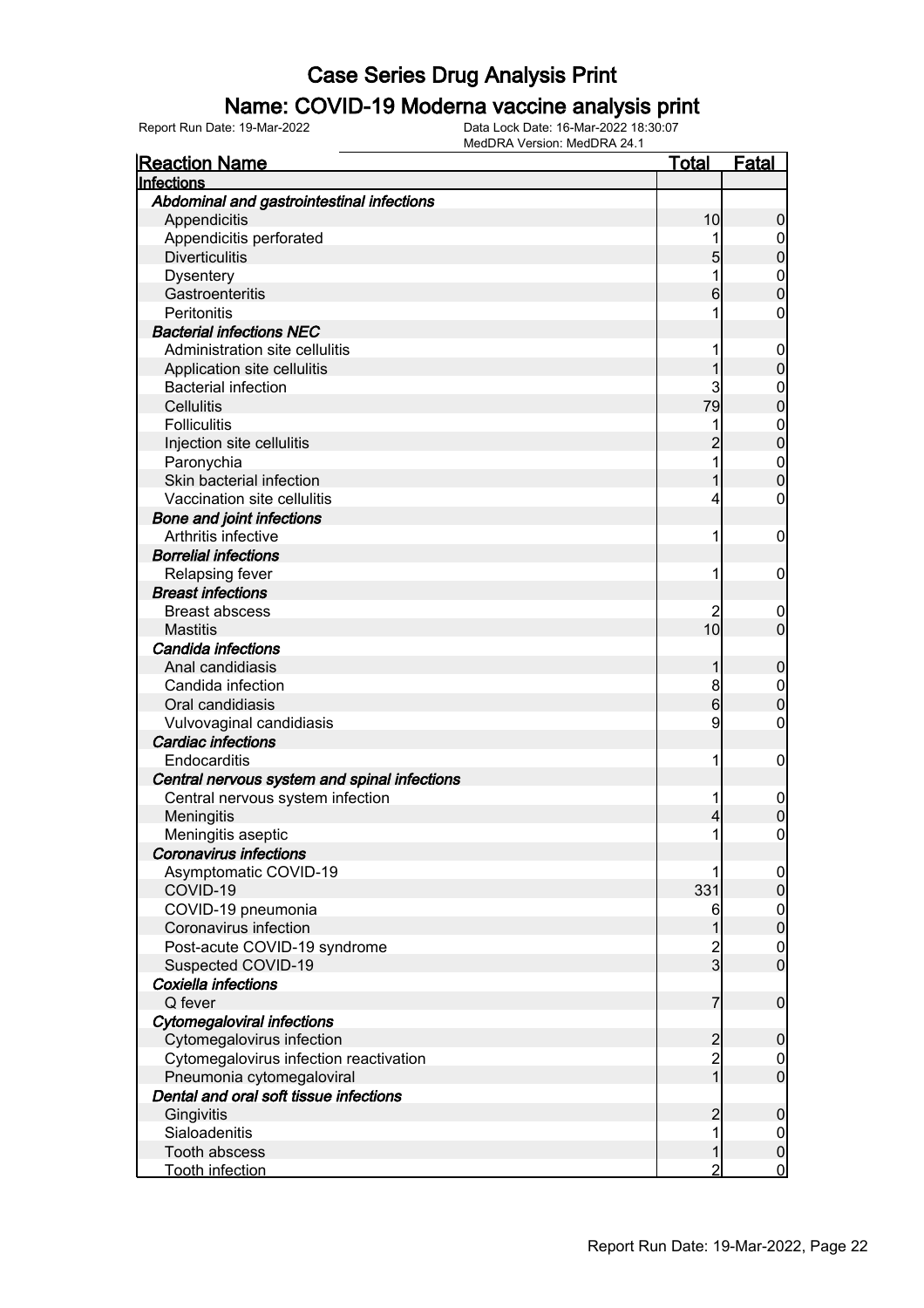### Name: COVID-19 Moderna vaccine analysis print

| <b>Reaction Name</b>                     | <u>Total</u>   | <b>Fatal</b>     |
|------------------------------------------|----------------|------------------|
| Infections cont'd<br>Infections          |                |                  |
| <b>Ear infections</b>                    |                |                  |
| Ear infection                            | 10             | $\boldsymbol{0}$ |
| Labyrinthitis                            | 13             | $\boldsymbol{0}$ |
| Otitis externa                           |                | 0                |
| <b>Ectoparasitic infestations</b>        |                |                  |
| Acarodermatitis                          |                | $\boldsymbol{0}$ |
| Lice infestation                         | 1              | $\mathbf 0$      |
| <b>Enteroviral infections NEC</b>        |                |                  |
| Hand-foot-and-mouth disease              | 1              | $\mathbf 0$      |
| <b>Epstein-Barr viral infections</b>     |                |                  |
| Epstein-Barr virus infection             | 1              | $\boldsymbol{0}$ |
| Infectious mononucleosis                 | $\overline{c}$ | 0                |
| Eye and eyelid infections                |                |                  |
| Chorioretinitis                          |                | $\boldsymbol{0}$ |
| Conjunctivitis                           | 13             | $\mathbf 0$      |
| Eye infection                            | 3              | $\boldsymbol{0}$ |
| Eyelid boil                              |                | $\mathbf 0$      |
| Hordeolum                                | 4              | $\mathbf 0$      |
| Female reproductive tract infections     |                |                  |
| Vaginal infection                        | 1              | $\mathbf 0$      |
| <b>Flaviviral infections</b>             |                |                  |
| Dengue fever                             | $\overline{c}$ | $\boldsymbol{0}$ |
| Encephalitis Japanese B                  | $\overline{1}$ | $\mathbf 0$      |
| <b>Fungal infections NEC</b>             |                |                  |
| Fungal infection                         | 3              | $\boldsymbol{0}$ |
| Fungal skin infection                    | 3              | $\mathbf 0$      |
| Overgrowth fungal                        | 1              | $\mathbf 0$      |
| Pneumonia fungal                         |                | $\mathbf 0$      |
| <b>Fusobacterium infections</b>          |                |                  |
| Necrotising ulcerative gingivostomatitis | 1              | $\mathbf 0$      |
| <b>Hepatitis virus infections</b>        |                |                  |
| <b>Hepatitis A</b>                       | 1              | $\mathbf 0$      |
| <b>Herpes viral infections</b>           |                |                  |
| Eczema herpeticum                        |                | $\mathbf 0$      |
| <b>Genital herpes</b>                    | 15             | $\mathbf 0$      |
| Herpes ophthalmic                        | 11             | 0                |
| Herpes simplex                           | 8              | $\overline{0}$   |
| Herpes simplex reactivation              |                | $\boldsymbol{0}$ |
| Herpes zoster                            | 120            | $\mathbf 0$      |
| Herpes zoster oticus                     | 3              | $\boldsymbol{0}$ |
| Nasal herpes                             |                | $\mathbf 0$      |
| Ophthalmic herpes simplex                |                | $\boldsymbol{0}$ |
| Ophthalmic herpes zoster                 |                | $\mathbf 0$      |
| Oral herpes                              | 93             | $\boldsymbol{0}$ |
| Varicella                                | $\mathbf{3}$   | $\mathbf 0$      |
| Varicella zoster virus infection         |                | $\mathbf 0$      |
| <b>Infections NEC</b>                    |                |                  |
| Abscess                                  | 1              | $\mathbf 0$      |
| Abscess limb                             | $\overline{c}$ | $\pmb{0}$        |
| Abscess rupture                          |                | $\overline{0}$   |
| Empyema                                  |                | $\mathbf{1}$     |
| Infection                                | 89             | $\boldsymbol{0}$ |
| Injection site infection                 | 1              | $\overline{0}$   |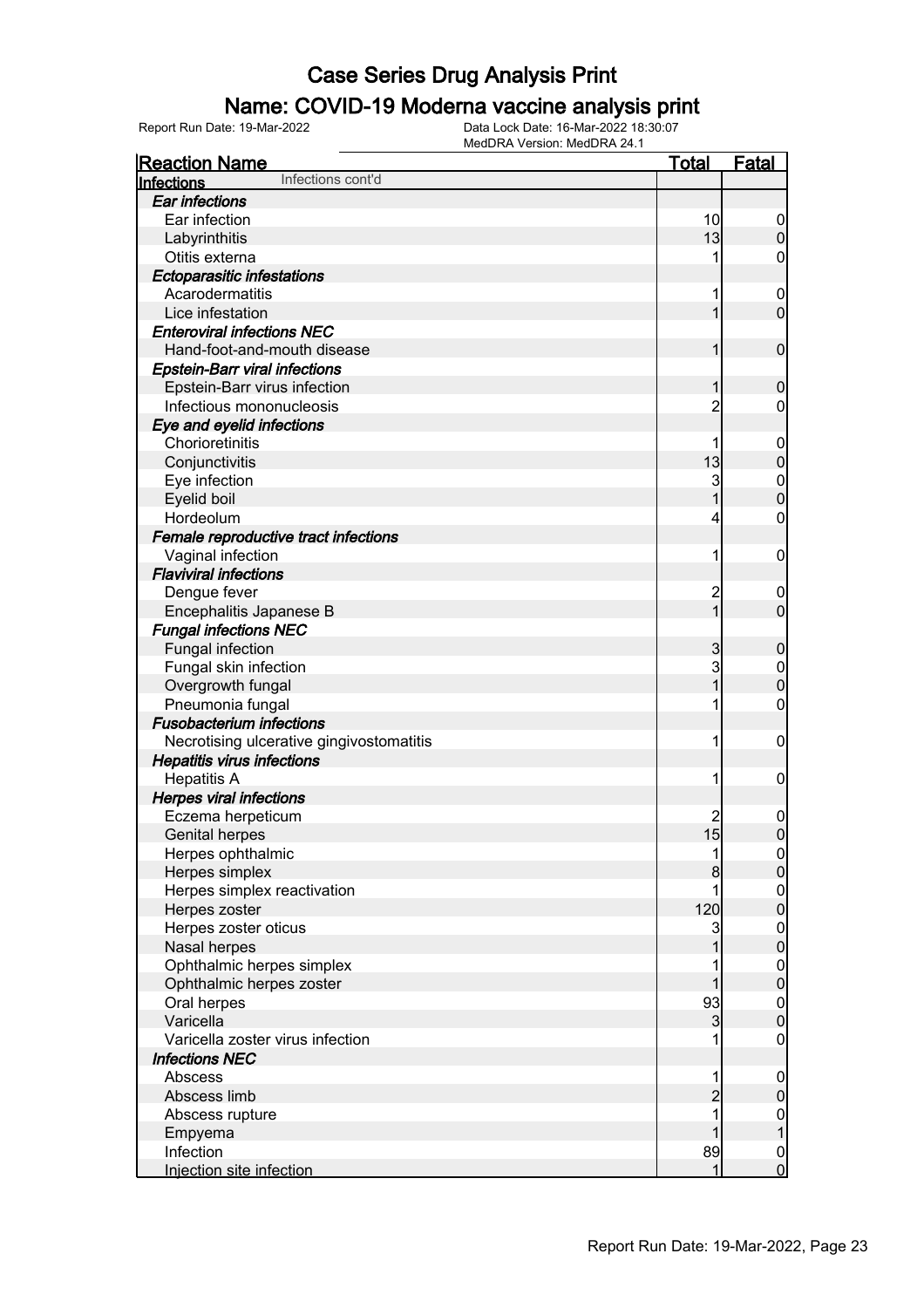#### Name: COVID-19 Moderna vaccine analysis print

| <b>Reaction Name</b>                            | <b>Total</b>    | <b>Fatal</b>     |
|-------------------------------------------------|-----------------|------------------|
| Infections cont'd<br>Infections                 |                 |                  |
| Localised infection                             | 19              | $\boldsymbol{0}$ |
| Lymph gland infection                           | $\overline{c}$  | $\pmb{0}$        |
| Lymph node abscess                              | 3               | 0                |
| Respiratory tract infection                     |                 | $\mathbf 0$      |
| Vaccination site abscess                        |                 | $\mathbf 0$      |
| Vaccination site infection                      | 2<br>5          | $\mathbf 0$      |
| Vaccine breakthrough infection                  |                 | $\mathbf 0$      |
| Vestibulitis                                    |                 | $\mathbf 0$      |
| Wound infection                                 |                 | $\mathbf 0$      |
| Infectious disorders carrier                    |                 |                  |
| SARS-CoV-2 carrier                              | $\overline{c}$  | $\mathbf 0$      |
| <b>Infectious transmissions</b>                 |                 |                  |
| Secondary transmission                          | 2               | 0                |
| Influenza viral infections                      |                 |                  |
| Influenza                                       | 586             | 0                |
| Lower respiratory tract and lung infections     |                 |                  |
| Atypical pneumonia                              |                 | $\mathbf 0$      |
| <b>Bronchitis</b>                               | $6 \overline{}$ | $\boldsymbol{0}$ |
| Lower respiratory tract infection               | 67              |                  |
| Pleural infection                               |                 | $\mathbf 0$      |
| Pneumonia                                       | 16              |                  |
| Pneumonia aspiration                            | 1               | $\overline{0}$   |
| Male reproductive tract infections              |                 |                  |
| Epididymitis                                    | 1               | $\boldsymbol{0}$ |
| Orchitis                                        | 3               | 0                |
| <b>Mumps viral infections</b>                   |                 |                  |
| <b>Mumps</b>                                    | 1               | $\mathbf 0$      |
| <b>Nematode infections</b>                      |                 |                  |
| Enterobiasis                                    | 1               | $\mathbf 0$      |
| <b>Orthopox viral infections</b>                |                 |                  |
| Vaccinia virus infection                        | 1               | $\mathbf 0$      |
| <b>Parvoviral infections</b>                    |                 |                  |
| Erythema infectiosum                            | 1               | $\mathbf 0$      |
| <b>Rabies viral infections</b>                  |                 |                  |
| Rabies                                          | 11              | 1                |
| <b>Rotaviral infections</b>                     |                 |                  |
| Gastroenteritis rotavirus                       | 1               | $\overline{0}$   |
| Rubella viral infections                        |                 |                  |
| Rubella                                         | $\overline{c}$  | $\mathbf 0$      |
| Sepsis, bacteraemia, viraemia and fungaemia NEC |                 |                  |
| Intestinal sepsis                               | 1               | $\mathbf 0$      |
| Sepsis                                          | $\overline{5}$  | $\pmb{0}$        |
| Septic shock                                    |                 | $\overline{0}$   |
| Urosepsis                                       |                 | $\overline{0}$   |
| Skin structures and soft tissue infections      |                 |                  |
| Acne pustular                                   |                 | $\mathbf 0$      |
| <b>Blister infected</b>                         |                 | $\mathbf 0$      |
| Eczema infected                                 |                 | $\mathbf 0$      |
| Impetigo                                        | 6               | $\overline{0}$   |
| Infected skin ulcer                             |                 | $\mathbf 0$      |
| Pustule                                         | 11              | $\mathbf 0$      |
| Pyoderma                                        | 1               | $\mathbf 0$      |
| Rash pustular                                   | 3               | $\overline{0}$   |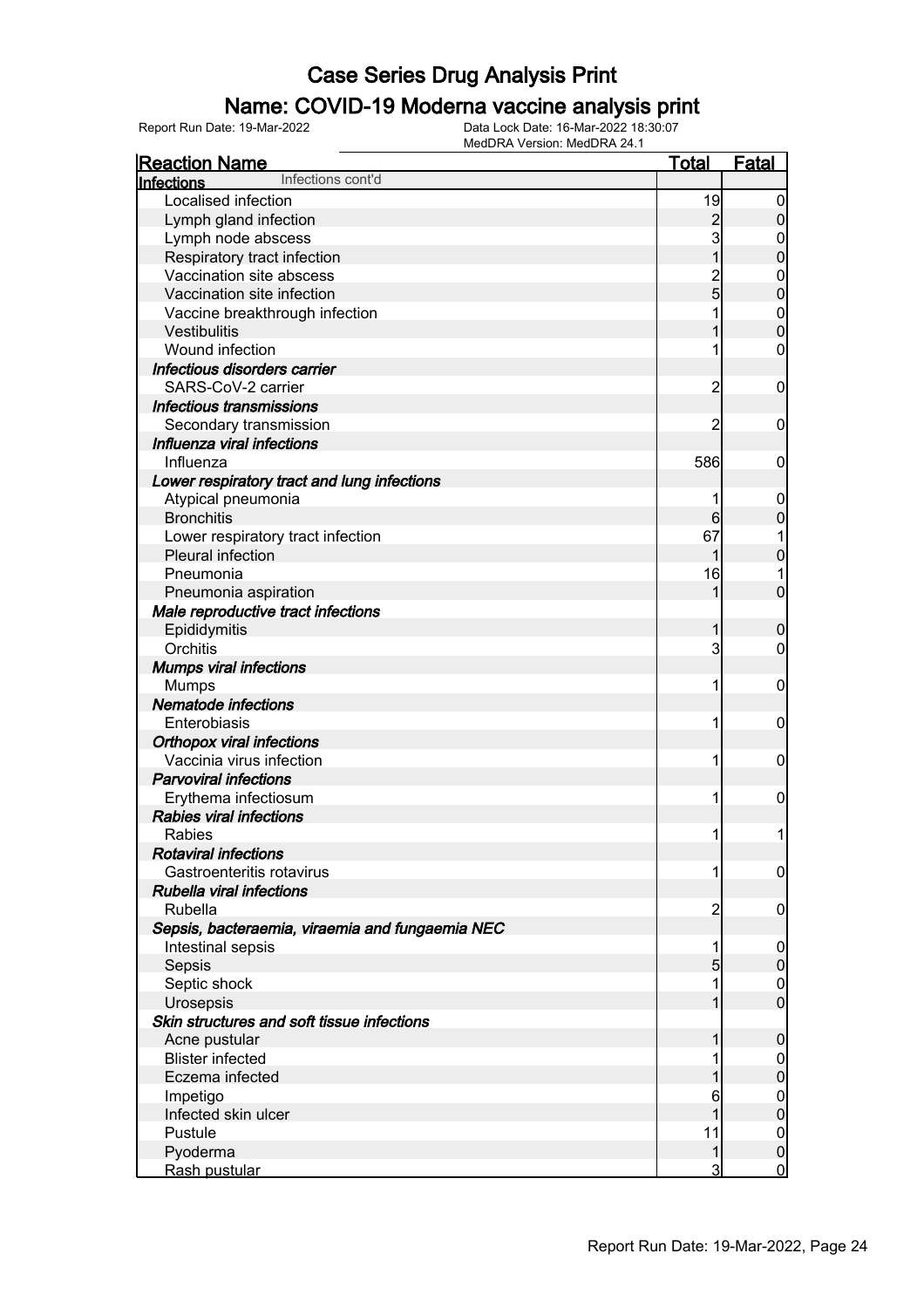### Name: COVID-19 Moderna vaccine analysis print

| VCISION, IVICADI VA 27. I<br><b>Reaction Name</b> | <u>Total</u>   | <u>Fatal</u>                         |
|---------------------------------------------------|----------------|--------------------------------------|
| Infections cont'd<br>Infections                   |                |                                      |
| Skin infection                                    | 14             | $\overline{0}$                       |
| Vaccination site pustule                          |                | 0                                    |
| Staphylococcal infections                         |                |                                      |
| Furuncle                                          | 10             | 0                                    |
| <b>Streptococcal infections</b>                   |                |                                      |
| Pharyngitis streptococcal                         | 1              | $\mathbf 0$                          |
| <b>Tinea infections</b>                           |                |                                      |
| Body tinea                                        | 3              | $\mathbf 0$                          |
| Tinea infection                                   | $\mathbf{1}$   | $\overline{0}$                       |
| <b>Tuberculous infections</b>                     |                |                                      |
| Lymph node tuberculosis                           | 1              | $\mathbf 0$                          |
| <b>Upper respiratory tract infections</b>         |                |                                      |
| Acute sinusitis                                   | $\overline{c}$ | $\pmb{0}$                            |
| Chronic sinusitis                                 | $\overline{1}$ |                                      |
| Laryngitis                                        | 6              | $\begin{matrix}0\\0\end{matrix}$     |
| Nasopharyngitis                                   | 303            |                                      |
| Peritonsillar abscess                             | 1              | $\begin{matrix}0\\0\end{matrix}$     |
| Pharyngitis                                       | 6              | $\begin{matrix} 0 \\ 0 \end{matrix}$ |
| Rhinitis                                          | 8              |                                      |
| <b>Sinusitis</b>                                  | 33             | $\mathbf{0}$                         |
| Tonsillitis                                       | 15             | $\overline{0}$                       |
| Upper respiratory tract infection                 | 3              | $\mathbf 0$                          |
| <b>Urinary tract infections</b>                   |                |                                      |
| Cystitis                                          | 11             | $\mathbf 0$                          |
| Kidney infection                                  | 5              | $\mathbf 0$                          |
| Urinary tract infection                           | 41             | $\mathbf 0$                          |
| <b>Vascular infections</b>                        |                |                                      |
| Lymphangitis                                      | $\overline{3}$ | $\boldsymbol{0}$                     |
| <b>Viral infections NEC</b>                       |                |                                      |
| Arthritis viral                                   | 1              | $\mathbf 0$                          |
| Conjunctivitis viral                              | 1              | $\mathbf 0$                          |
| Gastroenteritis viral                             | 3              | $\begin{matrix}0\\0\end{matrix}$     |
| Meningitis viral                                  | $\overline{2}$ |                                      |
| Post viral fatigue syndrome                       | 8              | $\mathbf{0}$                         |
| Sweating fever                                    | 58             | $\overline{0}$                       |
| Vestibular neuronitis                             | $\overline{4}$ | $\begin{matrix} 0 \\ 0 \end{matrix}$ |
| Viral infection                                   | 8              |                                      |
| Viral labyrinthitis                               | $\overline{c}$ | $\mathbf{0}$                         |
| Viral pharyngitis                                 | 6              | $\overline{0}$                       |
| Viral rash                                        |                | $\frac{0}{4}$                        |
| <b>Infections SOC TOTAL</b>                       | 2266           |                                      |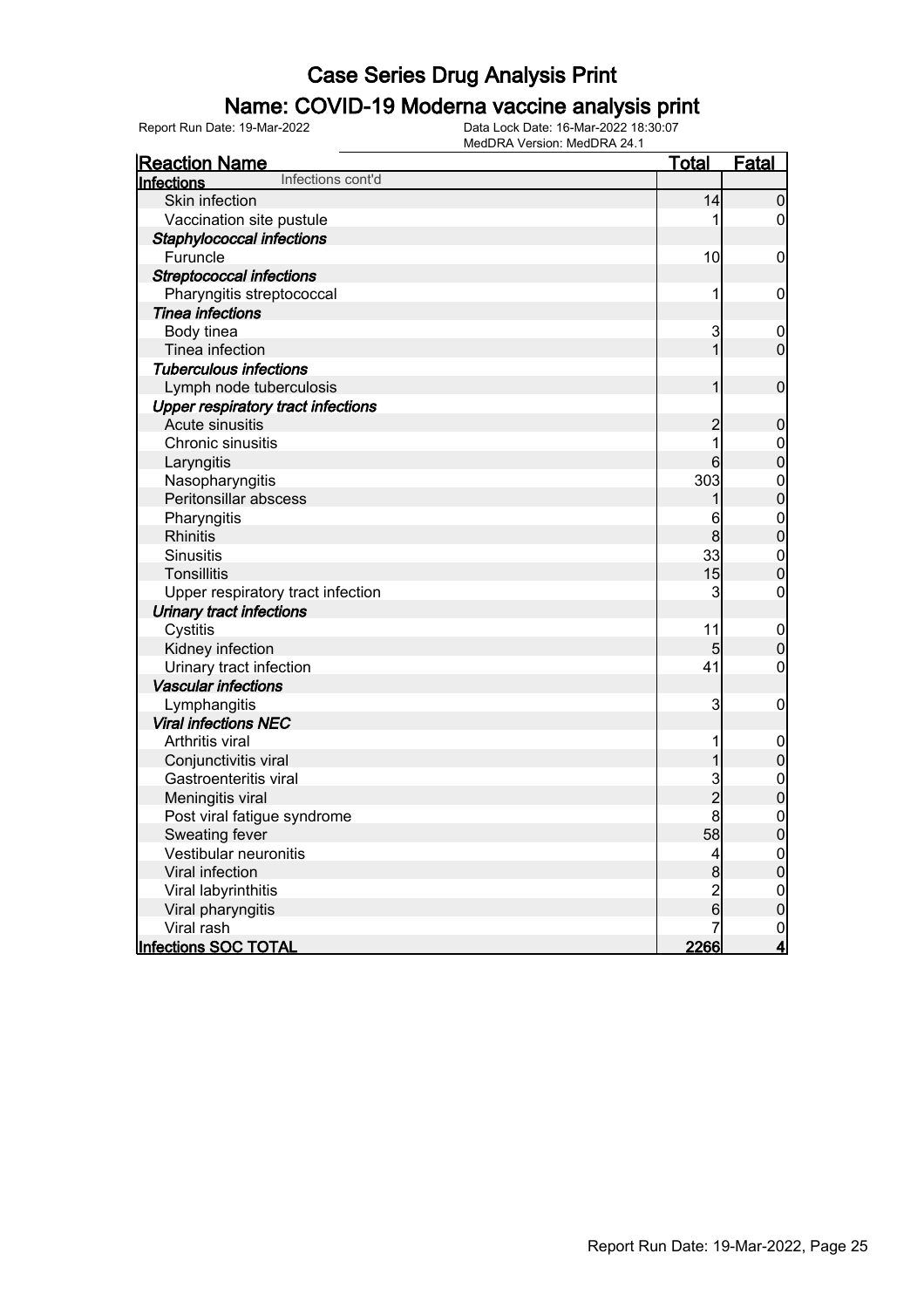#### Name: COVID-19 Moderna vaccine analysis print

| <b>Reaction Name</b>                                        | <u>Total</u>   | <b>Fatal</b>     |
|-------------------------------------------------------------|----------------|------------------|
| <b>Injuries</b>                                             |                |                  |
| Abdominal and gastrointestinal injuries NEC                 |                |                  |
| Oral contusion                                              | 1              | 0                |
| Palate injury                                               | 1              | $\mathbf 0$      |
| Accidental exposures to product                             |                |                  |
| Accidental exposure to product                              | $\overline{2}$ | 0                |
| Anaesthetic and allied procedural complications             |                |                  |
| Anaesthetic complication                                    | 1              | 0                |
| Atmospheric pressure injuries                               |                |                  |
| <b>Barotrauma</b>                                           | 1              | 0                |
| <b>Bone and joint injuries NEC</b>                          |                |                  |
| Joint injury                                                | $\overline{2}$ | 0                |
| Cardiovascular injuries                                     |                |                  |
| Vascular injury                                             | 1              | 0                |
| <b>Cerebral injuries NEC</b>                                |                |                  |
| Concussion                                                  | 8              | $\overline{0}$   |
| Subdural haematoma                                          | 1              | $\overline{0}$   |
| Chest and respiratory tract injuries NEC                    |                |                  |
| Chest crushing                                              | 3              | $\mathbf 0$      |
| Conditions caused by cold                                   |                |                  |
| Chillblains                                                 | 17             | $\mathbf 0$      |
| Cranial nerve injuries                                      |                |                  |
| Optic nerve injury                                          | 1              | $\mathbf 0$      |
| Exposures associated with pregnancy, delivery and lactation |                |                  |
| Exposure via breast milk                                    | 25             | $\mathbf 0$      |
| Foetal exposure during pregnancy                            | 11             | $0\atop 0$       |
| Maternal exposure before pregnancy                          | $\overline{2}$ |                  |
| Maternal exposure during breast feeding                     | 562            | $\mathbf{0}$     |
| Maternal exposure during pregnancy                          | 267            | $\overline{0}$   |
| Maternal exposure timing unspecified                        | 1              | $\mathbf 0$      |
| <b>Exposures to agents or circumstances NEC</b>             |                |                  |
| Exposure to SARS-CoV-2                                      | 3              | 0                |
| Eye injuries NEC                                            |                |                  |
| <b>Blindness traumatic</b>                                  | 1              | $\boldsymbol{0}$ |
| Eye contusion                                               | $\overline{2}$ | 0                |
| Eye injury                                                  | $6 \mid$       | $\mathbf 0$      |
| <b>Fractures and dislocations NEC</b>                       |                |                  |
| <b>Compression fracture</b>                                 | 1              | $\overline{0}$   |
| Joint dislocation                                           | 1              | $\overline{0}$   |
| Gastrointestinal and hepatobiliary procedural complications |                |                  |
| Procedural vomiting                                         | 1              | $\mathbf 0$      |
| Heat injuries (excl thermal burns)                          |                |                  |
| Heat exhaustion                                             | 1              | $\mathbf 0$      |
| <b>Heat illness</b>                                         | 1              | $\mathbf 0$      |
| Heat oedema                                                 | 8              | $\boldsymbol{0}$ |
| Heat stroke                                                 | 8              | $\mathbf 0$      |
| Limb fractures and dislocations                             |                |                  |
| Clavicle fracture                                           | 8              | $\mathbf 0$      |
| Medication errors, product use errors and issues NEC        |                |                  |
| Medication error                                            | 16             | 0                |
| Wrong schedule                                              | 1              | $\boldsymbol{0}$ |
| Wrong technique in device usage process                     | 1              | $\mathbf 0$      |
| Wrong technique in product usage process                    | 1              | $\mathbf 0$      |
| Muscle, tendon and ligament iniuries                        |                |                  |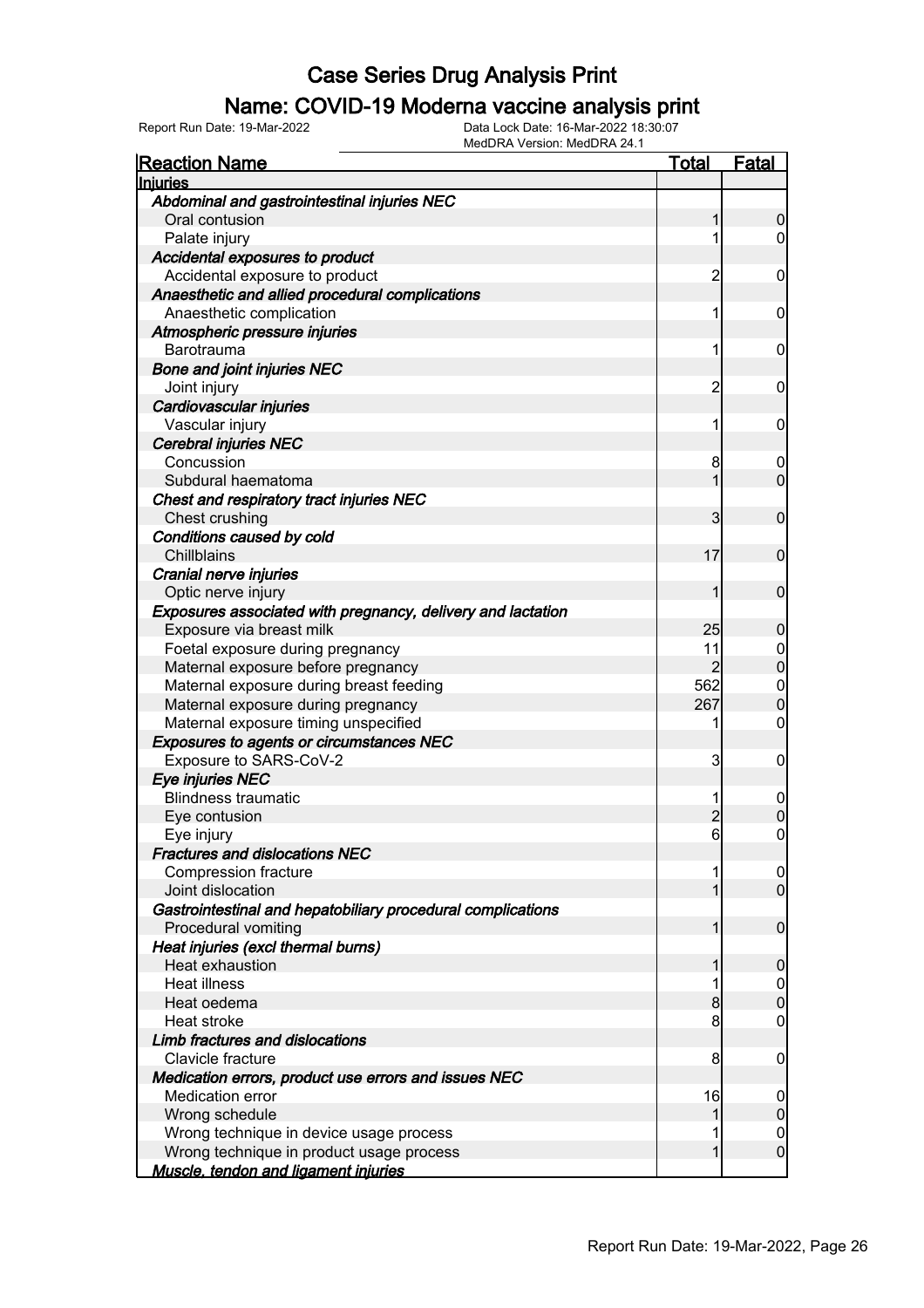#### Name: COVID-19 Moderna vaccine analysis print

| <b>Reaction Name</b>                                   | <b>Total</b>     | <b>Fatal</b>                       |
|--------------------------------------------------------|------------------|------------------------------------|
| Injuries cont'd<br><b>Injuries</b>                     |                  |                                    |
| Epicondylitis                                          | $\mathbf{3}$     | $\overline{0}$                     |
| Ligament sprain                                        |                  | $\mathbf 0$                        |
| Muscle injury                                          | $\frac{2}{5}$    | $\boldsymbol{0}$                   |
| Muscle strain                                          | $\overline{5}$   | $\mathbf 0$                        |
| Tendon injury                                          | $\overline{2}$   | $\overline{0}$                     |
| Tendon rupture                                         |                  | 0                                  |
| Nerve injuries NEC                                     |                  |                                    |
| Nerve injury                                           | 21               | $\mathbf 0$                        |
| Nerve root injury lumbar                               |                  | $\mathbf 0$                        |
| Neurological and psychiatric procedural complications  |                  |                                    |
| Procedural dizziness                                   | 5 <sub>5</sub>   | $\mathbf 0$                        |
| Non-occupational environmental exposures               |                  |                                    |
| Exposure to extreme temperature                        | 1                | $\mathbf 0$                        |
| Non-site specific injuries NEC                         |                  |                                    |
| Arthropod bite                                         | 4                | $\mathbf 0$                        |
| <b>Bite</b>                                            |                  | $\mathbf 0$                        |
| Electric shock                                         | $6 \overline{6}$ | $\overline{0}$                     |
| Fall                                                   | 33               | $\boldsymbol{0}$                   |
| Inflammation of wound                                  | $\overline{c}$   | $\mathbf 0$                        |
| Injury                                                 | 4                | $\boldsymbol{0}$                   |
| Multiple injuries                                      | 1                | $\mathbf 0$                        |
| Nervous system injury                                  |                  | $\boldsymbol{0}$                   |
| Stab wound                                             |                  | $\mathbf 0$                        |
| Struck by lightning                                    |                  |                                    |
| Wound complication                                     | 7                | $\mathbf 0$<br>$\mathbf 0$         |
| Wound haemorrhage                                      | $\overline{c}$   | 0                                  |
| Non-site specific procedural complications             |                  |                                    |
| Incision site pain                                     |                  |                                    |
| Infusion related reaction                              | 1                | $\mathbf 0$<br>$\boldsymbol{0}$    |
| Injection related reaction                             | 24               |                                    |
| Post procedural complication                           |                  | $\boldsymbol{0}$<br>$\mathbf 0$    |
|                                                        |                  |                                    |
| Post procedural erythema<br>Procedural pain            | 1                | $\mathbf 0$<br>$\overline{0}$      |
| <b>Occupational exposures</b>                          |                  |                                    |
|                                                        | $\mathbf{1}$     | $\boldsymbol{0}$                   |
| Occupational exposure to toxic agent<br>Off label uses |                  |                                    |
| Off label use                                          | 23               |                                    |
| <b>Overdoses NEC</b>                                   |                  | $\overline{0}$                     |
|                                                        | $6 \mid$         | $\overline{0}$                     |
| Overdose                                               |                  |                                    |
| Peripheral nerve injuries                              |                  |                                    |
| Sciatic nerve injury                                   |                  | $\mathbf 0$                        |
| Ulnar nerve injury                                     |                  | 0                                  |
| Poisoning and toxicity                                 |                  |                                    |
| Systemic toxicity                                      |                  | $\boldsymbol{0}$<br>$\overline{0}$ |
| Toxicity to various agents                             |                  |                                    |
| Product administration errors and issues               |                  |                                    |
| Accidental overdose                                    | 65               | $\mathbf 0$                        |
| Expired product administered                           | 31               | $\boldsymbol{0}$                   |
| Extra dose administered                                | 3                | $\overline{0}$                     |
| Inappropriate schedule of product administration       | 56               | $\overline{0}$                     |
| Inappropriate schedule of product discontinuation      | 1                | $\overline{0}$                     |
| Incorrect dose administered                            | 10               | $\mathbf 0$                        |
| Incorrect product administration duration              | 1                | $\overline{0}$                     |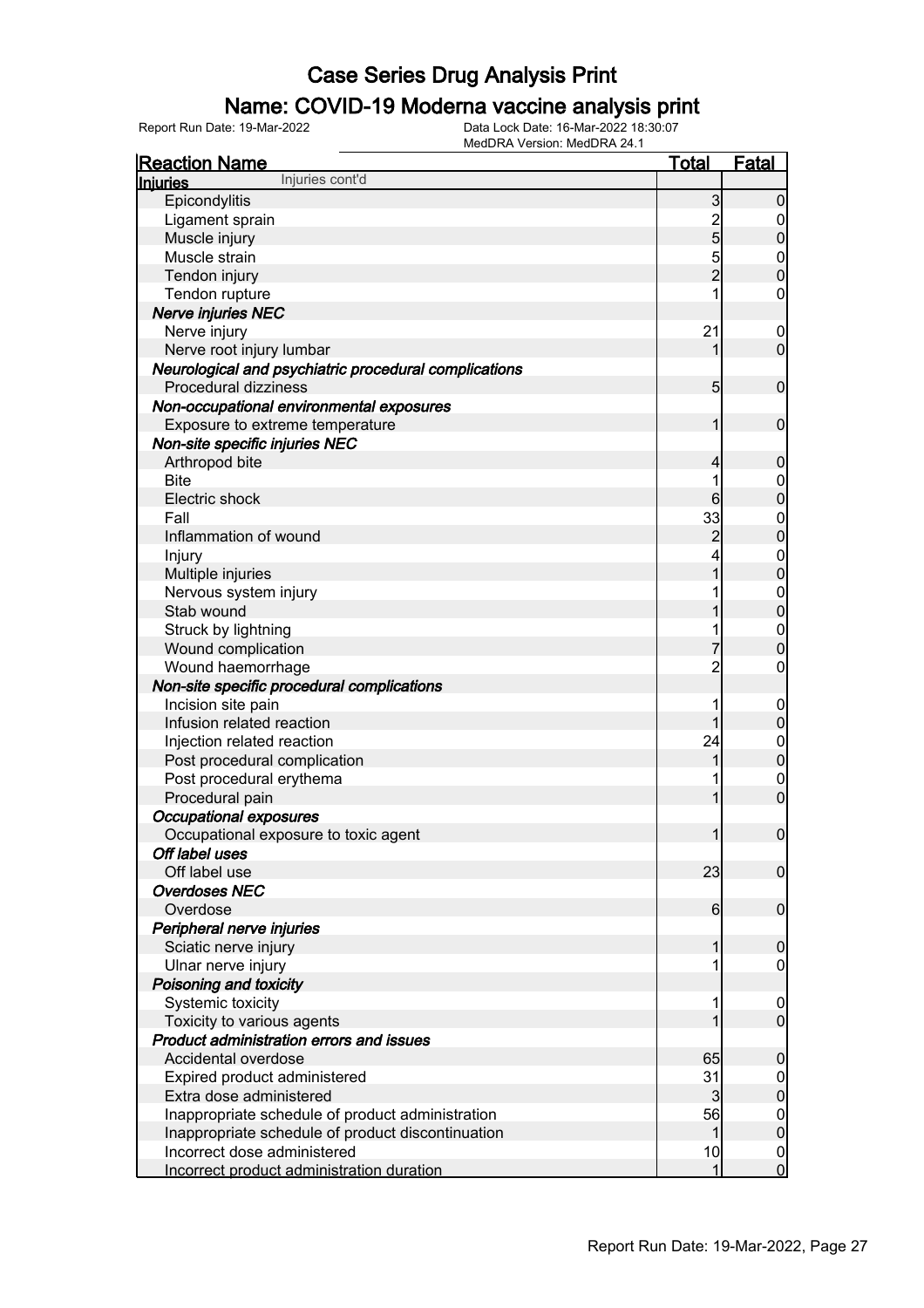### Name: COVID-19 Moderna vaccine analysis print

| <b>Reaction Name</b>                                    | <b>Total</b>   | <b>Fatal</b>     |
|---------------------------------------------------------|----------------|------------------|
| Injuries cont'd<br><b>Injuries</b>                      |                |                  |
| Incorrect route of product administration               | $\overline{c}$ | $\boldsymbol{0}$ |
| Poor quality product administered                       | 1              | $\boldsymbol{0}$ |
| Product administered at inappropriate site              |                | 0                |
| Product administration interrupted                      |                | $\mathbf 0$      |
| Product dose omission issue                             | 5              | 0                |
| Wrong product administered                              | $\overline{2}$ | $\overline{0}$   |
| Product dispensing errors and issues                    |                |                  |
| Product dispensing error                                | 1              | $\mathbf 0$      |
| Product prescribing errors and issues                   |                |                  |
| Contraindicated product prescribed                      | 1              | $\mathbf 0$      |
| <b>Radiation injuries</b>                               |                |                  |
| Sunburn                                                 | 15             | $\mathbf 0$      |
| Renal and urinary tract injuries NEC                    |                |                  |
| <b>Bladder injury</b>                                   | 1              | $\mathbf 0$      |
| Site specific injuries NEC                              |                |                  |
| Back injury                                             | $\overline{2}$ | $\mathbf 0$      |
| Head injury                                             | 10             | $\boldsymbol{0}$ |
| Limb injury                                             | 46             | $\boldsymbol{0}$ |
| Nasal injury                                            |                | 0                |
| <b>Skin injuries NEC</b>                                |                |                  |
| Contusion                                               | 334            | $\boldsymbol{0}$ |
| Scar                                                    | 11             | $\mathbf 0$      |
| Scratch                                                 |                | $\mathbf 0$      |
| Skin abrasion                                           |                | $\mathbf 0$      |
| Skin injury                                             |                | $\mathbf 0$      |
| Skin laceration                                         |                | $\mathbf 0$      |
| Skin wound                                              |                | 0                |
| Subcutaneous haematoma                                  | $\overline{2}$ | $\overline{0}$   |
| Skull fractures, facial bone fractures and dislocations |                |                  |
| Jaw fracture                                            | 1              | $\mathbf 0$      |
| Spinal cord injuries NEC                                |                |                  |
| Spinal cord injury cervical                             | 1              | $\mathbf 0$      |
| Stoma complications                                     |                |                  |
| Stoma site discomfort                                   | 1              | $\boldsymbol{0}$ |
| Stoma site oedema                                       | 1              | $\boldsymbol{0}$ |
| <b>Thermal burns</b>                                    |                |                  |
| Burn oesophageal                                        |                | $\overline{0}$   |
| Cold burn                                               |                | $\pmb{0}$        |
| Thermal burn                                            | 13             | $\mathbf 0$      |
| Thermal burns of eye                                    | $6 \mid$       | $\overline{0}$   |
| Thoracic cage fractures and dislocations                |                |                  |
| Sternal fracture                                        | 1              | $\boldsymbol{0}$ |
| Vaccination related complications                       |                |                  |
| Vaccination complication                                | 15             | $\mathbf 0$      |
| Injuries SOC TOTAL                                      | 1792           | 0                |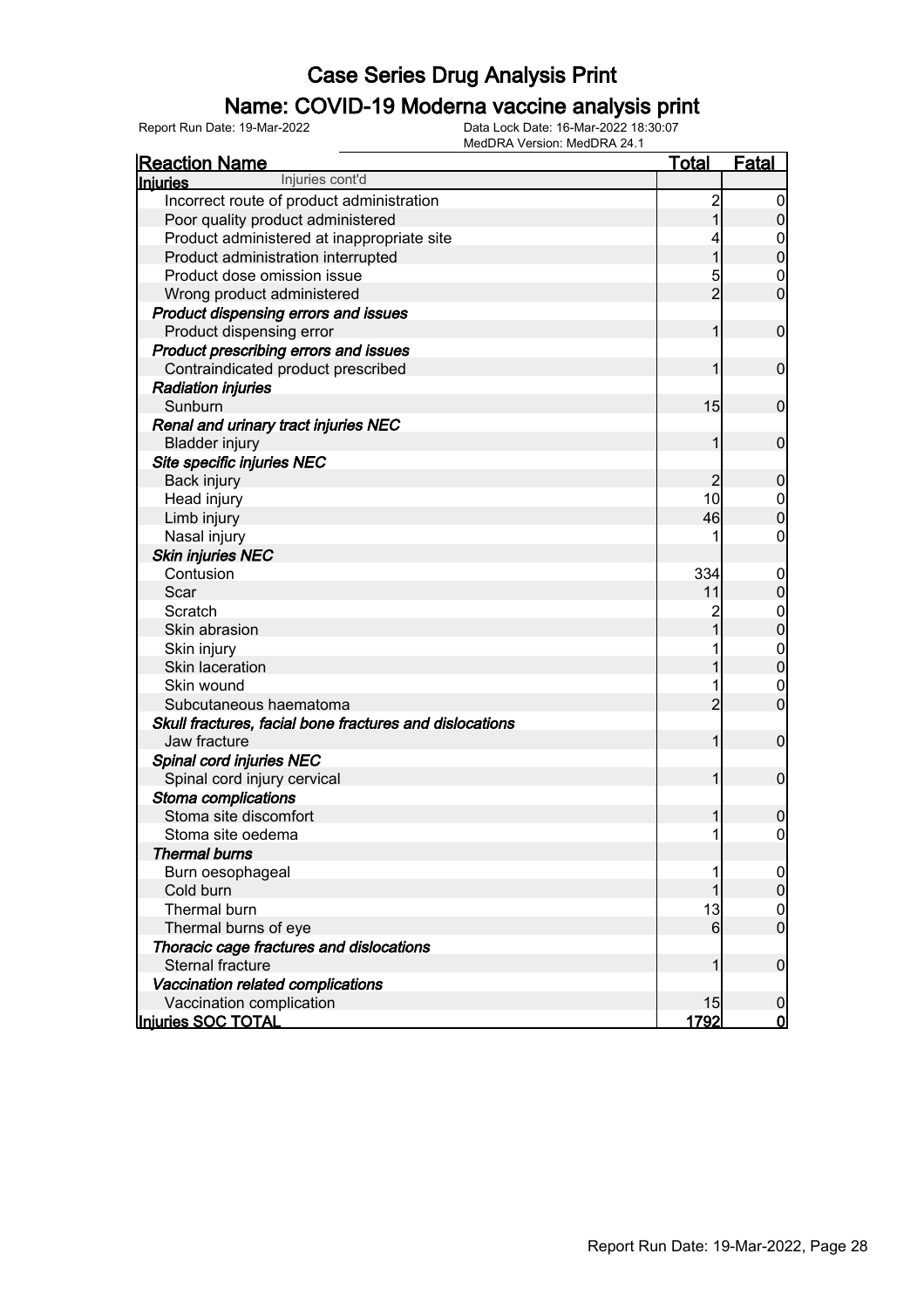#### Name: COVID-19 Moderna vaccine analysis print

Report Run Date: 19-Mar-2022 Data Lock Date: 16-Mar-2022 18:30:07

| <b>Reaction Name</b>                                     | <u>Total</u>    | <b>Fatal</b>                         |
|----------------------------------------------------------|-----------------|--------------------------------------|
| Investigations                                           |                 |                                      |
| Adrenal medulla tests                                    |                 |                                      |
| Norepinephrine increased                                 | 2               | $\overline{0}$                       |
| Auditory and vestibular diagnostic procedures            |                 |                                      |
| Audiogram abnormal                                       | 1               | $\mathbf 0$                          |
| <b>Autoimmunity analyses</b>                             |                 |                                      |
| Rheumatoid factor increased                              | 1               | $\mathbf 0$                          |
| Bacteria identification and serology (excl mycobacteria) |                 |                                      |
| Campylobacter test positive                              | 1               | $\mathbf 0$                          |
| <b>Blood counts NEC</b>                                  |                 |                                      |
| Full blood count abnormal                                | 1               | $\mathbf 0$                          |
| Blood gas and acid base analyses                         |                 |                                      |
| Blood lactic acid                                        |                 | 0                                    |
| Oxygen consumption decreased                             | 1               | 0                                    |
| Oxygen saturation                                        | $\overline{2}$  | $\overline{0}$                       |
| Oxygen saturation decreased                              | 15              | 0                                    |
| Carbohydrate tolerance analyses (incl diabetes)          |                 |                                      |
| Blood glucose                                            | 1               | $\mathbf 0$                          |
| Blood glucose decreased                                  | $\overline{c}$  | $\overline{0}$                       |
| Blood glucose increased                                  | 7               | 0                                    |
| Cardiac auscultatory investigations                      |                 |                                      |
| Cardiac murmur                                           | 4               | 0                                    |
| Heart sounds                                             | $5\overline{)}$ | $\overline{0}$                       |
| Cardiac function diagnostic procedures                   |                 |                                      |
| Ejection fraction decreased                              | 1               | $\mathbf 0$                          |
| Central nervous system imaging procedures                |                 |                                      |
| Computerised tomogram head                               | 1               | $\mathbf 0$                          |
| <b>Chemistry analyses NEC</b>                            |                 |                                      |
| Histamine abnormal                                       | 1               | $\mathbf 0$                          |
| <b>Cholesterol analyses</b>                              |                 |                                      |
| Blood cholesterol increased                              | 1               | 0                                    |
| Low density lipoprotein increased                        | 1               | $\mathbf 0$                          |
| Coagulation and bleeding analyses                        |                 |                                      |
| <b>Bleeding time</b>                                     | 1               | 0                                    |
| Bleeding time abnormal                                   |                 | 0                                    |
| Blood fibrinogen                                         | 1               | 0                                    |
| <b>Blood thrombin</b>                                    | 1               | 0                                    |
| Coagulation time shortened                               | 1               | $\overline{0}$                       |
| Fibrin D dimer increased                                 | 5               | $\mathbf 0$                          |
| International normalised ratio decreased                 | 1               |                                      |
| International normalised ratio increased                 | 1               | $\begin{matrix} 0 \\ 0 \end{matrix}$ |
| Digestive enzymes                                        |                 |                                      |
| Amylase increased                                        | $\mathbf{1}$    | $\mathbf 0$                          |
| <b>ECG</b> investigations                                |                 |                                      |
| Electrocardiogram                                        | 1               | $\boldsymbol{0}$                     |
| Electrocardiogram P wave abnormal                        |                 | $\boldsymbol{0}$                     |
| Electrocardiogram QT prolonged                           | 1               | $\boldsymbol{0}$                     |
| Electrocardiogram ST segment elevation                   | 1               | $\mathbf{0}$                         |
| Electrocardiogram ST-T segment abnormal                  |                 | $\overline{0}$                       |
| Electrocardiogram T wave inversion                       |                 | $\mathbf{0}$                         |
| Electrocardiogram abnormal                               | $\frac{2}{3}$   | $\mathbf 0$                          |
| Electrocardiogram change                                 |                 | 0                                    |
| <b>Endocrine analyses and imaging NEC</b>                |                 |                                      |
| Hormone level abnormal                                   | 16              | $\overline{0}$                       |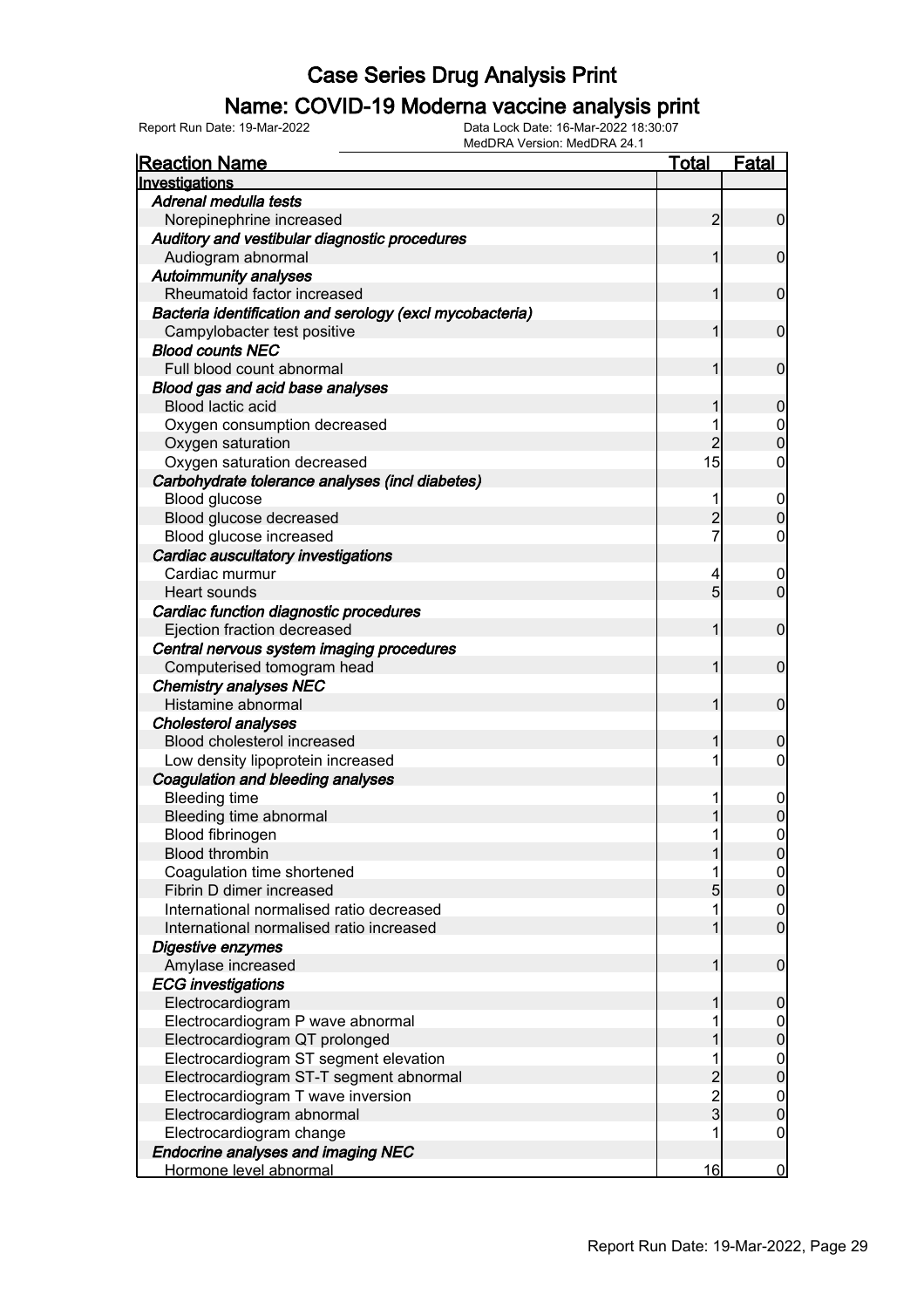### Name: COVID-19 Moderna vaccine analysis print

Report Run Date: 19-Mar-2022 Data Lock Date: 16-Mar-2022 18:30:07

| <u>Reaction Name</u>                                                 | <u>Total</u>        | <b>Fatal</b>      |
|----------------------------------------------------------------------|---------------------|-------------------|
| Investigations cont'd<br>Investigations                              |                     |                   |
| <b>Fertility analyses</b>                                            |                     |                   |
| Semen analysis abnormal                                              | 1                   | $\boldsymbol{0}$  |
| Foetal and neonatal diagnostic procedures                            |                     |                   |
| Foetal heart rate decreased                                          | 1                   | $\mathbf 0$       |
| Foetal heart rate increased                                          | 1                   | $\mathbf 0$       |
| <b>Fungus identification and serology</b>                            |                     |                   |
| Fungal test                                                          | 1                   | $\mathbf 0$       |
| Gastrointestinal and abdominal imaging procedures                    |                     |                   |
| X-ray with contrast upper gastrointestinal tract                     |                     | $\mathbf 0$       |
| Gastrointestinal function diagnostic procedures                      |                     |                   |
| Gastric pH decreased                                                 | 1                   | $\mathbf 0$       |
| <b>Haematological analyses NEC</b>                                   |                     |                   |
| Blood viscosity increased                                            | 1                   | $\mathbf 0$       |
| Heart rate and pulse investigations                                  |                     |                   |
| Heart rate                                                           | 259                 | 0                 |
| Heart rate abnormal                                                  | 22                  | $\mathbf 0$       |
| Heart rate decreased                                                 | 14                  | 0                 |
| Heart rate increased                                                 | 395                 | $\mathbf 0$       |
| Heart rate irregular                                                 | 75                  | 0                 |
| Heart rate variability decreased                                     | 1                   | $\mathbf{0}$      |
| Maximum heart rate                                                   |                     | 0                 |
| Maximum heart rate increased                                         |                     | $\mathbf{0}$      |
| Pulse abnormal                                                       |                     | 0                 |
| Pulse absent                                                         |                     | $\mathbf 0$       |
| Sinus rhythm                                                         | 3                   | $\overline{0}$    |
| Imaging procedures NEC                                               |                     |                   |
| X-ray                                                                | 1                   | $\mathbf 0$       |
| Immunology analyses NEC                                              |                     |                   |
| Immunology test                                                      | 1                   | $\mathbf 0$       |
| <b>Investigations NEC</b>                                            |                     |                   |
| <b>Blood test</b>                                                    | 1                   | 0                 |
| Blood test abnormal                                                  | 5                   | $\mathbf 0$       |
| <b>Blood test normal</b>                                             | 1                   | 0                 |
| Polymerase chain reaction positive                                   | 2                   | 0                 |
| <b>Liver function analyses</b><br>Alanine aminotransferase increased |                     |                   |
| Aspartate aminotransferase                                           | 6<br>$\overline{2}$ | <sub>0</sub><br>0 |
| Bile output                                                          | 3                   |                   |
| Blood bilirubin increased                                            |                     | $\mathbf 0$<br>0  |
| Liver function test abnormal                                         | 8                   | $\mathbf 0$       |
| Liver function test increased                                        | 1                   | 0                 |
| Transaminases increased                                              |                     | 0                 |
| Mineral and electrolyte analyses                                     |                     |                   |
| Blood calcium increased                                              | 2                   | $\mathbf 0$       |
| Blood iron decreased                                                 | $\overline{2}$      | 0                 |
| Blood magnesium decreased                                            | 1                   | $\mathbf 0$       |
| Blood potassium decreased                                            | 3                   | 0                 |
| Blood sodium decreased                                               | 1                   | 0                 |
| Serum ferritin increased                                             |                     | 0                 |
| Urine copper                                                         |                     | 0                 |
| Musculoskeletal and soft tissue imaging procedures                   |                     |                   |
| Bone scan                                                            | 1                   | 0                 |
| <b>Musculoskeletal and soft tissue tests NEC</b>                     |                     |                   |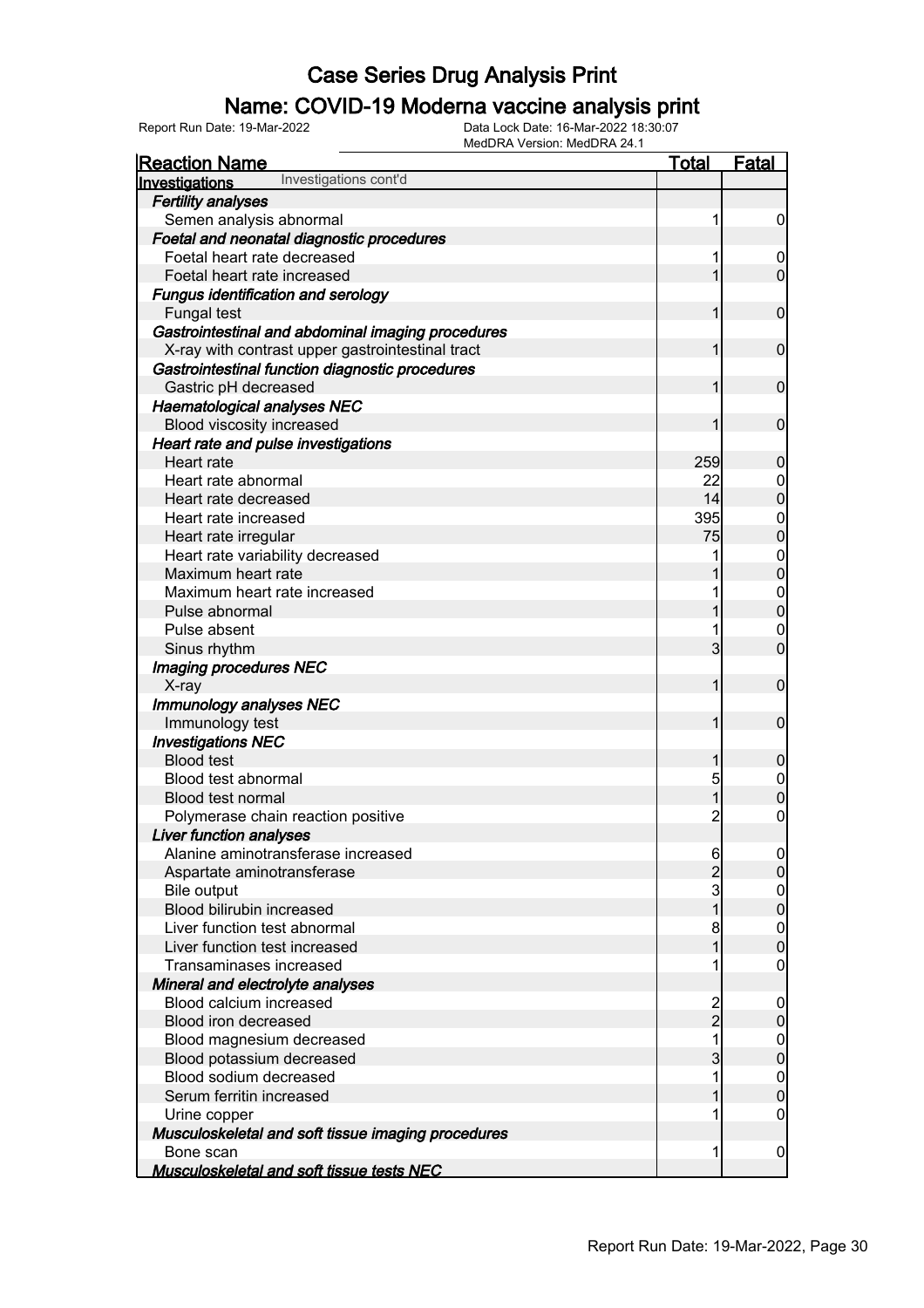### Name: COVID-19 Moderna vaccine analysis print

| <b>Reaction Name</b>                                    | <u>Total</u>            | <b>Fatal</b>        |
|---------------------------------------------------------|-------------------------|---------------------|
| Investigations cont'd<br><b>Investigations</b>          |                         |                     |
| Tender joint count                                      | 1                       | $\mathbf 0$         |
| Neurologic diagnostic procedures                        |                         |                     |
| Coma scale abnormal                                     | $\overline{c}$          | $\mathbf 0$         |
| Electromyogram abnormal                                 | $\overline{1}$          | $\pmb{0}$           |
| Sensory level                                           |                         | $\boldsymbol{0}$    |
| Ophthalmic function diagnostic procedures               |                         |                     |
| Intraocular pressure increased                          | 1                       | $\boldsymbol{0}$    |
| Visual tracking test                                    | 1                       | $\mathbf 0$         |
| Visual tracking test abnormal                           |                         | $\pmb{0}$           |
| Physical examination procedures and organ system status |                         |                     |
| Body temperature                                        | 98                      | $\mathbf 0$         |
| Body temperature abnormal                               | 11                      | $\pmb{0}$           |
| Body temperature decreased                              | 16                      |                     |
| Body temperature fluctuation                            | 24                      | $0$<br>0            |
| Body temperature increased                              | 114                     |                     |
| <b>Breath sounds</b>                                    | 1                       | $0$ 0               |
| Breath sounds abnormal                                  | 1                       |                     |
| Grip strength                                           | 1                       | $0\atop 0$          |
| Grip strength decreased                                 | 3                       |                     |
| Head lag                                                | $\overline{\mathbf{4}}$ | $0\atop 0$          |
| Lymph node palpable                                     | 5                       |                     |
| Muscle strength abnormal                                | $\overline{2}$          | $0\atop 0$          |
| Ophthalmological examination                            | 1                       |                     |
| Palpatory finding abnormal                              | 1                       | $0$<br>0            |
| Product residue present                                 | 1                       |                     |
| Respiratory rate                                        | 4                       | $0$<br>0            |
| Respiratory rate decreased                              | 6                       |                     |
| Respiratory rate increased                              | 10                      | $0$<br>0            |
| Skin temperature                                        | 23                      | $\boldsymbol{0}$    |
| Temperature difference of extremities                   | $5\overline{)}$         | $\overline{0}$      |
| Weight decreased                                        | 22                      | $\boldsymbol{0}$    |
| Weight increased                                        | 10                      | $\overline{0}$      |
| Pituitary analyses anterior                             |                         |                     |
| Blood thyroid stimulating hormone decreased             | 1                       | $\boldsymbol{0}$    |
| Blood thyroid stimulating hormone increased             | $\overline{2}$          | $\mathsf{O}\xspace$ |
| <b>Platelet analyses</b>                                |                         |                     |
| Platelet count decreased                                | 10                      | $\overline{0}$      |
| <b>Protein analyses NEC</b>                             |                         |                     |
| C-reactive protein increased                            | 8                       | $\mathbf 0$         |
| Red blood cell analyses                                 |                         |                     |
| Haemoglobin E                                           | 1                       | $\mathbf 0$         |
| Haemoglobin decreased                                   | $\overline{2}$          | $\overline{0}$      |
| <b>Renal function analyses</b>                          |                         |                     |
| Blood creatinine increased                              | 1                       | $\boldsymbol{0}$    |
| Reproductive hormone analyses                           |                         |                     |
| Blood testosterone decreased                            | 1                       | $\mathbf 0$         |
| False negative pregnancy test                           |                         | $\overline{0}$      |
| Pregnancy test                                          | 1                       | $\mathbf 0$         |
| Pregnancy test false positive                           |                         | $\mathbf 0$         |
| Reproductive organ and breast histopathology procedures |                         |                     |
| Smear cervix                                            | 1                       | $\mathbf 0$         |
| Reproductive organ and breast imaging procedures        |                         |                     |
| Hysteroscopy                                            | 1                       | $\overline{0}$      |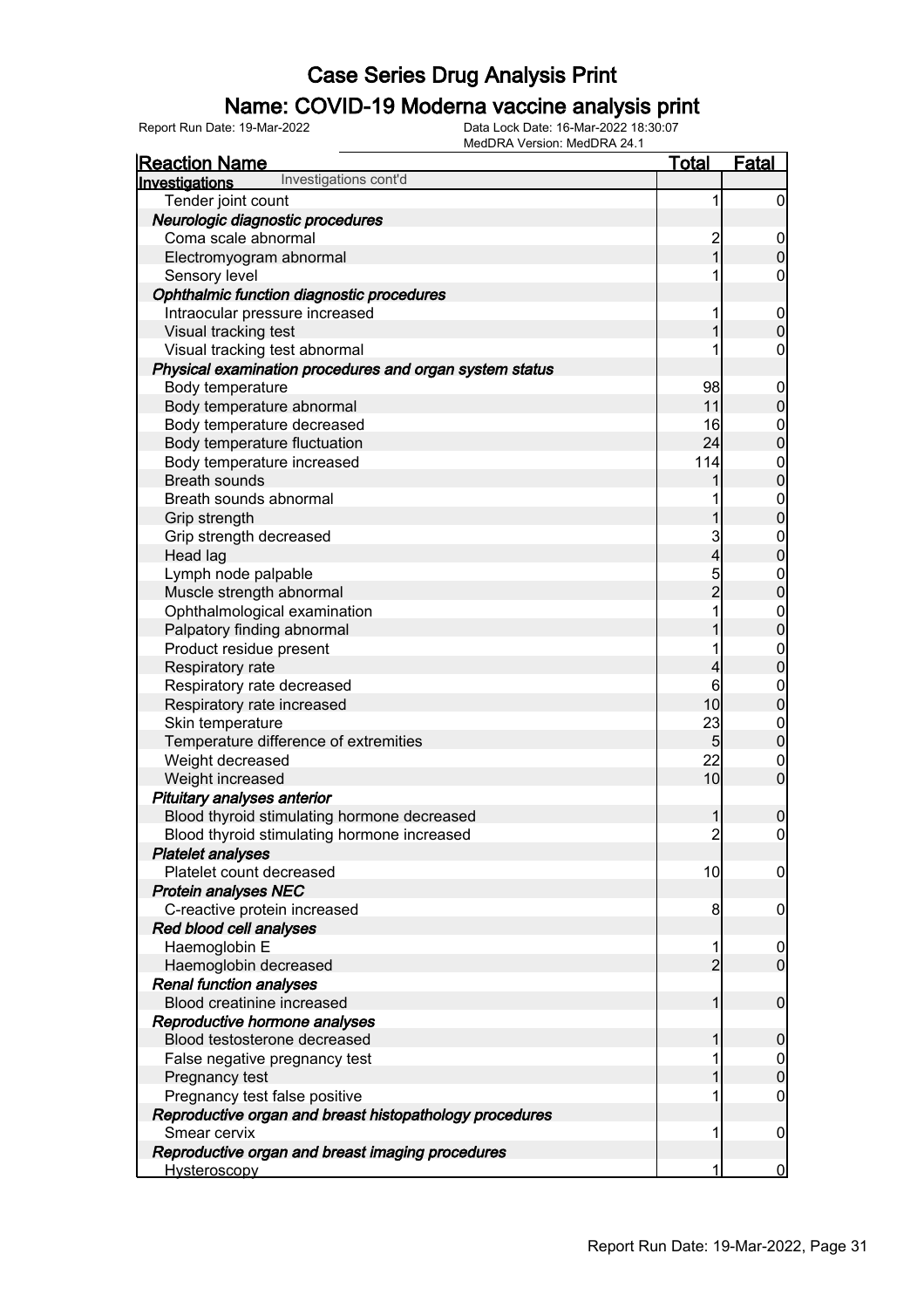#### Name: COVID-19 Moderna vaccine analysis print

| <b>Reaction Name</b>                                     | <b>Total</b>            | <b>Fatal</b>                         |
|----------------------------------------------------------|-------------------------|--------------------------------------|
| Investigations cont'd<br>Investigations                  |                         |                                      |
| Respiratory and pulmonary function diagnostic procedures |                         |                                      |
| Forced expiratory volume decreased                       |                         | $\overline{0}$                       |
| Forced expiratory volume increased                       | $\overline{2}$          | $\overline{0}$                       |
| Pulmonary function test decreased                        |                         | 0                                    |
| Skeletal and cardiac muscle analyses                     |                         |                                      |
| Blood creatine phosphokinase increased                   |                         | $\mathbf 0$                          |
| Myocardial necrosis marker increased                     |                         | $\mathbf 0$                          |
| Troponin I increased                                     |                         |                                      |
| Troponin T increased                                     |                         | $0\atop 0$                           |
| Troponin increased                                       | 5                       | $\mathbf 0$                          |
| Therapeutic drug monitoring analyses                     |                         |                                      |
| Analgesic drug level                                     | 5                       | $\mathbf 0$                          |
| <b>Thyroid analyses</b>                                  |                         |                                      |
| Tri-iodothyronine decreased                              | 1                       | $\mathbf 0$                          |
| Tissue enzyme analyses NEC                               |                         |                                      |
| Blood alkaline phosphatase increased                     |                         | $\boldsymbol{0}$                     |
| Blood lactate dehydrogenase increased                    |                         | $\overline{0}$                       |
| <b>Urinalysis NEC</b>                                    |                         |                                      |
| <b>Blood urine</b>                                       | 5                       | $\boldsymbol{0}$                     |
| Blood urine present                                      | 25                      | $\boldsymbol{0}$                     |
| Protein urine                                            |                         | $\overline{0}$                       |
| pH urine                                                 |                         | $\mathbf 0$                          |
| Urinary tract function analyses NEC                      |                         |                                      |
| Urine output                                             | 12                      | $\boldsymbol{0}$                     |
| Urine output decreased                                   |                         | $\overline{0}$                       |
| Urinary tract imaging procedures                         |                         |                                      |
| <b>Bladder</b> scan                                      | 1                       | $\mathbf 0$                          |
| Vascular tests NEC (incl blood pressure)                 |                         |                                      |
| Blood pressure abnormal                                  | $\overline{2}$          | $\boldsymbol{0}$                     |
| Blood pressure decreased                                 | 11                      | $\boldsymbol{0}$                     |
| Blood pressure diastolic increased                       | 1                       | $\overline{0}$                       |
| Blood pressure increased                                 | 34                      |                                      |
| Blood pressure measurement                               | 7                       | $\begin{matrix} 0 \\ 0 \end{matrix}$ |
| Blood pressure normal                                    |                         | $\boldsymbol{0}$                     |
| Virus identification and serology                        |                         |                                      |
| Coronavirus test                                         | 4                       | 0                                    |
| Influenza A virus test                                   |                         | $\overline{0}$                       |
| SARS-CoV-2 antibody test                                 |                         |                                      |
| SARS-CoV-2 antibody test negative                        | $\overline{1}$          | $0\atop 0$                           |
| SARS-CoV-2 antibody test positive                        | $\overline{\mathbf{c}}$ |                                      |
| SARS-CoV-2 test                                          | 4                       | $\begin{matrix} 0 \\ 0 \end{matrix}$ |
| SARS-CoV-2 test negative                                 | 4                       | $\overline{0}$                       |
| SARS-CoV-2 test positive                                 | 7                       | $\overline{0}$                       |
| Vitamin analyses                                         |                         |                                      |
| Blood folate decreased                                   | 1                       | $\boldsymbol{0}$                     |
| White blood cell analyses                                |                         |                                      |
| Neutrophil count                                         |                         | $\boldsymbol{0}$                     |
| Neutrophil count decreased                               |                         | $\overline{0}$                       |
| White blood cell count                                   |                         | $\mathbf 0$                          |
| White blood cell count decreased                         |                         | $\mathbf 0$                          |
| White blood cell count increased                         |                         | $\pmb{0}$                            |
| <b>Investigations SOC TOTAL</b>                          | <u> 1471</u>            | $\overline{\mathbf{0}}$              |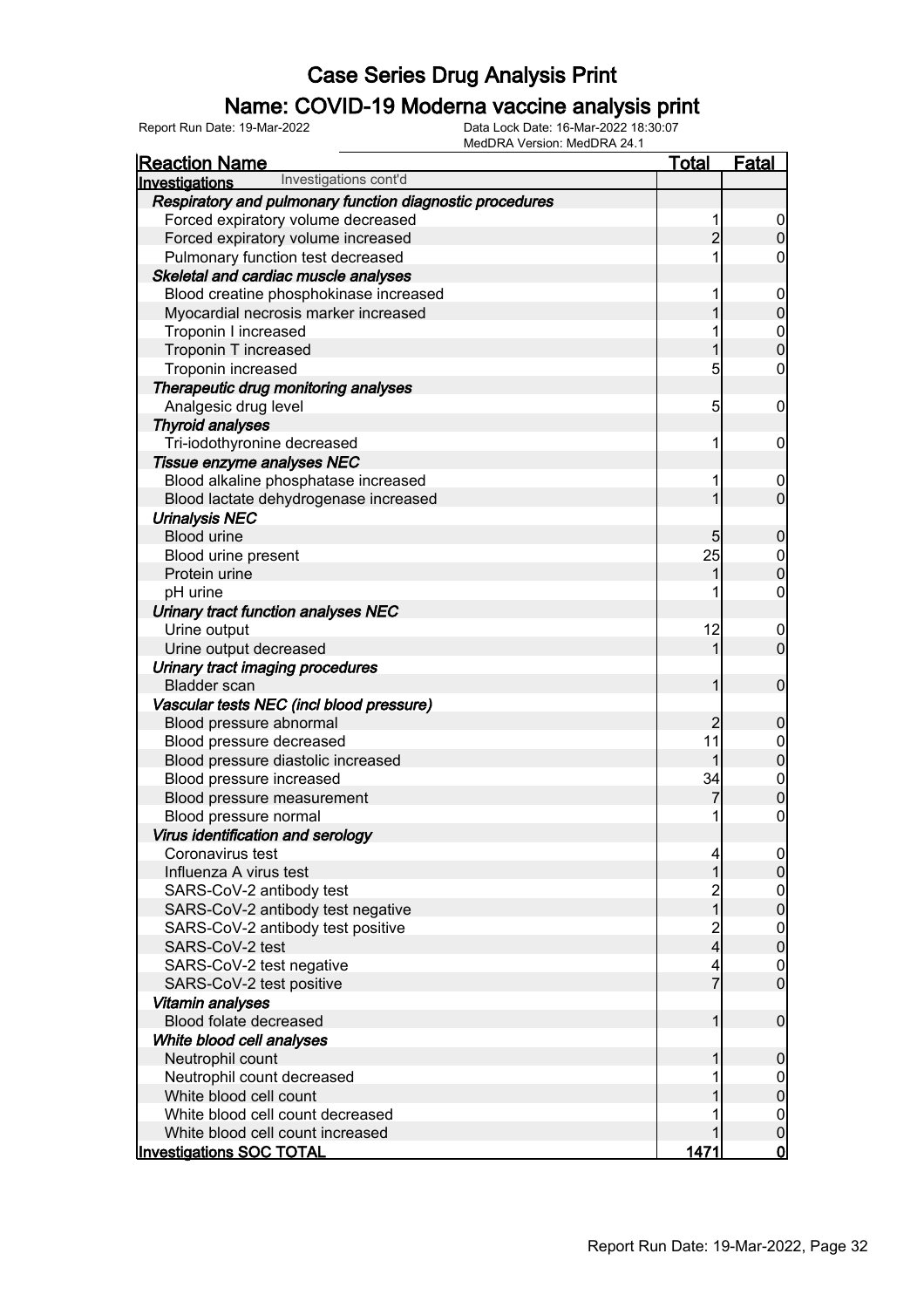#### Name: COVID-19 Moderna vaccine analysis print

| <b>Reaction Name</b>                                                  | <b>Total</b>   | <u>Fatal</u>     |
|-----------------------------------------------------------------------|----------------|------------------|
| <b>Metabolic disorders</b>                                            |                |                  |
| <b>Appetite disorders</b>                                             |                |                  |
| Appetite disorder                                                     | 2              | $\boldsymbol{0}$ |
| Decreased appetite                                                    | 416            | 0                |
| Food craving                                                          | 2              | $\boldsymbol{0}$ |
| Food refusal                                                          |                | $\mathbf 0$      |
| Hyperphagia                                                           | 5              | $\mathbf 0$      |
| Hypophagia                                                            |                | $\mathbf{0}$     |
| Increased appetite                                                    | $\frac{2}{9}$  | $\mathbf 0$      |
| Salt craving                                                          |                | $\mathbf 0$      |
| Copper metabolism disorders                                           |                |                  |
| Copper deficiency                                                     | 1              | $\mathbf 0$      |
| Diabetes mellitus (incl subtypes)                                     |                |                  |
| Diabetes mellitus                                                     | 5              | $\boldsymbol{0}$ |
| Diabetes mellitus inadequate control                                  | 4              | $\mathbf 0$      |
| Type 1 diabetes mellitus                                              | 1              | $\mathbf 0$      |
| Type 2 diabetes mellitus                                              | 1              | $\mathbf 0$      |
|                                                                       |                |                  |
| <b>Diabetic complications NEC</b>                                     |                |                  |
| Diabetic ketoacidosis                                                 | 2              | $\mathbf 0$      |
| Disorders of purine metabolism                                        |                |                  |
| Gout                                                                  | 20             | $\mathbf 0$      |
| Fat soluble vitamin deficiencies and disorders                        |                |                  |
| Vitamin D deficiency                                                  | 1              | $\mathbf 0$      |
| Fluid intake decreased                                                |                |                  |
| Fluid intake reduced                                                  | 1              | $\mathbf 0$      |
| <b>Fluid intake increased</b>                                         |                |                  |
| Polydipsia                                                            | 1              | $\mathbf 0$      |
| Food malabsorption and intolerance syndromes (excl sugar intolerance) |                |                  |
| Alcohol intolerance                                                   | $\overline{c}$ | $\mathbf 0$      |
| Food intolerance                                                      | $\overline{c}$ | $\mathbf 0$      |
| Gluten sensitivity                                                    | $\overline{1}$ | $\boldsymbol{0}$ |
| Histamine intolerance                                                 | 1              | $\boldsymbol{0}$ |
| <b>General nutritional disorders NEC</b>                              |                |                  |
| Abnormal loss of weight                                               | 5              | $\mathbf 0$      |
| Abnormal weight gain                                                  |                | $\mathbf 0$      |
| Feeding disorder                                                      | 47             | $\boldsymbol{0}$ |
| Food aversion                                                         | 5              | $\overline{0}$   |
| Neonatal insufficient breast milk syndrome                            | 4              | $\overline{0}$   |
| Overweight                                                            | 1              | $\boldsymbol{0}$ |
| Poor feeding infant                                                   |                | $\mathbf 0$      |
| <b>Hyperglycaemic conditions NEC</b>                                  |                |                  |
| Hyperglycaemia                                                        | 7              | $\mathbf 0$      |
| <b>Hypoglycaemic conditions NEC</b>                                   |                |                  |
| Hypoglycaemia                                                         | 9              | $\mathbf 0$      |
| Iron excess                                                           |                |                  |
| Haemochromatosis                                                      | 1              | $\mathbf 0$      |
| Potassium imbalance                                                   |                |                  |
| Hypokalaemia                                                          | $\overline{2}$ | $\mathbf 0$      |
| Sodium imbalance                                                      |                |                  |
| Hyponatraemia                                                         | 1              | $\mathbf 0$      |
| Total fluid volume decreased                                          |                |                  |
| Dehydration                                                           | 102            | $\mathbf 0$      |
| Total fluid volume increased                                          |                |                  |
| Fluid retention                                                       | 11             | $\overline{0}$   |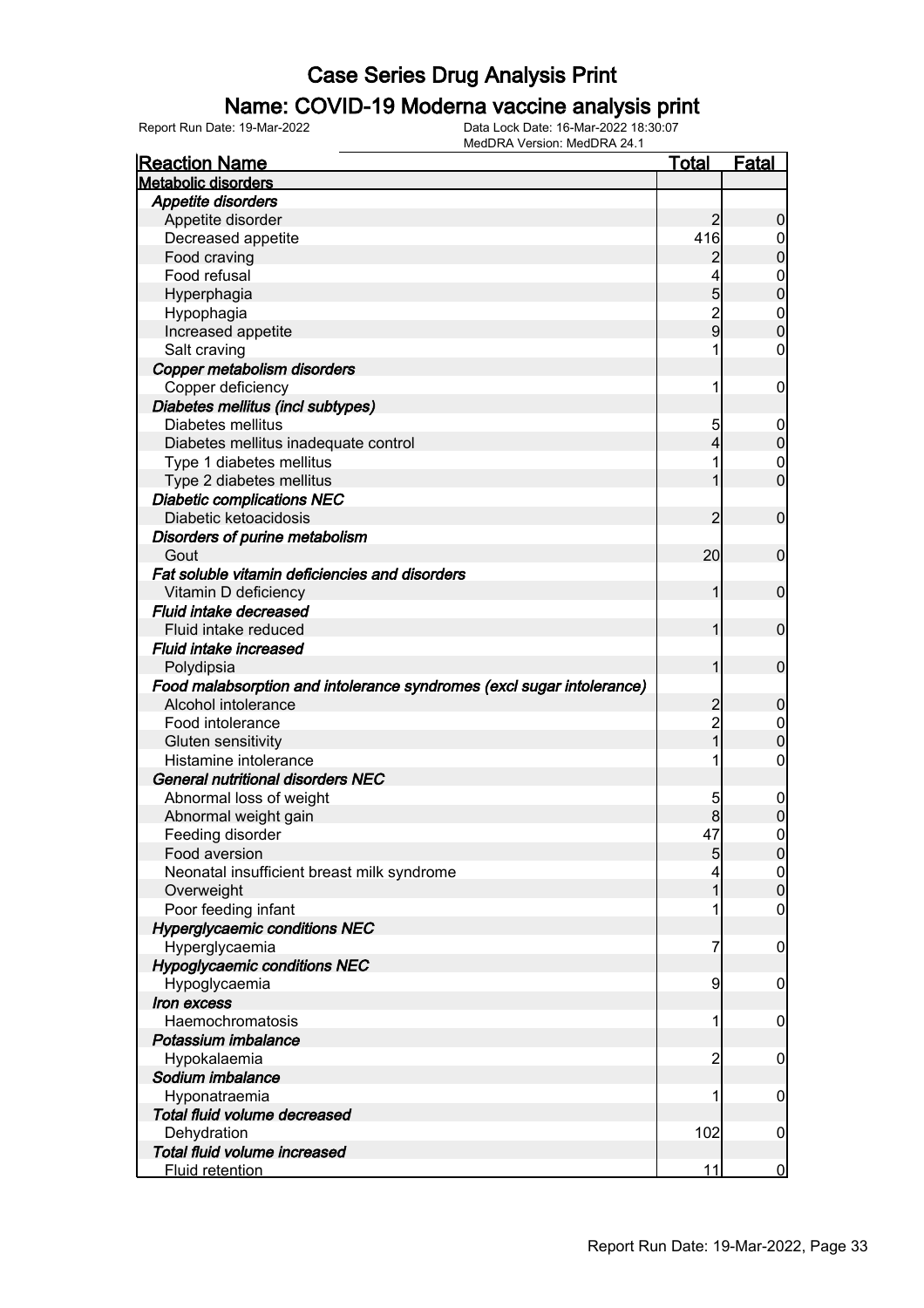# Name: COVID-19 Moderna vaccine analysis print

| Report Run Date: 19-Mar-2022 | Data Lock Date: 16-Mar-2022 18:30:07 |
|------------------------------|--------------------------------------|
|                              | MedDRA Version: MedDRA 24.1          |

| 1                                              |       |       |
|------------------------------------------------|-------|-------|
| <b>Reaction Name</b>                           | Total | Fatal |
| Metabolic disorders Metabolic disorders cont'd |       |       |
| Water soluble vitamin deficiencies             |       |       |
| Folate deficiency                              |       |       |
| Metabolic disorders SOC TOTAL                  | 689   | וח    |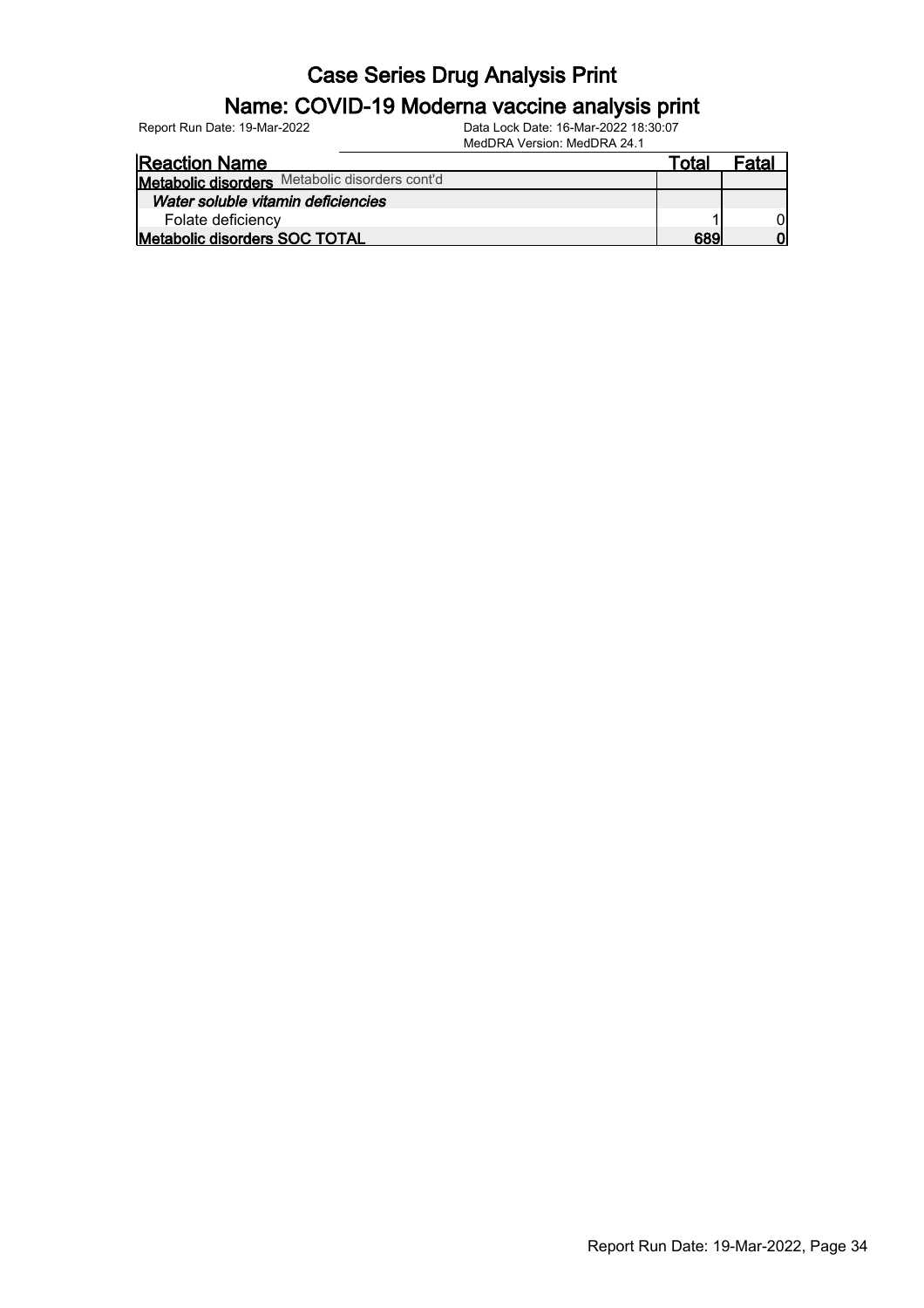#### Name: COVID-19 Moderna vaccine analysis print

Report Run Date: 19-Mar-2022 Data Lock Date: 16-Mar-2022 18:30:07

| <b>Reaction Name</b>                   | <b>Total</b>    | <b>Fatal</b>                     |
|----------------------------------------|-----------------|----------------------------------|
| Muscle & tissue disorders              |                 |                                  |
| <b>Arthropathies NEC</b>               |                 |                                  |
| Arthritis                              | 53              | $\boldsymbol{0}$                 |
| Arthritis allergic                     |                 | $\overline{0}$                   |
| Arthritis enteropathic                 | 1               | $\mathbf 0$                      |
| Arthropathy                            | 8               |                                  |
| Autoimmune arthritis                   | 1               | $0\atop 0$                       |
| Palindromic rheumatism                 | 1               | $\mathbf{0}$                     |
| Polyarthritis                          | 1               | $\overline{0}$                   |
| <b>Bone disorders NEC</b>              |                 |                                  |
| Bone erosion                           | 1               | $\mathbf 0$                      |
| Exostosis                              | $\overline{2}$  |                                  |
| Jaw cyst                               | $\overline{1}$  | $0\atop 0$                       |
| Jaw disorder                           | 1               |                                  |
| Medial tibial stress syndrome          | 1               | $\begin{matrix}0\\0\end{matrix}$ |
| Osteitis                               | 1               | $\mathbf 0$                      |
| Bone related signs and symptoms        |                 |                                  |
| Bone pain                              | 105             |                                  |
| Bone swelling                          | 2               | $\begin{matrix}0\\0\end{matrix}$ |
| Coccydynia                             |                 |                                  |
| Pain in jaw                            | 97              | $\begin{matrix}0\\0\end{matrix}$ |
| Spinal pain                            | 17              | $\mathbf 0$                      |
| <b>Bursal disorders</b>                |                 |                                  |
| <b>Bursitis</b>                        | 24              | $\boldsymbol{0}$                 |
| Cartilage disorders                    |                 |                                  |
| Costochondritis                        | 22              | $\mathbf 0$                      |
| <b>Connective tissue disorders NEC</b> |                 |                                  |
| Morphoea                               | 1               | $\mathbf 0$                      |
| Polymyalgia rheumatica                 | $\overline{4}$  | $\mathbf 0$                      |
| Reynold's syndrome                     | $\overline{2}$  | $\mathbf 0$                      |
| <b>Extremity deformities</b>           |                 |                                  |
| Finger deformity                       | 1               | $\boldsymbol{0}$                 |
| Foot deformity                         |                 | $\mathbf 0$                      |
| Hand deformity                         | $\frac{2}{2}$   | $\mathbf 0$                      |
| Intervertebral disc disorders NEC      |                 |                                  |
| Intervertebral disc protrusion         | $\overline{2}$  | $\boldsymbol{0}$                 |
| Joint related disorders NEC            |                 |                                  |
| Hypermobility syndrome                 | 1               | $\overline{0}$                   |
| Joint lock                             | 10              | $\boldsymbol{0}$                 |
| Periarthritis                          | 50              | $\boldsymbol{0}$                 |
| Rotator cuff syndrome                  | $5\overline{)}$ | $\mathbf 0$                      |
| Temporomandibular joint syndrome       |                 | $\boldsymbol{0}$                 |
| Joint related signs and symptoms       |                 |                                  |
| Arthralgia                             | 2490            | $\mathbf 0$                      |
| Joint effusion                         |                 | $\pmb{0}$                        |
| Joint noise                            | 3               | $\mathbf 0$                      |
| Joint range of motion decreased        |                 | $\mathbf 0$                      |
| Joint stiffness                        | 69              | $\boldsymbol{0}$                 |
| Joint swelling                         | 84              | $\mathbf 0$                      |
| Joint vibration                        | $\overline{c}$  | $\mathbf 0$                      |
| Joint warmth                           | $\overline{7}$  | $\mathbf 0$                      |
| Lupus erythematosus (incl subtypes)    |                 |                                  |
| Lupus-like syndrome                    | 1               | $\mathbf 0$                      |
| Systemic lupus erythematosus           | $\overline{2}$  | $\overline{0}$                   |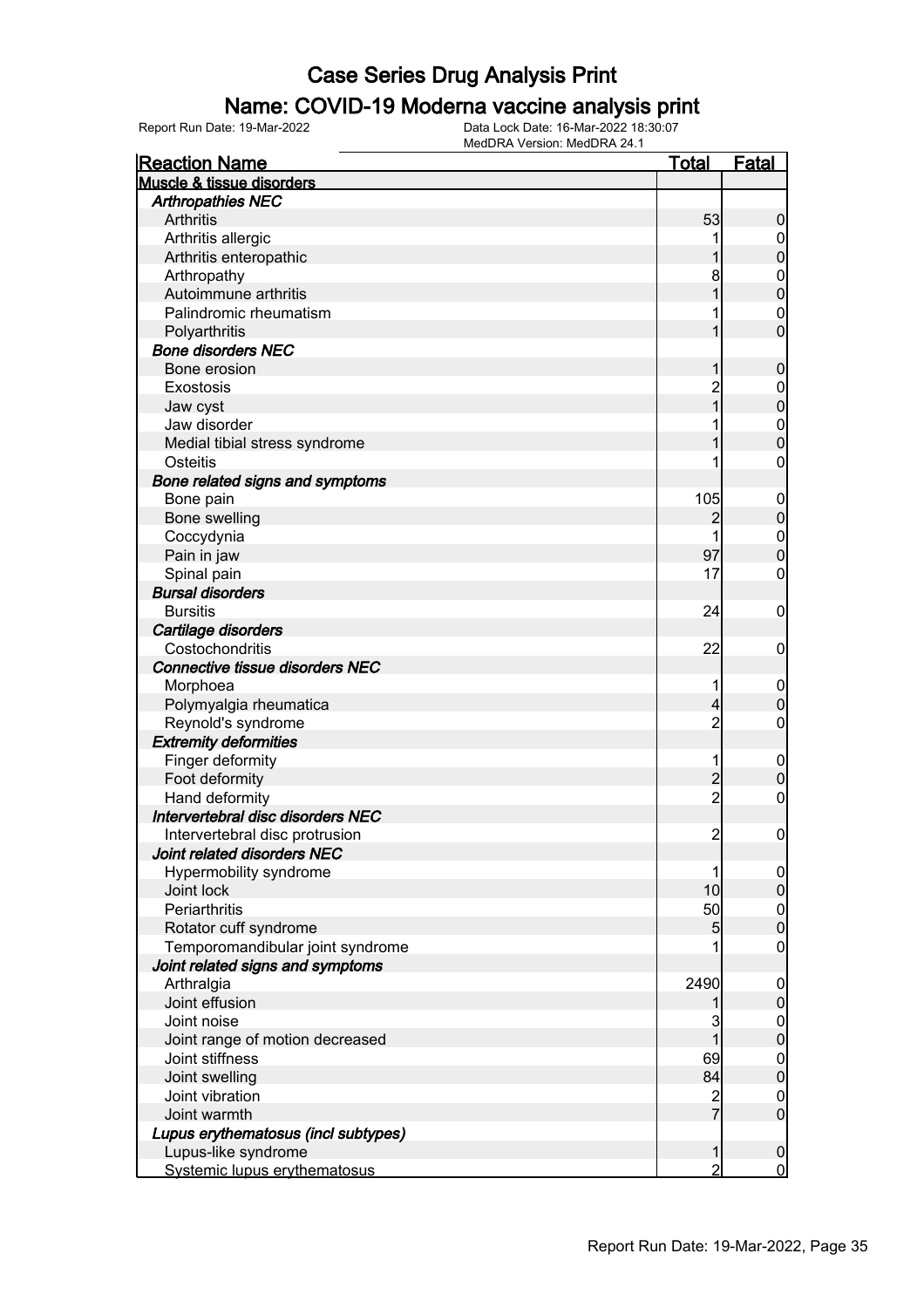### Name: COVID-19 Moderna vaccine analysis print

| <b>Reaction Name</b>                                                                  | <b>Total</b>   | <b>Fatal</b>     |
|---------------------------------------------------------------------------------------|----------------|------------------|
| Muscle & tissue disorderse & tissue disorders cont'd                                  |                |                  |
| <b>Muscle infections and inflammations</b>                                            |                |                  |
| <b>Myositis</b>                                                                       | 9              | $\boldsymbol{0}$ |
| Muscle pains                                                                          |                |                  |
| Fibromyalgia                                                                          | 25             | $\boldsymbol{0}$ |
| Myalgia                                                                               | 3248           | $\mathbf 0$      |
| Muscle related signs and symptoms NEC                                                 |                |                  |
| Muscle atrophy                                                                        | $\overline{2}$ | $\mathbf 0$      |
| Muscle discomfort                                                                     | $\overline{2}$ | 0                |
| Muscle fatigue                                                                        | 105            | $\mathbf 0$      |
| Muscle haemorrhage                                                                    |                | $\boldsymbol{0}$ |
| Muscle spasms                                                                         | 487            | $\mathbf 0$      |
| Muscle swelling                                                                       | 16             | $\boldsymbol{0}$ |
| Muscle tightness                                                                      | 30             | $\mathbf 0$      |
| Muscle twitching                                                                      | 91             | 0                |
| Myosclerosis                                                                          | 1              | $\mathbf 0$      |
| Muscle tone abnormalities                                                             |                |                  |
| Muscle rigidity                                                                       | $\overline{4}$ | $\mathbf 0$      |
| Nuchal rigidity                                                                       | 5              | 0                |
| <b>Trismus</b>                                                                        | 9              | $\mathbf 0$      |
| Muscle weakness conditions                                                            |                |                  |
| Muscular weakness                                                                     | 227            | $\mathbf 0$      |
| Musculoskeletal and connective tissue conditions NEC                                  |                |                  |
| Growth retardation                                                                    | 1              | $\mathbf 0$      |
| Limb mass                                                                             |                | $\boldsymbol{0}$ |
| <b>Mastication disorder</b>                                                           | 2<br>2         | $\mathbf 0$      |
| Mobility decreased                                                                    | 20             | $\mathbf 0$      |
| Muscle contracture                                                                    | 1              | $\pmb{0}$        |
| Musculoskeletal disorder                                                              | $\overline{2}$ | $\boldsymbol{0}$ |
| Musculoskeletal stiffness                                                             | 460            | $\boldsymbol{0}$ |
| Weight bearing difficulty                                                             |                | 0                |
| Musculoskeletal and connective tissue deformities of skull, face and<br>buccal cavity |                |                  |
| Facial asymmetry                                                                      | 2              | 0                |
| Musculoskeletal and connective tissue infections and inflammations NEC                |                |                  |
| Dupuytren's contracture                                                               | 1              | $\mathbf 0$      |
| Fasciitis                                                                             | $\mathbf{1}$   | $\overline{0}$   |
| Musculoskeletal and connective tissue pain and discomfort                             |                |                  |
| Back pain                                                                             | 799            | 0                |
| Flank pain                                                                            | 18             | $\mathbf 0$      |
| Limb discomfort                                                                       | 385            | $\mathbf 0$      |
| Musculoskeletal chest pain                                                            | 62             | $\mathbf 0$      |
| Musculoskeletal discomfort                                                            | 23             | $\mathbf 0$      |
| Musculoskeletal pain                                                                  | 24             | $\mathbf 0$      |
| Neck pain                                                                             | 473            | $\mathbf 0$      |
| Pain in extremity                                                                     | 3873           | 1                |
| Sacral pain                                                                           |                | $\mathbf 0$      |
| <b>Myopathies</b>                                                                     |                |                  |
| Rhabdomyolysis                                                                        | 1              | $\boldsymbol{0}$ |
| Osteoarthropathies                                                                    |                |                  |
| Osteoarthritis                                                                        | 5 <sub>5</sub> | $\boldsymbol{0}$ |
| <b>Psoriatic arthropathies</b>                                                        |                |                  |
| Psoriatic arthropathy                                                                 | $\overline{3}$ | $\boldsymbol{0}$ |
| <b>Rheumatoid arthropathies</b>                                                       |                |                  |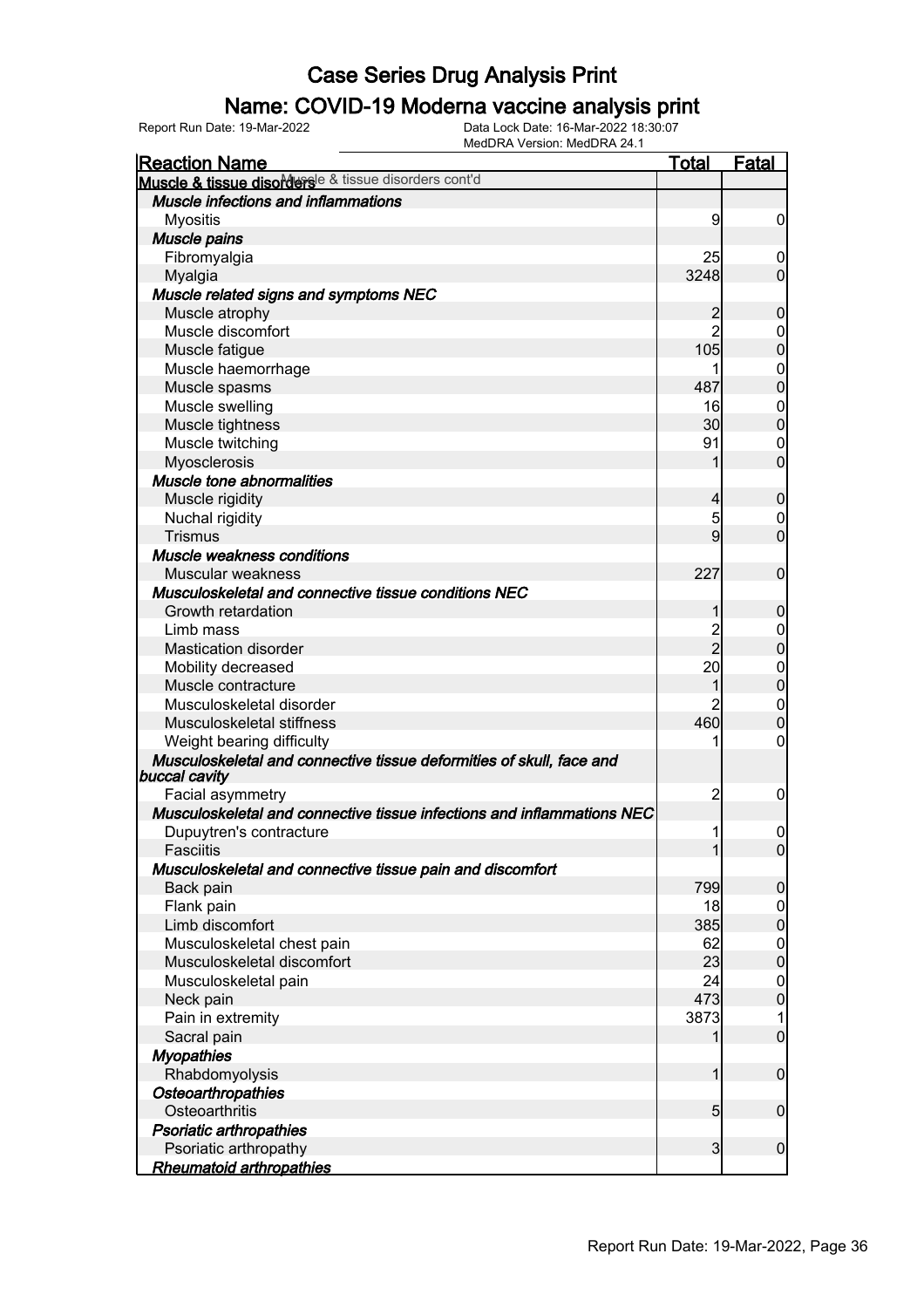### Name: COVID-19 Moderna vaccine analysis print

| <b>Reaction Name</b>                                  | <u>Total</u> | <b>Fatal</b> |
|-------------------------------------------------------|--------------|--------------|
| Muscle & tissue disordersle & tissue disorders cont'd |              |              |
| Rheumatoid arthritis                                  | 16           | $\Omega$     |
| Soft tissue disorders NEC                             |              |              |
| Axillary mass                                         | 59           | 0            |
| Fluctuance                                            |              |              |
| Groin pain                                            | 27           | 0            |
| Neck mass                                             | 13           | 0            |
| Soft tissue swelling                                  |              | 0            |
| Spondyloarthropathies                                 |              |              |
| Ankylosing spondylitis                                | 4            | 0            |
| Arthritis reactive                                    | 18           |              |
| Axial spondyloarthritis                               |              | 0            |
| Spondylitis                                           |              | 0            |
| <b>Synovial disorders</b>                             |              |              |
| Synovial cyst                                         | 5            | 0            |
| Synovitis                                             |              | 0            |
| <b>Tendon disorders</b>                               |              |              |
| Tendon pain                                           | 4            | 0            |
| <b>Tendonitis</b>                                     | 6            |              |
| Trigger finger                                        | 3            | 0            |
| <b>Trunk deformities</b>                              |              |              |
| Shoulder deformity                                    |              | 0            |
| Muscle & tissue disorders SOC TOTAL                   | 13667        |              |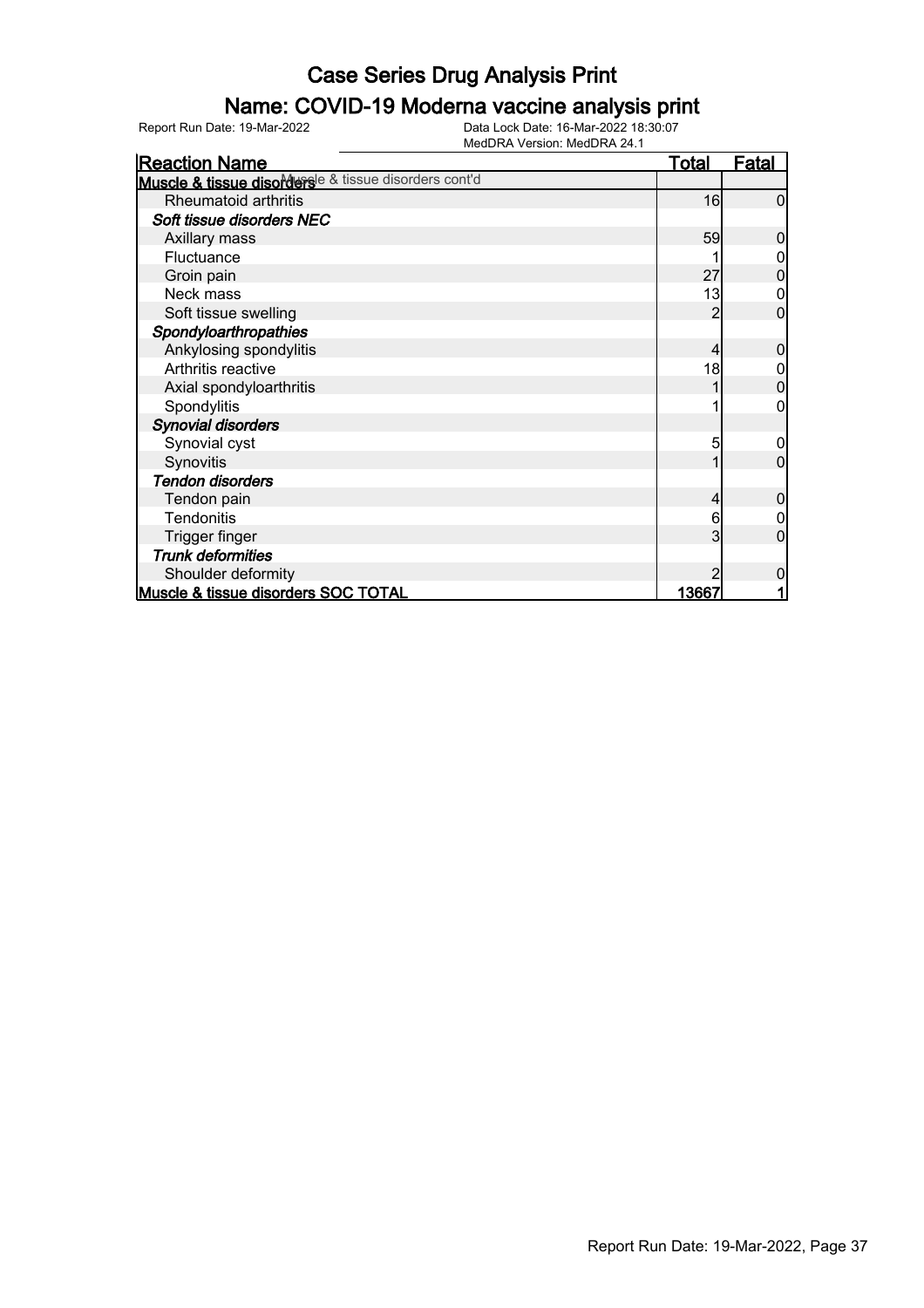#### Name: COVID-19 Moderna vaccine analysis print

| <b>Reaction Name</b>                                                    | <u>Total</u>                     | <b>Fatal</b>                 |
|-------------------------------------------------------------------------|----------------------------------|------------------------------|
| <b>Neoplasms</b>                                                        |                                  |                              |
| <b>B-cell lymphomas NEC</b>                                             |                                  |                              |
| B-cell lymphoma stage II                                                | 1                                | 0                            |
| B-cell lymphoma stage III                                               | 1                                | 0                            |
| Breast and nipple neoplasms benign                                      |                                  |                              |
| Benign breast neoplasm                                                  | 1                                | 0                            |
| <b>Breast and nipple neoplasms malignant</b>                            |                                  |                              |
| <b>Breast cancer</b>                                                    | 4                                | 0                            |
| Cardiovascular neoplasms benign                                         |                                  |                              |
| Haemangioma                                                             | 1                                | 0                            |
| Leukaemias NEC                                                          |                                  |                              |
| Leukaemia                                                               | 1                                | 0                            |
| <b>Lymphomas unspecified NEC</b>                                        |                                  |                              |
| Lymphoma                                                                | 9                                | 0                            |
| Mediastinal neoplasms malignancy unspecified NEC                        |                                  |                              |
| Good syndrome                                                           | 1                                | 0                            |
| Metastases to specified sites                                           |                                  |                              |
| Metastases to lymph nodes                                               | 1                                | 0                            |
| Metastases to unknown and unspecified sites                             |                                  |                              |
| Metastasis                                                              | 1                                | 0                            |
| Neoplasms malignant site unspecified NEC                                |                                  |                              |
| Neoplasm malignant                                                      | 1                                | 0                            |
| Oesophageal neoplasms malignant                                         |                                  |                              |
| Oesophageal carcinoma                                                   | 1                                | 0                            |
| Oropharyngeal, nasopharyngeal and tonsillar neoplasms malignant and     |                                  |                              |
| unspecified                                                             |                                  |                              |
| <b>Tonsil cancer</b>                                                    | $\overline{c}$                   | 0                            |
| Plasma cell neoplasms NEC                                               |                                  |                              |
| Hypergammaglobulinaemia benign monoclonal                               | 1                                | 0                            |
| Respiratory tract and pleural neoplasms malignant cell type unspecified |                                  |                              |
| <b>NEC</b><br>Bronchial carcinoma                                       |                                  |                              |
|                                                                         | 1                                | 0                            |
| Skin neoplasms benign                                                   |                                  |                              |
| Acrochordon                                                             | $\overline{c}$<br>$\overline{1}$ | 0                            |
| Anogenital warts                                                        |                                  | 0                            |
| Haemangioma of skin                                                     | 3<br>$\overline{1}$              | $\boldsymbol{0}$<br>$\Omega$ |
| Melanocytic naevus                                                      |                                  |                              |
| Skin papilloma                                                          | 4                                | $\overline{0}$               |
| Small intestinal neoplasms malignant                                    |                                  |                              |
| Small intestine adenocarcinoma                                          | 1                                | $\boldsymbol{0}$             |
| Soft tissue neoplasms benign NEC                                        |                                  |                              |
| Lipoma                                                                  | 1                                | 0                            |
| Urinary tract neoplasms unspecified malignancy NEC                      |                                  |                              |
| Renal neoplasm                                                          | 1                                | $\mathbf 0$                  |
| Uterine neoplasms benign                                                |                                  |                              |
| Uterine leiomyoma                                                       | 2                                | $\mathbf 0$                  |
| <b>Uterine neoplasms malignant NEC</b>                                  |                                  |                              |
| Uterine cancer                                                          |                                  | 0                            |
| <b>Neoplasms SOC TOTAL</b>                                              | 44                               | $\overline{0}$               |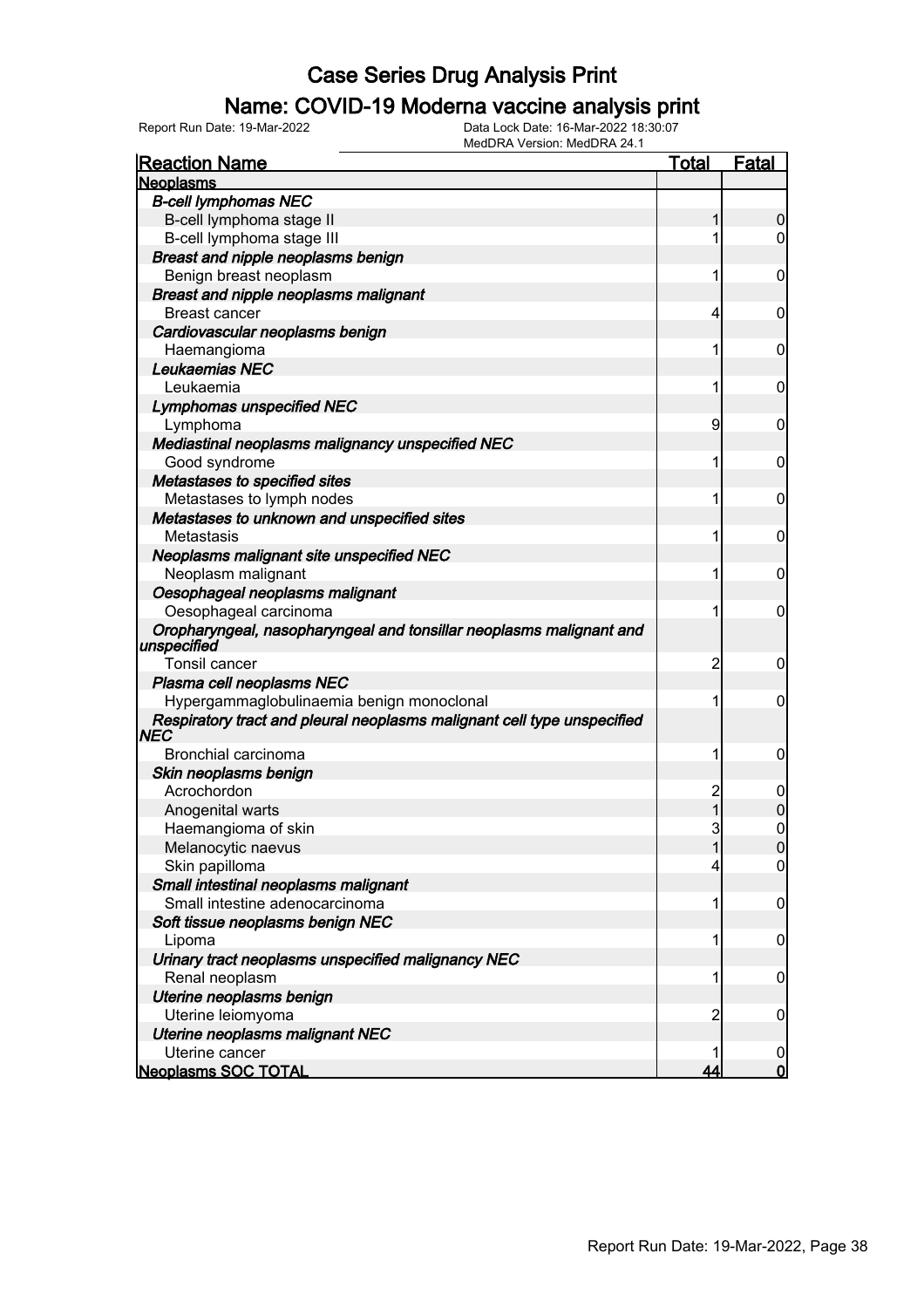#### Name: COVID-19 Moderna vaccine analysis print

| <b>Reaction Name</b>                                              | Total          | <b>Fatal</b>     |
|-------------------------------------------------------------------|----------------|------------------|
| Nervous system disorders                                          |                |                  |
| Abnormal sleep-related events                                     |                |                  |
| Sleep paralysis                                                   | 5 <sub>5</sub> | $\overline{0}$   |
| Absence seizures                                                  |                |                  |
| Petit mal epilepsy                                                |                | $\mathbf 0$      |
| Acute polyneuropathies                                            |                |                  |
| Guillain-Barre syndrome                                           | 17             | $\mathbf 0$      |
| Autonomic nervous system disorders                                |                |                  |
| Autonomic nervous system imbalance                                |                | 0                |
| Orthostatic intolerance                                           | 3              | 0                |
| Central nervous system haemorrhages and cerebrovascular accidents |                |                  |
| Brain stem infarction                                             | 1              | $\overline{0}$   |
| Cerebral haemorrhage                                              |                | $\overline{2}$   |
| Cerebral infarction                                               | 1              | 0                |
| Cerebrovascular accident                                          | 35             |                  |
| Haemorrhage intracranial                                          | 2              | $\mathbf 0$      |
| Haemorrhagic stroke                                               |                | 0                |
| Intracranial haematoma                                            |                | $\mathbf 0$      |
| Intraventricular haemorrhage                                      |                | 0                |
| Ischaemic stroke                                                  | 3              | 0                |
| Ruptured cerebral aneurysm                                        | 1              |                  |
| Subarachnoid haemorrhage                                          | 5              | 0                |
| Central nervous system inflammatory disorders NEC                 |                |                  |
| Central nervous system inflammation                               | 2              | 0                |
| Central nervous system vascular disorders NEC                     |                |                  |
| Cerebral congestion                                               | 1              | 0                |
| Cerebrovascular venous and sinus thrombosis                       |                |                  |
| Cerebral venous sinus thrombosis                                  | 4              |                  |
| Cerebral venous thrombosis                                        | 1              | 0<br>$\mathbf 0$ |
|                                                                   |                |                  |
| Cervical spinal cord and nerve root disorders                     | 1              |                  |
| Cervical radiculopathy<br><b>Choreiform movements</b>             |                | $\mathbf 0$      |
|                                                                   |                |                  |
| Chorea                                                            | 1              | $\mathbf 0$      |
| Chronic polyneuropathies                                          |                |                  |
| Chronic inflammatory demyelinating polyradiculoneuropathy         |                | 0                |
| Demyelinating polyneuropathy                                      | 1              | $\boldsymbol{0}$ |
| Coordination and balance disturbances                             |                |                  |
| Ataxia                                                            | 3              | $\overline{0}$   |
| <b>Balance disorder</b>                                           | 86             | $\overline{0}$   |
| Coordination abnormal                                             | 7              | $\mathbf 0$      |
| Dysstasia                                                         | 14             | $\overline{0}$   |
| Nystagmus                                                         | 3              | 0                |
| <b>Cortical dysfunction NEC</b>                                   |                |                  |
| Aphasia                                                           | 6              | $\mathbf 0$      |
| <b>Demyelinating disorders NEC</b>                                |                |                  |
| Demyelination                                                     | 1              | 0                |
| Disturbances in consciousness NEC                                 |                |                  |
| Depressed level of consciousness                                  | 13             | $\boldsymbol{0}$ |
| Lethargy                                                          | 498            | $\mathbf 0$      |
| Loss of consciousness                                             | 262            | $\mathbf 0$      |
| Somnolence                                                        | 266            | $\mathbf 0$      |
| Stupor                                                            |                | $\mathbf{0}$     |
| Syncope                                                           | 1084           | $\mathbf 0$      |
| Disturbances in sleep phase rhythm                                |                |                  |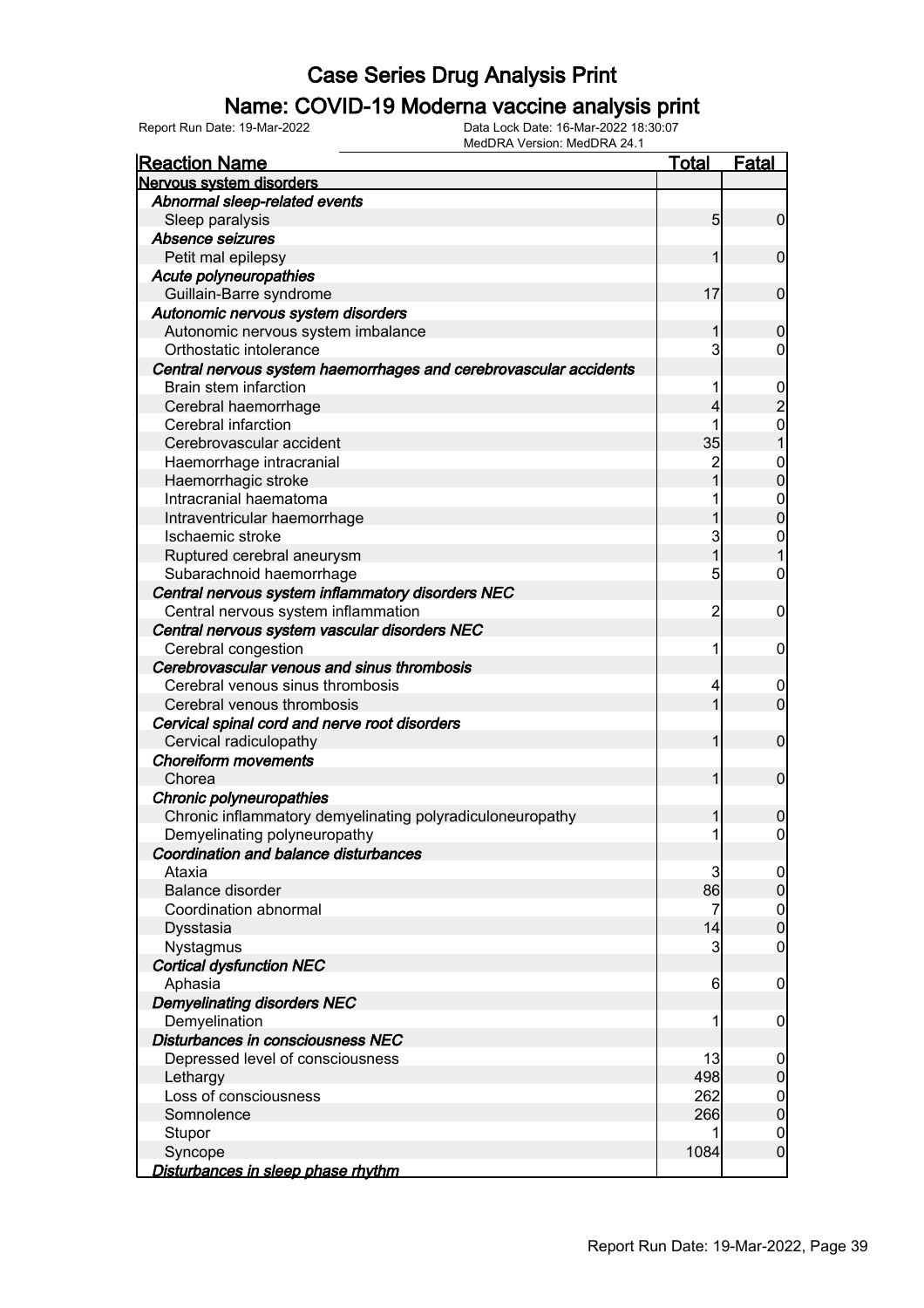### Name: COVID-19 Moderna vaccine analysis print

| <b>Reaction Name</b>                               | <b>Total</b>   | <b>Fatal</b>                   |
|----------------------------------------------------|----------------|--------------------------------|
| Nervous system disordersus system disorders cont'd |                |                                |
| Delayed sleep phase                                | 1              | $\overline{0}$                 |
| Dyskinesias and movement disorders NEC             |                |                                |
| Akathisia                                          |                | $\boldsymbol{0}$               |
| Bradykinesia                                       |                | 0                              |
| <b>Clumsiness</b>                                  | 4              | $\boldsymbol{0}$               |
| Dyskinesia                                         | 13             | $\mathbf 0$                    |
| Extrapyramidal disorder                            | $\overline{c}$ | $\mathbf 0$                    |
| Fine motor delay                                   |                | $\mathbf 0$                    |
| Fine motor skill dysfunction                       | 4              | $\mathbf 0$                    |
| Foetal movement disorder                           |                | $\mathbf 0$                    |
| Hyperkinesia                                       |                | $\mathbf 0$                    |
| Hypokinesia                                        | 19             | $\mathbf 0$                    |
| Motor dysfunction                                  | 3              | $\mathbf 0$                    |
| Movement disorder                                  | 13             | $\mathbf 0$                    |
| Psychomotor hyperactivity                          | 4              | $\mathbf 0$                    |
| <b>Dystonias</b>                                   |                |                                |
| Dystonia                                           | 1              | $\mathbf 0$                    |
| <b>Encephalitis NEC</b>                            |                |                                |
| Noninfective encephalitis                          | 1              | $\mathbf 0$                    |
| Eye movement disorders                             |                |                                |
| IVth nerve paresis                                 | 1              | $\mathbf 0$                    |
| Facial cranial nerve disorders                     |                |                                |
| Bell's palsy                                       | 103            | $\mathbf 0$                    |
| Facial nerve disorder                              |                | 0                              |
| Facial paralysis                                   | 57             | $\pmb{0}$                      |
| Facial paresis                                     | 12             | $\mathbf 0$                    |
| Facial spasm                                       | 7              | $\mathbf 0$                    |
| Generalised tonic-clonic seizures                  |                |                                |
| Generalised tonic-clonic seizure                   | 8              | $\mathbf 0$                    |
|                                                    |                |                                |
| Glossopharyngeal nerve disorders                   | 1              | $\mathbf 0$                    |
| Glossopharyngeal neuralgia<br><b>Headaches NEC</b> |                |                                |
| Cluster headache                                   | 64             |                                |
| Cold-stimulus headache                             |                | $\boldsymbol{0}$               |
|                                                    | 11             | $\mathbf{0}$<br>$\overline{0}$ |
| Drug withdrawal headache                           | $\overline{2}$ |                                |
| Headache                                           | 8045           | 0                              |
| Medication overuse headache                        |                | $\overline{0}$                 |
| New daily persistent headache                      |                | $\mathbf 0$                    |
| Occipital neuralgia                                |                | $\mathbf 0$                    |
| Primary cough headache                             |                | $\overline{0}$                 |
| Primary headache associated with sexual activity   |                | $\pmb{0}$                      |
| Sinus headache                                     | 104            | $\overline{0}$                 |
| <b>Tension headache</b>                            | 168            | $\pmb{0}$                      |
| Thunderclap headache                               | 3              | $\overline{0}$                 |
| Vascular headache                                  | 7              | $\overline{0}$                 |
| <b>Hydrocephalic conditions</b>                    |                |                                |
| Hydrocephalus                                      | 1              | $\boldsymbol{0}$               |
| Hypoglossal nerve disorders                        |                |                                |
| Tongue paralysis                                   | 1              | $\boldsymbol{0}$               |
| Increased intracranial pressure disorders          |                |                                |
| Idiopathic intracranial hypertension               | $\overline{a}$ | $\mathbf 0$                    |
| Intracranial pressure increased                    | 3              | $\boldsymbol{0}$               |
| Lumbar spinal cord and nerve root disorders        |                |                                |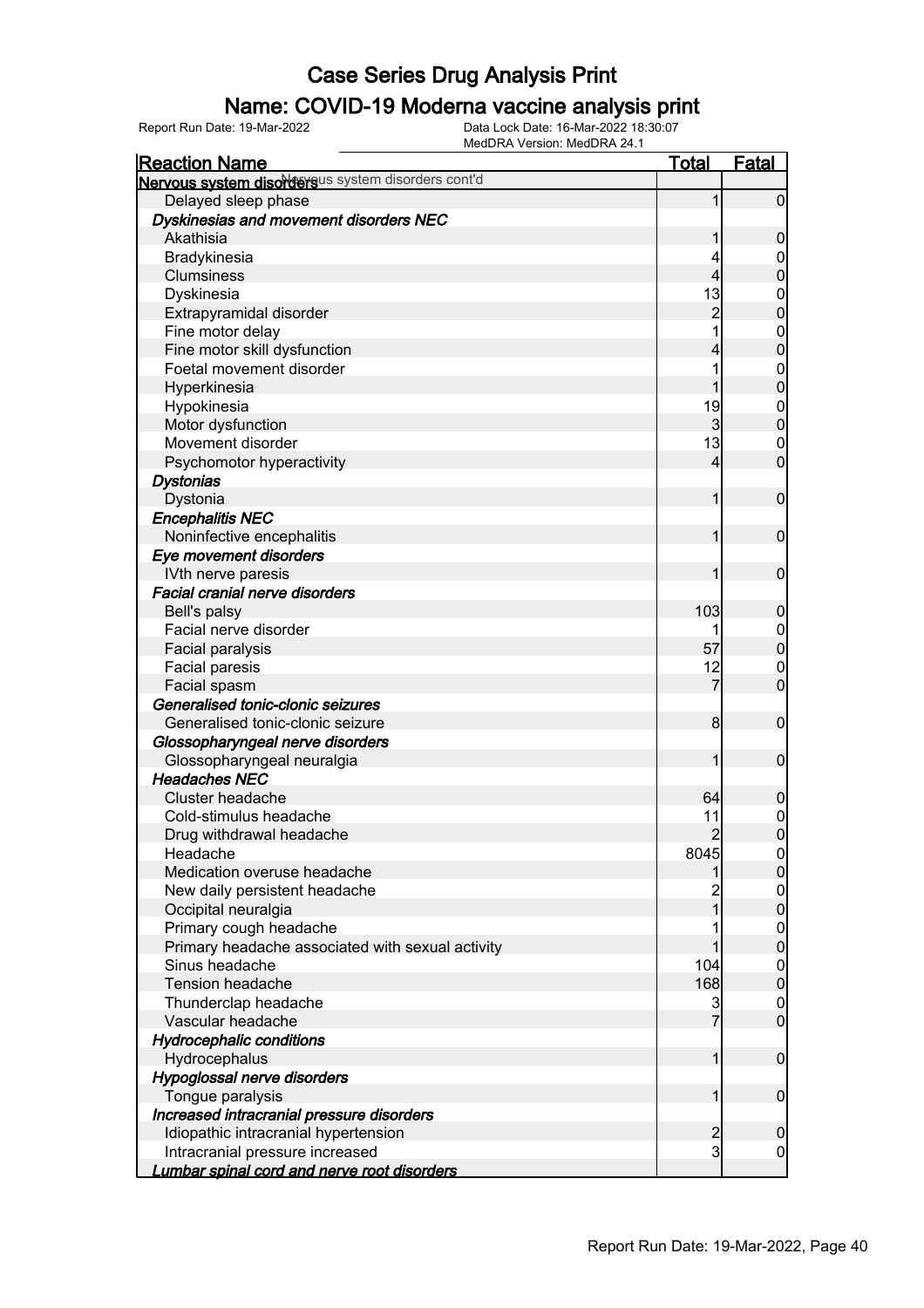### Name: COVID-19 Moderna vaccine analysis print

Report Run Date: 19-Mar-2022 Data Lock Date: 16-Mar-2022 18:30:07

| <b>Reaction Name</b>                               | <b>Total</b>    | <b>Fatal</b>     |
|----------------------------------------------------|-----------------|------------------|
| Nervous system disordersus system disorders cont'd |                 |                  |
| Sciatica                                           | 12              | $\boldsymbol{0}$ |
| Memory loss (excl dementia)                        |                 |                  |
| Amnesia                                            | 52              | $\boldsymbol{0}$ |
| Memory impairment                                  | 34              | $\boldsymbol{0}$ |
| Transient global amnesia                           |                 | 0                |
| Mental impairment (excl dementia and memory loss)  |                 |                  |
| Cognitive disorder                                 | 20              | $\mathbf 0$      |
| Disturbance in attention                           | 82              | $\boldsymbol{0}$ |
| Mental impairment                                  | 14              | $\mathbf 0$      |
| <b>Migraine headaches</b>                          |                 |                  |
| Basilar migraine                                   | 1               | $\mathbf 0$      |
| Hemiplegic migraine                                | $6 \mid$        | $\mathbf 0$      |
| Migraine                                           | 826             | $\boldsymbol{0}$ |
| Migraine with aura                                 | 47              | $\overline{0}$   |
| Migraine without aura                              | 3               | $0\atop 0$       |
| Retinal migraine                                   | 4               |                  |
| Typical aura without headache                      | 1               | $\mathbf 0$      |
| Vestibular migraine                                | 4               | $\overline{0}$   |
| Mononeuropathies                                   |                 |                  |
| Carpal tunnel syndrome                             | 5               | $\mathbf 0$      |
| Cubital tunnel syndrome                            | 1               | $\boldsymbol{0}$ |
| Mononeuritis                                       | $\overline{2}$  | $\mathbf 0$      |
| Nerve compression                                  | 4               | $\boldsymbol{0}$ |
| Multiple sclerosis acute and progressive           |                 |                  |
| <b>Band sensation</b>                              | 1               | $\mathbf 0$      |
| Multiple sclerosis                                 | 4               | $\boldsymbol{0}$ |
| Multiple sclerosis pseudo relapse                  | 1               | $\mathbf 0$      |
| Multiple sclerosis relapse                         | $6 \overline{}$ | $\overline{0}$   |
| Muscle tone abnormal                               |                 |                  |
| Drop attacks                                       | 1               | $\mathbf 0$      |
| Hypotonia                                          | 10              | $\mathbf 0$      |
| Stiff leg syndrome                                 | 3               | $\mathbf 0$      |
| Myelitis (incl infective)                          |                 |                  |
| Myelitis transverse                                | $\overline{4}$  | $\mathbf 0$      |
| Narcolepsy and hypersomnia                         |                 |                  |
| Hypersomnia                                        | 29              | 0                |
| Narcolepsy                                         |                 | $\overline{0}$   |
| Nervous system disorders NEC                       |                 |                  |
| Nervous system disorder                            | 5               | $\mathbf 0$      |
| Psychomotor skills impaired                        | 1               | $\overline{0}$   |
| Neurologic visual problems NEC                     |                 |                  |
| <b>Tunnel vision</b>                               | 13              | $\boldsymbol{0}$ |
| <b>Neurological signs and symptoms NEC</b>         |                 |                  |
| Agitation neonatal                                 |                 | $\mathbf 0$      |
| Clonus                                             |                 | $\overline{0}$   |
| <b>Dizziness</b>                                   | 3202            | $\pmb{0}$        |
| Dizziness exertional                               | 11              | $\boldsymbol{0}$ |
| Dizziness postural                                 | 211             | $\overline{0}$   |
| Drooling                                           | 2               | $\boldsymbol{0}$ |
| Exaggerated startle response                       | 1               | $\mathbf 0$      |
| Head discomfort                                    | 66              | $\overline{0}$   |
| Meningism                                          | 1               | $\pmb{0}$        |
| Neurological symptom                               | 11              | $\overline{0}$   |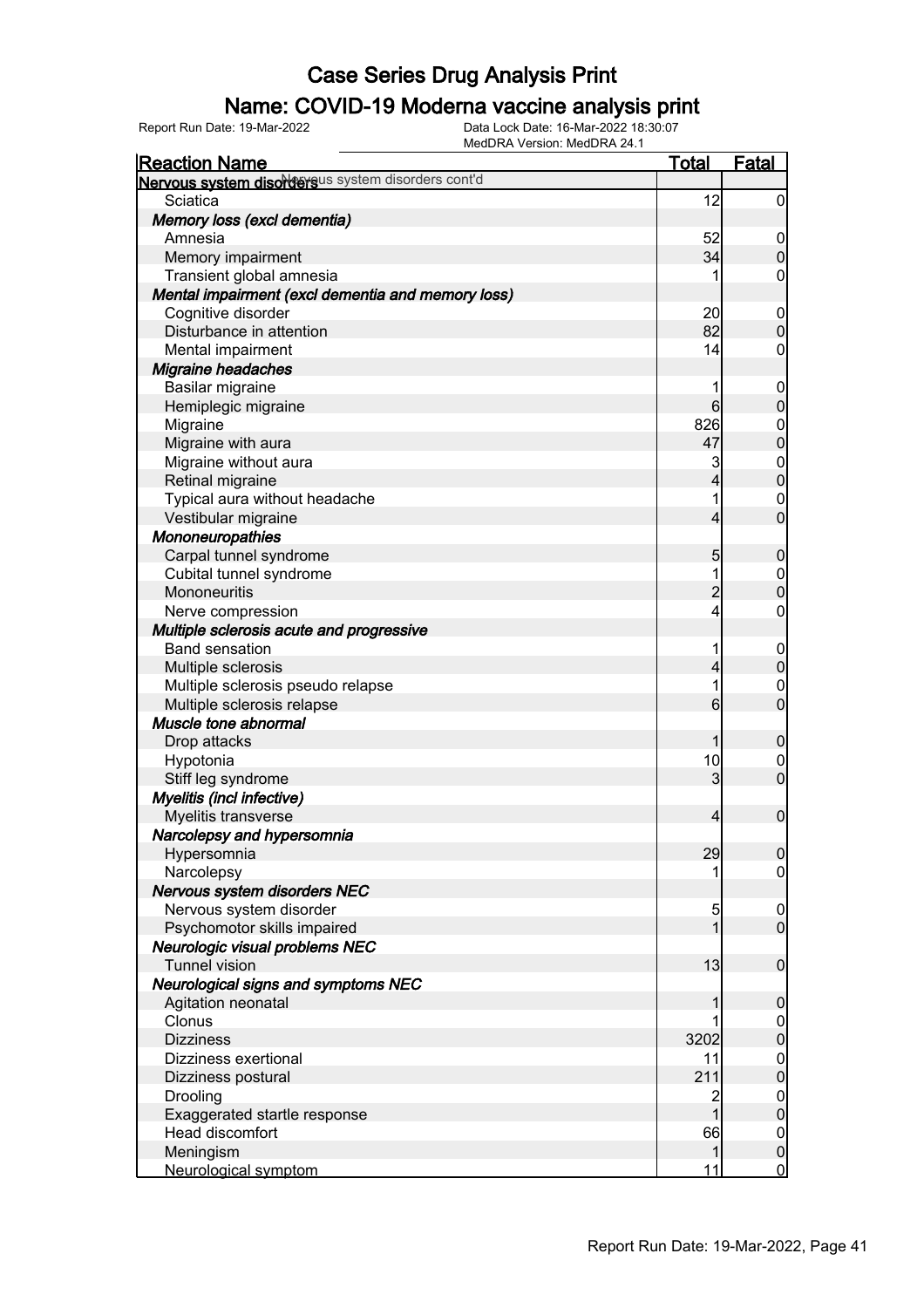### Name: COVID-19 Moderna vaccine analysis print

| <b>Reaction Name</b>                               | <b>Total</b>                               | <b>Fatal</b>                         |
|----------------------------------------------------|--------------------------------------------|--------------------------------------|
| Nervous system disordersus system disorders cont'd |                                            |                                      |
| Persistent postural-perceptual dizziness           | 3                                          | $\mathbf 0$                          |
| Presyncope                                         | 249                                        | $\boldsymbol{0}$                     |
| Tongue biting                                      | $\overline{2}$                             | $\boldsymbol{0}$                     |
| Unresponsive to stimuli                            | 12                                         | 0                                    |
| <b>Neuromuscular disorders NEC</b>                 |                                            |                                      |
| Muscle contractions involuntary                    |                                            | $\mathbf 0$                          |
| Muscle spasticity                                  | $\frac{2}{4}$                              | $\mathbf 0$                          |
| Neuromuscular pain                                 | 1                                          | $\boldsymbol{0}$                     |
| Neuromuscular junction dysfunction                 |                                            |                                      |
| Myasthenia gravis                                  | 1                                          | $\mathbf 0$                          |
| <b>Olfactory nerve disorders</b>                   |                                            |                                      |
| Anosmia                                            | 39                                         | $\mathbf 0$                          |
| Hyposmia                                           | 2                                          | $\boldsymbol{0}$                     |
| Parosmia                                           | 44                                         | $\mathbf 0$                          |
| <b>Optic nerve disorders NEC</b>                   |                                            |                                      |
| Optic neuritis                                     | 5                                          | $\mathbf 0$                          |
| Paraesthesias and dysaesthesias                    |                                            |                                      |
| Burning feet syndrome                              | 5                                          |                                      |
| <b>Burning sensation</b>                           | 124                                        | $\mathbf 0$<br>$\pmb{0}$             |
| Dysaesthesia                                       |                                            |                                      |
| Formication                                        |                                            | $0$ 0                                |
| Hemianaesthesia                                    |                                            |                                      |
|                                                    | 2<br>54                                    | $\mathbf{0}$<br>$\overline{0}$       |
| Hyperaesthesia                                     |                                            |                                      |
| Hypoaesthesia                                      | 663                                        | $\mathbf 0$                          |
| Paraesthesia                                       | 947                                        | $\overline{0}$                       |
| Paralysis and paresis (excl cranial nerve)         |                                            |                                      |
| Diplegia                                           | 3                                          | $\mathbf 0$                          |
| Hemiparesis                                        | 4                                          | $\mathbf 0$                          |
| Hemiplegia                                         | 9                                          | $\mathbf 0$                          |
| Monoparesis                                        | 24                                         | $\boldsymbol{0}$                     |
| Monoplegia                                         | 27                                         | $\boldsymbol{0}$                     |
| Paralysis                                          | 33                                         | $\boldsymbol{0}$                     |
| Paraparesis                                        | 1                                          | $\overline{0}$                       |
| Paresis                                            | $\overline{c}$                             | $\pmb{0}$                            |
| Parkinson's disease and parkinsonism               |                                            |                                      |
| Freezing phenomenon                                | 12                                         | 0                                    |
| Reduced facial expression                          | 1                                          | $\overline{0}$                       |
| Partial complex seizures                           |                                            |                                      |
| Focal dyscognitive seizures                        | 1                                          | $\boldsymbol{0}$                     |
| Peripheral neuropathies NEC                        |                                            |                                      |
| Autoimmune neuropathy                              | $\begin{array}{c} 2 \\ 3 \\ 2 \end{array}$ | $\boldsymbol{0}$                     |
| Neuralgic amyotrophy                               |                                            | $\overline{0}$                       |
| <b>Neuritis</b>                                    |                                            | $\mathbf 0$                          |
| Neuropathy peripheral                              | 14                                         | $\begin{matrix} 0 \\ 0 \end{matrix}$ |
| Peripheral sensory neuropathy                      | $\mathbf{1}$                               |                                      |
| Polyneuropathy                                     | $\overline{c}$                             | $\mathbf 0$                          |
| Seizures and seizure disorders NEC                 |                                            |                                      |
| Epilepsy                                           | 23                                         | $\mathbf 0$                          |
| Febrile convulsion                                 | 5                                          | $\pmb{0}$                            |
| Myoclonic epilepsy                                 |                                            | $\begin{matrix} 0 \\ 0 \end{matrix}$ |
| Partial seizures                                   | 7                                          |                                      |
| Psychogenic seizure                                | 1                                          | $\overline{0}$                       |
| <b>Seizure</b>                                     | 182                                        | $\mathbf 0$                          |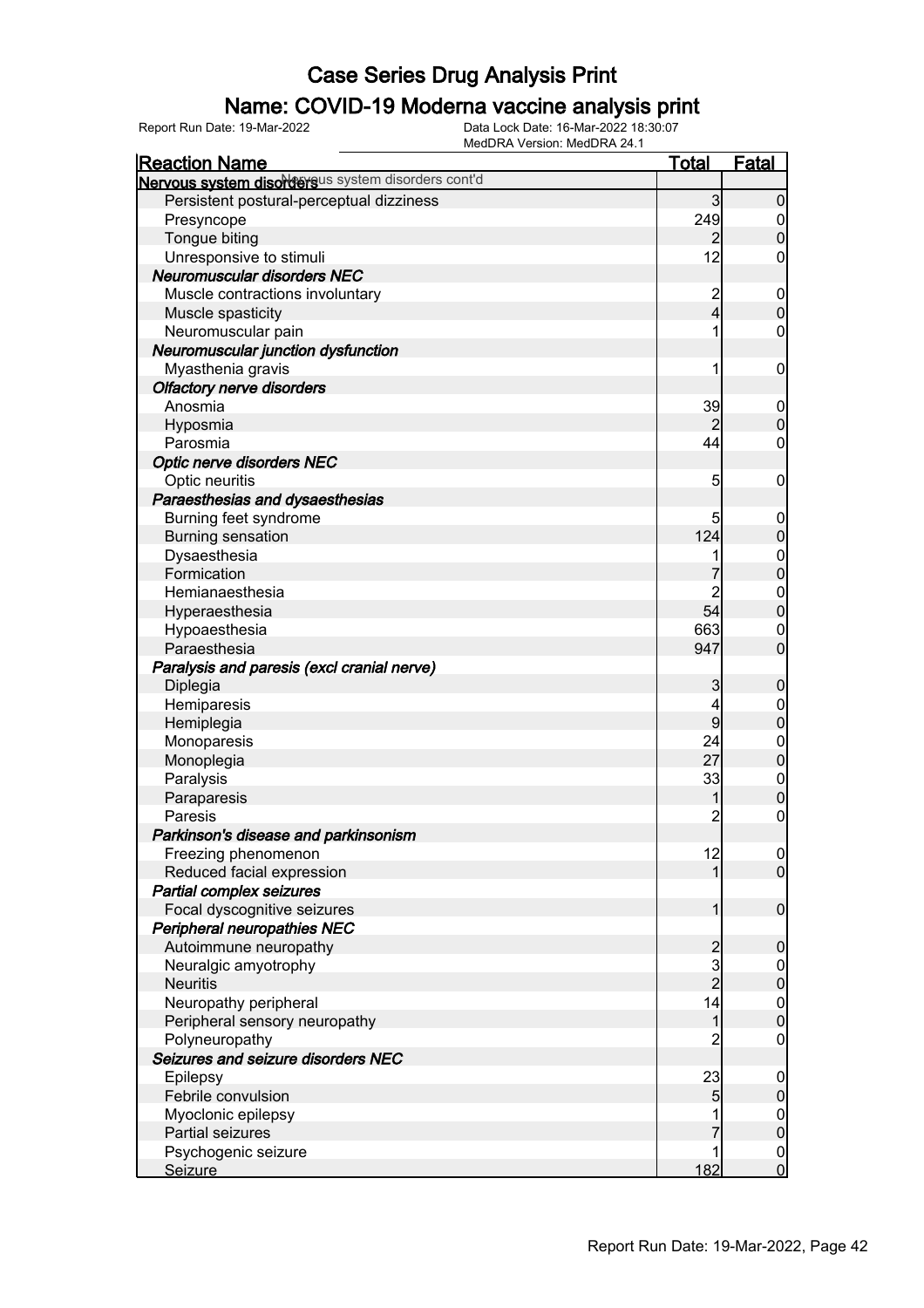#### Name: COVID-19 Moderna vaccine analysis print

Report Run Date: 19-Mar-2022 Data Lock Date: 16-Mar-2022 18:30:07

| <b>Reaction Name</b>                               | <u>Total</u>    | <b>Fatal</b>                         |
|----------------------------------------------------|-----------------|--------------------------------------|
| Nervous system disordersus system disorders cont'd |                 |                                      |
| Seizure anoxic                                     | 1               | 0                                    |
| Seizure cluster                                    | 1               | $\overline{0}$                       |
| Status epilepticus                                 | 28              | $\mathbf 0$                          |
| Tonic clonic movements                             | $\overline{3}$  | $\overline{0}$                       |
| Tonic convulsion                                   | $5\overline{5}$ | $\mathbf 0$                          |
| <b>Sensory abnormalities NEC</b>                   |                 |                                      |
| Ageusia                                            | 87              | $\mathbf 0$                          |
| Allodynia                                          | 3               | $\overline{0}$                       |
| Aura                                               | 3               | $\boldsymbol{0}$                     |
| Complex regional pain syndrome                     |                 | $\overline{0}$                       |
| Dysgeusia                                          | 225             | $\begin{matrix} 0 \\ 0 \end{matrix}$ |
| Electric shock sensation                           | 14              |                                      |
| Hypogeusia                                         | 1               | $\mathbf{0}$                         |
| Neuralgia                                          | 142             | $\overline{0}$                       |
| Post herpetic neuralgia                            | 3               |                                      |
| Restless legs syndrome                             | 45              | $\begin{matrix}0\\0\end{matrix}$     |
| Sensory disturbance                                | 21              | $\mathbf{0}$                         |
| Sensory loss                                       | 33              | $\overline{0}$                       |
| Taste disorder                                     | 50              | $\mathbf 0$                          |
| Vibratory sense increased                          | 2               | $\overline{0}$                       |
| <b>Sleep disturbances NEC</b>                      |                 |                                      |
| Sleep deficit                                      | 5               | $\boldsymbol{0}$                     |
| Speech and language abnormalities                  |                 |                                      |
| Dysarthria                                         | 35              | $\mathbf 0$                          |
| Incoherent                                         | 10              | $\mathbf 0$                          |
| Slow speech                                        | 5               | $\overline{0}$                       |
| Speech disorder                                    | 15              | $\mathbf 0$                          |
| Spinal cord and nerve root disorders NEC           |                 |                                      |
| Radiculitis brachial                               | 3               | $\mathbf 0$                          |
| Radiculopathy                                      | 1               | $\mathbf 0$                          |
| Transient cerebrovascular events                   |                 |                                      |
| Transient ischaemic attack                         | 20              | $\mathbf 0$                          |
| Tremor (excl congenital)                           |                 |                                      |
| <b>Essential tremor</b>                            | 1               | $\boldsymbol{0}$                     |
| Head titubation                                    | 2               | $\pmb{0}$                            |
| Tremor                                             | 656             | $\overline{0}$                       |
| <b>Trigeminal disorders</b>                        |                 |                                      |
| Trigeminal neuralgia                               | 6               | $\pmb{0}$                            |
| Nervous system disorders SOC TOTAL                 | <u>19677 </u>   | $\overline{\mathbf{4}}$              |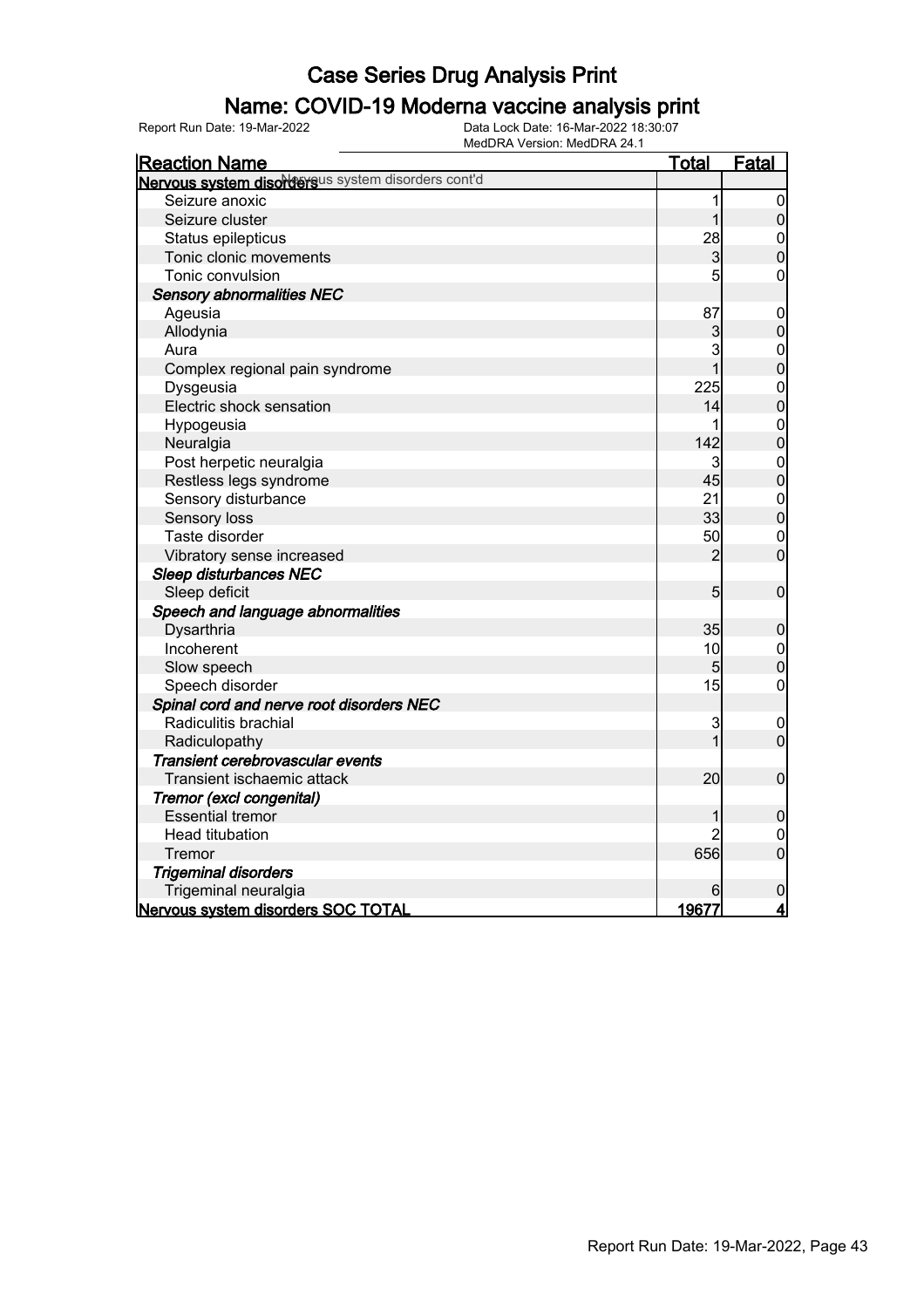#### Name: COVID-19 Moderna vaccine analysis print

Report Run Date: 19-Mar-2022 Data Lock Date: 16-Mar-2022 18:30:07

| <b>Reaction Name</b>                           | <u>Total</u>   | <b>Fatal</b>                     |
|------------------------------------------------|----------------|----------------------------------|
| <b>Pregnancy conditions</b>                    |                |                                  |
| <b>Abortions spontaneous</b>                   |                |                                  |
| Abortion spontaneous                           | 65             | $\mathbf 0$                      |
| <b>Foetal complications NEC</b>                |                |                                  |
| Foetal hypokinesia                             | 4              | $\overline{0}$                   |
| Hydrops foetalis                               |                | 0                                |
| <b>Foetal growth complications</b>             |                |                                  |
| Foetal growth restriction                      | 1              | 0                                |
| Gestational age and weight conditions          |                |                                  |
| Premature baby                                 | 1              | $\mathbf 0$                      |
| Haemorrhagic complications of pregnancy        |                |                                  |
| Premature separation of placenta               | 1              | $\boldsymbol{0}$                 |
| Subchorionic haemorrhage                       |                | $\overline{0}$                   |
| Labour onset and length abnormalities          |                |                                  |
| Premature labour                               | 5              | $\mathbf 0$                      |
| <b>Maternal complications of labour NEC</b>    |                |                                  |
| Uterine atony                                  | 1              | $\bf 0$                          |
| Uterine hypertonus                             | 3              | 0                                |
| <b>Maternal complications of pregnancy NEC</b> |                |                                  |
| Decidual cast                                  | 1              | $\mathbf 0$                      |
| Ectopic pregnancy                              | 3              | $\mathbf 0$                      |
| Morning sickness                               | 1              |                                  |
| Somatic symptom disorder of pregnancy          |                | $\begin{matrix}0\\0\end{matrix}$ |
| Uterine irritability                           | 1              | 0                                |
| Multiple pregnancies                           |                |                                  |
| Twin pregnancy                                 | 1              | $\mathbf 0$                      |
| Normal pregnancy, labour and delivery          |                |                                  |
| Live birth                                     | $\overline{c}$ | 0                                |
| Pregnancy                                      | $\overline{4}$ | $\overline{0}$                   |
| <b>Postpartum complications NEC</b>            |                |                                  |
| Postpartum haemorrhage                         | 1              | $\mathbf 0$                      |
| Pregnancy complicated by maternal disorders    |                |                                  |
| <b>Gestational diabetes</b>                    |                | $\mathbf 0$                      |
| Stillbirth and foetal death                    |                |                                  |
| Stillbirth                                     |                | 1                                |
| <b>Umbilical cord complications</b>            |                |                                  |
| Umbilical cord thrombosis                      |                | $\pmb{0}$                        |
| <b>Pregnancy conditions SOC TOTAL</b>          | 101            | 1                                |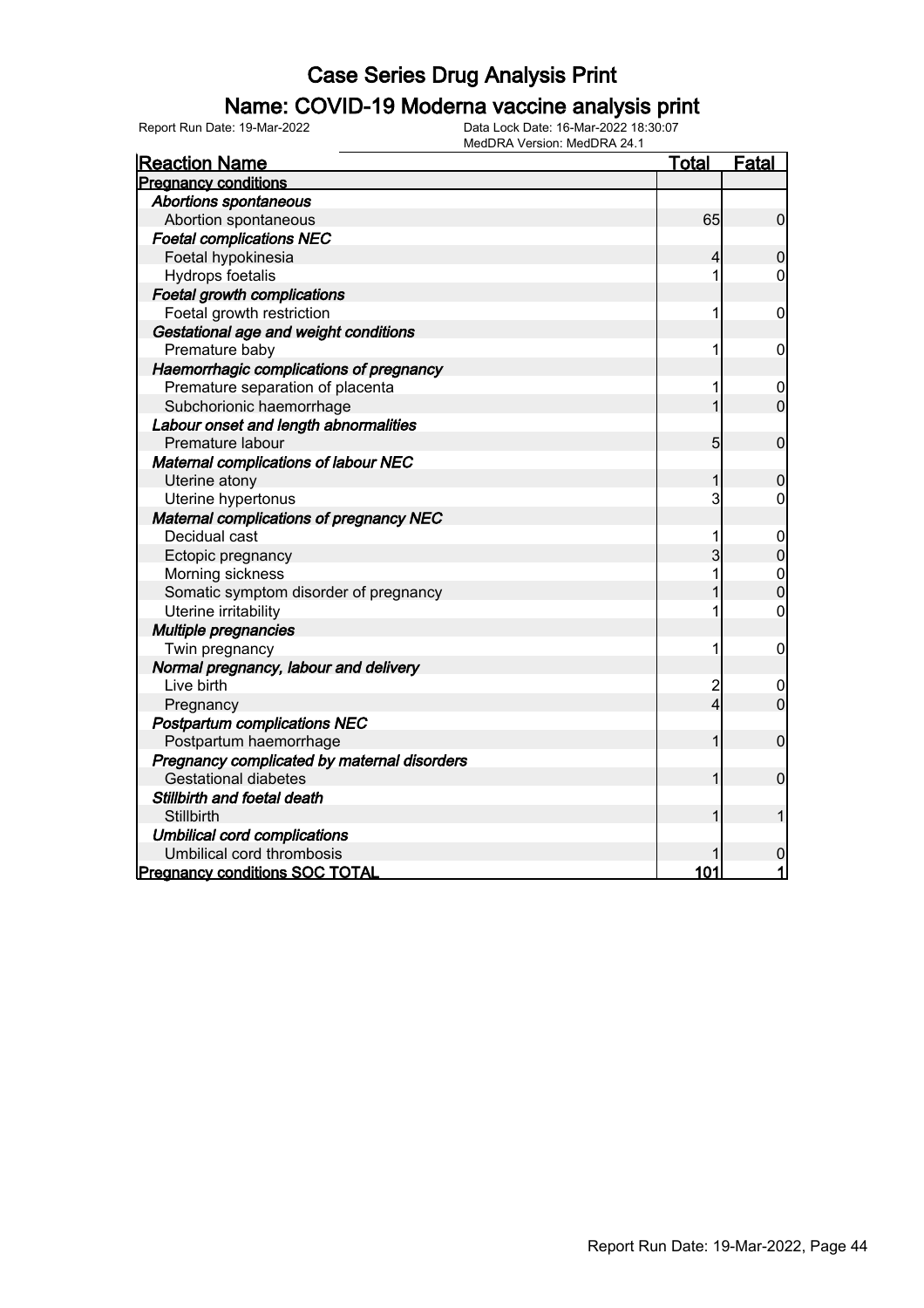#### Name: COVID-19 Moderna vaccine analysis print

| <b>Reaction Name</b>                       | <u>Total</u> | <b>Fatal</b> |
|--------------------------------------------|--------------|--------------|
| <b>Device issues NEC</b>                   |              |              |
| Device expulsion                           |              | O            |
| Device leakage                             |              |              |
| Device malfunction events NEC              |              |              |
| Oversensing                                |              |              |
| Thrombosis in device                       |              |              |
| Undersensing                               |              |              |
| <b>Manufacturing materials issues</b>      |              |              |
| Manufacturing materials issue              |              | 0            |
| Product contamination and sterility issues |              |              |
| Product contamination physical             | 8            | 0            |
| Suspected product contamination            |              | 0            |
| <b>Product label issues</b>                |              |              |
| Product label issue                        |              | 0            |
| <b>Product physical issues</b>             |              |              |
| Product after taste                        |              | 0            |
| Product taste abnormal                     |              |              |
| <b>Product quality issues NEC</b>          |              |              |
| Product impurity                           |              | 0            |
| Product quality issue                      |              |              |
| Product tampering                          |              |              |
| Product supply and availability issues     |              |              |
| Product availability issue                 |              |              |
| null SOC TOTAL                             | 24           | 0            |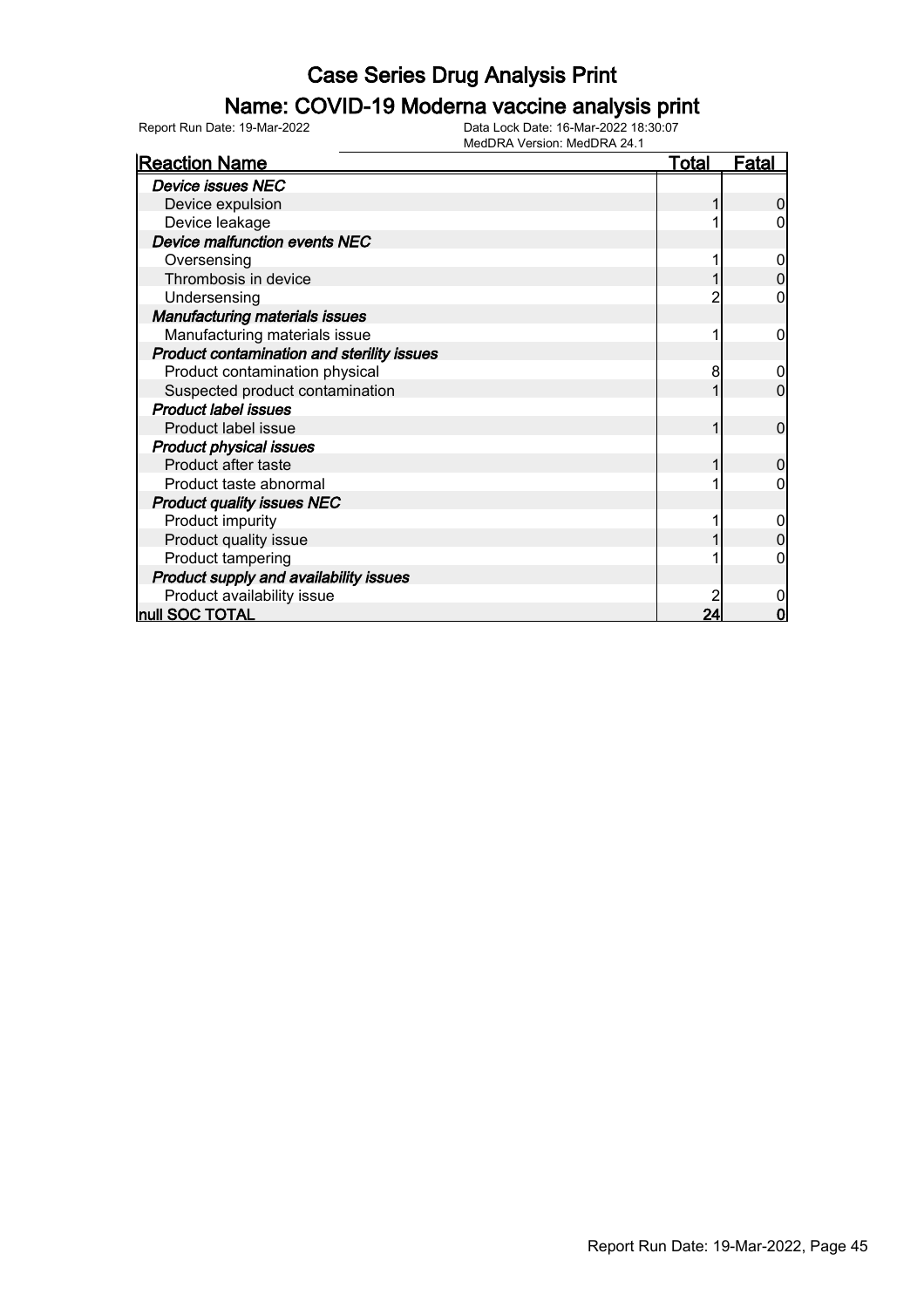#### Name: COVID-19 Moderna vaccine analysis print

Report Run Date: 19-Mar-2022 Data Lock Date: 16-Mar-2022 18:30:07

| <b>Reaction Name</b>                                   | <u>Total</u>    | <b>Fatal</b>                         |
|--------------------------------------------------------|-----------------|--------------------------------------|
| <b>Psychiatric disorders</b>                           |                 |                                      |
| <b>Abnormal behaviour NEC</b>                          |                 |                                      |
| Abnormal behaviour                                     | 6               | $\boldsymbol{0}$                     |
| <b>Breath holding</b>                                  | $\mathbf{3}$    | $\mathbf 0$                          |
| Staring                                                | 1               | $\overline{0}$                       |
| <b>Affect alterations NEC</b>                          |                 |                                      |
| Affect lability                                        | $\overline{c}$  | $\mathbf 0$                          |
| Constricted affect                                     | 1               |                                      |
| Flat affect                                            | 4               | $\begin{matrix}0\\0\end{matrix}$     |
| Inappropriate affect                                   | $\mathsf{3}$    | $\mathbf 0$                          |
| <b>Amnestic symptoms</b>                               |                 |                                      |
| Paramnesia                                             | $\overline{2}$  | $\mathbf 0$                          |
| <b>Anxiety disorders NEC</b>                           |                 |                                      |
| Anxiety disorder                                       | 1               | $\mathbf 0$                          |
| Separation anxiety disorder                            | 1               | $\overline{0}$                       |
| <b>Anxiety symptoms</b>                                |                 |                                      |
| Agitation                                              | 23              | $\mathbf 0$                          |
| Anxiety                                                | 256             |                                      |
| <b>Nervousness</b>                                     | 48              | $\begin{matrix} 0 \\ 0 \end{matrix}$ |
| <b>Stress</b>                                          | 21              | $\mathbf 0$                          |
| Tension                                                | 10 <sub>l</sub> | $\overline{0}$                       |
| Attention deficit and disruptive behaviour disorders   |                 |                                      |
| Attention deficit hyperactivity disorder               | $\overline{4}$  | $\mathbf 0$                          |
| <b>Behaviour and socialisation disturbances</b>        |                 |                                      |
| Aggression                                             | 2               | $\mathbf 0$                          |
| <b>Disinhibition</b>                                   | 1               | $\mathbf{0}$                         |
| Homicidal ideation                                     | 1               | $\overline{0}$                       |
| Impatience                                             | 1               |                                      |
| Paranoia                                               | 6               | $0\atop 0$                           |
| Personality change                                     | $\overline{2}$  | $\mathbf{0}$                         |
| Social avoidant behaviour                              | _<br>1          | $\overline{0}$                       |
| Violence-related symptom                               | 1               | $\mathbf 0$                          |
| Cognitive and attention disorders and disturbances NEC |                 |                                      |
| Distractibility                                        |                 | $\mathbf 0$                          |
| Mental fatigue                                         | 60              | $\overline{0}$                       |
| <b>Communications disorders</b>                        |                 |                                      |
| Mutism                                                 | 1               | 0                                    |
| <b>Confusion and disorientation</b>                    |                 |                                      |
| Confusional state                                      | 211             | $\mathbf 0$                          |
| Disorientation                                         | 89              | $\overline{0}$                       |
| Deliria                                                |                 |                                      |
| Delirium                                               | 49              | $\mathbf 0$                          |
| <b>Delusional disorders</b>                            |                 |                                      |
| Alice in wonderland syndrome                           | 1               | $\mathbf 0$                          |
| <b>Delusional symptoms</b>                             |                 |                                      |
| Delusion                                               | $\overline{2}$  | $\mathbf 0$                          |
| Delusion of parasitosis                                | $\overline{1}$  | $\mathbf 0$                          |
| Depressive disorders                                   |                 |                                      |
| Depression                                             | 94              | $\mathbf 0$                          |
| Depression suicidal                                    | 4               | $\mathbf 0$                          |
| Major depression                                       | $\overline{3}$  | $\pmb{0}$                            |
| Mixed anxiety and depressive disorder                  | 1               | $\overline{0}$                       |
| <b>Dissociative states</b>                             |                 |                                      |
| Depersonalisation/derealisation disorder               | 2               | $\bf{0}$                             |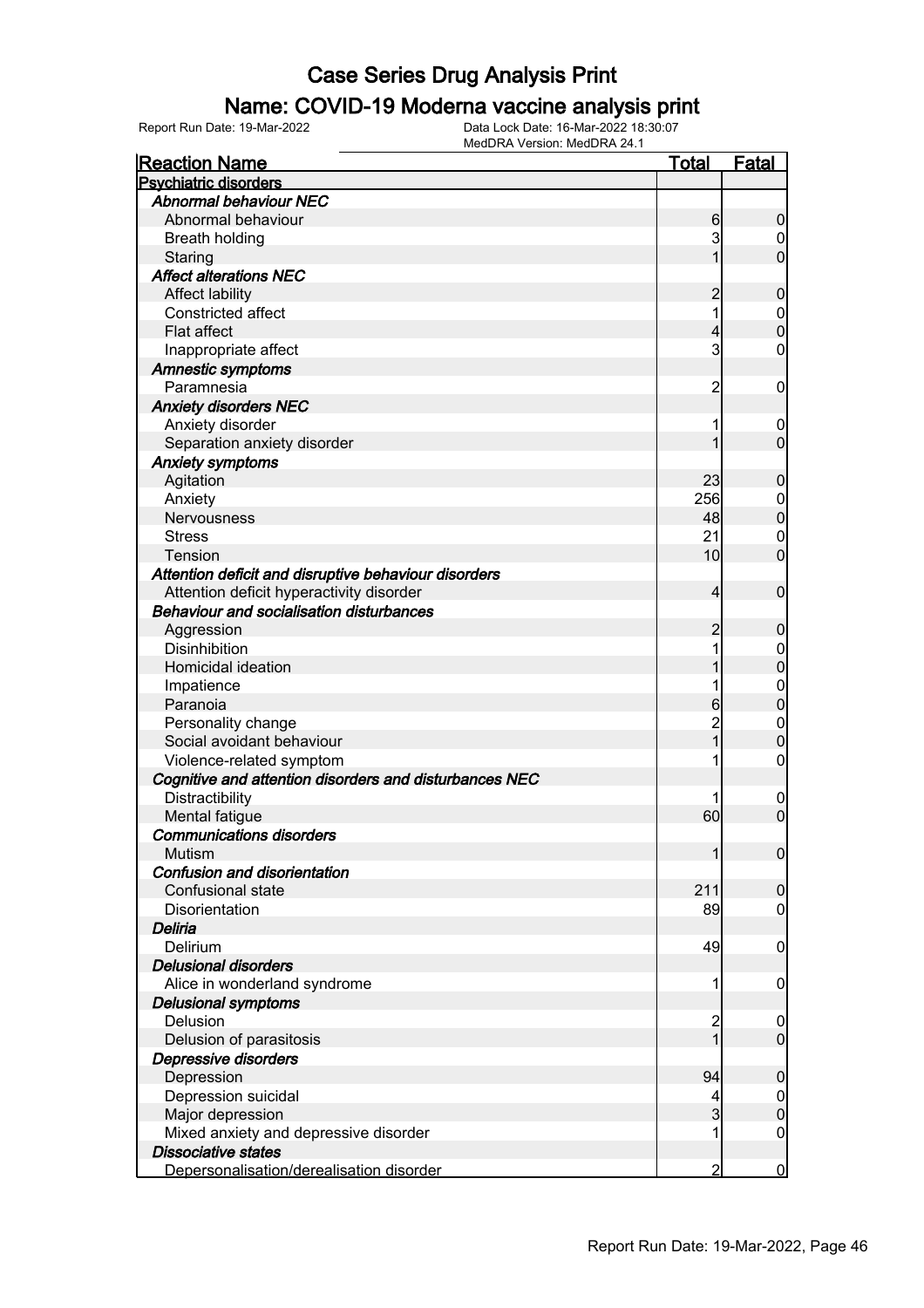### Name: COVID-19 Moderna vaccine analysis print

| <b>Reaction Name</b>                                    | <u>Total</u>   | <b>Fatal</b>     |
|---------------------------------------------------------|----------------|------------------|
| Psychiatric disorders Psychiatric disorders cont'd      |                |                  |
| <b>Dissociation</b>                                     | 13             | $\mathbf 0$      |
| Disturbances in initiating and maintaining sleep        |                |                  |
| Initial insomnia                                        | 7              | $\mathbf 0$      |
| Insomnia                                                | 480            | $\boldsymbol{0}$ |
| Middle insomnia                                         | 14             | $\mathbf 0$      |
| Terminal insomnia                                       | 13             | 0                |
| <b>Dyssomnias</b>                                       |                |                  |
| Poor quality sleep                                      | 92             | $\mathbf 0$      |
| <b>Eating disorders NEC</b>                             |                |                  |
| Binge eating                                            | 1              | $\mathbf 0$      |
| <b>Emotional and mood disturbances NEC</b>              |                |                  |
| Anger                                                   | 14             | $\mathbf 0$      |
| <b>Emotional disorder</b>                               | 21             | $\mathbf 0$      |
| <b>Emotional distress</b>                               | 11             | $\mathbf 0$      |
| <b>Emotional poverty</b>                                | 1              | $\pmb{0}$        |
| Euphoric mood                                           | 12             | $\mathbf 0$      |
| Frustration tolerance decreased                         | $\overline{4}$ | $\pmb{0}$        |
| Irritability                                            | 53             | $\mathbf 0$      |
| Mood altered                                            | 18             | $\overline{0}$   |
| <b>Factitious disorders</b>                             |                |                  |
| Factitious disorder                                     | 1              | $\mathbf 0$      |
| Fear symptoms and phobic disorders (incl social phobia) |                |                  |
| Fear                                                    | $6 \mid$       | $\mathbf 0$      |
| Fear of death                                           |                | $\mathbf 0$      |
| Fear of eating                                          |                | $\mathbf 0$      |
| Fear of injection                                       | 6              | $\boldsymbol{0}$ |
| Paruresis                                               |                | $\mathbf 0$      |
| Phobia                                                  |                | $\mathbf 0$      |
| Phonophobia                                             |                | $\mathbf 0$      |
| Social fear                                             |                | 0                |
| <b>Fluctuating mood symptoms</b>                        |                |                  |
| Mood swings                                             | 18             | $\mathbf 0$      |
| Hallucinations (excl sleep-related)                     |                |                  |
| Hallucination                                           | 120            | 0                |
| Hallucination, auditory                                 | $6 \mid$       | $\overline{0}$   |
| Hallucination, olfactory                                |                | $\overline{0}$   |
| Hallucination, tactile                                  |                | $\overline{0}$   |
| Hallucination, visual                                   |                | $\boldsymbol{0}$ |
| Hallucinations, mixed                                   | $\overline{2}$ | $\mathbf 0$      |
| Somatic hallucination                                   |                | $\boldsymbol{0}$ |
| Increased physical activity levels                      |                |                  |
| Restlessness                                            | 62             | $\mathbf 0$      |
| <b>Mental disorders NEC</b>                             |                |                  |
| Mental disorder                                         | 4              | $\mathbf 0$      |
| Mood alterations with depressive symptoms               |                |                  |
| Decreased interest                                      | 1              | $\mathbf 0$      |
| Depressed mood                                          | 96             | $\pmb{0}$        |
| Feeling of despair                                      | 5              | $\boldsymbol{0}$ |
| Negative thoughts                                       |                | $\mathbf 0$      |
| Sense of a foreshortened future                         |                | $\mathbf 0$      |
| <b>Tearfulness</b>                                      | 7              | $\mathbf 0$      |
| Mood alterations with manic symptoms                    |                |                  |
| <b>Mania</b>                                            | 4              | $\overline{0}$   |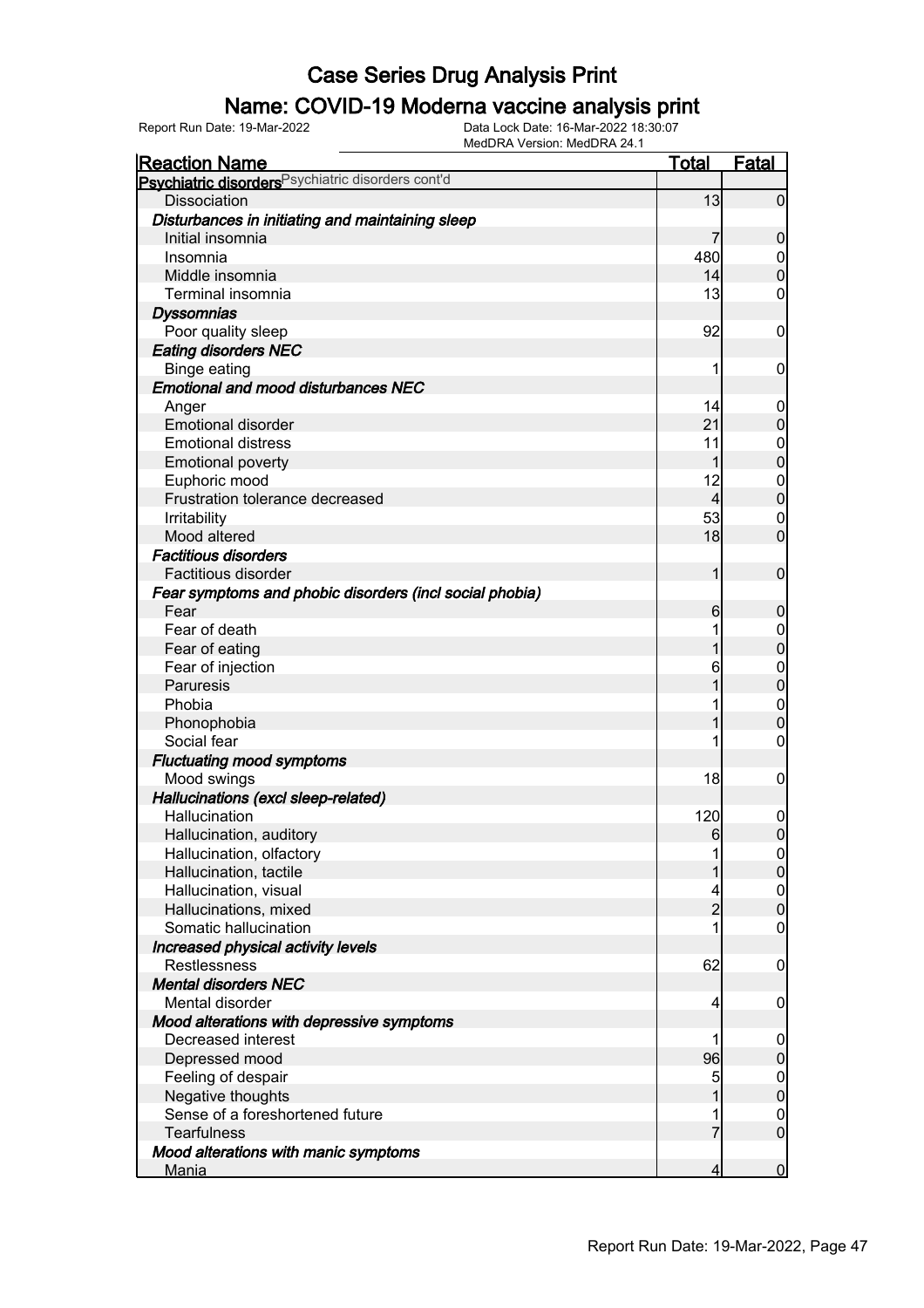#### Name: COVID-19 Moderna vaccine analysis print

Report Run Date: 19-Mar-2022 Data Lock Date: 16-Mar-2022 18:30:07

| <b>Reaction Name</b>                                          | <u>Total</u>    | <b>Fatal</b>     |
|---------------------------------------------------------------|-----------------|------------------|
| Psychiatric disorders <sup>Psychiatric disorders cont'd</sup> |                 |                  |
| <b>Mood disorders NEC</b>                                     |                 |                  |
| Affective disorder                                            | 1               | $\boldsymbol{0}$ |
| Apathy                                                        | 12              | $\boldsymbol{0}$ |
| Listless                                                      | 7               | $\overline{0}$   |
| Narcolepsy and associated conditions                          |                 |                  |
| Hypnagogic hallucination                                      | 1               | $\mathbf 0$      |
| Obsessive-compulsive disorders and symptoms                   |                 |                  |
| Dermatophagia                                                 | $\overline{2}$  | $\mathbf 0$      |
| Orgasmic disorders and disturbances                           |                 |                  |
| Orgasm abnormal                                               | 1               | $\boldsymbol{0}$ |
| Orgasmic sensation decreased                                  |                 | 0                |
| Panic attacks and disorders                                   |                 |                  |
| Limited symptom panic attack                                  |                 | $\mathbf 0$      |
| Panic attack                                                  | 56              | $\boldsymbol{0}$ |
| Panic reaction                                                | 12              | 0                |
| Paraphilias and paraphilic disorders                          |                 |                  |
| Exhibitionism                                                 | 1               | $\mathbf 0$      |
| Parasomnias                                                   |                 |                  |
| Abnormal dreams                                               | 39              | $\mathbf 0$      |
| Abnormal sleep-related event                                  |                 | $\pmb{0}$        |
| Nightmare                                                     | 59              | $\mathbf{0}$     |
| Sleep inertia                                                 | 1               | $\overline{0}$   |
| Sleep talking                                                 | $\overline{c}$  | $\mathbf 0$      |
| Sleep terror                                                  | $\overline{5}$  | $\mathbf 0$      |
| Somnambulism                                                  | 1               | $\mathbf 0$      |
| <b>Perception disturbances NEC</b>                            |                 |                  |
| Autoscopy                                                     | 3               | $\mathbf 0$      |
| Deja vu                                                       | 1               | $\mathbf 0$      |
| Derealisation                                                 | 3               | 0                |
| Illusion                                                      |                 | $\overline{0}$   |
| Psychiatric elimination disorders                             |                 |                  |
| Enuresis                                                      | 14              | $\boldsymbol{0}$ |
| <b>Psychiatric symptoms NEC</b>                               |                 |                  |
| Helplessness                                                  |                 | $\mathbf 0$      |
| Hypervigilance                                                | $\overline{2}$  | $\mathbf 0$      |
| Psychiatric symptom                                           | $5\overline{)}$ | $\overline{0}$   |
| Psychological trauma                                          |                 | $\overline{0}$   |
| <b>Psychotic disorder NEC</b>                                 |                 |                  |
| Acute psychosis                                               | 1               | $\mathbf 0$      |
| Psychotic disorder                                            | $\overline{2}$  | $\mathbf 0$      |
| Sexual desire disorders                                       |                 |                  |
| Libido decreased                                              | $6 \overline{}$ | $\mathbf 0$      |
| Libido increased                                              | 1               | 0                |
| Loss of libido                                                | 5               | $\mathbf 0$      |
| <b>Sleep disorders NEC</b>                                    |                 |                  |
| Sleep disorder                                                | 74              | $\mathbf 0$      |
| Somatic symptom disorders                                     |                 |                  |
| <b>Conversion disorder</b>                                    | $\overline{4}$  | $\boldsymbol{0}$ |
| Habit cough                                                   | 7               | 0                |
| Speech and language usage disturbances                        |                 |                  |
| Disorganised speech                                           | 1               | $\mathbf 0$      |
| Speech articulation and rhythm disturbances                   |                 |                  |
| <b>Dysphemia</b>                                              | 4               | $\overline{0}$   |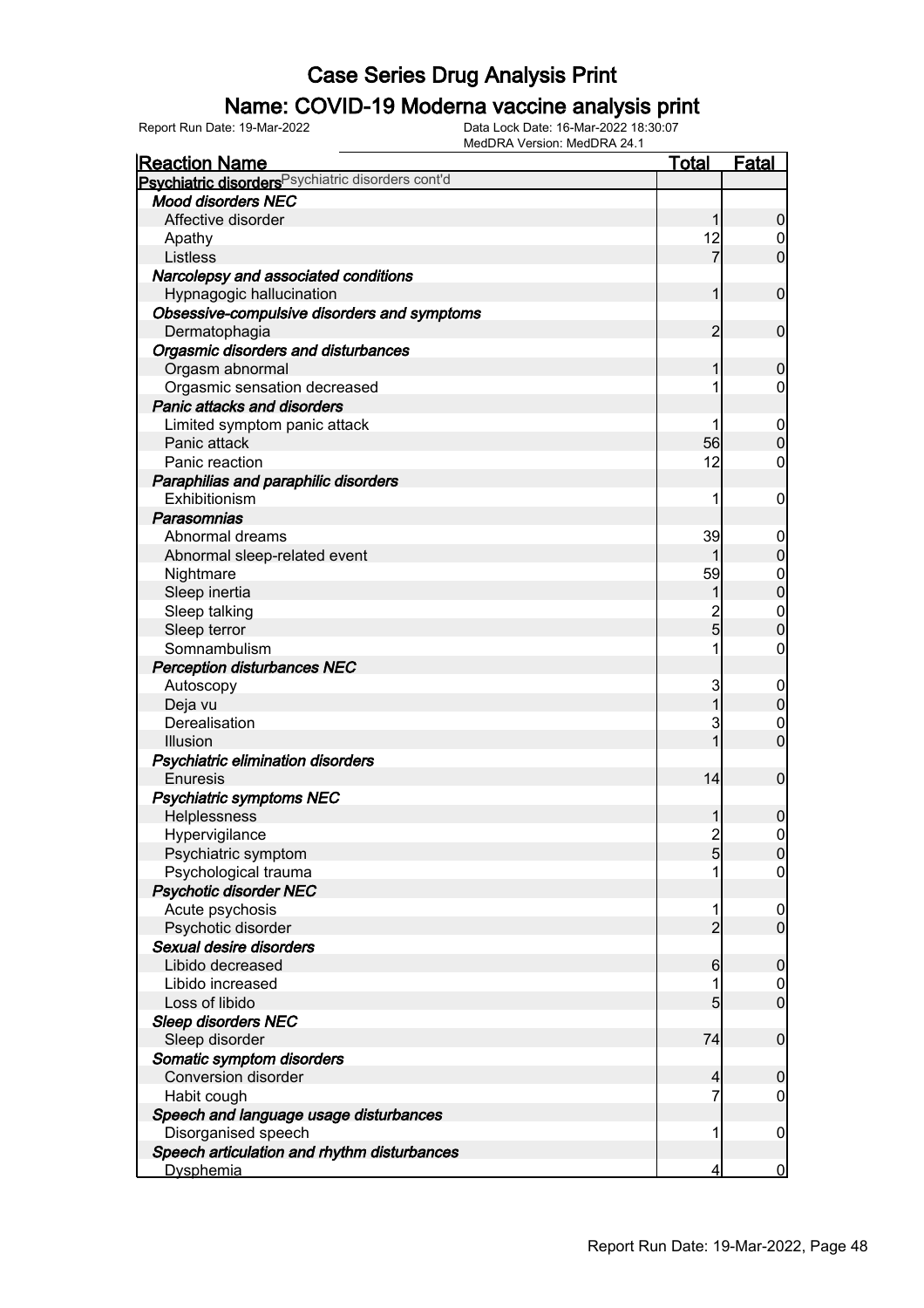### Name: COVID-19 Moderna vaccine analysis print

| <b>Reaction Name</b>                                          | Total           | <u>Fatal</u> |
|---------------------------------------------------------------|-----------------|--------------|
| Psychiatric disorders <sup>Psychiatric disorders cont'd</sup> |                 |              |
| Lack of spontaneous speech                                    |                 | n            |
| <b>Stereotypies and automatisms</b>                           |                 |              |
| <b>Bruxism</b>                                                |                 |              |
| Head banging                                                  |                 |              |
| <b>Stress disorders</b>                                       |                 |              |
| Acute stress disorder                                         |                 |              |
| Post-traumatic stress disorder                                |                 | 0            |
| Substance related and addictive disorders                     |                 |              |
| Alcoholism                                                    |                 | 0            |
| Suicidal and self-injurious behaviour                         |                 |              |
| Intentional self-injury                                       |                 |              |
| Suicidal behaviour                                            |                 |              |
| Suicidal ideation                                             | 20 <sup>°</sup> | 0            |
| Suicide attempt                                               |                 | 0            |
| <b>Thinking disturbances</b>                                  |                 |              |
| Bradyphrenia                                                  |                 | 0            |
| Intrusive thoughts                                            |                 |              |
| Tachyphrenia                                                  |                 |              |
| Thinking abnormal                                             |                 |              |
| Thought blocking                                              |                 |              |
| <b>Tic disorders</b>                                          |                 |              |
| Tic                                                           |                 |              |
| <b>Psychiatric disorders SOC TOTAL</b>                        | 2420            | Ω            |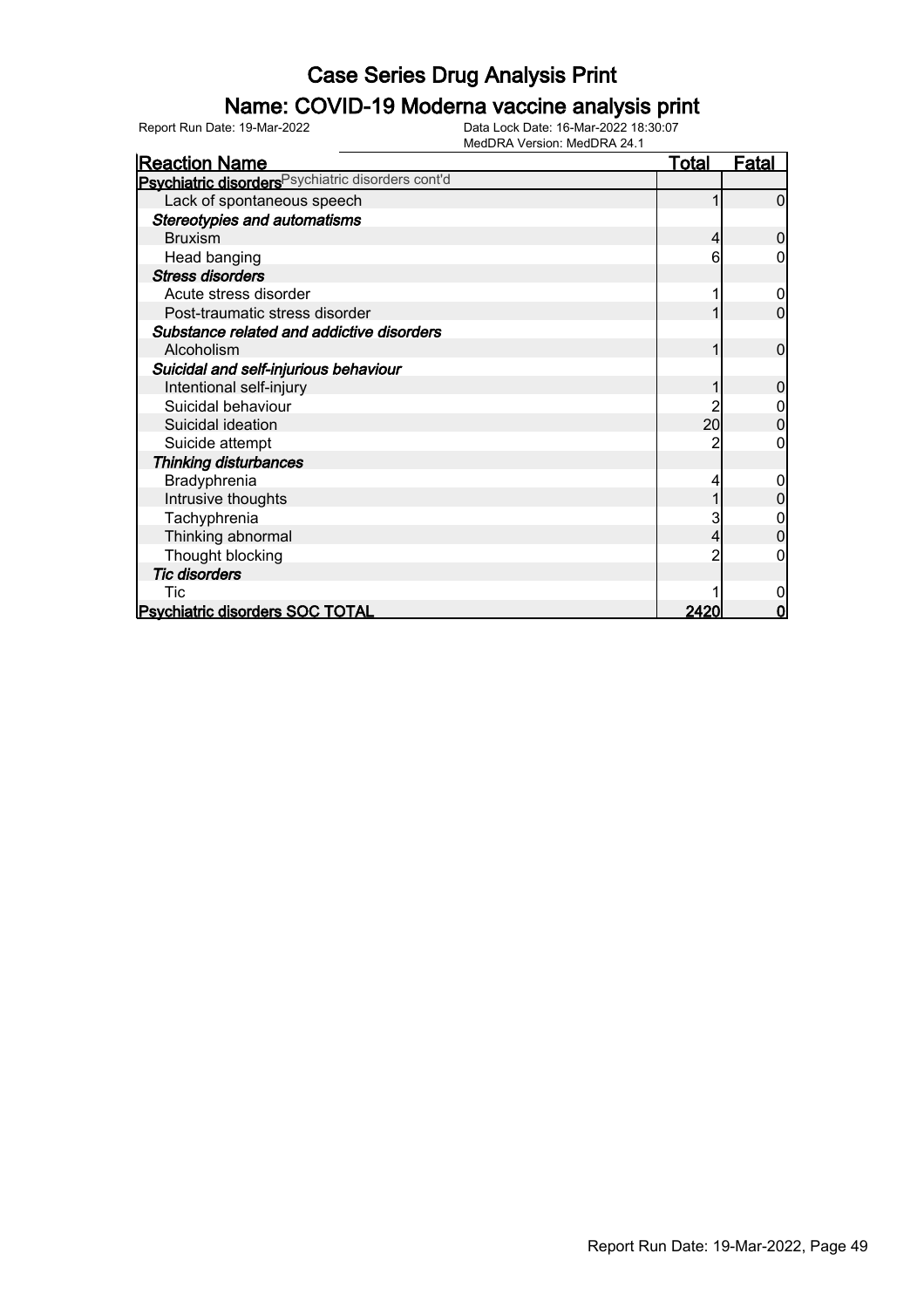#### Name: COVID-19 Moderna vaccine analysis print

| <b>Reaction Name</b>                                 | <u>Total</u>   | <b>Fatal</b>     |
|------------------------------------------------------|----------------|------------------|
| <b>Renal &amp; urinary disorders</b>                 |                |                  |
| <b>Bladder and urethral symptoms</b>                 |                |                  |
| <b>Bladder irritation</b>                            | 1              | $\boldsymbol{0}$ |
| <b>Bladder pain</b>                                  | 10             | $\boldsymbol{0}$ |
| Dysuria                                              | 10             | $\pmb{0}$        |
| Incontinence                                         | 11             | $\mathbf{0}$     |
| Micturition urgency                                  | 12             | $\overline{0}$   |
| Pollakiuria                                          | 43             | $\mathbf{0}$     |
| Stress urinary incontinence                          | 1              | $\overline{0}$   |
| Urethral pain                                        | $\overline{2}$ | $\mathbf{0}$     |
| Urinary incontinence                                 | 13             | $\mathbf 0$      |
| Urinary retention                                    | 6              | $\mathbf{0}$     |
| Urinary straining                                    |                | $\overline{0}$   |
| Urine flow decreased                                 |                | $\mathbf 0$      |
| <b>Bladder disorders NEC</b>                         |                |                  |
| <b>Bladder disorder</b>                              | $\overline{c}$ | $\boldsymbol{0}$ |
| Urinary bladder haemorrhage                          | $\overline{2}$ | $\mathbf 0$      |
| <b>Bladder infections and inflammations</b>          |                |                  |
| Cystitis interstitial                                | 1              | $\mathbf 0$      |
| Genitourinary tract infections and inflammations NEC |                |                  |
| Urinary tract inflammation                           | 1              | $\mathbf 0$      |
| Glomerulonephritis and nephrotic syndrome            |                |                  |
| Glomerulonephritis acute                             | 1              | $\boldsymbol{0}$ |
| IgA nephropathy                                      | $\overline{c}$ | $\mathbf 0$      |
| Myoneurogenic bladder disorders                      |                |                  |
| <b>Bladder dysfunction</b>                           | 1              | $\mathbf 0$      |
| Hypertonic bladder                                   | $\overline{2}$ | $\mathbf 0$      |
| Loss of bladder sensation                            | 1              | $\mathbf 0$      |
| <b>Nephritis NEC</b>                                 |                |                  |
| Nephritis                                            | 1              | $\mathbf 0$      |
| <b>Renal disorders NEC</b>                           |                |                  |
| Renal disorder                                       | $\overline{c}$ | $\mathbf 0$      |
| Renal failure and impairment                         |                |                  |
| Acute kidney injury                                  | 6              | $\mathbf 0$      |
| Chronic kidney disease                               | 1              | $\mathbf 0$      |
| Oliguria                                             | 1              | $\mathbf 0$      |
| Renal failure                                        | $\overline{c}$ | 0                |
| Renal impairment                                     | $\overline{2}$ | $\overline{0}$   |
| Urinary abnormalities                                |                |                  |
| Chromaturia                                          | 20             | $\mathbf 0$      |
| Haematuria                                           | 9              | $\pmb{0}$        |
| Loin pain haematuria syndrome                        | 1              | $\boldsymbol{0}$ |
| Urine abnormality                                    | 5              | $\mathbf 0$      |
| Urine odour abnormal                                 | $\overline{3}$ | $\mathbf 0$      |
| Urinary tract signs and symptoms NEC                 |                |                  |
| Haemorrhage urinary tract                            | 8              | $\boldsymbol{0}$ |
| Nocturia                                             |                | $\pmb{0}$        |
| Renal pain                                           | 107            | $\overline{0}$   |
| Urinary tract pain                                   |                | $\pmb{0}$        |
| Renal & urinary disorders SOC TOTAL                  | 294            | $\overline{0}$   |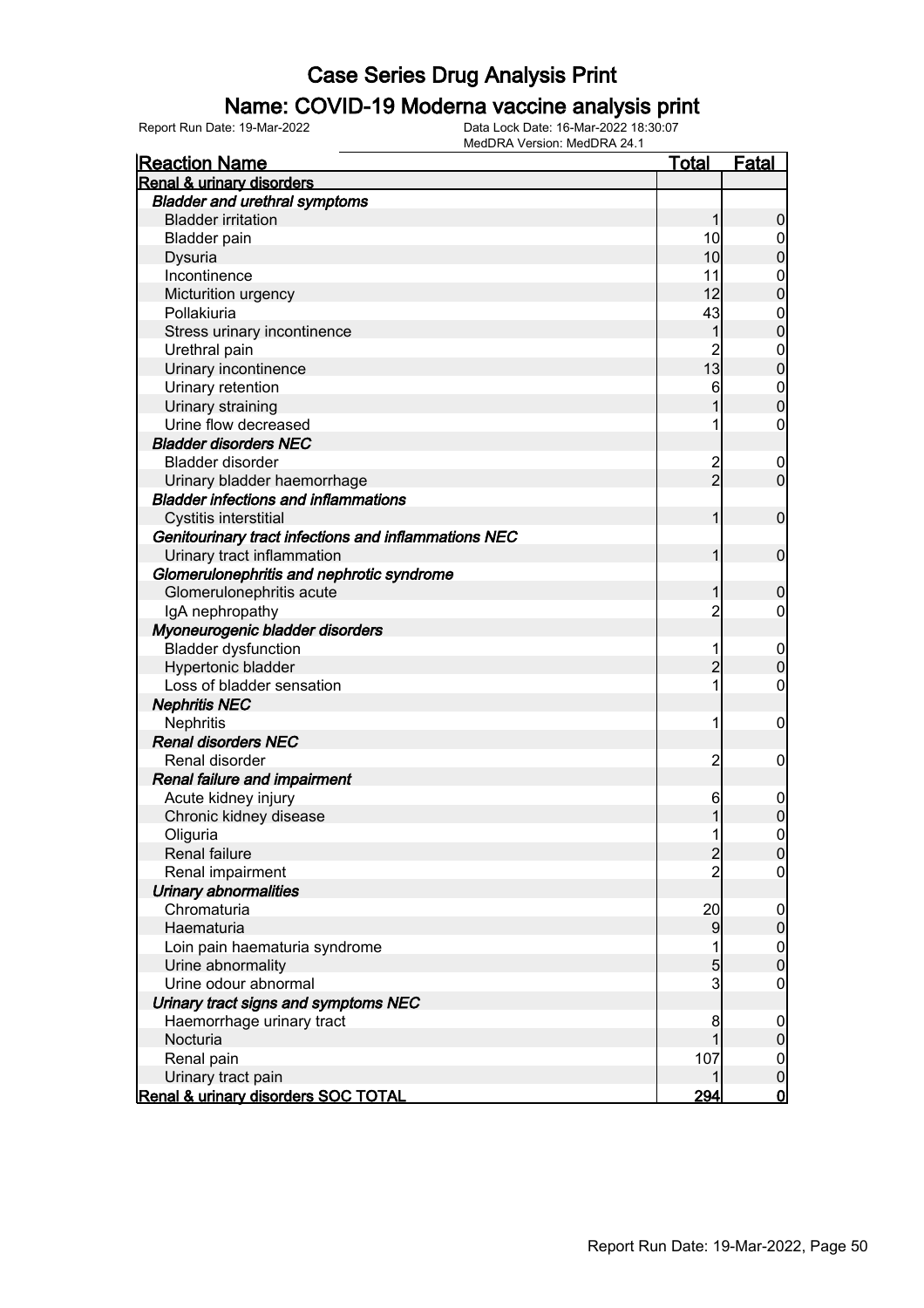#### Name: COVID-19 Moderna vaccine analysis print

| <b>Reaction Name</b>                              | Total          | <u>Fatal</u>                     |
|---------------------------------------------------|----------------|----------------------------------|
| Reproductive & breast disorders                   |                |                                  |
| Benign and malignant breast neoplasms             |                |                                  |
| <b>Breast cyst</b>                                | $6 \mid$       | $\overline{0}$                   |
| <b>Breast disorders NEC</b>                       |                |                                  |
| <b>Breast enlargement</b>                         | 4              | 0                                |
| <b>Breast mass</b>                                | 18             | $\boldsymbol{0}$                 |
| Fibrocystic breast disease                        |                | $\overline{0}$                   |
| Retracted nipple                                  | 1              | $\mathbf 0$                      |
| <b>Breast infections and inflammations</b>        |                |                                  |
| <b>Breast inflammation</b>                        | 4              | $\mathbf 0$                      |
| <b>Breast signs and symptoms</b>                  |                |                                  |
| Breast discharge                                  | 3              | $\boldsymbol{0}$                 |
| <b>Breast discomfort</b>                          | $\overline{2}$ | $\mathbf 0$                      |
| Breast haemorrhage                                | 1              | $\mathbf 0$                      |
| Breast oedema                                     |                | $\mathbf 0$                      |
| Breast pain                                       | 147            | $\mathbf 0$                      |
| <b>Breast swelling</b>                            | 23             | $\overline{0}$                   |
| <b>Breast tenderness</b>                          | 15             | $\mathbf{0}$                     |
| Nipple pain                                       | $\overline{c}$ | $\overline{0}$                   |
| Nipple swelling                                   | $\overline{2}$ | $\mathbf 0$                      |
| <b>Cervix disorders NEC</b>                       |                |                                  |
|                                                   | 1              |                                  |
| Cervix haemorrhage uterine                        | 1              | $\overline{0}$<br>$\overline{0}$ |
| Ectropion of cervix                               |                |                                  |
| Erection and ejaculation conditions and disorders |                |                                  |
| Ejaculation delayed                               |                | $\boldsymbol{0}$                 |
| Ejaculation failure                               | 3              | $\boldsymbol{0}$                 |
| Erectile dysfunction                              | 15             | $\mathbf 0$                      |
| Erection increased                                | 1              | $\mathbf 0$                      |
| Nocturnal emission                                |                | $\overline{0}$                   |
| Organic erectile dysfunction                      | 9              | $\mathbf 0$                      |
| Painful ejaculation                               |                | $\overline{0}$                   |
| Priapism                                          | 1              | $\mathbf 0$                      |
| Spontaneous penile erection                       | 1              | $\overline{0}$                   |
| <b>Gender disorders</b>                           |                |                                  |
| Feminisation acquired                             | 1              | $\mathbf 0$                      |
| <b>Lactation disorders</b>                        |                |                                  |
| Galactorrhoea                                     | $\frac{2}{3}$  | 0                                |
| Lactation disorder                                |                | $\overline{0}$                   |
| Lactation puerperal increased                     | $\overline{2}$ | $\overline{0}$                   |
| Suppressed lactation                              | 10             | $\mathbf 0$                      |
| <b>Menopausal effects NEC</b>                     |                |                                  |
| Menopausal symptoms                               | 10             | $\boldsymbol{0}$                 |
| Premature menopause                               | 4              | $\overline{0}$                   |
| Menopausal effects on the genitourinary tract     |                |                                  |
| Postmenopausal haemorrhage                        | 23             | $\mathbf 0$                      |
| <b>Menstruation and uterine bleeding NEC</b>      |                |                                  |
| Abnormal uterine bleeding                         | 1              | 0                                |
| Dysmenorrhoea                                     | 475            | $\boldsymbol{0}$                 |
| Intermenstrual bleeding                           | 252            | $\mathbf 0$                      |
| Menstrual discomfort                              | 4              | $\mathbf 0$                      |
| Menstrual disorder                                | 408            | $\mathbf 0$                      |
| Menstruation irregular                            | 677            | $\mathbf 0$                      |
| Premenstrual dysphoric disorder                   | 1              | $\mathbf 0$                      |
| Premenstrual headache                             | 2              | $\overline{0}$                   |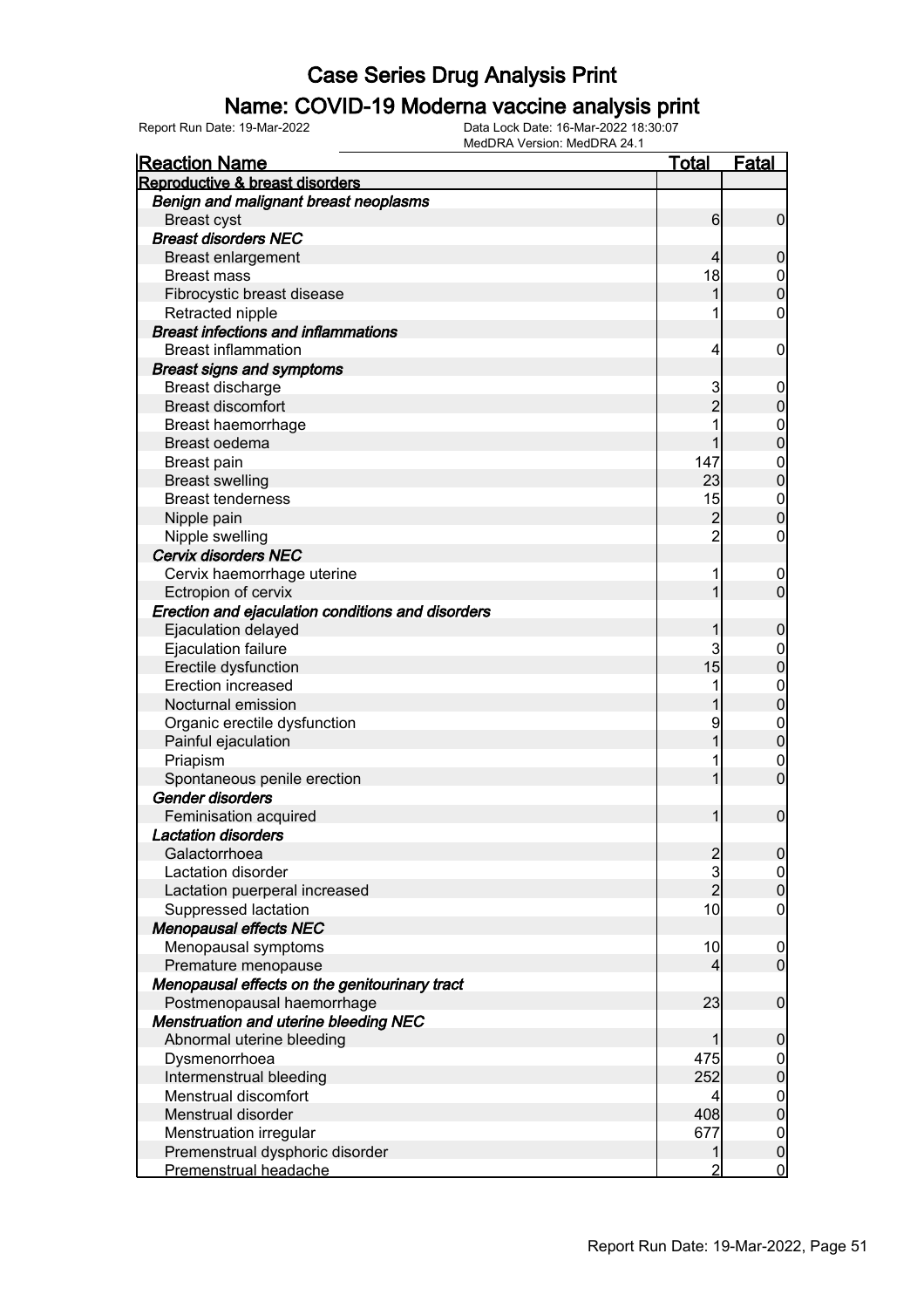# **Name: COVID-19 Moderna vaccine analysis print**<br>
Report Run Date: 19-Mar-2022<br>
Data Lock Date: 16-Mar-2022 18:30:07

Report Run Date: 19-Mar-2022 Data Lock Date: 16-Mar-2022 18:30:07

MedDRA Version: MedDRA 24.1 Reaction Name Total Fatal Reproductive & breast disorders & breast disorders cont'd Premenstrual pain 23 0<br>Premenstrual syndrome 23 0<br>23 0<br>23 0 Premenstrual syndrome 18 0 Withdrawal bleed Menstruation with decreased bleeding Amenorrhoea 99 0 Hypomenorrhoea 116 0 Menstruation delayed 829 0 Oligomenorrhoea 35 Menstruation with increased bleeding Heavy menstrual bleeding<br>
Menometrorrhagia 1058 0<br>
0 0 0 0 Menometrorrhagia 9 0 Polymenorrhoea 178 Ovarian and fallopian tube cysts and neoplasms Ovarian cyst<br>
Polycystic ovaries and the contract of the contract of the contract of the contract of the contract of the contra<br>
0 Polycystic ovaries 10 0 Ovarian and fallopian tube disorders NEC Fallopian tube spasm and the spasm of the spasm of the spanning of the spanning of the spanning of the spanning of the spanning of the spanning of the spanning of the spanning of the spanning of the spanning of the spannin Ovulation pain and the control of the control of the control of the control of the control of the control of the control of the control of the control of the control of the control of the control of the control of the cont Premature ovulation 1 0 Pelvis and broad ligament disorders NEC Adnexa uteri pain and a control of the control of the control of the control of the control of the control of the control of the control of the control of the control of the control of the control of the control of the con Pelvic haemorrhage 2 0 Penile disorders NEC (excl erection and ejaculation) Penile pain in the contract of the contract of the contract of the contract of the contract of the contract of Penis disorder 3 0 Prostate and seminal vesicles infections and inflammations Prostatitis 2 0 Prostatic signs, symptoms and disorders NEC Prostatic pain 1 0 Reproductive tract disorders NEC (excl neoplasms) Genital blister 1 0<br>Genital haemorrhage 1 0<br>Cenital haemorrhage 1 0 Genital haemorrhage 3 0 Genital paraesthesia 1 0 Genital ulceration and the set of the set of the set of the set of the set of the set of the set of the set of the set of the set of the set of the set of the set of the set of the set of the set of the set of the set of t Reproductive tract signs and symptoms NEC Genital odour and the set of the set of the set of the set of the set of the set of the set of the set of the set of the set of the set of the set of the set of the set of the set of the set of the set of the set of the se Genital pain and the control of the control of the control of the control of the control of the control of the control of the control of the control of the control of the control of the control of the control of the contro Pelvic discomfort 1 0<br>Pelvic pain 1 0<br>Pelvic pain 1 0 Pelvic pain 33 Scrotal disorders NEC Scrotal pain and the set of the set of the set of the set of the set of the set of the set of the set of the s Scrotal swelling 1 0 Varicocele 2 0 Sexual function and fertility disorders NEC Infertility 4 0 Infertility female 1 0 Sexual dysfunction **2** 0 Spermatogenesis and semen disorders Haematospermia 1 0 Testicular and epididymal disorders NEC Testicular disorder 2 0 Testicular mass and the control of the control of the control of the control of the control of the control of the control of the control of the control of the control of the control of the control of the control of the con Testicular pain 21 0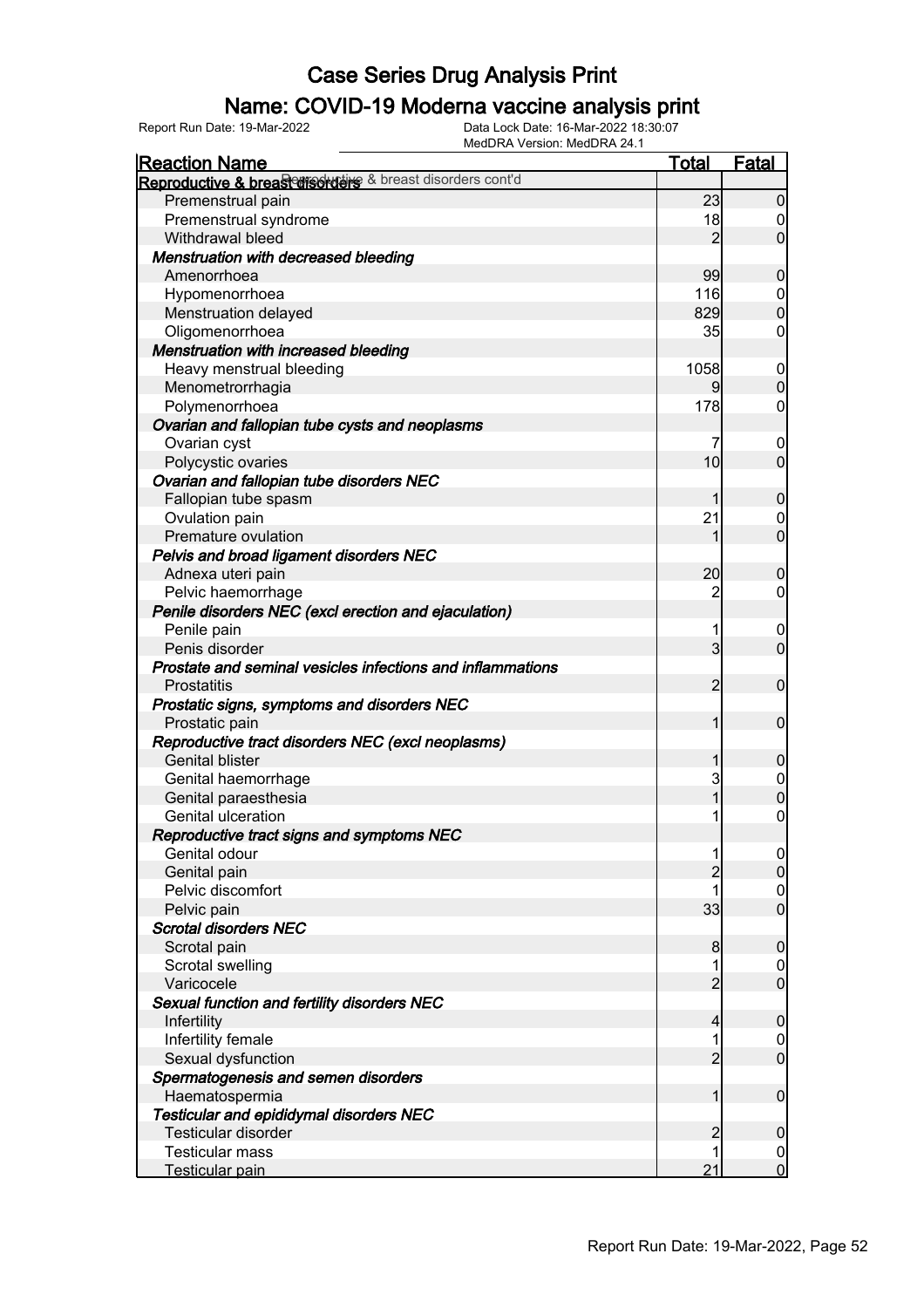# **Name: COVID-19 Moderna vaccine analysis print**<br>Data Lock Date: 16-Mar-2022 18:30:07<br>Data Lock Date: 16-Mar-2022 18:30:07

Reproductive & breast disorders SOC TOTAL

Reaction Name Total Fatal Reproductive & breast disorders & breast disorders cont'd Testicular swelling 6 0 Uterine disorders NEC Adenomyosis 1 0 Endometrial hyperplasia and the set of the set of the set of the set of the set of the set of the set of the set of the set of the set of the set of the set of the set of the set of the set of the set of the set of the set Endometriosis 21 0 Metrorrhoea 1 0<br>Uterine haemorrhage 1 0<br>12 0 Uterine haemorrhage 12 0<br>Uterine pain 12 0<br>Uterine pain 12 0 Uterine pain Uterine neoplasms Uterine polyp  $1 \t 0$  Uterine tone disorders Uterine spasm and the control of the control of the control of the control of the control of the control of the control of the control of the control of the control of the control of the control of the control of the contr Vulvovaginal cysts and neoplasms Vaginal cyst in the contract of the contract of the contract of the contract of the contract of the contract of the contract of the contract of the contract of the contract of the contract of the contract of the contract o Vulva cyst i i boshqati i boshqati i boshqati i boshqati i boshqati i boshqati i boshqati i boshqati i boshqat Vulvovaginal disorders NEC Vaginal haemorrhage 338 0<br>
Vaginal ulceration 3 0<br>
Vaginal ulceration Vaginal ulceration and the set of the set of the set of the set of the set of the set of the set of the set of the set of the set of the set of the set of the set of the set of the set of the set of the set of the set of t Vulval haemorrhage 10 0 Vulval ulceration Vulvovaginal signs and symptoms Coital bleeding 1 0<br>
Labia enlarged 1 0<br>
1 0 Labia enlarged 1 0<br>
Vaqinal discharge 1 0<br>
19<br>
0 Vaginal discharge 19 0 Vaginal odour 1 0 Vulvovaginal burning sensation 2 0 Vulvovaginal discomfort and the set of the set of the set of the set of the set of the set of the set of the set of the set of the set of the set of the set of the set of the set of the set of the set of the set of the set Vulvovaginal dryness 1 0 Vulvovaginal pain 6 0 Vulvovaginal pruritus 1 0 Vulvovaginal swelling 1 0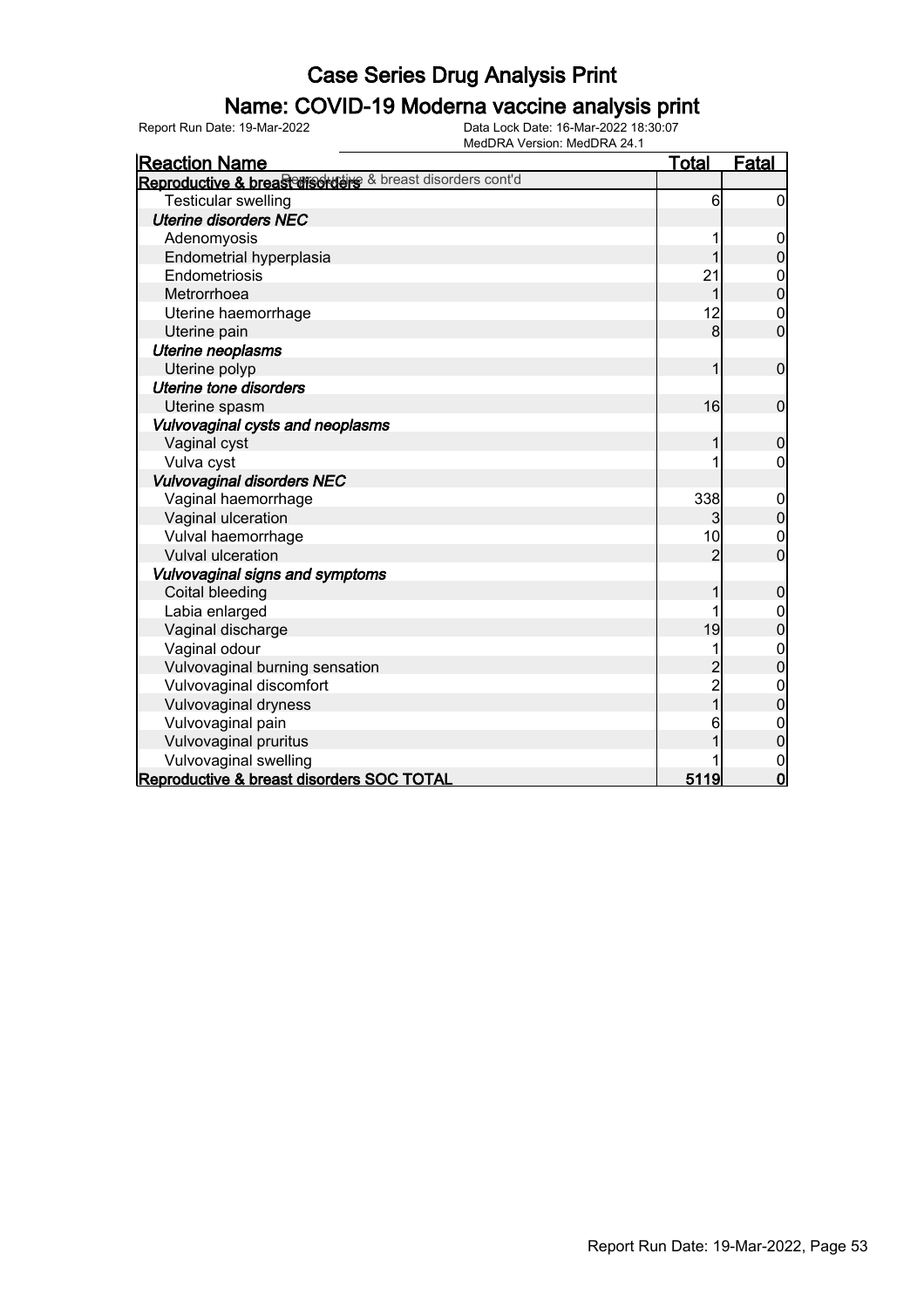#### Name: COVID-19 Moderna vaccine analysis print

Report Run Date: 19-Mar-2022 Data Lock Date: 16-Mar-2022 18:30:07

| <b>Reaction Name</b>                                                          | Total                   | <b>Fatal</b>     |
|-------------------------------------------------------------------------------|-------------------------|------------------|
| <b>Respiratory disorders</b>                                                  |                         |                  |
| <b>Breathing abnormalities</b>                                                |                         |                  |
| Apnoea                                                                        |                         | 0                |
| Dyspnoea                                                                      | 1558                    | 0                |
| Dyspnoea at rest                                                              |                         | 0                |
| Dyspnoea exertional                                                           | 7                       | $\mathbf 0$      |
| Hyperventilation                                                              | 15                      | 0                |
| Hypopnoea                                                                     | 31                      | $\mathbf 0$      |
| Hypoventilation                                                               | 1                       | 0                |
| Irregular breathing                                                           | 6                       | $\mathbf 0$      |
| Mouth breathing                                                               |                         | 0                |
| Respiration abnormal                                                          | 23                      | 0                |
| Respiratory arrest                                                            | 1                       |                  |
| Respiratory distress                                                          | $\overline{\mathbf{c}}$ | $\mathbf{0}$     |
| Sleep apnoea syndrome                                                         | 4                       | O                |
| Tachypnoea                                                                    | 7                       | 0                |
| Bronchospasm and obstruction                                                  |                         |                  |
| Asthma                                                                        | 76                      | $\boldsymbol{0}$ |
| Asthma exercise induced                                                       | 2                       | 0                |
| Asthma late onset                                                             | 1                       | 0                |
| Asthmatic crisis                                                              |                         | 0                |
| Bronchospasm                                                                  | $\overline{c}$          | $\mathbf 0$      |
| Childhood asthma                                                              | $\overline{2}$          | 0                |
| Chronic obstructive pulmonary disease                                         |                         | $\mathbf 0$      |
| Obstructive airways disorder                                                  |                         | 0                |
| Wheezing                                                                      | 122                     | 0                |
| Conditions associated with abnormal gas exchange                              |                         |                  |
| Hypoxia                                                                       | 1                       | 0                |
| Coughing and associated symptoms                                              |                         |                  |
| Allergic cough                                                                | 3                       |                  |
| Cough                                                                         | 607                     | 0<br>$\mathbf 0$ |
| Haemoptysis                                                                   | 4                       | $\mathbf{0}$     |
| Productive cough                                                              | 37                      | 0                |
| Sputum discoloured                                                            | 5                       | 0                |
|                                                                               |                         |                  |
| Laryngeal and adjacent sites disorders NEC (excl infections and<br>neoplasms) |                         |                  |
| Reflux laryngitis                                                             |                         | U                |
| Laryngeal spasm, oedema and obstruction                                       |                         |                  |
| Stridor                                                                       | 2                       | $\overline{0}$   |
| Lower respiratory tract inflammatory and immunologic conditions               |                         |                  |
| Hypersensitivity pneumonitis                                                  |                         | $\boldsymbol{0}$ |
| Pneumonitis                                                                   | $\overline{5}$          | $\mathbf 0$      |
| Pulmonary sarcoidosis                                                         |                         | 0                |
| Lower respiratory tract signs and symptoms                                    |                         |                  |
| Hiccups                                                                       | 16                      | 0                |
| Lower respiratory tract congestion                                            | 1                       | $\overline{0}$   |
| Pleuritic pain                                                                | $\overline{2}$          | $\mathbf 0$      |
| Pulmonary haemorrhage                                                         | $\mathbf{1}$            | $\overline{0}$   |
| Pulmonary pain                                                                | 27                      | $\mathbf 0$      |
| Nasal congestion and inflammations                                            |                         |                  |
| Nasal congestion                                                              | 65                      | $\boldsymbol{0}$ |
| Nasal inflammation                                                            | 1                       | $\mathbf 0$      |
| Rhinitis allergic                                                             | 1                       | $\mathbf 0$      |
| <b>Nasal disorders NEC</b>                                                    |                         |                  |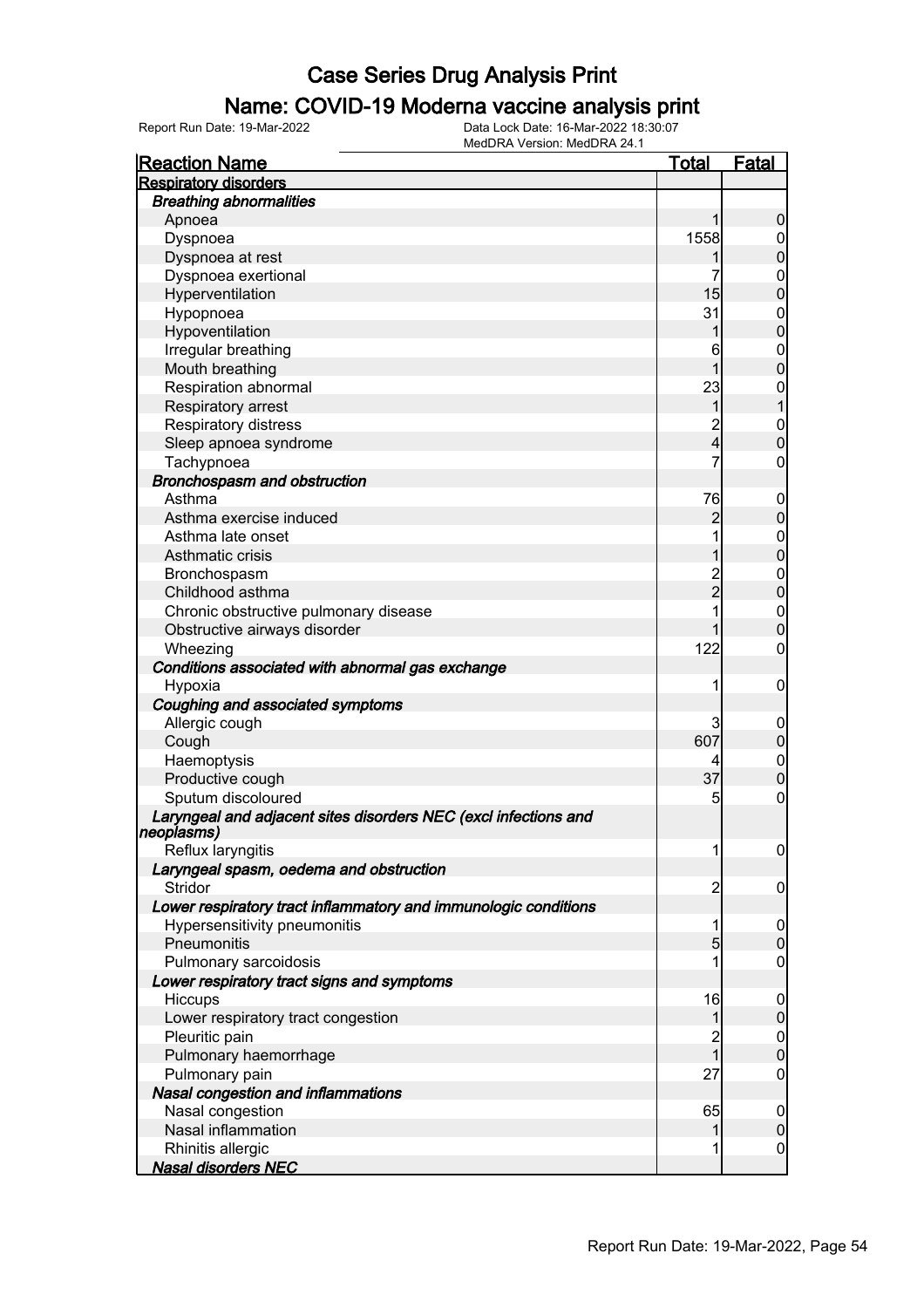### Name: COVID-19 Moderna vaccine analysis print

| <b>Reaction Name</b>                                       | <u>Total</u>        | <b>Fatal</b>                  |
|------------------------------------------------------------|---------------------|-------------------------------|
| Respiratory disorders espiratory disorders cont'd          |                     |                               |
| Epistaxis                                                  | 193                 | $\overline{0}$                |
| Nasal crusting                                             | 1                   | $\overline{0}$                |
| Nasal dryness                                              | 3                   | $\mathbf 0$                   |
| Nasal oedema                                               | $\overline{2}$      | $\overline{0}$                |
| Nasal pruritus                                             | $\mathbf{3}$        | 0                             |
| Paranasal sinus disorders (excl infections and neoplasms)  |                     |                               |
| Sinonasal obstruction                                      | 5                   | $\overline{0}$                |
| Sinus congestion                                           | 13                  | $\mathbf 0$                   |
| Sinus disorder                                             | 4                   | 0                             |
| Parenchymal lung disorders NEC                             |                     |                               |
| Interstitial lung disease                                  | $\overline{2}$      | $\mathbf 0$                   |
| Pharyngeal disorders (excl infections and neoplasms)       |                     |                               |
| Pharyngeal erythema                                        | $\overline{c}$      | $\boldsymbol{0}$              |
| Pharyngeal hypoaesthesia                                   | 4                   | $\overline{0}$                |
| Pharyngeal oedema                                          | 3                   | $\boldsymbol{0}$              |
| Pharyngeal paraesthesia                                    | $\overline{5}$      | $\overline{0}$                |
| Pharyngeal swelling                                        | 64                  | $\mathbf{0}$                  |
| Tonsillar erythema                                         | 3                   | $\overline{0}$                |
| Tonsillar hypertrophy                                      | 14                  | $\mathbf 0$                   |
| <b>Tonsillar inflammation</b>                              | 1                   | $\overline{0}$                |
| <b>Pleural infections and inflammations</b>                |                     |                               |
|                                                            | 10                  | $\mathbf 0$                   |
| Pleurisy                                                   |                     |                               |
| Pneumothorax and pleural effusions NEC<br>Pleural effusion | 4                   | $\mathbf 0$                   |
|                                                            |                     |                               |
| <b>Pulmonary hypertensions</b>                             | 1                   | $\mathbf 0$                   |
| Pulmonary hypertension                                     |                     |                               |
| <b>Pulmonary oedemas</b>                                   |                     |                               |
| Acute pulmonary oedema                                     | 1                   | $\mathbf 0$                   |
| Pulmonary congestion                                       | $\overline{c}$<br>5 | 0                             |
| Pulmonary oedema                                           |                     | $\overline{0}$                |
| Pulmonary thrombotic and embolic conditions                |                     |                               |
| Pulmonary embolism                                         | 64                  |                               |
| Pulmonary thrombosis                                       | 3                   | $\boldsymbol{0}$              |
| Respiratory failures (excl neonatal)                       |                     |                               |
| Respiratory failure                                        | 1                   | $\overline{0}$                |
| <b>Respiratory signs and symptoms NEC</b>                  |                     |                               |
| Diaphragmalgia                                             | 4                   | $\overline{0}$                |
| Painful respiration                                        | 4                   | $\overline{0}$                |
| Respiratory symptom                                        | 3<br>$\mathbf{1}$   | $\mathbf 0$<br>$\overline{0}$ |
| Use of accessory respiratory muscles                       |                     |                               |
| <b>Respiratory tract disorders NEC</b>                     |                     |                               |
| Allergic respiratory disease                               |                     | $\mathbf 0$                   |
| Pulmonary mass                                             |                     | $\overline{0}$                |
| Respiratory disorder                                       | $\overline{2}$      | $\overline{0}$                |
| Respiratory tract congestion                               |                     | $\mathbf 0$<br>$\overline{0}$ |
| Respiratory tract irritation                               |                     |                               |
| Upper respiratory tract signs and symptoms                 |                     |                               |
| Aphonia                                                    | 19                  | $\boldsymbol{0}$              |
| Catarrh                                                    | 7                   | $\overline{0}$                |
| Choking                                                    | 6                   | $\overline{0}$                |
| Dry throat                                                 | 30                  | $\boldsymbol{0}$              |
| Dysphonia                                                  | 24                  | $\mathbf 0$                   |
| Increased viscosity of upper respiratory secretion         | $\overline{5}$      | $\overline{0}$                |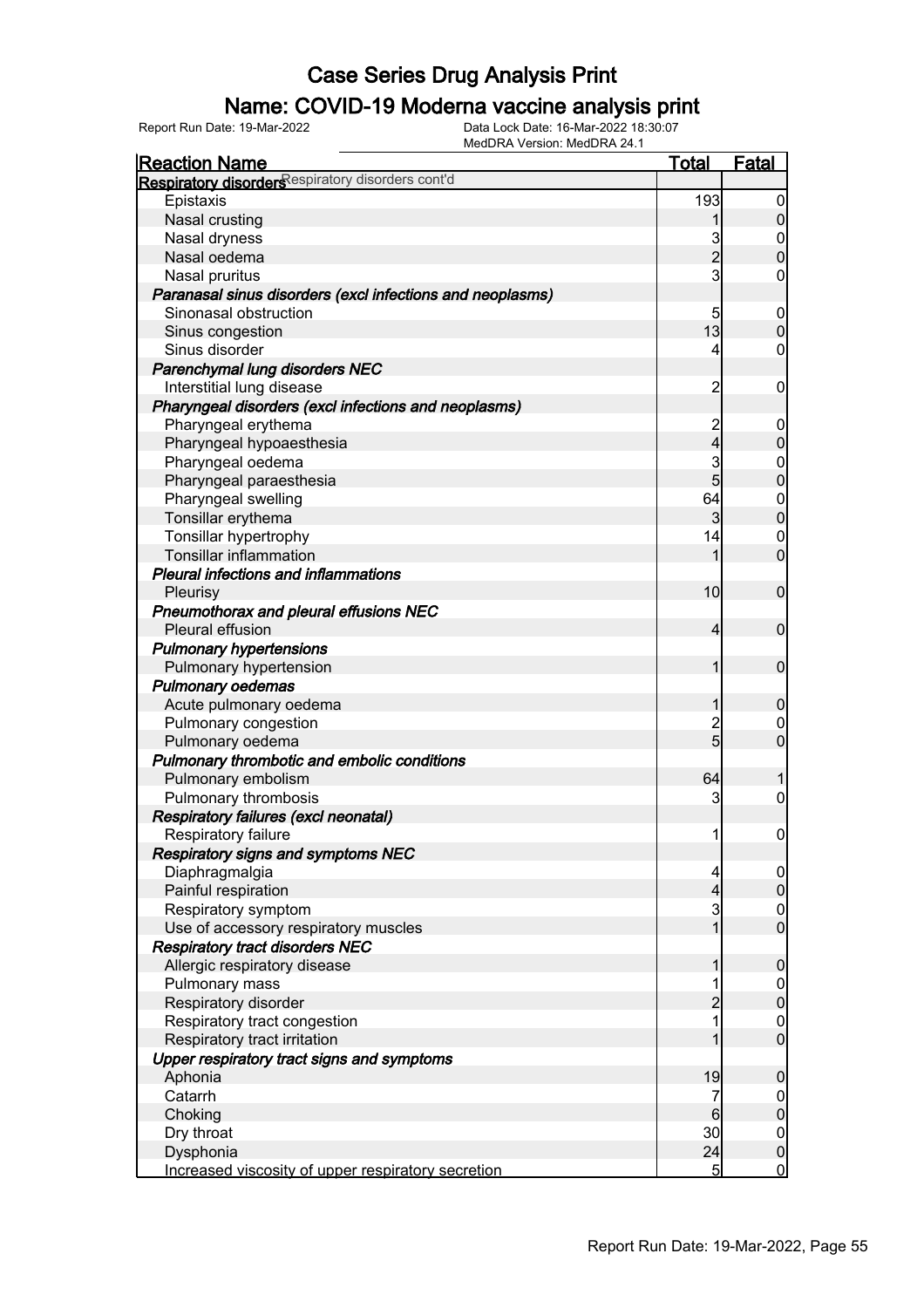### Name: COVID-19 Moderna vaccine analysis print

Report Run Date: 19-Mar-2022 Data Lock Date: 16-Mar-2022 18:30:07

| <b>Reaction Name</b>                              | Total | Fatal |
|---------------------------------------------------|-------|-------|
| Respiratory disorders espiratory disorders cont'd |       |       |
| Nasal discomfort                                  | 8     |       |
| Oropharyngeal blistering                          |       |       |
| Oropharyngeal discomfort                          |       |       |
| Oropharyngeal pain                                | 568   |       |
| Paranasal sinus discomfort                        |       |       |
| Rhinalgia                                         | 6     |       |
| Rhinorrhoea                                       | 170   |       |
| Sinus pain                                        | 75    |       |
| Sneezing                                          | 57    |       |
| Throat irritation                                 | 43    |       |
| Throat tightness                                  | 53    |       |
| Upper-airway cough syndrome                       |       |       |
| Yawning                                           |       |       |
| <b>Respiratory disorders SOC TOTAL</b>            |       |       |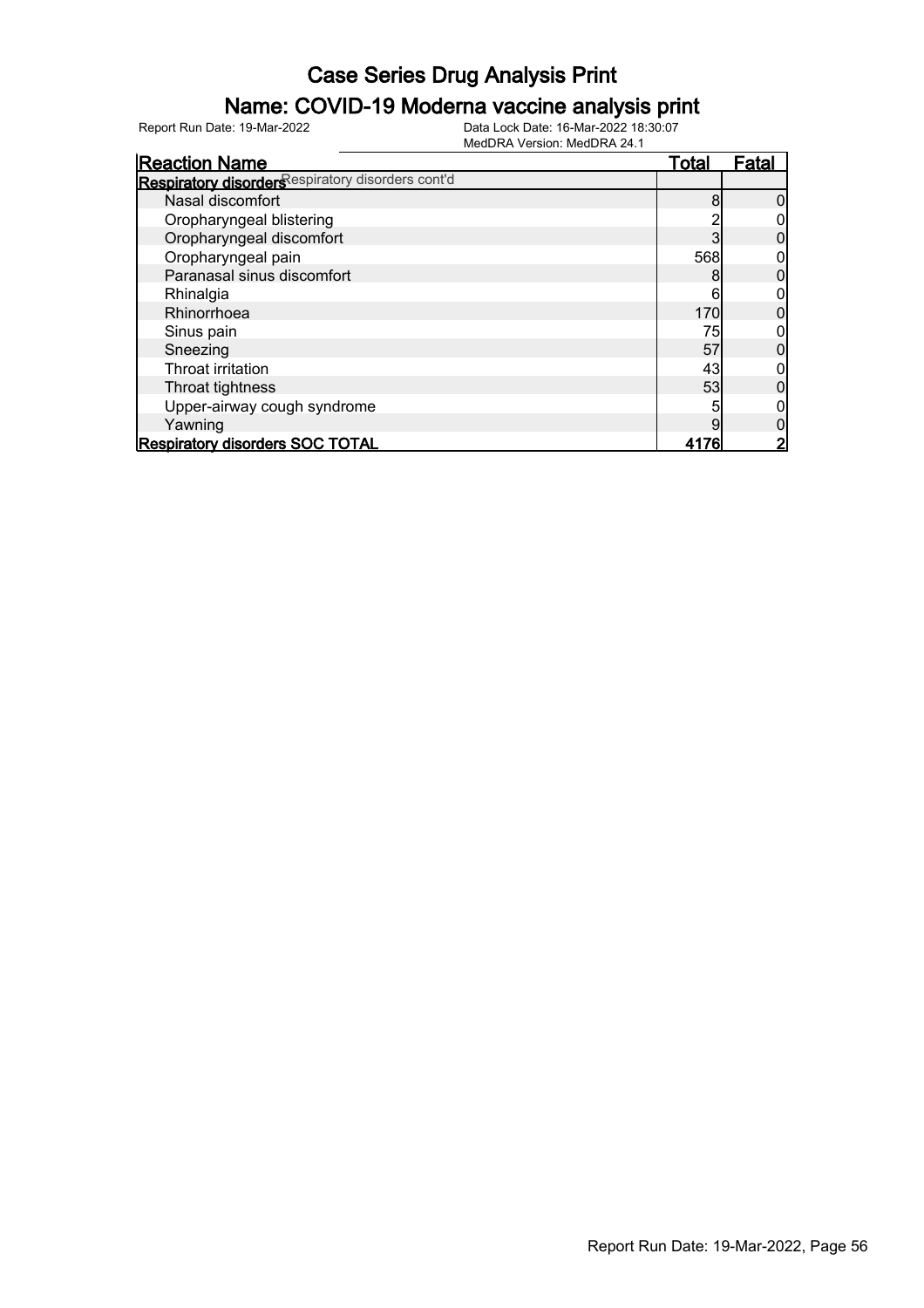#### Name: COVID-19 Moderna vaccine analysis print

Report Run Date: 19-Mar-2022 Data Lock Date: 16-Mar-2022 18:30:07

| <b>Reaction Name</b>                  | <u>Total</u>   | Fatal                            |
|---------------------------------------|----------------|----------------------------------|
| <b>Skin disorders</b>                 |                |                                  |
| Acnes                                 |                |                                  |
| Acne                                  | 37             | 0                                |
| Acne cystic                           | 2              | $\boldsymbol{0}$                 |
| Dermatitis acneiform                  |                | 0                                |
| <b>Alopecias</b>                      |                |                                  |
| Alopecia                              | 63             | 0                                |
| Alopecia areata                       | 15             | $\mathbf 0$                      |
| Alopecia totalis                      | $\overline{2}$ | $\overline{0}$                   |
| Angioedemas                           |                |                                  |
| Angioedema                            | 60             | $\mathbf 0$                      |
| Apocrine and eccrine gland disorders  |                |                                  |
| Cold sweat                            | 279            | 0                                |
| Hidradenitis                          |                | $\boldsymbol{0}$                 |
| Hyperhidrosis                         | 960            | $\overline{0}$                   |
| Miliaria                              | 70             | $\mathbf{0}$                     |
| <b>Night sweats</b>                   | 308            | O                                |
| <b>Bullous conditions</b>             |                |                                  |
| <b>Blister</b>                        | 93             | 0                                |
| <b>Blister rupture</b>                |                | $\mathbf 0$                      |
| <b>Blood blister</b>                  | $\frac{2}{3}$  | 0                                |
| <b>Dermatitis bullous</b>             | 3              |                                  |
|                                       | 15             | $\begin{matrix}0\\0\end{matrix}$ |
| Erythema multiforme                   |                |                                  |
| Pemphigoid                            | 1              | $\begin{matrix}0\\0\end{matrix}$ |
| Pemphigus                             |                |                                  |
| Stevens-Johnson syndrome              | 1              | 0                                |
| Connective tissue disorders           |                |                                  |
| Cutaneous lupus erythematosus         | 1              | $\overline{0}$                   |
| Dermatomyositis                       |                | 0                                |
| Dermal and epidermal conditions NEC   |                |                                  |
| Acute febrile neutrophilic dermatosis |                | 0                                |
| Dry skin                              | 103            | $\boldsymbol{0}$                 |
| Pain of skin                          | 140            | $\overline{0}$                   |
| Papule                                | 22             | $\begin{matrix}0\\0\end{matrix}$ |
| Scab                                  | 5              |                                  |
| Scar pain                             | 6              | 0                                |
| Sensitive skin                        | 144            | $\boldsymbol{0}$                 |
| Skin burning sensation                | 75             | $\overline{0}$                   |
| Skin discolouration                   | 40             | 0                                |
| Skin discomfort                       | $\frac{2}{2}$  | $\mathbf 0$                      |
| Skin disorder                         |                | 0                                |
| Skin induration                       | 8              | $\mathbf 0$                      |
| Skin lesion                           | 26             | 0                                |
| Skin necrosis                         |                | $\mathbf 0$                      |
| Skin odour abnormal                   | $\frac{2}{3}$  | 0                                |
| Skin plaque                           |                | $\mathbf 0$                      |
| Skin reaction                         | 122            | 0                                |
| Skin sensitisation                    | 15             | $\boldsymbol{0}$                 |
| Skin swelling                         | 28             | 0                                |
| Skin texture abnormal                 | 1              | $\mathbf 0$                      |
| Skin tightness                        |                | 0                                |
| Skin warm                             | 236            | $\mathbf{0}$                     |
| Skin weeping                          | $\overline{2}$ | $\mathbf 0$                      |
| Yellow skin                           | $\overline{4}$ | $\overline{0}$                   |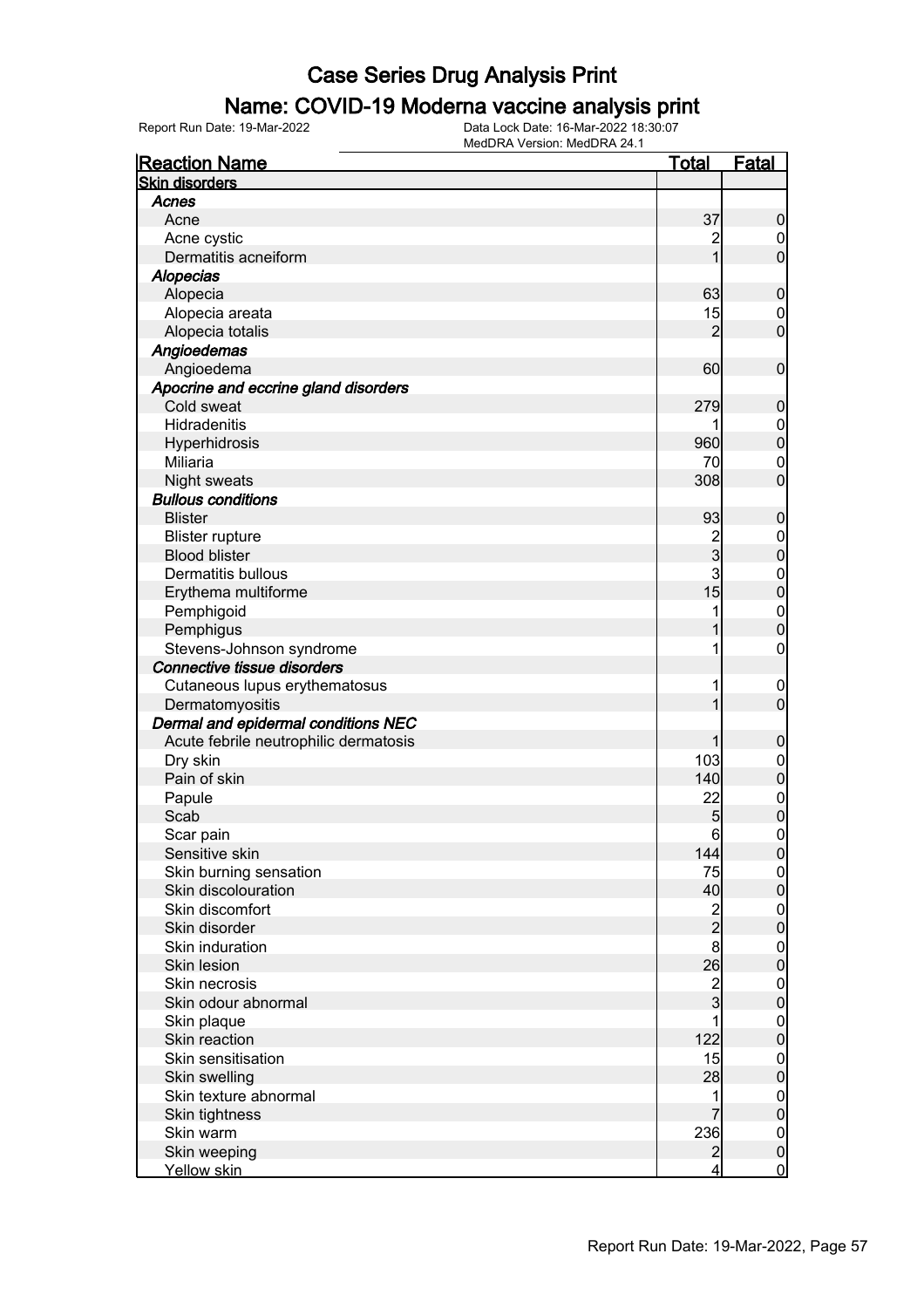#### Name: COVID-19 Moderna vaccine analysis print

| Skin disorders cont'd<br><b>Skin disorders</b><br>Dermatitis and eczema<br>Autoimmune dermatitis<br>46<br><b>Dermatitis</b><br>113<br>Dermatitis allergic<br>$\boldsymbol{0}$<br>$\overline{0}$<br>18<br>Dermatitis atopic<br>Dermatitis contact<br>9<br>$\mathbf 0$<br>$\mathbf 0$<br>12<br>Dyshidrotic eczema<br>83<br>Eczema<br>$\mathbf 0$<br>$\mathbf 0$<br>1<br>Eczema asteatotic<br>$\boldsymbol{0}$<br>Eczema nummular<br>$\overline{0}$<br>$\overline{1}$<br>Eczema weeping<br>Flagellate dermatitis<br>$\mathbf 0$<br>$\mathbf 0$<br><b>Hand dermatitis</b><br>Neurodermatitis<br>$\mathbf 0$<br>$\mathbf 0$<br>36<br>Skin irritation<br>Dermatitis ascribed to specific agent<br>Drug eruption<br>$\mathbf 0$<br>4<br>Fixed eruption<br>$\mathbf 0$<br>$\mathbf 0$<br>Palmar-plantar erythrodysaesthesia syndrome<br>Erythemas<br>1193<br>Erythema<br>$\mathbf 0$<br>Red man syndrome<br>0<br><b>Exfoliative conditions</b><br>Dermatitis exfoliative generalised<br>$\overline{2}$<br>$\mathbf 0$<br><b>Exfoliative rash</b><br>20<br>Skin exfoliation<br>0<br><b>Hyperpigmentation disorders</b><br><b>Ephelides</b><br>$\overline{c}$<br>$\mathbf 0$<br>$\overline{1}$<br>$\mathbf 0$<br>Skin hyperpigmentation<br>Solar lentigo<br>0<br><b>Hypopigmentation disorders</b><br>Skin hypopigmentation<br>$\mathbf 0$<br>$\overline{0}$<br>Vitiligo<br>Nail and nail bed conditions (excl infections and infestations)<br>$\boldsymbol{0}$<br>Nail discolouration<br>1<br>Nail ridging<br> 0 <br>$\overline{0}$<br>Onychalgia<br>Onychoclasis<br>$\mathbf 0$<br>$\overline{0}$<br>Onychomadesis<br><b>Panniculitides</b><br>10<br>$\mathbf 0$<br>Erythema nodosum<br>Papulosquamous conditions<br>Lichen planus<br>5<br>$\mathbf 0$<br>Parapsoriasis<br>$\mathbf 0$<br>$\overline{0}$<br>Pityriasis rosea<br>17<br>Photosensitivity and photodermatosis conditions<br>19<br>$\mathbf 0$<br>Photosensitivity reaction<br><b>Pigmentation changes NEC</b><br>$\overline{2}$<br>$\boldsymbol{0}$<br><b>Pigmentation disorder</b><br><b>Pilar disorders NEC</b><br>$\overline{2}$<br>$\mathbf 0$<br>Hair growth abnormal<br>Hair texture abnormal<br>$\overline{0}$ | <b>Reaction Name</b> | <b>Total</b> | <b>Fatal</b>   |
|----------------------------------------------------------------------------------------------------------------------------------------------------------------------------------------------------------------------------------------------------------------------------------------------------------------------------------------------------------------------------------------------------------------------------------------------------------------------------------------------------------------------------------------------------------------------------------------------------------------------------------------------------------------------------------------------------------------------------------------------------------------------------------------------------------------------------------------------------------------------------------------------------------------------------------------------------------------------------------------------------------------------------------------------------------------------------------------------------------------------------------------------------------------------------------------------------------------------------------------------------------------------------------------------------------------------------------------------------------------------------------------------------------------------------------------------------------------------------------------------------------------------------------------------------------------------------------------------------------------------------------------------------------------------------------------------------------------------------------------------------------------------------------------------------------------------------------------------------------------------------------------------------------------------------------------------------------------------------------------------------------------------------------------------------------------------------------------------------------------------------------------------------------------------------|----------------------|--------------|----------------|
|                                                                                                                                                                                                                                                                                                                                                                                                                                                                                                                                                                                                                                                                                                                                                                                                                                                                                                                                                                                                                                                                                                                                                                                                                                                                                                                                                                                                                                                                                                                                                                                                                                                                                                                                                                                                                                                                                                                                                                                                                                                                                                                                                                            |                      |              |                |
|                                                                                                                                                                                                                                                                                                                                                                                                                                                                                                                                                                                                                                                                                                                                                                                                                                                                                                                                                                                                                                                                                                                                                                                                                                                                                                                                                                                                                                                                                                                                                                                                                                                                                                                                                                                                                                                                                                                                                                                                                                                                                                                                                                            |                      |              |                |
|                                                                                                                                                                                                                                                                                                                                                                                                                                                                                                                                                                                                                                                                                                                                                                                                                                                                                                                                                                                                                                                                                                                                                                                                                                                                                                                                                                                                                                                                                                                                                                                                                                                                                                                                                                                                                                                                                                                                                                                                                                                                                                                                                                            |                      |              |                |
|                                                                                                                                                                                                                                                                                                                                                                                                                                                                                                                                                                                                                                                                                                                                                                                                                                                                                                                                                                                                                                                                                                                                                                                                                                                                                                                                                                                                                                                                                                                                                                                                                                                                                                                                                                                                                                                                                                                                                                                                                                                                                                                                                                            |                      |              | $\overline{0}$ |
|                                                                                                                                                                                                                                                                                                                                                                                                                                                                                                                                                                                                                                                                                                                                                                                                                                                                                                                                                                                                                                                                                                                                                                                                                                                                                                                                                                                                                                                                                                                                                                                                                                                                                                                                                                                                                                                                                                                                                                                                                                                                                                                                                                            |                      |              |                |
|                                                                                                                                                                                                                                                                                                                                                                                                                                                                                                                                                                                                                                                                                                                                                                                                                                                                                                                                                                                                                                                                                                                                                                                                                                                                                                                                                                                                                                                                                                                                                                                                                                                                                                                                                                                                                                                                                                                                                                                                                                                                                                                                                                            |                      |              |                |
|                                                                                                                                                                                                                                                                                                                                                                                                                                                                                                                                                                                                                                                                                                                                                                                                                                                                                                                                                                                                                                                                                                                                                                                                                                                                                                                                                                                                                                                                                                                                                                                                                                                                                                                                                                                                                                                                                                                                                                                                                                                                                                                                                                            |                      |              |                |
|                                                                                                                                                                                                                                                                                                                                                                                                                                                                                                                                                                                                                                                                                                                                                                                                                                                                                                                                                                                                                                                                                                                                                                                                                                                                                                                                                                                                                                                                                                                                                                                                                                                                                                                                                                                                                                                                                                                                                                                                                                                                                                                                                                            |                      |              |                |
|                                                                                                                                                                                                                                                                                                                                                                                                                                                                                                                                                                                                                                                                                                                                                                                                                                                                                                                                                                                                                                                                                                                                                                                                                                                                                                                                                                                                                                                                                                                                                                                                                                                                                                                                                                                                                                                                                                                                                                                                                                                                                                                                                                            |                      |              |                |
|                                                                                                                                                                                                                                                                                                                                                                                                                                                                                                                                                                                                                                                                                                                                                                                                                                                                                                                                                                                                                                                                                                                                                                                                                                                                                                                                                                                                                                                                                                                                                                                                                                                                                                                                                                                                                                                                                                                                                                                                                                                                                                                                                                            |                      |              |                |
|                                                                                                                                                                                                                                                                                                                                                                                                                                                                                                                                                                                                                                                                                                                                                                                                                                                                                                                                                                                                                                                                                                                                                                                                                                                                                                                                                                                                                                                                                                                                                                                                                                                                                                                                                                                                                                                                                                                                                                                                                                                                                                                                                                            |                      |              |                |
|                                                                                                                                                                                                                                                                                                                                                                                                                                                                                                                                                                                                                                                                                                                                                                                                                                                                                                                                                                                                                                                                                                                                                                                                                                                                                                                                                                                                                                                                                                                                                                                                                                                                                                                                                                                                                                                                                                                                                                                                                                                                                                                                                                            |                      |              |                |
|                                                                                                                                                                                                                                                                                                                                                                                                                                                                                                                                                                                                                                                                                                                                                                                                                                                                                                                                                                                                                                                                                                                                                                                                                                                                                                                                                                                                                                                                                                                                                                                                                                                                                                                                                                                                                                                                                                                                                                                                                                                                                                                                                                            |                      |              |                |
|                                                                                                                                                                                                                                                                                                                                                                                                                                                                                                                                                                                                                                                                                                                                                                                                                                                                                                                                                                                                                                                                                                                                                                                                                                                                                                                                                                                                                                                                                                                                                                                                                                                                                                                                                                                                                                                                                                                                                                                                                                                                                                                                                                            |                      |              |                |
|                                                                                                                                                                                                                                                                                                                                                                                                                                                                                                                                                                                                                                                                                                                                                                                                                                                                                                                                                                                                                                                                                                                                                                                                                                                                                                                                                                                                                                                                                                                                                                                                                                                                                                                                                                                                                                                                                                                                                                                                                                                                                                                                                                            |                      |              |                |
|                                                                                                                                                                                                                                                                                                                                                                                                                                                                                                                                                                                                                                                                                                                                                                                                                                                                                                                                                                                                                                                                                                                                                                                                                                                                                                                                                                                                                                                                                                                                                                                                                                                                                                                                                                                                                                                                                                                                                                                                                                                                                                                                                                            |                      |              |                |
|                                                                                                                                                                                                                                                                                                                                                                                                                                                                                                                                                                                                                                                                                                                                                                                                                                                                                                                                                                                                                                                                                                                                                                                                                                                                                                                                                                                                                                                                                                                                                                                                                                                                                                                                                                                                                                                                                                                                                                                                                                                                                                                                                                            |                      |              |                |
|                                                                                                                                                                                                                                                                                                                                                                                                                                                                                                                                                                                                                                                                                                                                                                                                                                                                                                                                                                                                                                                                                                                                                                                                                                                                                                                                                                                                                                                                                                                                                                                                                                                                                                                                                                                                                                                                                                                                                                                                                                                                                                                                                                            |                      |              |                |
|                                                                                                                                                                                                                                                                                                                                                                                                                                                                                                                                                                                                                                                                                                                                                                                                                                                                                                                                                                                                                                                                                                                                                                                                                                                                                                                                                                                                                                                                                                                                                                                                                                                                                                                                                                                                                                                                                                                                                                                                                                                                                                                                                                            |                      |              |                |
|                                                                                                                                                                                                                                                                                                                                                                                                                                                                                                                                                                                                                                                                                                                                                                                                                                                                                                                                                                                                                                                                                                                                                                                                                                                                                                                                                                                                                                                                                                                                                                                                                                                                                                                                                                                                                                                                                                                                                                                                                                                                                                                                                                            |                      |              |                |
|                                                                                                                                                                                                                                                                                                                                                                                                                                                                                                                                                                                                                                                                                                                                                                                                                                                                                                                                                                                                                                                                                                                                                                                                                                                                                                                                                                                                                                                                                                                                                                                                                                                                                                                                                                                                                                                                                                                                                                                                                                                                                                                                                                            |                      |              |                |
|                                                                                                                                                                                                                                                                                                                                                                                                                                                                                                                                                                                                                                                                                                                                                                                                                                                                                                                                                                                                                                                                                                                                                                                                                                                                                                                                                                                                                                                                                                                                                                                                                                                                                                                                                                                                                                                                                                                                                                                                                                                                                                                                                                            |                      |              |                |
|                                                                                                                                                                                                                                                                                                                                                                                                                                                                                                                                                                                                                                                                                                                                                                                                                                                                                                                                                                                                                                                                                                                                                                                                                                                                                                                                                                                                                                                                                                                                                                                                                                                                                                                                                                                                                                                                                                                                                                                                                                                                                                                                                                            |                      |              |                |
|                                                                                                                                                                                                                                                                                                                                                                                                                                                                                                                                                                                                                                                                                                                                                                                                                                                                                                                                                                                                                                                                                                                                                                                                                                                                                                                                                                                                                                                                                                                                                                                                                                                                                                                                                                                                                                                                                                                                                                                                                                                                                                                                                                            |                      |              |                |
|                                                                                                                                                                                                                                                                                                                                                                                                                                                                                                                                                                                                                                                                                                                                                                                                                                                                                                                                                                                                                                                                                                                                                                                                                                                                                                                                                                                                                                                                                                                                                                                                                                                                                                                                                                                                                                                                                                                                                                                                                                                                                                                                                                            |                      |              |                |
|                                                                                                                                                                                                                                                                                                                                                                                                                                                                                                                                                                                                                                                                                                                                                                                                                                                                                                                                                                                                                                                                                                                                                                                                                                                                                                                                                                                                                                                                                                                                                                                                                                                                                                                                                                                                                                                                                                                                                                                                                                                                                                                                                                            |                      |              |                |
|                                                                                                                                                                                                                                                                                                                                                                                                                                                                                                                                                                                                                                                                                                                                                                                                                                                                                                                                                                                                                                                                                                                                                                                                                                                                                                                                                                                                                                                                                                                                                                                                                                                                                                                                                                                                                                                                                                                                                                                                                                                                                                                                                                            |                      |              |                |
|                                                                                                                                                                                                                                                                                                                                                                                                                                                                                                                                                                                                                                                                                                                                                                                                                                                                                                                                                                                                                                                                                                                                                                                                                                                                                                                                                                                                                                                                                                                                                                                                                                                                                                                                                                                                                                                                                                                                                                                                                                                                                                                                                                            |                      |              |                |
|                                                                                                                                                                                                                                                                                                                                                                                                                                                                                                                                                                                                                                                                                                                                                                                                                                                                                                                                                                                                                                                                                                                                                                                                                                                                                                                                                                                                                                                                                                                                                                                                                                                                                                                                                                                                                                                                                                                                                                                                                                                                                                                                                                            |                      |              |                |
|                                                                                                                                                                                                                                                                                                                                                                                                                                                                                                                                                                                                                                                                                                                                                                                                                                                                                                                                                                                                                                                                                                                                                                                                                                                                                                                                                                                                                                                                                                                                                                                                                                                                                                                                                                                                                                                                                                                                                                                                                                                                                                                                                                            |                      |              |                |
|                                                                                                                                                                                                                                                                                                                                                                                                                                                                                                                                                                                                                                                                                                                                                                                                                                                                                                                                                                                                                                                                                                                                                                                                                                                                                                                                                                                                                                                                                                                                                                                                                                                                                                                                                                                                                                                                                                                                                                                                                                                                                                                                                                            |                      |              |                |
|                                                                                                                                                                                                                                                                                                                                                                                                                                                                                                                                                                                                                                                                                                                                                                                                                                                                                                                                                                                                                                                                                                                                                                                                                                                                                                                                                                                                                                                                                                                                                                                                                                                                                                                                                                                                                                                                                                                                                                                                                                                                                                                                                                            |                      |              |                |
|                                                                                                                                                                                                                                                                                                                                                                                                                                                                                                                                                                                                                                                                                                                                                                                                                                                                                                                                                                                                                                                                                                                                                                                                                                                                                                                                                                                                                                                                                                                                                                                                                                                                                                                                                                                                                                                                                                                                                                                                                                                                                                                                                                            |                      |              |                |
|                                                                                                                                                                                                                                                                                                                                                                                                                                                                                                                                                                                                                                                                                                                                                                                                                                                                                                                                                                                                                                                                                                                                                                                                                                                                                                                                                                                                                                                                                                                                                                                                                                                                                                                                                                                                                                                                                                                                                                                                                                                                                                                                                                            |                      |              |                |
|                                                                                                                                                                                                                                                                                                                                                                                                                                                                                                                                                                                                                                                                                                                                                                                                                                                                                                                                                                                                                                                                                                                                                                                                                                                                                                                                                                                                                                                                                                                                                                                                                                                                                                                                                                                                                                                                                                                                                                                                                                                                                                                                                                            |                      |              |                |
|                                                                                                                                                                                                                                                                                                                                                                                                                                                                                                                                                                                                                                                                                                                                                                                                                                                                                                                                                                                                                                                                                                                                                                                                                                                                                                                                                                                                                                                                                                                                                                                                                                                                                                                                                                                                                                                                                                                                                                                                                                                                                                                                                                            |                      |              |                |
|                                                                                                                                                                                                                                                                                                                                                                                                                                                                                                                                                                                                                                                                                                                                                                                                                                                                                                                                                                                                                                                                                                                                                                                                                                                                                                                                                                                                                                                                                                                                                                                                                                                                                                                                                                                                                                                                                                                                                                                                                                                                                                                                                                            |                      |              |                |
|                                                                                                                                                                                                                                                                                                                                                                                                                                                                                                                                                                                                                                                                                                                                                                                                                                                                                                                                                                                                                                                                                                                                                                                                                                                                                                                                                                                                                                                                                                                                                                                                                                                                                                                                                                                                                                                                                                                                                                                                                                                                                                                                                                            |                      |              |                |
|                                                                                                                                                                                                                                                                                                                                                                                                                                                                                                                                                                                                                                                                                                                                                                                                                                                                                                                                                                                                                                                                                                                                                                                                                                                                                                                                                                                                                                                                                                                                                                                                                                                                                                                                                                                                                                                                                                                                                                                                                                                                                                                                                                            |                      |              |                |
|                                                                                                                                                                                                                                                                                                                                                                                                                                                                                                                                                                                                                                                                                                                                                                                                                                                                                                                                                                                                                                                                                                                                                                                                                                                                                                                                                                                                                                                                                                                                                                                                                                                                                                                                                                                                                                                                                                                                                                                                                                                                                                                                                                            |                      |              |                |
|                                                                                                                                                                                                                                                                                                                                                                                                                                                                                                                                                                                                                                                                                                                                                                                                                                                                                                                                                                                                                                                                                                                                                                                                                                                                                                                                                                                                                                                                                                                                                                                                                                                                                                                                                                                                                                                                                                                                                                                                                                                                                                                                                                            |                      |              |                |
|                                                                                                                                                                                                                                                                                                                                                                                                                                                                                                                                                                                                                                                                                                                                                                                                                                                                                                                                                                                                                                                                                                                                                                                                                                                                                                                                                                                                                                                                                                                                                                                                                                                                                                                                                                                                                                                                                                                                                                                                                                                                                                                                                                            |                      |              |                |
|                                                                                                                                                                                                                                                                                                                                                                                                                                                                                                                                                                                                                                                                                                                                                                                                                                                                                                                                                                                                                                                                                                                                                                                                                                                                                                                                                                                                                                                                                                                                                                                                                                                                                                                                                                                                                                                                                                                                                                                                                                                                                                                                                                            |                      |              |                |
|                                                                                                                                                                                                                                                                                                                                                                                                                                                                                                                                                                                                                                                                                                                                                                                                                                                                                                                                                                                                                                                                                                                                                                                                                                                                                                                                                                                                                                                                                                                                                                                                                                                                                                                                                                                                                                                                                                                                                                                                                                                                                                                                                                            |                      |              |                |
|                                                                                                                                                                                                                                                                                                                                                                                                                                                                                                                                                                                                                                                                                                                                                                                                                                                                                                                                                                                                                                                                                                                                                                                                                                                                                                                                                                                                                                                                                                                                                                                                                                                                                                                                                                                                                                                                                                                                                                                                                                                                                                                                                                            |                      |              |                |
|                                                                                                                                                                                                                                                                                                                                                                                                                                                                                                                                                                                                                                                                                                                                                                                                                                                                                                                                                                                                                                                                                                                                                                                                                                                                                                                                                                                                                                                                                                                                                                                                                                                                                                                                                                                                                                                                                                                                                                                                                                                                                                                                                                            |                      |              |                |
|                                                                                                                                                                                                                                                                                                                                                                                                                                                                                                                                                                                                                                                                                                                                                                                                                                                                                                                                                                                                                                                                                                                                                                                                                                                                                                                                                                                                                                                                                                                                                                                                                                                                                                                                                                                                                                                                                                                                                                                                                                                                                                                                                                            |                      |              |                |
|                                                                                                                                                                                                                                                                                                                                                                                                                                                                                                                                                                                                                                                                                                                                                                                                                                                                                                                                                                                                                                                                                                                                                                                                                                                                                                                                                                                                                                                                                                                                                                                                                                                                                                                                                                                                                                                                                                                                                                                                                                                                                                                                                                            |                      |              |                |
|                                                                                                                                                                                                                                                                                                                                                                                                                                                                                                                                                                                                                                                                                                                                                                                                                                                                                                                                                                                                                                                                                                                                                                                                                                                                                                                                                                                                                                                                                                                                                                                                                                                                                                                                                                                                                                                                                                                                                                                                                                                                                                                                                                            |                      |              |                |
|                                                                                                                                                                                                                                                                                                                                                                                                                                                                                                                                                                                                                                                                                                                                                                                                                                                                                                                                                                                                                                                                                                                                                                                                                                                                                                                                                                                                                                                                                                                                                                                                                                                                                                                                                                                                                                                                                                                                                                                                                                                                                                                                                                            |                      |              |                |
|                                                                                                                                                                                                                                                                                                                                                                                                                                                                                                                                                                                                                                                                                                                                                                                                                                                                                                                                                                                                                                                                                                                                                                                                                                                                                                                                                                                                                                                                                                                                                                                                                                                                                                                                                                                                                                                                                                                                                                                                                                                                                                                                                                            |                      |              |                |
|                                                                                                                                                                                                                                                                                                                                                                                                                                                                                                                                                                                                                                                                                                                                                                                                                                                                                                                                                                                                                                                                                                                                                                                                                                                                                                                                                                                                                                                                                                                                                                                                                                                                                                                                                                                                                                                                                                                                                                                                                                                                                                                                                                            |                      |              |                |
|                                                                                                                                                                                                                                                                                                                                                                                                                                                                                                                                                                                                                                                                                                                                                                                                                                                                                                                                                                                                                                                                                                                                                                                                                                                                                                                                                                                                                                                                                                                                                                                                                                                                                                                                                                                                                                                                                                                                                                                                                                                                                                                                                                            |                      |              |                |
| 16<br><b>Piloerection</b>                                                                                                                                                                                                                                                                                                                                                                                                                                                                                                                                                                                                                                                                                                                                                                                                                                                                                                                                                                                                                                                                                                                                                                                                                                                                                                                                                                                                                                                                                                                                                                                                                                                                                                                                                                                                                                                                                                                                                                                                                                                                                                                                                  |                      |              | $\overline{0}$ |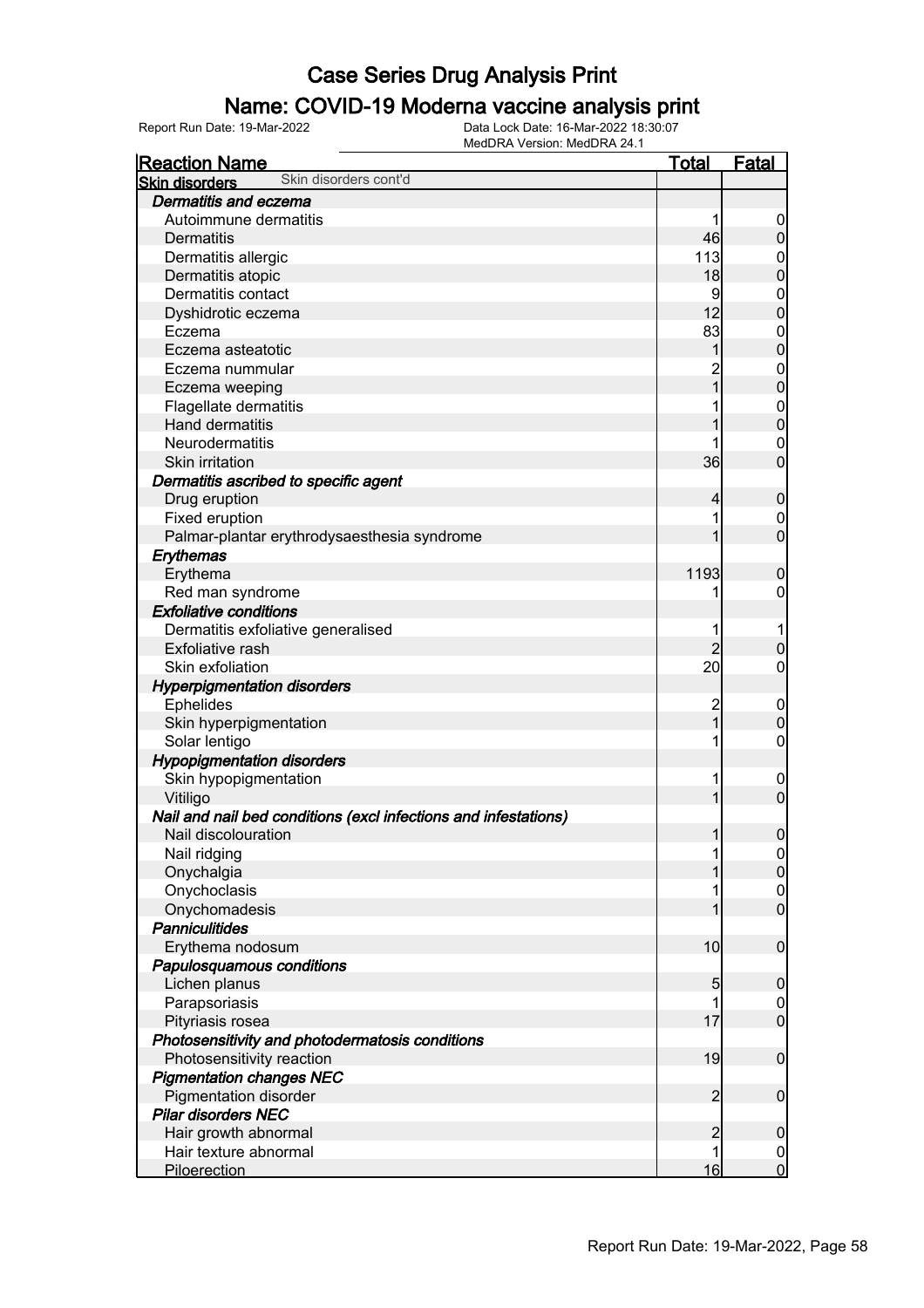#### Name: COVID-19 Moderna vaccine analysis print

| <b>Reaction Name</b>                                          | <b>Total</b>    | <b>Fatal</b>                  |
|---------------------------------------------------------------|-----------------|-------------------------------|
| Skin disorders cont'd<br><b>Skin disorders</b>                |                 |                               |
| Trichodynia                                                   |                 | $\mathbf 0$                   |
| Trichorrhexis                                                 |                 | $\overline{0}$                |
| <b>Pruritus NEC</b>                                           |                 |                               |
| Itching scar                                                  |                 | $\mathbf 0$                   |
| Pruritus                                                      | 2514            | 0                             |
| <b>Psoriatic conditions</b>                                   |                 |                               |
| Guttate psoriasis                                             | 2               | $\mathbf 0$                   |
| Palmoplantar pustulosis                                       | 1               | $\mathbf 0$                   |
| Psoriasis                                                     | 30              | $\mathbf 0$                   |
| Rebound psoriasis                                             |                 | $\overline{0}$                |
| Purpura and related conditions                                |                 |                               |
| Henoch-Schonlein purpura                                      |                 | $\boldsymbol{0}$              |
| Petechiae                                                     | 23              | 0                             |
| Purpura                                                       | 12              | $\overline{0}$                |
| Rashes, eruptions and exanthems NEC                           |                 |                               |
| <b>Butterfly rash</b>                                         |                 | $\boldsymbol{0}$              |
| Rash                                                          | 2876            | $\mathbf 0$                   |
| Rash erythematous                                             | 1089            | $\mathbf 0$                   |
| Rash macular                                                  | 196             | $\boldsymbol{0}$              |
| Rash maculo-papular                                           | 5               | $\mathbf 0$                   |
| Rash morbilliform                                             | 8               | $\mathbf 0$                   |
| Rash papular                                                  | 184             | $\mathbf 0$                   |
| Rash pruritic                                                 | 607             | $\mathbf 0$                   |
| Rash vesicular                                                | 13              | $\mathbf 0$                   |
| Rosaceas                                                      |                 |                               |
| Rosacea                                                       | $\overline{2}$  | $\mathbf 0$                   |
| <b>Scaly conditions</b>                                       |                 |                               |
| Pityriasis                                                    | $5\overline{)}$ | $\mathbf 0$                   |
| Sebaceous gland disorders                                     |                 |                               |
| Seborrhoea                                                    | $\overline{2}$  | $\mathbf 0$                   |
| Skin and subcutaneous conditions NEC                          |                 |                               |
| Cutaneous symptom                                             | 4               | $\mathbf 0$                   |
| Skin mass                                                     | 12              | $\mathbf 0$                   |
| Skin and subcutaneous tissue ulcerations                      |                 |                               |
| Skin erosion                                                  | $\overline{7}$  | $\mathbf 0$                   |
| Skin ulcer                                                    | 6               |                               |
| Skin cysts and polyps                                         |                 | $\boldsymbol{0}$              |
|                                                               | 8               | $\mathbf 0$                   |
| Dermal cyst                                                   |                 |                               |
| Skin dystrophies<br>Keloid scar                               | $\overline{2}$  | $\boldsymbol{0}$              |
| Skin wrinkling                                                |                 | 0                             |
|                                                               |                 |                               |
| Skin haemorrhages                                             |                 |                               |
| Haemorrhage subcutaneous                                      | 3               | $\overline{0}$<br>$\mathbf 0$ |
| Skin haemorrhage<br>Skin hypoplasias and atrophies            |                 |                               |
|                                                               | 3               | $\mathbf 0$                   |
| Skin atrophy                                                  |                 |                               |
| Skin injuries and mechanical dermatoses<br>Needle track marks |                 |                               |
|                                                               | $\overline{2}$  | $\mathbf 0$                   |
| <b>Skin vasculitides</b>                                      |                 |                               |
| <b>Cutaneous vasculitis</b>                                   | 3               | $\mathbf 0$                   |
| Vasculitic rash                                               | $\overline{2}$  | 0                             |
| Skin vasomotor conditions                                     |                 |                               |
| Livedo reticularis                                            | 5               | $\overline{0}$                |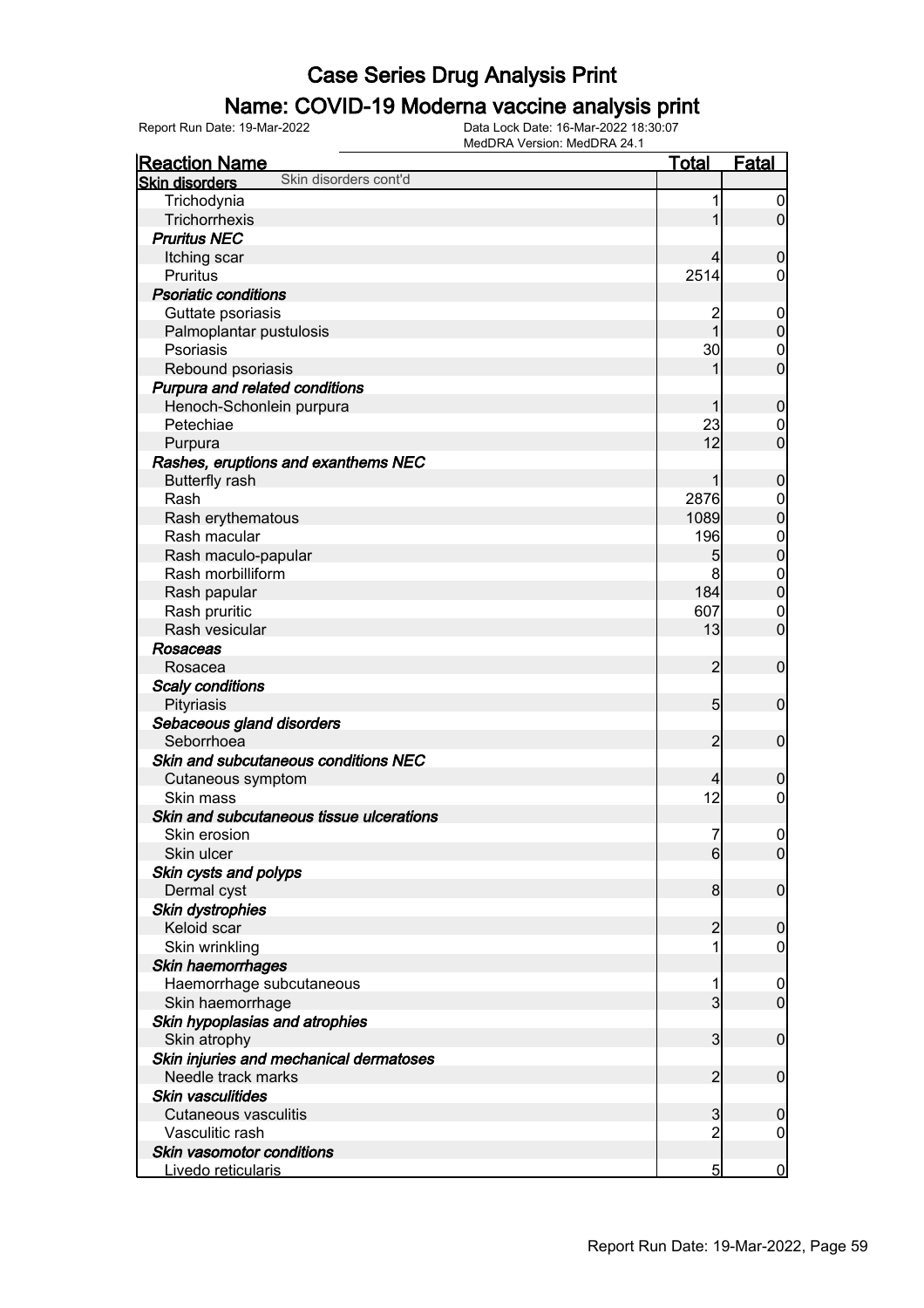### Name: COVID-19 Moderna vaccine analysis print

| <b>Reaction Name</b>                           | <b>Total</b> | Fata |
|------------------------------------------------|--------------|------|
| Skin disorders cont'd<br><b>Skin disorders</b> |              |      |
| Telangiectasia and related conditions          |              |      |
| Spider naevus                                  |              |      |
| <b>Urticarias</b>                              |              |      |
| Chronic spontaneous urticaria                  |              |      |
| Cold urticaria                                 |              |      |
| Idiopathic urticaria                           |              |      |
| Mechanical urticaria                           | 23           |      |
| Urticaria                                      | 686          |      |
| Urticaria aquagenic                            |              |      |
| Urticaria cholinergic                          |              |      |
| Urticaria chronic                              |              |      |
| Urticaria contact                              |              |      |
| Urticaria papular                              |              |      |
| Urticarial vasculitis                          |              |      |
| <b>Skin disorders SOC TOTAL</b>                | 12913        |      |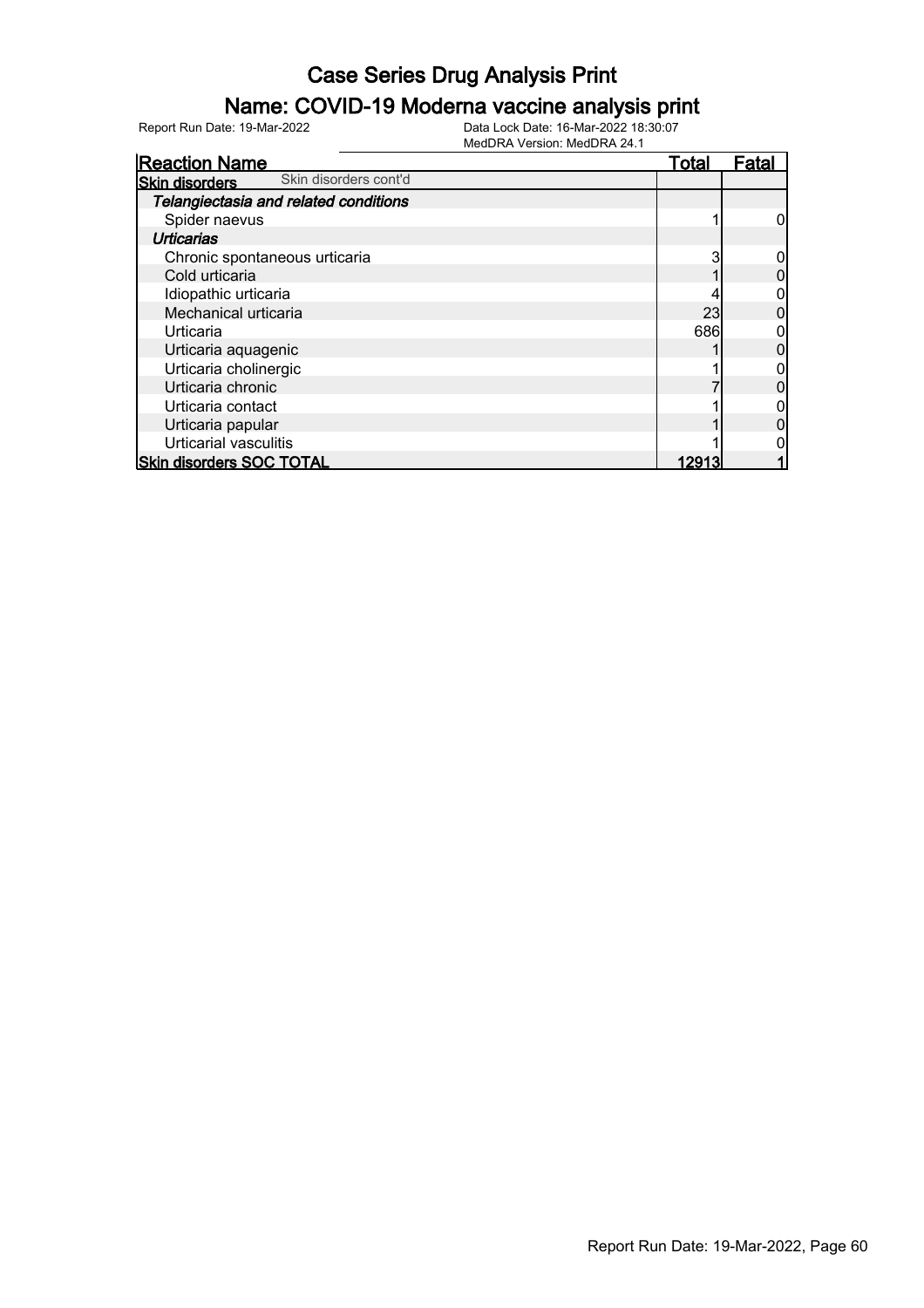### Name: COVID-19 Moderna vaccine analysis print

Report Run Date: 19-Mar-2022 Data Lock Date: 16-Mar-2022 18:30:07

| <b>Reaction Name</b>                                    | <u>Total</u> | <u>Fatal</u> |
|---------------------------------------------------------|--------------|--------------|
| Social circumstances                                    |              |              |
| Age related issues                                      |              |              |
| Menarche                                                |              |              |
| Menopause                                               | 8            |              |
| Postmenopause                                           |              | 0            |
| <b>Disability issues</b>                                |              |              |
| Bedridden                                               | 8            |              |
| <b>Disability</b>                                       |              |              |
| Immobile                                                |              |              |
| Impaired driving ability                                |              |              |
| Impaired work ability                                   |              |              |
| Loss of personal independence in daily activities       |              |              |
| Sight disability                                        |              |              |
| <b>Employment issues</b>                                |              |              |
| Retirement                                              | 2            | 0            |
| Non-occupational and unspecified environmental problems |              |              |
| Water pollution                                         | 2            | 0            |
| Pregnancy related circumstances                         |              |              |
| <b>Breast feeding</b>                                   | 6            | 0            |
| <b>Social issues NEC</b>                                |              |              |
| Social problem                                          |              |              |
| Tattoo                                                  |              |              |
| Social circumstances SOC TOTAL                          |              | ი            |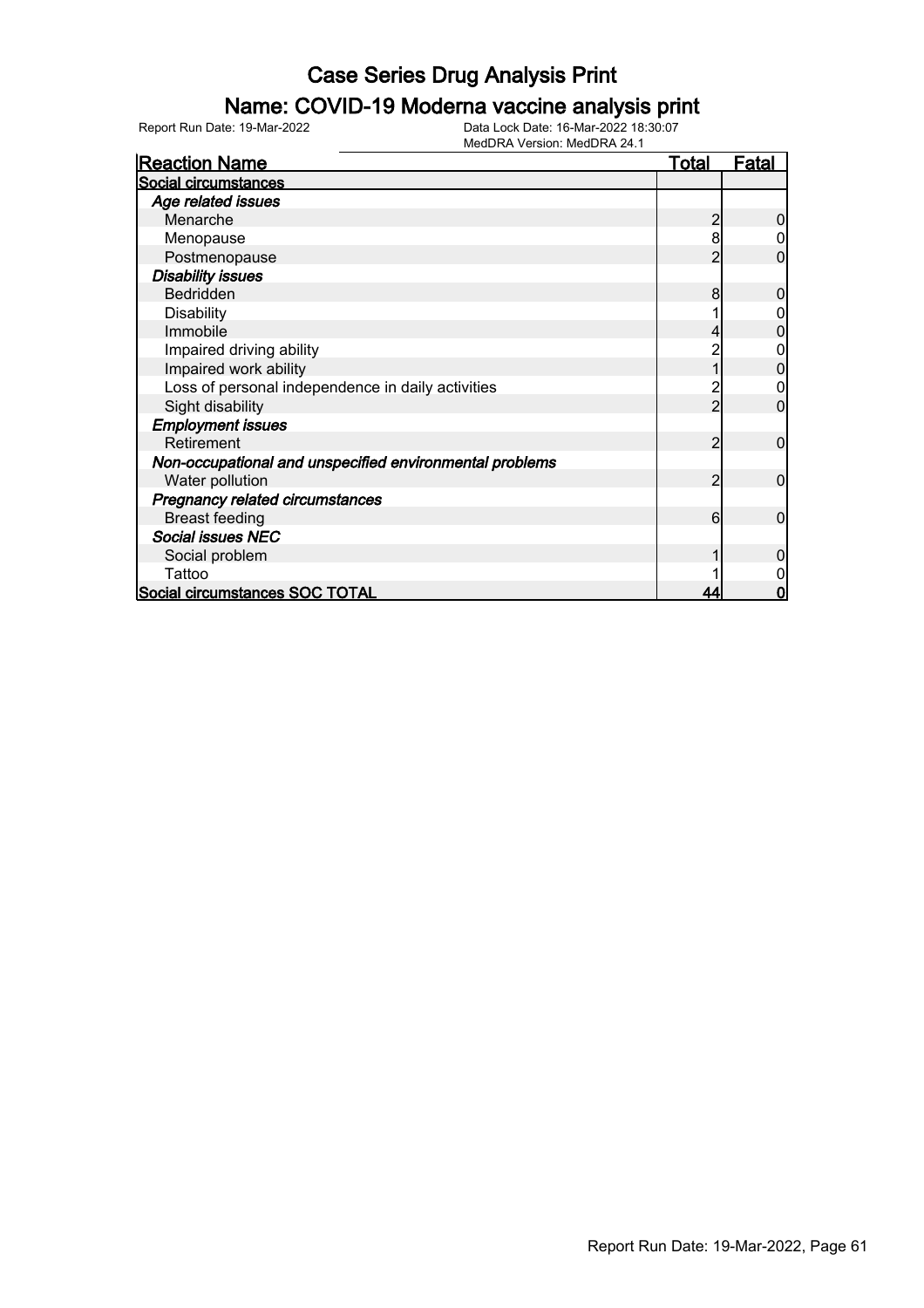#### Name: COVID-19 Moderna vaccine analysis print

Report Run Date: 19-Mar-2022 Data Lock Date: 16-Mar-2022 18:30:07

| <b>Reaction Name</b>                                    | <b>Total</b>   | Fatal                            |
|---------------------------------------------------------|----------------|----------------------------------|
| Surgical & medical procedures                           |                |                                  |
| Analgesia supportive care                               |                |                                  |
| Analgesic therapy                                       | 1              | $\overline{0}$                   |
| <b>Breast therapeutic procedures NEC</b>                |                |                                  |
| Axillary lymphadenectomy                                | $\overline{c}$ | $\mathbf 0$                      |
| Contraceptive methods female                            |                |                                  |
| Post coital contraception                               |                | $\mathbf 0$                      |
| Dental and gingival therapeutic procedures              |                |                                  |
| <b>Tooth extraction</b>                                 | 1              | $\mathbf 0$                      |
| Dietary and nutritional therapies                       |                |                                  |
| Medical diet                                            |                | $\mathbf 0$                      |
| Eye therapeutic procedures NEC                          |                |                                  |
| Eye irrigation                                          | 1              | $\mathbf 0$                      |
| Gastrointestinal therapeutic procedures NEC             |                |                                  |
| Prophylaxis of nausea and vomiting                      | $\overline{c}$ | $\mathbf 0$                      |
| Gynaecological therapeutic procedures NEC               |                |                                  |
| Menstrual cycle management                              | 3              | $\mathbf 0$                      |
| Hormonal therapeutic procedures NEC                     |                |                                  |
| Hormone replacement therapy                             |                | $\mathbf 0$                      |
| <b>Immunisations</b>                                    |                |                                  |
| COVID-19 immunisation                                   | 19             | 0                                |
| Immunisation                                            | 21             | 0                                |
| Joint therapeutic procedures                            |                |                                  |
| Joint injection                                         |                | $\mathbf 0$                      |
| Joint stabilisation                                     | 1              | $\mathbf 0$                      |
| Limb therapeutic procedures                             |                |                                  |
| Limb immobilisation                                     | 1              | $\mathbf 0$                      |
| <b>Psychiatric therapies</b>                            |                |                                  |
| Electroconvulsive therapy                               | 1              | $\mathbf 0$                      |
| Respiratory tract therapeutic procedures NEC            |                |                                  |
| Asthma prophylaxis                                      | 1              | $\mathbf 0$                      |
| Skin and subcutaneous tissue therapeutic procedures NEC |                |                                  |
| Dermal filler injection                                 | 3              | $\mathbf 0$                      |
| <b>Therapeutic procedures NEC</b>                       |                |                                  |
| <b>Bed rest</b>                                         | 4              | $\mathbf 0$                      |
| Botulinum toxin injection                               | 1              | $\mathbf 0$                      |
| Hospitalisation                                         | 3              | $\overline{0}$                   |
| Injection                                               | 17             | $\begin{matrix}0\\0\end{matrix}$ |
| Interchange of vaccine products                         | 23             |                                  |
| Polypectomy                                             |                | $\mathbf 0$                      |
| <b>Surgical &amp; medical procedures SOC TOTAL</b>      | 110            | $\overline{0}$                   |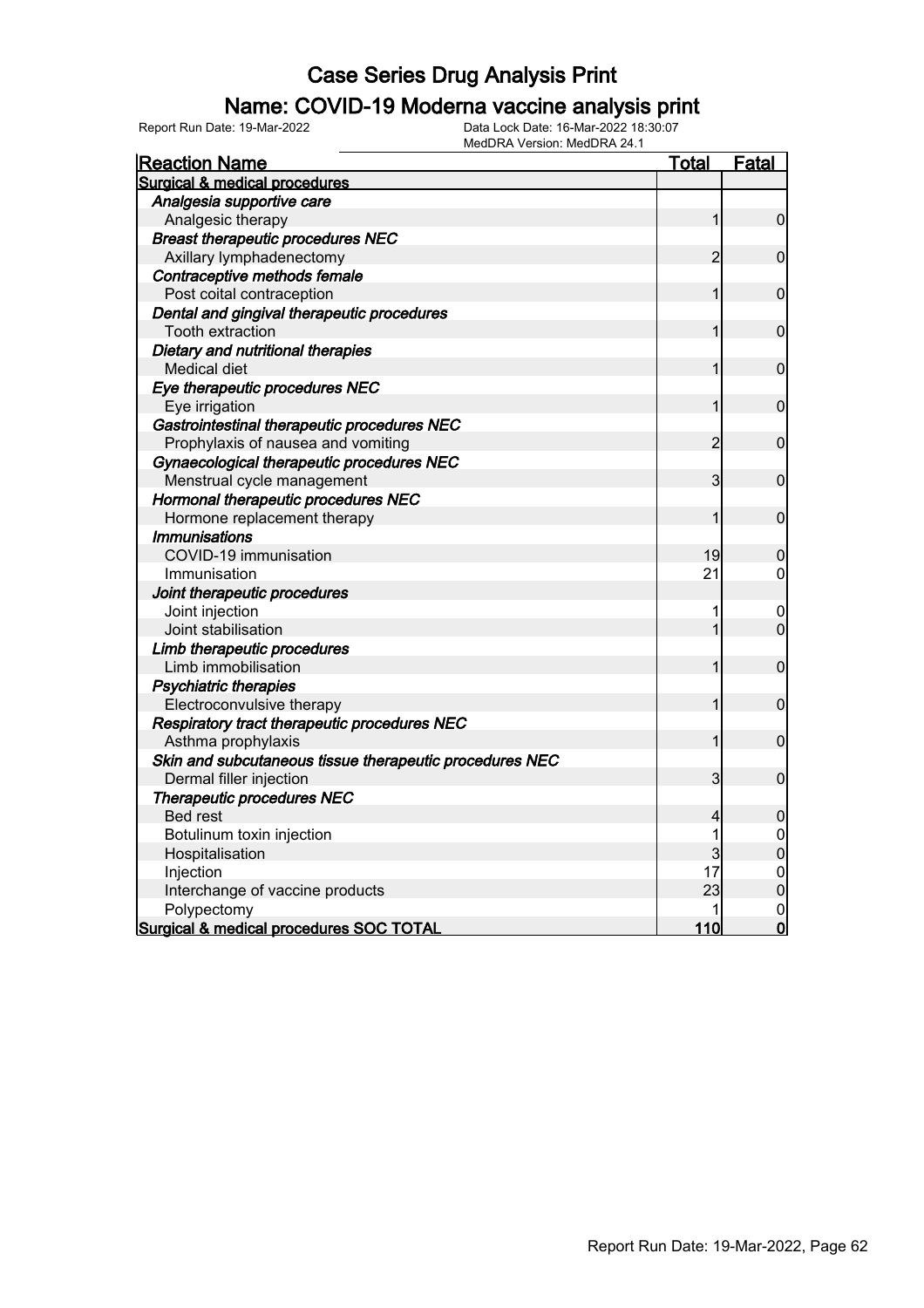#### Name: COVID-19 Moderna vaccine analysis print

Report Run Date: 19-Mar-2022 Data Lock Date: 16-Mar-2022 18:30:07

| <b>Vascular disorders</b><br>Accelerated and malignant hypertension |                     |                                      |
|---------------------------------------------------------------------|---------------------|--------------------------------------|
|                                                                     |                     |                                      |
|                                                                     |                     |                                      |
| Hypertensive urgency                                                | 1                   | $\overline{0}$                       |
| Arterial infections and inflammations                               |                     |                                      |
| Giant cell arteritis                                                | $\overline{4}$      | $\mathbf 0$                          |
| <b>Blood pressure disorders NEC</b>                                 |                     |                                      |
| Blood pressure fluctuation                                          | 3                   | $\mathbf 0$                          |
| Circulatory collapse and shock                                      |                     |                                      |
| Circulatory collapse                                                | 8                   | 0                                    |
| Neurogenic shock                                                    | 1                   | $\mathbf 0$                          |
| <b>Shock</b>                                                        | 6                   | $\overline{0}$                       |
| <b>Haemorrhages NEC</b>                                             |                     |                                      |
| Bloody discharge                                                    | $\overline{c}$      | 0                                    |
| Haematoma                                                           | $\overline{7}$      | $\mathbf 0$                          |
| Haemorrhage                                                         | 231                 | $\overline{0}$                       |
| Internal haemorrhage                                                | 3                   | 0                                    |
| Lymphangiopathies                                                   |                     |                                      |
| Lymphocele                                                          | 1                   | 0                                    |
| Lymphoedemas                                                        |                     |                                      |
| Lymphoedema                                                         | 29                  | 0                                    |
| Non-site specific embolism and thrombosis                           |                     |                                      |
| Embolism                                                            | 3                   | $\mathbf 0$                          |
| Embolism venous                                                     |                     | $\Omega$                             |
| Thrombosis                                                          | 62                  | 0                                    |
| Non-site specific necrosis and vascular insufficiency NEC           |                     |                                      |
| Arterial spasm                                                      | 1                   | $\overline{0}$                       |
| Arteriosclerosis                                                    |                     | $\mathbf 0$                          |
| Infarction                                                          |                     | $\mathbf{0}$                         |
| Ischaemia                                                           |                     | $\overline{0}$                       |
| Peripheral venous disease                                           |                     | $\mathbf 0$                          |
| Vasospasm                                                           |                     | $\overline{0}$                       |
| Non-site specific vascular disorders NEC                            |                     |                                      |
| Vascular pain                                                       | 8                   | $\boldsymbol{0}$                     |
| Vasodilatation                                                      | 3                   | $\mathbf 0$                          |
| Vein discolouration                                                 |                     | 0                                    |
| Vein rupture                                                        | $\overline{c}$      | $\mathbf 0$                          |
| Peripheral embolism and thrombosis                                  |                     |                                      |
| Axillary vein thrombosis                                            | 1                   | 0                                    |
| Blue toe syndrome                                                   | $5\overline{)}$     | $\mathbf 0$                          |
| Deep vein thrombosis                                                | 54                  | $\begin{matrix} 0 \\ 0 \end{matrix}$ |
| Pelvic venous thrombosis                                            | $\frac{2}{2}$       |                                      |
| Superficial vein thrombosis                                         | $\overline{5}$      | $\boldsymbol{0}$                     |
| Thrombophlebitis                                                    |                     | $\overline{0}$                       |
| Peripheral vascular disorders NEC                                   |                     |                                      |
| Cyanosis                                                            | 11                  | $\boldsymbol{0}$                     |
| Erythromelalgia                                                     | 1                   | $\mathbf 0$                          |
| Flushing                                                            | 57                  | $\overline{0}$                       |
| Hot flush                                                           | 309                 | $\boldsymbol{0}$                     |
| Peripheral vasoconstriction, necrosis and vascular insufficiency    |                     |                                      |
| <b>Extremity necrosis</b>                                           | 1                   | $\mathbf 0$                          |
| Peripheral coldness                                                 | 106                 | $\boldsymbol{0}$                     |
| Peripheral ischaemia                                                | 1                   | $\mathbf 0$                          |
| Poor peripheral circulation<br>Raynaud's phenomenon                 | $\overline{c}$<br>9 | $\mathbf 0$<br>$\overline{0}$        |